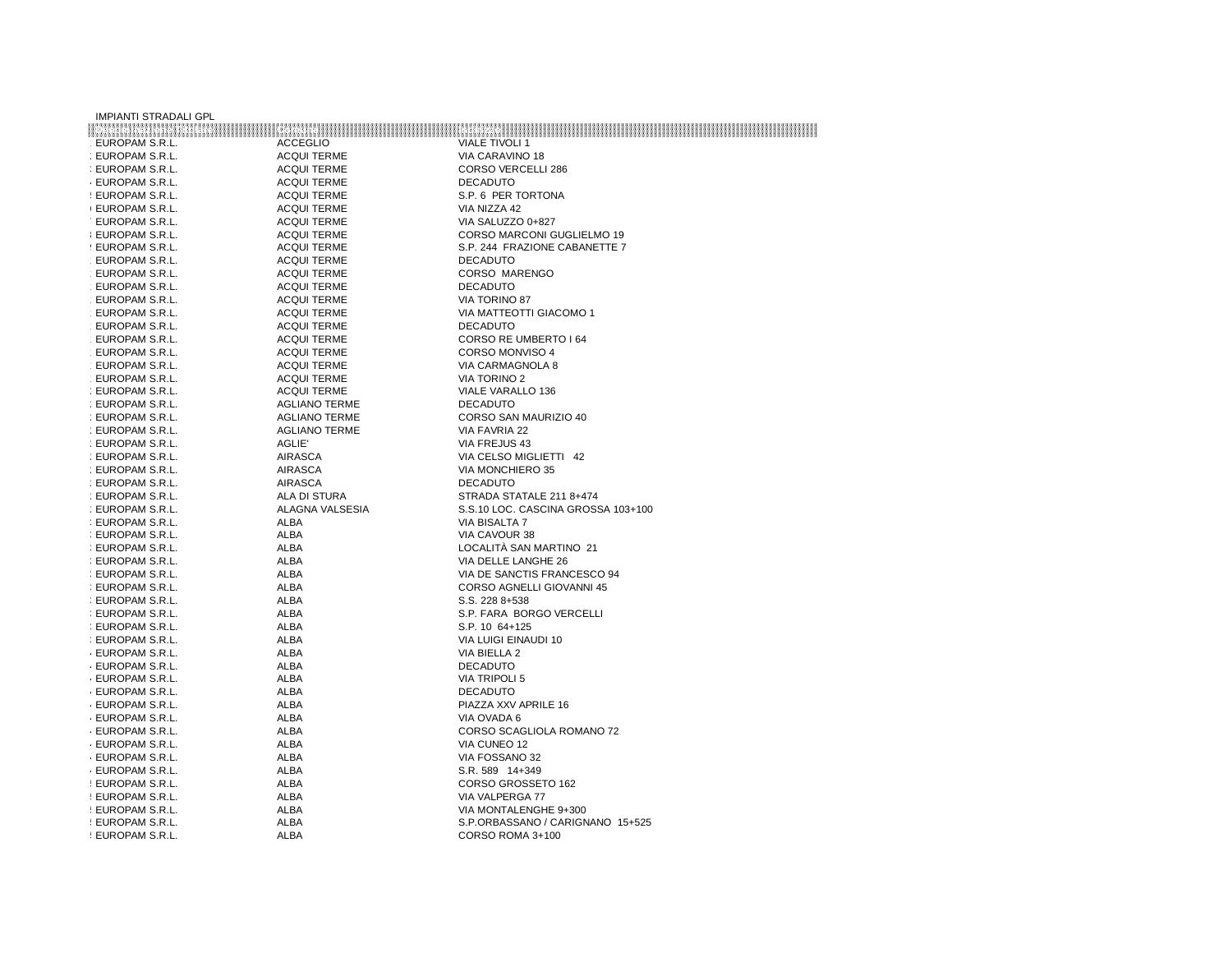| : EUROPAM S.R.L.                             | <b>ALBA</b>                | VIA CERVINO 17                                |
|----------------------------------------------|----------------------------|-----------------------------------------------|
| ! EUROPAM S.R.L.                             | <b>ALBA</b>                | <b>DECADUTO</b>                               |
| ! EUROPAM S.R.L.                             | ALBERA LIGURE              | VIA CUNEO 12                                  |
| : EUROPAM S.R.L.                             | ALBIANO D'IVREA            | VIA QUADRONE GIOVANNI BATTISTA 3              |
| ! EUROPAM S.R.L.                             | ALBIANO D'IVREA            | VIA TORINO 61                                 |
| <b>(EUROPAM S.R.L.</b>                       | ALESSANDRIA                | VIA VITTORIO EMANUELE II 7                    |
| <b>EUROPAM S.R.L.</b>                        | ALESSANDRIA                | <b>DECADUTO</b>                               |
| <b>(EUROPAM S.R.L.</b>                       | ALESSANDRIA                | VIA SELLA QUINTINO 2                          |
| <b>(EUROPAM S.R.L.</b>                       | ALESSANDRIA                | <b>DECADUTO</b>                               |
| <b>EUROPAM S.R.L.</b>                        | ALESSANDRIA                | VIA CIRCONVALLAZIONE 6                        |
| <b>(EUROPAM S.R.L.</b>                       | ALESSANDRIA                | VIA SALUZZO 41                                |
| <b>(EUROPAM S.R.L.</b>                       | ALESSANDRIA                | VIA ROMA 5                                    |
| <b>(EUROPAM S.R.L.</b>                       | ALESSANDRIA                | SP.9 VIA AUTOSTRADA 3+820                     |
| <b>(EUROPAM S.R.L.</b>                       | ALESSANDRIA                | <b>DECADUTO</b>                               |
| <b>(EUROPAM S.R.L.</b>                       | ALESSANDRIA                | VIA SEMPIONE 45                               |
| : EUROPAM S.R.L.                             | ALESSANDRIA                | CORSO XXV APRILE 43                           |
| : EUROPAM S.R.L.                             | ALESSANDRIA                | CORSO AGNELLI GIOVANNI 4                      |
| : EUROPAM S.R.L.                             | ALESSANDRIA                | VIA ROMA 7                                    |
| : EUROPAM S.R.L.                             | ALESSANDRIA                | VIA GRAMSCI ANTONIO 49                        |
| : EUROPAM S.R.L.                             | ALESSANDRIA                | CORSO IV NOVEMBRE 20                          |
| EUROPAM S.R.L.                               | ALESSANDRIA                | <b>VIALE TIVOLI 3</b>                         |
| : EUROPAM S.R.L.                             | ALESSANDRIA                | PIAZZA MARTIRI 34                             |
| : EUROPAM S.R.L.                             | ALESSANDRIA                | CORSO NIZZA 40                                |
| : EUROPAM S.R.L.                             | ALESSANDRIA                | VIA RICHIERI 38                               |
| : EUROPAM S.R.L.                             | ALESSANDRIA                | PIAZZA SPADA RENZO 23                         |
| <b>I EUROPAM S.R.L.</b>                      | ALESSANDRIA                | VIA DI DIO ALFREDO 170                        |
| <b>I EUROPAM S.R.L.</b>                      | ALESSANDRIA                | LARGO REGIO PARCO 14                          |
| <b>I EUROPAM S.R.L.</b>                      | ALESSANDRIA                | PIAZZA SAN CARLO 10                           |
| <b>I EUROPAM S.R.L.</b>                      | ALESSANDRIA                | STRADA PROVINCIALE 13 KM 26 649               |
| <b>I EUROPAM S.R.L.</b>                      | ALESSANDRIA                | S.S. 26 39+180                                |
| <b>I EUROPAM S.R.L.</b>                      | ALESSANDRIA                | <b>VIA SANTHIA' 2</b>                         |
| <b>I EUROPAM S.R.L.</b>                      | ALESSANDRIA                | VIA ROMA 31                                   |
| <b>I EUROPAM S.R.L.</b>                      | ALESSANDRIA                | S.P.19 3+894                                  |
| <b>I EUROPAM S.R.L.</b>                      | ALESSANDRIA                | CORSO ALESSANDRIA 379                         |
| <b>I EUROPAM S.R.L.</b>                      | ALESSANDRIA                | STRADA STATALE 20 89+100                      |
| <b>EUROPAM S.R.L.</b>                        | ALESSANDRIA                | VIA ROMA 37                                   |
| ! EUROPAM S.R.L.                             | ALESSANDRIA                | LOCALITA' BORGONUOVO ALTO 13                  |
| ! EUROPAM S.R.L.                             | ALESSANDRIA                | VIALE IV NOVEMBRE 5                           |
| ! EUROPAM S.R.L.                             | ALESSANDRIA                | VIA PROVINCIALE BEINETTE 17                   |
| ! EUROPAM S.R.L.                             | ALESSANDRIA                | S.S.11 FRAZIONE CAMERIANO                     |
| ! EUROPAM S.R.L.                             | ALESSANDRIA                | CORSO MONTE CUCCO 150                         |
| ! EUROPAM S.R.L.                             | ALESSANDRIA                | S.P. ORBASSANO / PIOSSASCO 21+020             |
| ! EUROPAM S.R.L.                             | ALESSANDRIA                | CORSO TORINO 33                               |
| ! EUROPAM S.R.L.                             | ALESSANDRIA                | S.P. AVIGLIANA/ALMESE 2+345                   |
| : TAMOIL ITALIA S.P.A.                       | ALESSANDRIA                | VIA VAL PELLICE 45                            |
| TAMOIL ITALIA S.P.A.                         | ALESSANDRIA                | VIALE CELLINI BENVENUTO 13                    |
| TAMOIL ITALIA S.P.A.                         | ALESSANDRIA                | VIA ROMA 11                                   |
| TAMOIL ITALIA S.P.A.                         | ALESSANDRIA                | VIA SALUZZO 10                                |
| TAMOIL ITALIA S.P.A.                         | ALESSANDRIA                | CIRCONVALLAZIONE PROVINCIALE 32               |
| TAMOIL ITALIA S.P.A.                         |                            | S.P. 29 14+420                                |
| TAMOIL ITALIA S.P.A.                         | ALESSANDRIA<br>ALESSANDRIA | STRADA CASSAGNA 12                            |
| TAMOIL ITALIA S.P.A.                         | ALESSANDRIA                | SP.OVEST TICINO CAMERI / GALLIATE             |
|                                              |                            |                                               |
| TAMOIL ITALIA S.P.A.<br>TAMOIL ITALIA S.P.A. | ALESSANDRIA<br>ALESSANDRIA | CORSO CAIROLI BENEDETTO 68<br><b>DECADUTO</b> |
| TAMOIL ITALIA S.P.A.                         | ALESSANDRIA                | <b>VIA TRENTO 44</b>                          |
|                                              |                            |                                               |
| TAMOIL ITALIA S.P.A.                         | ALESSANDRIA                | <b>DECADUTO</b>                               |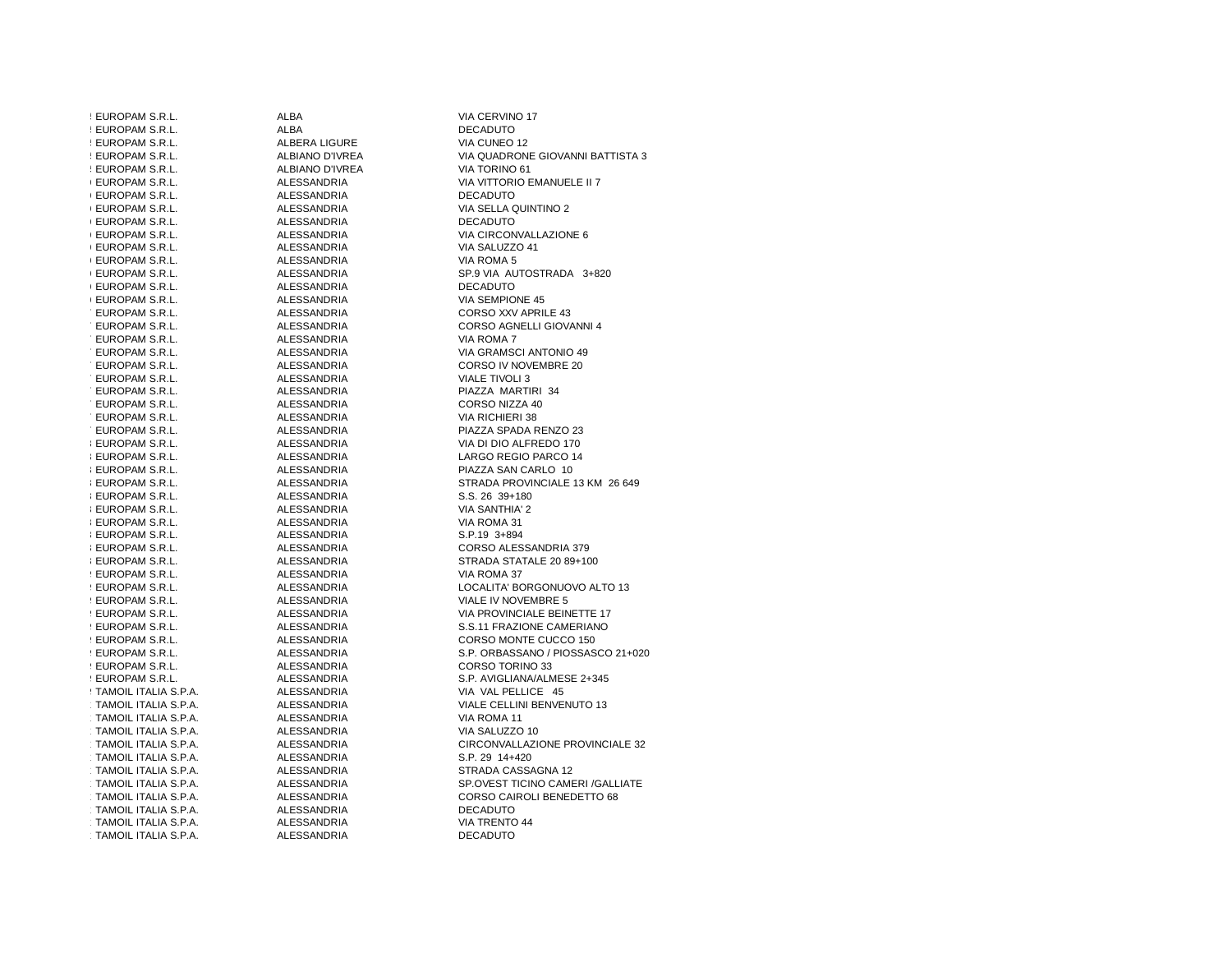1111 TAMOIL ITALIA S.P.A. ALESSANDRIA S.S. 10 69+155 113TAMOIL ITALIA S.P.A. ALESSANDRIA S.S.590 55+233114TAMOIL ITALIA S.P.A. ALESSANDRIA S.P.40 0+470115 TAMOIL ITALIA S.P.A. ALESSANDRIA<br>115 - TAMOIL ITALIA S.P.A. 23 35 25 26 26 27 35 115TAMOIL ITALIA S.P.A. 118TAMOIL ITALIA S.P.A. ALESSANDRIA DECADUTO120TAMOIL ITALIA S.P.A. ALESSANDRIA VIA MATTEOTTI GIACOMO 18121 TAMOIL ITALIA S.P.A. ALESSANDRIA SERIA SP.21 VIA ANSELMI 122TAMOIL ITALIA S.P.A. ALESSANDRIA DECADUTO 123TAMOIL ITALIA S.P.A. ALICE BEL COLLE S.P. 195 5+134120 TAMOIL ITALIA S.P.A. ALICE C.<br>124 TAMOIL ITALIA S.P.A. ALMESE 125 TAMOIL ITALIA S.P.A. ALMESE VALMESE VIA 42 MARTIRI 8.<br>125 TAMOIL ITALIA S.P.A. ALMESE TAMOIL ITALIA S.P.A. 127TAMOIL ITALIA S.P.A. ALMESE VIA GRAMSCI ANTONIO 229128TAMOIL ITALIA S.P.A. ALMESE VIA TORINO 167129TAMOIL ITALIA S.P.A. ALPIGNANO في ALPIGNANO 17ALIA S.P.A. 29 1742.<br>ALPIGNANO S.P.A. 20 17:42 130 TAMOIL ITALIA S.P.A. ALPIGNANO في ALPIGNANO 130 ALPIGNANO 130 ALPIGNANO و ALPIGNANO في المستوى التي يتم ال 131TAMOIL ITALIA S.P.A. 132TAMOIL ITALIA S.P.A. ALPIGNANO S.S.590 32+200133TAMOIL ITALIA S.P.A. ALPIGNANO VIA STRADELLA 144134TAMOIL ITALIA S.P.A. ALPIGNANO ALPIGNANO DECADU<br>134TAMOIL ITALIA S.P.A. ANDEZENO 135TAMOIL ITALIA S.P.A. ANDEZENO S.R. VIA TORINO 110+005137TAMOIL ITALIA S.P.A. ANDORNO MICCA VIA CANTAMESSA 15 138TAMOIL ITALIA S.P.A. ANDORNO MICCA VIALE RISORGIMENTO 8140TAMOIL ITALIA S.P.A. ANDORNO MICCA P.ZZA MEDICI 4**TAMOIL ITALIA S.P.A.** 142TAMOIL ITALIA S.P.A. ARONA 143TAMOIL ITALIA S.P.A. ARONA VIA TORINO 22144TAMOIL ITALIA S.P.A. ARONA DECADUTO 145TAMOIL ITALIA S.P.A. ARONA VIA DE GASPERI ALCIDE 2146TAMOIL ITALIA S.P.A. ARONA VIA SOTTORIPA 8147TAMOIL ITALIA S.P.A. ARONA VIA NIZZA 2147 TAMOIL ITALIA S.P.A. ARQUATA SCRIVIA<br>148 TAMOIL ITALIA S.P.A. ARQUATA SCRIVIA 149TAMOIL ITALIA S.P.A. ARQUATA SCRIVIA S.P.A. ARQUATA S.<br>149TA AROUATA S.C. 28 33-603-603 150TAMOIL ITALIA S.P.A. ARQUATA SCRIVIA VIA PER NOVARA 46151 TAMOIL ITALIA S.P.A. ARQUATA SCRIVIA 152 TAMOIL ITALIA S.P.A. ARQUATA SCRIVIA 153TAMOIL ITALIA S.P.A. ARQUATA SCRIVIA DECADUTO155TAMOIL ITALIA S.P.A. ASTI DECADUTOTAMOIL ITALIA S.P.A. 157TAMOIL ITALIA S.P.A. ASTI PIAZZA EUROPA 14159TAMOIL ITALIA S.P.A. ASTI DECADUTO160TAMOIL ITALIA S.P.A. ASTI LARGO EUROPA 5TAMOIL ITALIA S.P.A. 162TAMOIL ITALIA S.P.A. ASTI ASTI DECADUTO 163TAMOIL ITALIA S.P.A. ASTI S.P. 21 42+00164TAMOIL ITALIA S.P.A. ASTI DECADUTO 165TAMOIL ITALIA S.P.A. ASTI STRADA GENOVA 269166TAMOIL ITALIA S.P.A. ASTI DECADUTO

 112TAMOIL ITALIA S.P.A. ALESSANDRIA PIAZZALE S.GABRIELE DA GORIZIA 181S.S. 23 35+278 VIA BERTELLI 12 117TAMOIL ITALIA S.P.A. ALESSANDRIA CORSO SANT'IGNAZIO DA SANTHIA' 43 119TAMOIL ITALIA S.P.A. ALESSANDRIA SP 53 SAN GIUSTO/CIGLIANO 1+544S.P. 195 5+134 VIA 42 MARTIRI 8 **CORSO TRIESTE 46** S.S. 29 17+423 VIA RIVAROLO 84 CORSO LAGHI 222 VIA STRADELLA 144 136TAMOIL ITALIA S.P.A. ANDEZENO VIA REISS ROMOLI GUGLIELMO 314 139TAMOIL ITALIA S.P.A. ANDORNO MICCA STRADA PROVINCIALE 81 DI MAZZE' 12+682PIAZZA GARIBALDI 5 **VIA TORINO** S.S. 28 33+603 VIA PFR NOVARA 46 VIA MILANO 7 154TAMOIL ITALIA S.P.A. ASTI S.P. TORINO / PIOSSASCO 19+420**DECADUTO** PIAZZA EUROPA 14 158TAMOIL ITALIA S.P.A. ASTI S.P. 228 LAGO DI VIVERONE 18+7LARGO EUROPA 5 **VIA PROVINCIALE** S.P. 21 42+00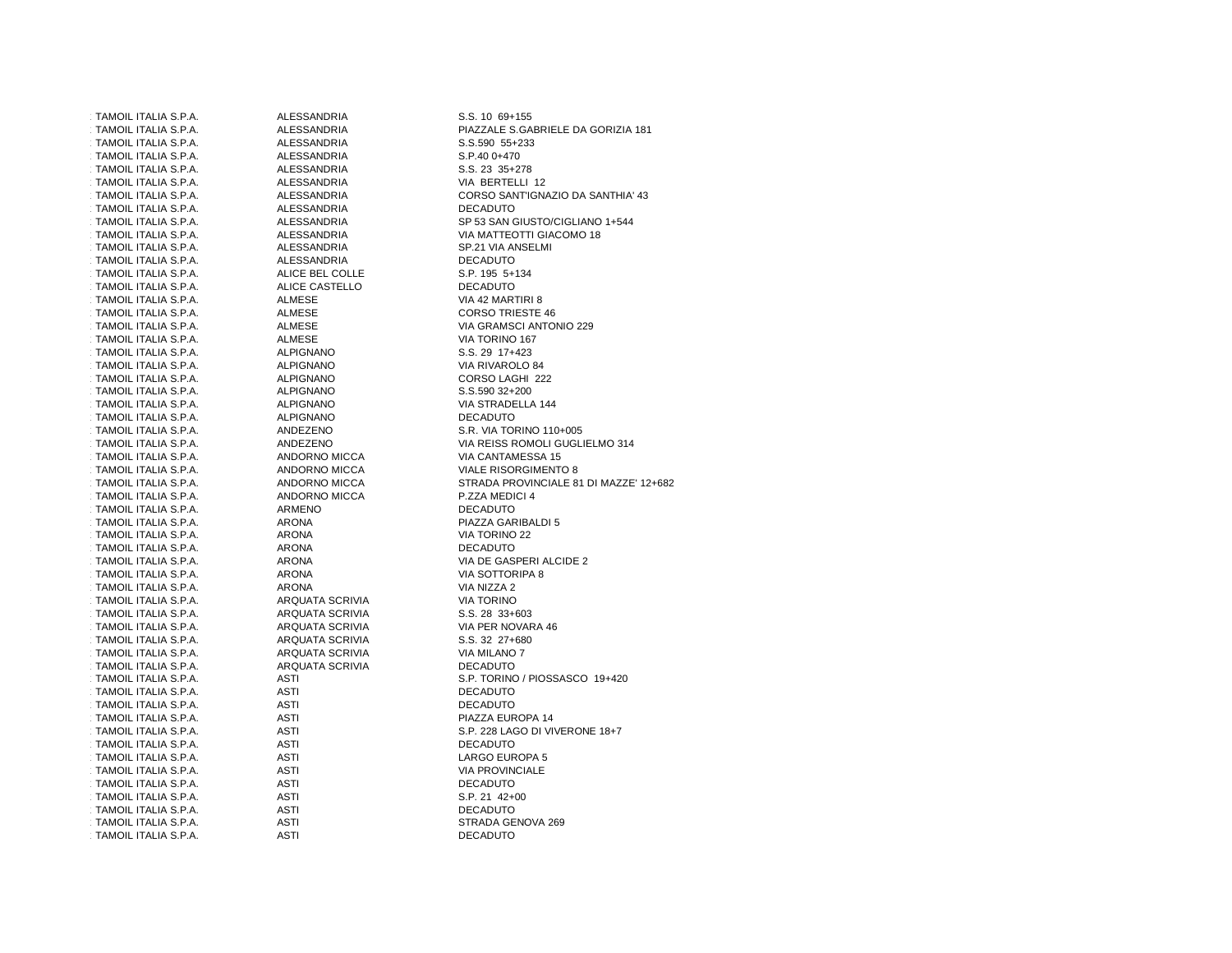| TAMOIL ITALIA S.P.A.   | ASTI                       | <b>DECADUTO</b>                                             |
|------------------------|----------------------------|-------------------------------------------------------------|
| TAMOIL ITALIA S.P.A.   | ASTI                       | STRADA CASALE 45                                            |
| TAMOIL ITALIA S.P.A.   | <b>ASTI</b>                | PIAZZA XX SETTEMBRE 10                                      |
| TAMOIL ITALIA S.P.A.   | <b>ASTI</b>                | CORSO GARIBALDI GIUSEPPE 87                                 |
| TAMOIL ITALIA S.P.A.   | <b>ASTI</b>                | S.S. 231 27+180                                             |
| TAMOIL ITALIA S.P.A.   | ASTI                       | <b>CORSO NAZIONI UNITE 4</b>                                |
| TAMOIL ITALIA S.P.A.   | ASTI                       | STRADA PROVINCIALE PER PRAY                                 |
| TAMOIL ITALIA S.P.A.   | ASTI                       | <b>DECADUTO</b>                                             |
| TAMOIL ITALIA S.P.A.   | ASTI                       | VIA TORINO 27                                               |
| TAMOIL ITALIA S.P.A.   | ASTI                       | <b>DECADUTO</b>                                             |
| TAMOIL ITALIA S.P.A.   | ASTI                       | CORSO SVIZZERA 184                                          |
| TAMOIL ITALIA S.P.A.   | ASTI                       | <b>DECADUTO</b>                                             |
| TAMOIL ITALIA S.P.A.   | <b>ASTI</b>                | CORSO TELESIO BERNARDINO 75                                 |
| TAMOIL ITALIA S.P.A.   | ASTI                       | VIA MATTEOTTI GIACOMO 127                                   |
| TAMOIL ITALIA S.P.A.   | ASTI                       | VIA CALUSO 19                                               |
| TAMOIL ITALIA S.P.A.   | <b>ASTI</b>                | VIA TORINO 133                                              |
| TAMOIL ITALIA S.P.A.   | ASTI                       | S.C. BANCHETTE/SAMONE 11                                    |
|                        | <b>ASTI</b>                |                                                             |
| TAMOIL ITALIA S.P.A.   | <b>ASTI</b>                | VIA CASALBAGLIANO/ VIA DELLA PALAZZINA 7<br>S.P. 222 17+112 |
| TAMOIL ITALIA S.P.A.   |                            |                                                             |
| TAMOIL ITALIA S.P.A.   | ASTI                       | VIALE ITALIA 257                                            |
| TAMOIL ITALIA S.P.A.   | ASTI                       | VIA MAZZINI GIUSEPPE 124                                    |
| TAMOIL ITALIA S.P.A.   | <b>ASTI</b>                | CORSO GIACHINO PININ 20                                     |
| TAMOIL ITALIA S.P.A.   | <b>ASTI</b>                | S.P. 23 7+780                                               |
| TAMOIL ITALIA S.P.A.   | ASTI                       | CORSO VOLTA ALESSANDRO 88                                   |
| TAMOIL ITALIA S.P.A.   | <b>ASTI</b>                | VIA CUNEO 43                                                |
| TAMOIL ITALIA S.P.A.   | <b>ASTI</b>                | VIA MARTELLI GASPARE 2                                      |
| TAMOIL ITALIA S.P.A.   | <b>ASTI</b>                | VIA MOLINETTO 659                                           |
| TAMOIL ITALIA S.P.A.   | <b>ASTI</b>                | S.S.11 / 31 0+580                                           |
| TAMOIL ITALIA S.P.A.   | ASTI                       | <b>DECADUTO</b>                                             |
| TAMOIL ITALIA S.P.A.   | <b>ASTI</b>                | <b>DECADUTO</b>                                             |
| TAMOIL ITALIA S.P.A.   | <b>ASTI</b>                | <b>VIA TRENTO</b>                                           |
| TAMOIL ITALIA S.P.A.   | ASTI                       | VIA VALCHIUSELLA 20                                         |
| TAMOIL ITALIA S.P.A.   | <b>ASTI</b>                | <b>DECADUTO</b>                                             |
| : TAMOIL ITALIA S.P.A. | <b>ASTI</b>                | <b>DECADUTO</b>                                             |
| : TAMOIL ITALIA S.P.A. | ASTI                       | <b>DECADUTO</b>                                             |
| : TAMOIL ITALIA S.P.A. | <b>ASTI</b>                | <b>DECADUTO</b>                                             |
| : TAMOIL ITALIA S.P.A. | <b>ASTI</b>                | <b>DECADUTO</b>                                             |
| : TAMOIL ITALIA S.P.A. | <b>ASTI</b>                | <b>DECADUTO</b>                                             |
| : TAMOIL ITALIA S.P.A. | <b>ASTI</b>                | <b>DECADUTO</b>                                             |
| : TAMOIL ITALIA S.P.A. | <b>ASTI</b>                | VIA LAMARMORA ALESSANDRO 116                                |
| : TAMOIL ITALIA S.P.A. | AVIGLIANA                  | S.P. RIVARA / FORNO 10+540                                  |
| : TAMOIL ITALIA S.P.A. | AVIGLIANA                  | VIA COTTOLENGO 7                                            |
| : TAMOIL ITALIA S.P.A. | AVIGLIANA                  | VIA BOGOGNO 14                                              |
| : TAMOIL ITALIA S.P.A. | AVIGLIANA                  | STRADA PROVINCIALE 128 DI PESSIONE 7+700                    |
| : TAMOIL ITALIA S.P.A. | AVIGLIANA                  | <b>DECADUTO</b>                                             |
| : TAMOIL ITALIA S.P.A. | AVIGLIANA                  | $S.P.405+600$                                               |
| : TAMOIL ITALIA S.P.A. | <b>BACENO</b>              | S.S. 23 35+207                                              |
| : TAMOIL ITALIA S.P.A. | <b>BAGNOLO PIEMONTE</b>    | CORSO EINAUDI LUIGI 14                                      |
| : TAMOIL ITALIA S.P.A. | <b>BAGNOLO PIEMONTE</b>    | VIA MATTEOTTI GIACOMO 106                                   |
| : TAMOIL ITALIA S.P.A. | <b>BAGNOLO PIEMONTE</b>    | FR. CASTAGNONE 41-S.S.590 KM.58+900                         |
| : TAMOIL ITALIA S.P.A. | <b>BAIRO</b>               | VIALE MARCHINO OTTAVIO 129                                  |
| : TAMOIL ITALIA S.P.A. | <b>BAIRO</b>               | STRADA PROVINCIALE 494 VIGEVANESE 6+ 683                    |
| : TAMOIL ITALIA S.P.A. | <b>BALANGERO</b>           | VIA ASTI 20                                                 |
| : TAMOIL ITALIA S.P.A. | <b>BALANGERO</b>           | S.S. 456 22+058                                             |
| : TAMOIL ITALIA S.P.A. | BALDICHIERI D'ASTI         | CORSO CASALE 322                                            |
| : TAMOIL ITALIA S.P.A. | <b>BALDISSERO CANAVESE</b> | CORSO TORINO 368                                            |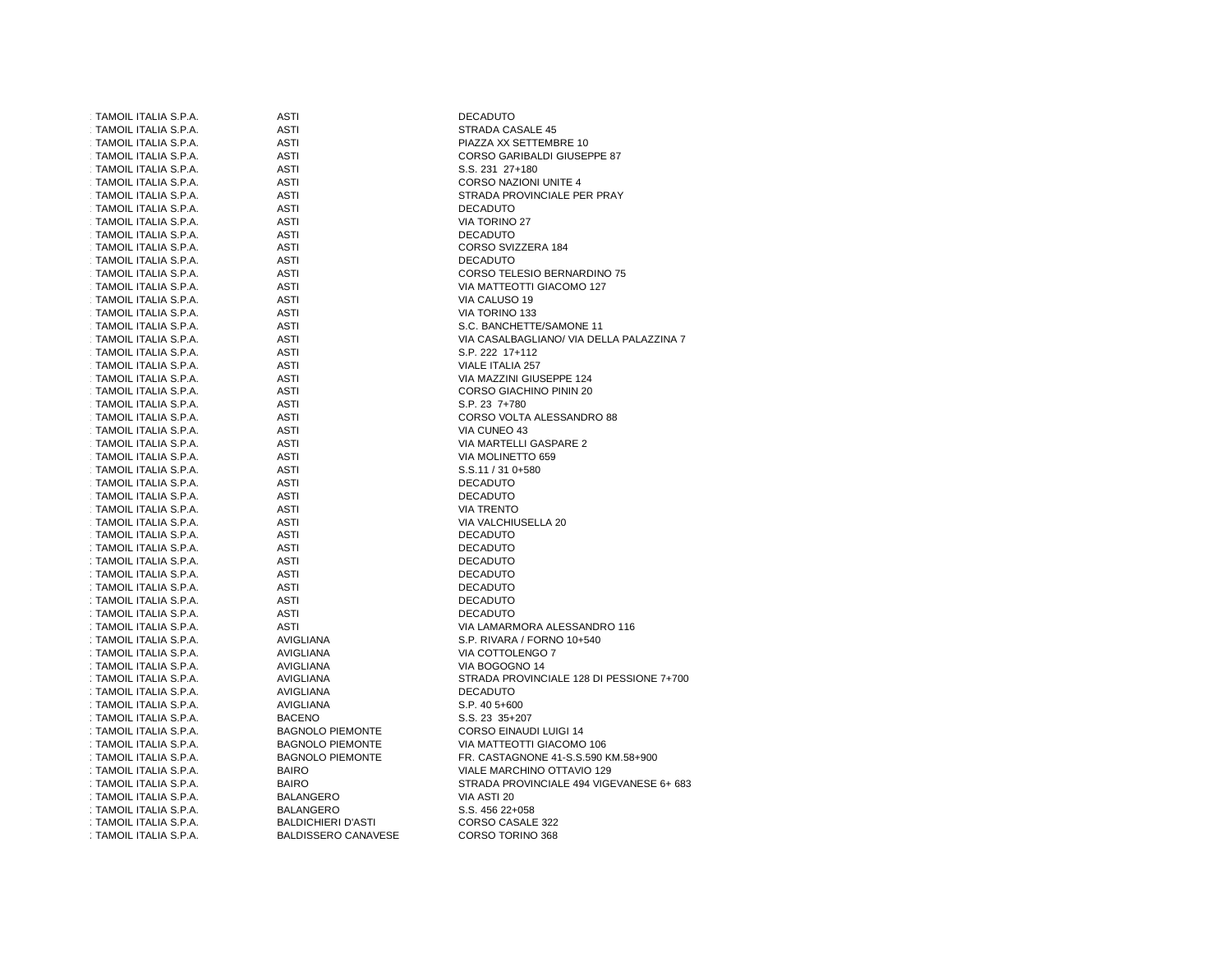| : TAMOIL ITALIA S.P.A. | <b>BALDISSERO TORINESE</b> | CORSO DON MINZONI GIOVANNI 142                 |
|------------------------|----------------------------|------------------------------------------------|
| : TAMOIL ITALIA S.P.A. | <b>BALMUCCIA</b>           | <b>DECADUTO</b>                                |
| : TAMOIL ITALIA S.P.A. | <b>BANCHETTE</b>           | <b>DECADUTO</b>                                |
| : TAMOIL ITALIA S.P.A. | <b>BANCHETTE</b>           | <b>DECADUTO</b>                                |
| : TAMOIL ITALIA S.P.A. | <b>BANNIO ANZINO</b>       | S.S. 25 51+189                                 |
| : TAMOIL ITALIA S.P.A. | <b>BARBARESCO</b>          | VIA AOSTA 12                                   |
| : TAMOIL ITALIA S.P.A. | <b>BARDONECCHIA</b>        | <b>DECADUTO</b>                                |
| : TAMOIL ITALIA S.P.A. | <b>BARDONECCHIA</b>        | CORSO SUSA 4                                   |
| : TAMOIL ITALIA S.P.A. | <b>BARDONECCHIA</b>        | VIA DEL PORTO 107                              |
| : TAMOIL ITALIA S.P.A. | <b>BARGE</b>               | VIA TORINO 15                                  |
| : TAMOIL ITALIA S.P.A. | <b>BARGE</b>               | S.P. PER TORTONA                               |
| : TAMOIL ITALIA S.P.A. | <b>BARGE</b>               | STRADA SAN MAURO 194                           |
| : TAMOIL ITALIA S.P.A. | <b>BASALUZZO</b>           | PIAZZA MAZZUCCHELLI 2                          |
| : TAMOIL ITALIA S.P.A. | <b>BASALUZZO</b>           | <b>DECADUTO</b>                                |
| : TAMOIL ITALIA S.P.A. | <b>BASSIGNANA</b>          | S.S.35 67+463                                  |
| : TAMOIL ITALIA S.P.A. | <b>BASTIA MONDOVI'</b>     | <b>DECADUTO</b>                                |
| : TAMOIL ITALIA S.P.A. | <b>BAVENO</b>              | <b>DECADUTO</b>                                |
| : TAMOIL ITALIA S.P.A. | <b>BAVENO</b>              | PIAZZA MARCONI GUGLIELMO 5                     |
| : TAMOIL ITALIA S.P.A. | <b>BEINASCO</b>            | <b>DECADUTO</b>                                |
| : TAMOIL ITALIA S.P.A. | <b>BEINASCO</b>            | <b>DECADUTO</b>                                |
| : TAMOIL ITALIA S.P.A. | <b>BEINASCO</b>            | <b>DECADUTO</b>                                |
| : TAMOIL ITALIA S.P.A. | <b>BEINASCO</b>            | VIA DOMODOSSOLA 108                            |
| : TAMOIL ITALIA S.P.A. | <b>BEINASCO</b>            | VIA VITTORIO VENETO 76                         |
| : TAMOIL ITALIA S.P.A. | <b>BEINETTE</b>            | <b>DECADUTO</b>                                |
| : TAMOIL ITALIA S.P.A. | <b>BEINETTE</b>            | <b>VIA CREMOSINA</b>                           |
| : TAMOIL ITALIA S.P.A. | <b>BELFORTE MONFERRATO</b> | S.S.11 78+250                                  |
| : TAMOIL ITALIA S.P.A. | BELLINZAGO NOVARESE        | CORSO VERCELLI 180                             |
| : TAMOIL ITALIA S.P.A. | BELLINZAGO NOVARESE        | <b>CORSO MARCHE 5</b>                          |
| : TAMOIL ITALIA S.P.A. | BELLINZAGO NOVARESE        | STRADA CUORGNE' 102                            |
| : TAMOIL ITALIA S.P.A. | BELLINZAGO NOVARESE        | STRADA PROVINCIALE 197 DEL COLLE DEL LYS 7+627 |
| : TAMOIL ITALIA S.P.A. | <b>BENE VAGIENNA</b>       | S.P. 143 RIVOLI/ORBASSANO 3+190                |
| : TAMOIL ITALIA S.P.A. | <b>BENE VAGIENNA</b>       | <b>DECADUTO</b>                                |
| : TAMOIL ITALIA S.P.A. | <b>BENE VAGIENNA</b>       | SP.ANDEZENO-CHIERI 7+700                       |
| : TAMOIL ITALIA S.P.A. | <b>BENEVELLO</b>           | <b>DECADUTO</b>                                |
| : TAMOIL ITALIA S.P.A. | <b>BERNEZZO</b>            | SP.1 24+900                                    |
| : TAMOIL ITALIA S.P.A. | <b>BERNEZZO</b>            | CORSO TORINO 39                                |
| : TAMOIL ITALIA S.P.A. | <b>BIANDRATE</b>           | <b>DECADUTO</b>                                |
| : TAMOIL ITALIA S.P.A. | <b>BIANDRATE</b>           | VIA TORINO 79                                  |
| : TAMOIL ITALIA S.P.A. | <b>BIANZE</b>              | EX S.S.458 KM.34+985                           |
| : TAMOIL ITALIA S.P.A. | <b>BIBIANA</b>             | DECADUTO                                       |
| : TAMOIL ITALIA S.P.A. | <b>BIELLA</b>              | <b>DECADUTO</b>                                |
| : TAMOIL ITALIA S.P.A. | <b>BIELLA</b>              | S.S.457 KM. 8 + 655                            |
| : TAMOIL ITALIA S.P.A. | <b>BIELLA</b>              | <b>DECADUTO</b>                                |
| : TAMOIL ITALIA S.P.A. | <b>BIELLA</b>              | LOCALITA' PERTUSO 16+180                       |
| : TAMOIL ITALIA S.P.A. | <b>BIELLA</b>              | FRAZIONE CASTELCERIOLO 1+867                   |
| : TAMOIL ITALIA S.P.A. | BIELLA                     | <b>DECADUTO</b>                                |
| : TAMOIL ITALIA S.P.A. | <b>BIELLA</b>              | VIALE ITALIA 8                                 |
| : TAMOIL ITALIA S.P.A. | BIELLA                     | S.P. 50 FRAZIONE SAN PIETRO                    |
| : TAMOIL ITALIA S.P.A. | BIELLA                     | <b>CORSO PIAVE 64</b>                          |
| : TAMOIL ITALIA S.P.A. | BIELLA                     | <b>DECADUTO</b>                                |
| : TAMOIL ITALIA S.P.A. | BIELLA                     | VIA AL PIANO 6                                 |
| : TAMOIL ITALIA S.P.A. | BIELLA                     | VIA NOVARA 160                                 |
| : TAMOIL ITALIA S.P.A. | BIELLA                     | VIA MATTEOTTI GIACOMO 75                       |
| : TAMOIL ITALIA S.P.A. | BIELLA                     | <b>DECADUTO</b>                                |
| : TAMOIL ITALIA S.P.A. | BIELLA                     | <b>DECADUTO</b>                                |
| : TAMOIL ITALIA S.P.A. | BIELLA                     | STR.COMUNALE FRAZ.LORA                         |
|                        |                            |                                                |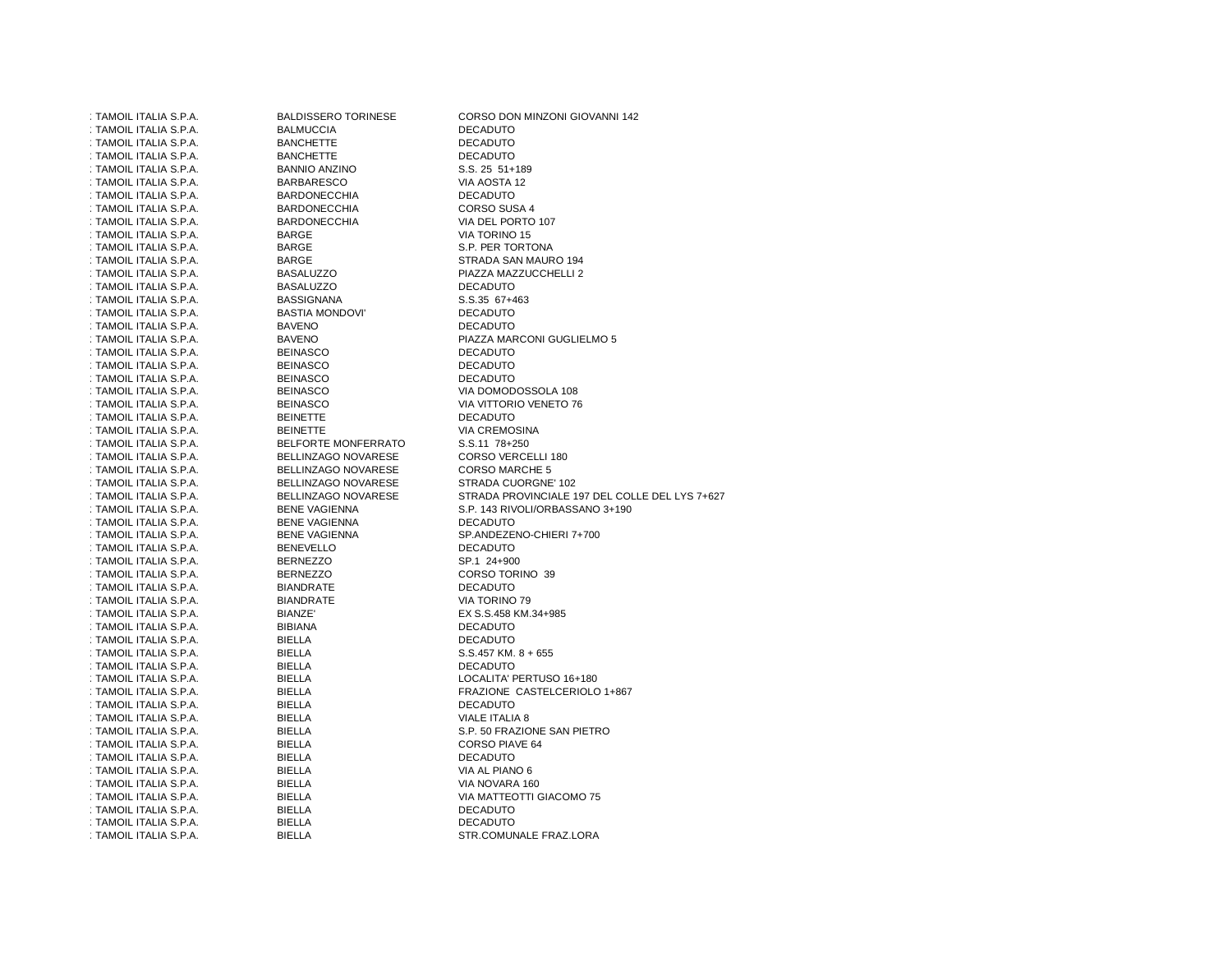| : TAMOIL ITALIA S.P.A.         | <b>BIELLA</b>               | <b>DECADUTO</b>                 |
|--------------------------------|-----------------------------|---------------------------------|
| : TAMOIL ITALIA S.P.A.         | <b>BIELLA</b>               | S.P. 2 26+280                   |
| : TAMOIL ITALIA S.P.A.         | <b>BIELLA</b>               | VIA SAN PIETRO 94               |
| : TAMOIL ITALIA S.P.A.         | <b>BIELLA</b>               | CORSO FERRARIS GALILEO 114      |
| : TAMOIL ITALIA S.P.A.         | <b>BIELLA</b>               | <b>DECADUTO</b>                 |
| : TAMOIL ITALIA S.P.A.         | <b>BIELLA</b>               | S.S. 228 5+400                  |
| : TAMOIL ITALIA S.P.A.         | <b>BIELLA</b>               | <b>DECADUTO</b>                 |
| : TAMOIL ITALIA S.P.A.         | <b>BIELLA</b>               | S.S. 32 16+676                  |
| : TAMOIL ITALIA S.P.A.         | <b>BIELLA</b>               | S.S. 458 6+160                  |
| : TAMOIL ITALIA S.P.A.         | BIELLA                      | <b>DECADUTO</b>                 |
| : TAMOIL ITALIA S.P.A.         | <b>BIELLA</b>               | CORSO TORINO 152                |
| : TAMOIL ITALIA S.P.A.         | <b>BIELLA</b>               | <b>DECADUTO</b>                 |
| : TAMOIL ITALIA S.P.A.         | <b>BIELLA</b>               | VIA PELLICO SILVIO 81           |
| : TAMOIL ITALIA S.P.A.         | <b>BIELLA</b>               | <b>DECADUTO</b>                 |
| : TAMOIL ITALIA S.P.A.         | BIELLA                      | <b>DECADUTO</b>                 |
| : TAMOIL ITALIA S.P.A.         | <b>BIELLA</b>               | SPALTO BORGOGLIO 2              |
| : TAMOIL ITALIA S.P.A.         | <b>BIELLA</b>               | <b>DECADUTO</b>                 |
| : TAMOIL ITALIA S.P.A.         | <b>BIELLA</b>               | <b>DECADUTO</b>                 |
| : TAMOIL ITALIA S.P.A.         | <b>BIELLA</b>               | VIA DOMODOSSOLA 18              |
| : TAMOIL ITALIA S.P.A.         | BIELLA                      | <b>DECADUTO</b>                 |
| : TAMOIL ITALIA S.P.A.         | <b>BIELLA</b>               | STRADA TRINO                    |
| : TAMOIL ITALIA S.P.A.         | <b>BIELLA</b>               | <b>DECADUTO</b>                 |
| : TAMOIL ITALIA S.P.A.         | <b>BIELLA</b>               | VIA CANTONO GIORGIO 3           |
| : TAMOIL ITALIA S.P.A.         | <b>BIELLA</b>               | <b>DECADUTO</b>                 |
| : TAMOIL ITALIA S.P.A.         | <b>BIELLA</b>               | <b>DECADUTO</b>                 |
| : TAMOIL ITALIA S.P.A.         | <b>BIELLA</b>               | CORSO UNIONE SOVIETICA 654      |
| : TAMOIL ITALIA S.P.A.         | <b>BIELLA</b>               | VIA NAZIONALE 78                |
| : TAMOIL ITALIA S.P.A.         | <b>BISTAGNO</b>             | STRADA TORINO 9                 |
| : TAMOIL ITALIA S.P.A.         | <b>BISTAGNO</b>             | CORSO SAVONA 22                 |
| : TAMOIL ITALIA S.P.A.         | <b>BOCA</b>                 | <b>DECADUTO</b>                 |
| : TAMOIL ITALIA S.P.A.         | <b>BOCA</b>                 | VIA CIRCONVALLAZIONE 1          |
| <b>I.P. SEDE LEGALE</b>        | <b>BOGOGNO</b>              | CORSO FRANCIA 30                |
| : I.P. SEDE LEGALE             | <b>BOLLENGO</b>             | <b>DECADUTO</b>                 |
| : I.P. SEDE LEGALE             | <b>BOLLENGO</b>             | <b>DECADUTO</b>                 |
| <b>I.P. SEDE LEGALE</b>        | <b>BOLLENGO</b>             | <b>DECADUTO</b>                 |
| : I.P. SEDE LEGALE             | <b>BORGARO TORINESE</b>     | <b>DECADUTO</b>                 |
| : I.P. SEDE LEGALE             | <b>BORGARO TORINESE</b>     | <b>DECADUTO</b>                 |
| : I.P. SEDE LEGALE             | <b>BORGARO TORINESE</b>     | <b>DECADUTO</b>                 |
| : I.P. SEDE LEGALE             | <b>BORGARO TORINESE</b>     | <b>DECADUTO</b>                 |
| : I.P. SEDE LEGALE             | <b>BORGARO TORINESE</b>     | <b>DECADUTO</b>                 |
| : I.P. SEDE LEGALE             | <b>BORGARO TORINESE</b>     | DECADUTO                        |
| : I.P. SEDE LEGALE             | <b>BORGHETTO DI BORBERA</b> | <b>DECADUTO</b>                 |
| <b>I.P. SEDE LEGALE</b>        | <b>BORGHETTO DI BORBERA</b> | <b>DECADUTO</b>                 |
| : I.P. SEDE LEGALE             | <b>BORGO D'ALE</b>          | <b>DECADUTO</b>                 |
| : PELOSIN SANTE TARCISIO       | <b>BORGO SAN DALMAZZO</b>   | STRADA CAMBIANO 117             |
| : AUCHAN                       | BORGO SAN DALMAZZO          | VIA MARGARITA 8                 |
| : CARMAGNANI PIEMONTE - S.P.A. | BORGO SAN DALMAZZO          | S.P. TO-PIOSSASCO 22+120        |
| : CARMAGNANI PIEMONTE - S.P.A. | BORGO SAN DALMAZZO          | S.P.TORINO / SALUZZO 6+103      |
| : CARMAGNANI PIEMONTE - S.P.A. | BORGO SAN DALMAZZO          | VIA LANZO 1                     |
| : CARMAGNANI PIEMONTE - S.P.A. | BORGO SAN DALMAZZO          | S.P. N. 11 DEL VILLARETTO 3+979 |
| : CARMAGNANI PIEMONTE - S.P.A. | BORGO SAN DALMAZZO          | <b>DECADUTO</b>                 |
| : CARMAGNANI PIEMONTE - S.P.A. | BORGO SAN DALMAZZO          | VIA BALDIZZONE MAGGIORINO 14    |
| : CARMAGNANI PIEMONTE - S.P.A. | BORGO SAN DALMAZZO          | S.P. 40 9+018                   |
| : CARMAGNANI PIEMONTE - S.P.A. | BORGO SAN MARTINO           | <b>DECADUTO</b>                 |
| : CARMAGNANI PIEMONTE - S.P.A. | <b>BORGO TICINO</b>         | STRADA GENOVA 126               |
| : CARMAGNANI PIEMONTE - S.P.A. | <b>BORGO TICINO</b>         | <b>DECADUTO</b>                 |
|                                |                             |                                 |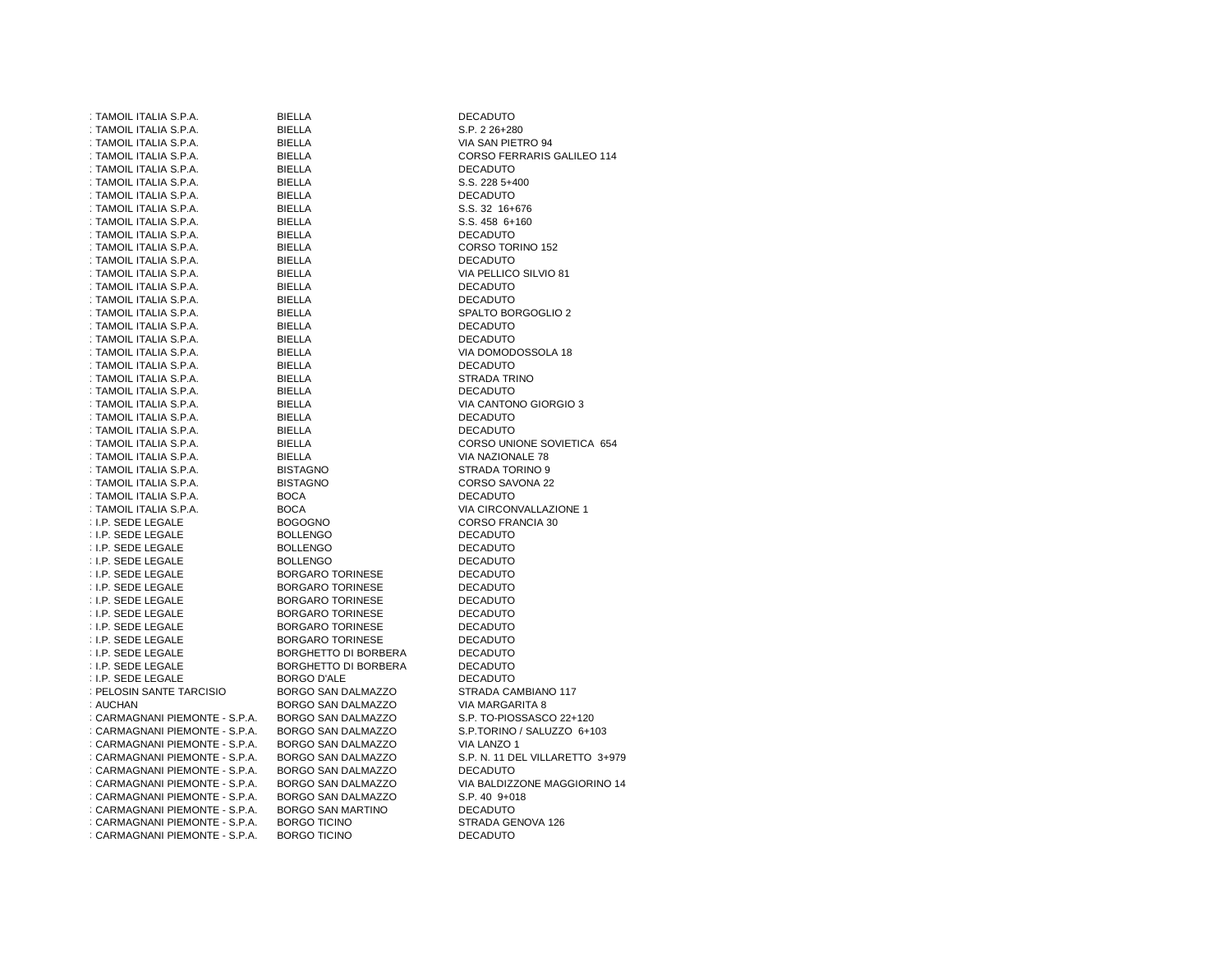| : SOCOGAS RETE S.R.L.                       | <b>BORGO VERCELLI</b>      | S.S. 23 32+540                               |
|---------------------------------------------|----------------------------|----------------------------------------------|
| : SOCOGAS RETE S.R.L.                       | <b>BORGOFRANCO D'IVREA</b> | CORSO VERCELLI 293                           |
| : SOCOGAS RETE S.R.L.                       | <b>BORGOFRANCO D'IVREA</b> | VIA CIRCONVALLAZIONE 26+900                  |
| : SOCOGAS RETE S.R.L.                       | <b>BORGOLAVEZZARO</b>      | <b>DECADUTO</b>                              |
| : SOCOGAS RETE S.R.L.                       | <b>BORGOMANERO</b>         | <b>DECADUTO</b>                              |
| : SOCOGAS RETE S.R.L.                       | <b>BORGOMANERO</b>         | <b>DECADUTO</b>                              |
| : SOCOGAS RETE S.R.L.                       | <b>BORGOMANERO</b>         | <b>DECADUTO</b>                              |
| : SOCOGAS RETE S.R.L.                       | <b>BORGOMANERO</b>         | S.S. 20 KM. 24 + 358                         |
| : SOCOGAS RETE S.R.L.                       | <b>BORGOMANERO</b>         | S.S. 228 7+100                               |
| : SOCOGAS RETE S.R.L.                       | <b>BORGOMANERO</b>         | <b>VIA MONCALIERI 2</b>                      |
| : SOCOGAS RETE S.R.L.                       | <b>BORGOMANERO</b>         | S.P.142 6+470                                |
| : SOCOGAS RETE S.R.L.                       | <b>BORGOMANERO</b>         | CORSO ALLAMANO GIUSEPPE CANONICO 37          |
| : SOCOGAS RETE S.R.L.                       | <b>BORGOMANERO</b>         | S.S. 25 41+073                               |
| : SOCOGAS RETE S.R.L.                       | <b>BORGOMANERO</b>         | STRADA DEL DROSSO 101/A                      |
| : SOCOGAS RETE S.R.L.                       |                            | <b>DECADUTO</b>                              |
|                                             | <b>BORGOMANERO</b>         |                                              |
| : SOCOGAS RETE S.R.L.                       | <b>BORGOMANERO</b>         | CORSO DUCA DEGLI ABRUZZI 16                  |
| : SOCOGAS RETE S.R.L.                       | <b>BORGOMANERO</b>         | VIA TORINO 275                               |
| : SOCOGAS RETE S.R.L.                       | <b>BORGOMANERO</b>         | S.S. 25 29+065                               |
| : SOCOGAS RETE S.R.L.                       | <b>BORGOMANERO</b>         | <b>DECADUTO</b>                              |
| : SOCOGAS RETE S.R.L.                       | <b>BORGOMASINO</b>         | S.P. 6 14+835                                |
| : SOCOGAS RETE S.R.L.                       | <b>BORGONE SUSA</b>        | S.P. 142 17+810                              |
| : SOCOGAS RETE S.R.L.                       | <b>BORGOSESIA</b>          | VIA CHIERI 100                               |
| : SOCOGAS RETE S.R.L.                       | <b>BORGOSESIA</b>          | VIA CEBROSA 81                               |
| : SOCOGAS RETE S.R.L.                       | <b>BORGOSESIA</b>          | VIA EINAUDI LUIGI 87                         |
| : SOCOGAS RETE S.R.L.                       | <b>BORGOSESIA</b>          | STRADA CARIGNANO 111                         |
| : SOCOGAS RETE S.R.L.                       | <b>BORGOSESIA</b>          | <b>DECADUTO</b>                              |
| : SOCOGAS RETE S.R.L.                       | <b>BORGOSESIA</b>          | CORSO DE GASPERI ALCIDE 101                  |
| : SOCOGAS RETE S.R.L.                       | <b>BORGOSESIA</b>          | CORSO DALLA CHIESA CARLO ALBERTO GENERALE 42 |
| : SOCOGAS RETE S.R.L.                       | <b>BORGOSESIA</b>          | CORSO MONTE CUCCO 73                         |
| : SOCOGAS RETE S.R.L.                       | <b>BORGOSESIA</b>          | VIA TORINO 19                                |
| : SOCOGAS RETE S.R.L.                       | <b>BORGOSESIA</b>          | VIA RIVOLI 71                                |
| : SOCOGAS RETE S.R.L.                       | <b>BOSCO MARENGO</b>       | <b>DECADUTO</b>                              |
| : SOCOGAS RETE S.R.L.                       | <b>BOSCO MARENGO</b>       | VIA MONGINEVRO 80                            |
| : SOCOGAS RETE S.R.L.                       | <b>BOSCONERO</b>           | VIA GRAMSCI ANTONIO 163                      |
| : SOCOGAS RETE S.R.L.                       | <b>BOSCONERO</b>           | <b>DECADUTO</b>                              |
| : SOCOGAS RETE S.R.L.                       | <b>BOSIA</b>               | <b>VIA MONCALIERI 2</b>                      |
| : KUWAIT PETROLEUM ITALIA S.P.A. BOSIO      |                            | VIA DELLE VALLI 5                            |
| : KUWAIT PETROLEUM ITALIA S.P.A. BOSSOLASCO |                            | S.S.10 FRAZIONE SPINETTA MARENGO 99+200      |
| : KUWAIT PETROLEUM ITALIA S.P.A. BOSSOLASCO |                            | S.P. N. 2 DI LANZO                           |
| : KUWAIT PETROLEUM ITALIA S.P.A. BOVES      |                            | S.P. 222 20+650                              |
| : KUWAIT PETROLEUM ITALIA S.P.A. BOVES      |                            | S.P. GIAVENO-AVIGLIANA 190                   |
| : KUWAIT PETROLEUM ITALIA S.P.A. BOVES      |                            | VIA TORINO 38                                |
| : KUWAIT PETROLEUM ITALIA S.P.A. BOVES      |                            | VIA RIVALTA 16                               |
| : KUWAIT PETROLEUM ITALIA S.P.A. BOVES      |                            | CORSO TORINO 67                              |
| : KUWAIT PETROLEUM ITALIA S.P.A.            | <b>BRA</b>                 | PIAZZALE MARCO AURELIO                       |
| : KUWAIT PETROLEUM ITALIA S.P.A. BRA        |                            | AREA AUTOPORTO FRAZIONE TRADUERIVI           |
| : KUWAIT PETROLEUM ITALIA S.P.A.            | <b>BRA</b>                 | VIA GRAMSCI ANTONIO 123                      |
|                                             |                            |                                              |
| : KUWAIT PETROLEUM ITALIA S.P.A.            | <b>BRA</b>                 | VIA SANSOVINO 55                             |
| : KUWAIT PETROLEUM ITALIA S.P.A. BRA        |                            | VIA DEL MARE 10                              |
| : KUWAIT PETROLEUM ITALIA S.P.A.            | <b>BRA</b>                 | VIA COSTA NINO 2                             |
| : KUWAIT PETROLEUM ITALIA S.P.A.            | <b>BRA</b>                 | CIRCONVALLAZIONE 7/B                         |
| : KUWAIT PETROLEUM ITALIA S.P.A. BRA        |                            | PIAZZA MUZIO SCEVOLA 2                       |
| : KUWAIT PETROLEUM ITALIA S.P.A.            | <b>BRA</b>                 | VIA TORINO 85                                |
| : KUWAIT PETROLEUM ITALIA S.P.A.            | <b>BRA</b>                 | S.P. BRUINO / ORBASSANO 18+859               |
| : KUWAIT PETROLEUM ITALIA S.P.A. BRA        |                            | S.S. 26 42+475                               |
| : KUWAIT PETROLEUM ITALIA S.P.A.            | <b>BRA</b>                 | STRADA PROVINCIALE LANZO 16                  |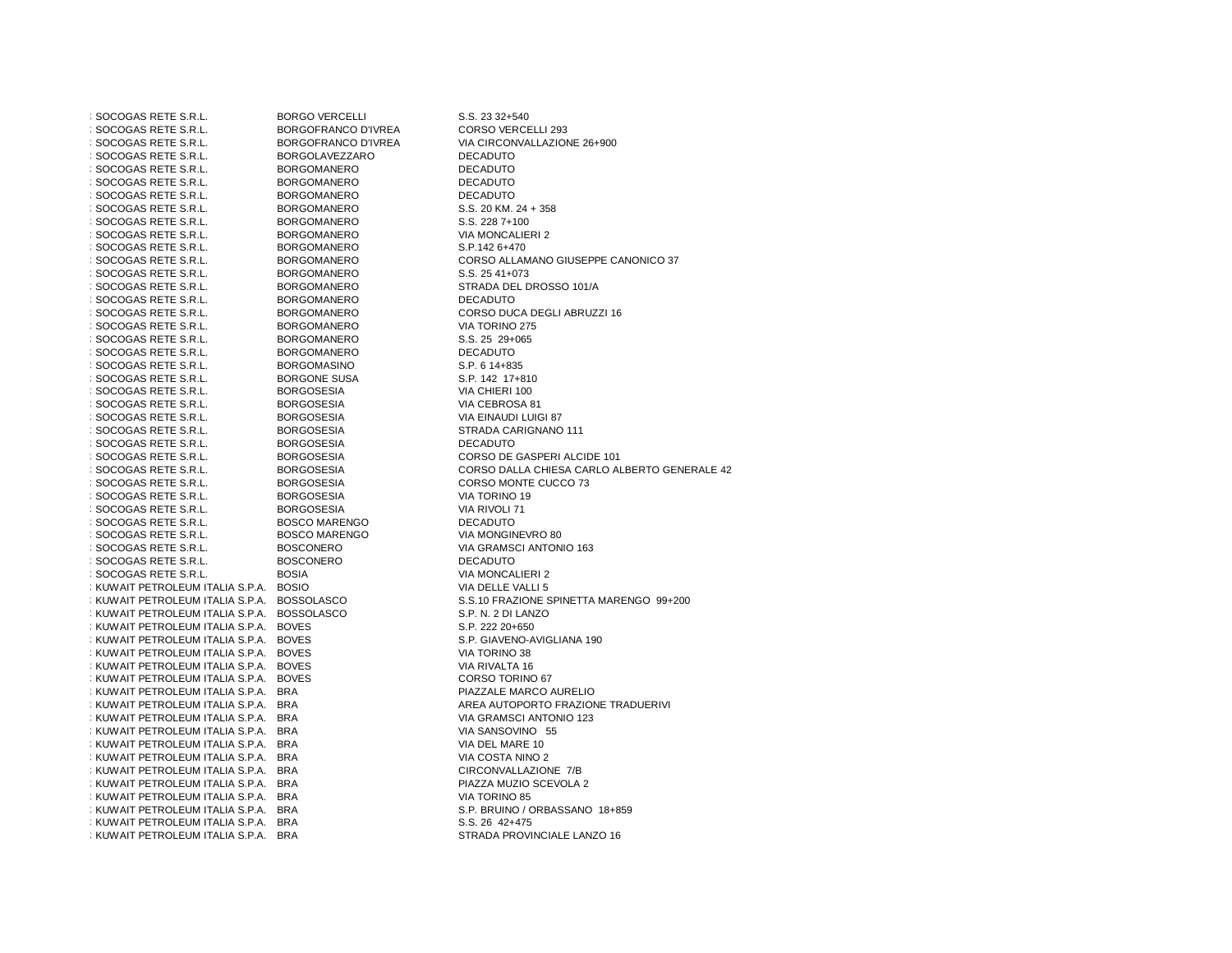391KUWAIT PETROLEUM ITALIA S.P.A. BRA392KUWAIT PETROLEUM ITALIA S.P.A. BRA: KUWAIT PETROLEUM ITALIA S.P.A. BRANDIZZO 394 KUWAIT PETROLEUM ITALIA S.P.A. BRICHERASIO VIA BOTTICELLI SANDAT VIA BOTTICELLI SANDRO 261 ; KUWAIT PETROLEUM ITALIA S.P.A. BRICHERASIO : KUWAIT PETROLEUM ITALIA S.P.A. BRICHERASIO : KUWAIT PETROLEUM ITALIA S.P.A. BRICHERASIO ; KUWAIT PETROLEUM ITALIA S.P.A. BRICHERASIO ; KUWAIT PETROLEUM ITALIA S.P.A. BRIGA NOVARESE 400KUWAIT PETROLEUM ITALIA S.P.A. BRIONA VIA ALBA CORTEMILIA 4 $\cdot$  KUWAIT PETROLEUM ITALIA S.P.A. BROSSASCO  $\cdot$  KUWAIT PETROLEUM ITALIA S.P.A. BRUINO 403KUWAIT PETROLEUM ITALIA S.P.A. BRUINO VIA NUOVA CIRCONVALLAZIONE 1+ 397 404KUWAIT PETROLEUM ITALIA S.P.A. BRUNO SVINCOLO SUPERSTRADA TORINO - PINEROLO 16+3914 KUWAIT PETROLEUM ITALIA S.P.A. BRUSASCO VIA VIA VERONESE PAOLO 309/A<br>4 KUWAIT PETROLEUM ITALIA S.P.A. BRUSNENGO VIA VIA VIA VIA CORSO RACCONIGI 194  $\cdot$  KUWAIT PETROLEUM ITALIA S.P.A. BRUSNENGO 407KUWAIT PETROLEUM ITALIA S.P.A. BRUSNENGO CORSO VERCELLI 254 KUWAIT PETROLEUM ITALIA S.P.A. BRUZOLO STRADA DEL I STRADA DEL I STRADA DEL I S.P.338 4+778  $\cdot$  KUWAIT PETROLEUM ITALIA S.P.A. BUBBIO  $\cdot$  KUWAIT PETROLEUM ITALIA S.P.A. BURIASCO 411KUWAIT PETROLEUM ITALIA S.P.A. BUROLO STRADA DI SETTIMO 401 412KUWAIT PETROLEUM ITALIA S.P.A. BURONZO STRADA PROVINCIALE 175 DEL DOIRONE 4+144413KUWAIT PETROLEUM ITALIA S.P.A. BURONZO C/0 CENTRO COMMERCIALE LE BENNET414KUWAIT PETROLEUM ITALIA S.P.A. BURONZO EX S.S. 31 AREA BISTEFANI  $\cdot$  KUWAIT PETROLEUM ITALIA S.P.A. BUSANO  $\cdot$  KUWAIT PETROLEUM ITALIA S.P.A. BUSCA 417KUWAIT PETROLEUM ITALIA S.P.A. BUSCA CORSO XXV APRILE 217 $\cdot$  KUWAIT PETROLEUM ITALIA S.P.A. BUSCA 4 KUWAIT PETROLEUM ITALIA S.P.A. BUSCA<br>4 KUWAIT PETROLEUM ITALIA S.P.A. BUSCA 420 KUWAIT PETROLEUM ITALIA S.P.A. BUSCA ARREST EN BIVIO CRESCENTINO SALAT EN BIVIO CRESCENTINO SALATE ANNO 19<br>420 KUWAIT PETROLEUM ITALIA S.P.A. BUSCA 4 KUWAIT PETROLEUM ITALIA S.P.A. BUSCA VIA ALIGHIERI DANA VIA ALIGHIERI DANA VIA ALIGHIERI DANA VIA ALIGHIERI DAN<br>4 KUWAIT PETROLEUM ITALIA S.P.A. BUSSOLENO  $\cdot$  KUWAIT PETROLEUM ITALIA S.P.A. BUSSOLENO  $\cdot$  KUWAIT PETROLEUM ITALIA S.P.A. BUSSOLENO 424KUWAIT PETROLEUM ITALIA S.P.A. BUTTIGLIERA ALTA S.P. ALBA-COSTIG. S.BARTOLOMEO425KUWAIT PETROLEUM ITALIA S.P.A. BUTTIGLIERA ALTA VIALE REGINA ELENA 6 $\cdot$  KUWAIT PETROLEUM ITALIA S.P.A. BUTTIGLIERA ALTA 427KUWAIT PETROLEUM ITALIA S.P.A. BUTTIGLIERA D'ASTI CORSO ALBA 19 $\cdot$  KUWAIT PETROLEUM ITALIA S.P.A. CABELLA LIGURE 429 KUWAIT PETROLEUM ITALIA S.P.A. CAFASSE S.S.231 LOC.MOLINI 1990 S.S.231 LOC.MOLINI 15+460<br>4 KUWAIT PETROLEUM ITALIA S.P.A. CAFASSE S.S. 230 KM 15 +460  $\cdot$  KUWAIT PETROLEUM ITALIA S.P.A. CAFASSE  $\cdot$  KUWAIT PETROLEUM ITALIA S.P.A. CALAMANDRANA  $\cdot$  KUWAIT PETROLEUM ITALIA S.P.A. CALAMANDRANA 433KUWAIT PETROLEUM ITALIA S.P.A. CALLIANO CORSO VALENTINO 140434KUWAIT PETROLEUM ITALIA S.P.A. CALTIGNAGA VIA FOSCOLO UGO 343 KUWAIT PETROLEUM ITALIA S.P.A. CALTIGNAGA PIAZZA GIOLITALIA S.P.A. CALTIGNAGA PIAZZA GIOLITALIA S.P.A. CALTIGNAGA  $\cdot$  KUWAIT PETROLEUM ITALIA S.P.A. CALTIGNAGA  $\cdot$  KUWAIT PETROLEUM ITALIA S.P.A. CALUSO 43 KUWAIT PETROLEUM ITALIA S.P.A. CALUSO AND SAN MONTANO VIA DI DIO ALFREDO 2<br>4 KUWAIT PETROLEUM ITALIA S.P.A. CALUSO 4 VIA IV NOVEMBRE 261  $\cdot$  KUWAIT PETROLEUM ITALIA S.P.A. CALUSO  $\cdot$  KUWAIT PETROLEUM ITALIA S.P.A. CALUSO 441KUWAIT PETROLEUM ITALIA S.P.A. CAMBIANO CORSO SAVONA 156 $\cdot$  KUWAIT PETROLEUM ITALIA S.P.A. CAMBIANO 4 KUWAIT PETROLEUM ITALIA S.P.A. CAMBURZANO 444KUWAIT PETROLEUM ITALIA S.P.A. CAMERANA CORSO ITALIA 24 KUWAIT PETROLEUM ITALIA S.P.A. CAMERANA CORSO EUROPA CORSO EUROPA 4 KUWAIT PETROLEUM ITALIA S.P.A. CAMERANA  $\cdot$  KUWAIT PETROLEUM ITALIA S.P.A. CAMERANA

 S.P. 82 17+235 VIA TORINO 18<br>VIA M. MONDO 1 VIA BOTTICELLI SANDRO 179 STRADA FORNAS PIAZZALE CAIO MARIO 430 STRADA SAN MAURO 156 CORSO SEBASTOPOLI 194 CORSO GROSSETO 338 VIA TORRE ACCEGLIO 21 STRADA DEL DROSSO 148 VIA SAN GIOVANNI BOSCO CORSO ALESSANDRIA 380 VIA BIANCHI NOVELLO 111 VIA MANZONI ALESSANDRO 70 **BIVIO CRESCENTINO SALUGGIA** VIALE MACALLE' 20 S.P. ALBA-COSTIG. S.BARTOLOMEO VIA VITTORIO VENETO 56 VIA MICCA PIETRO 2 S.S.231 LOC.MOLINI 16+590 CORSO VALSESIA 299 VIA MARCONI GUGLIELMO 48 PIAZZA GIOLITTI GIOVANNI 82 CORSO ASTI 82 VIA DI DIO ALFREDO 207 REG. SAN GIOVANNI STRADA CASALE LOCALITA' CROPPO-S.S.337 CORSO PRESTINARI MARCELLO 168 CORSO EUROPA 6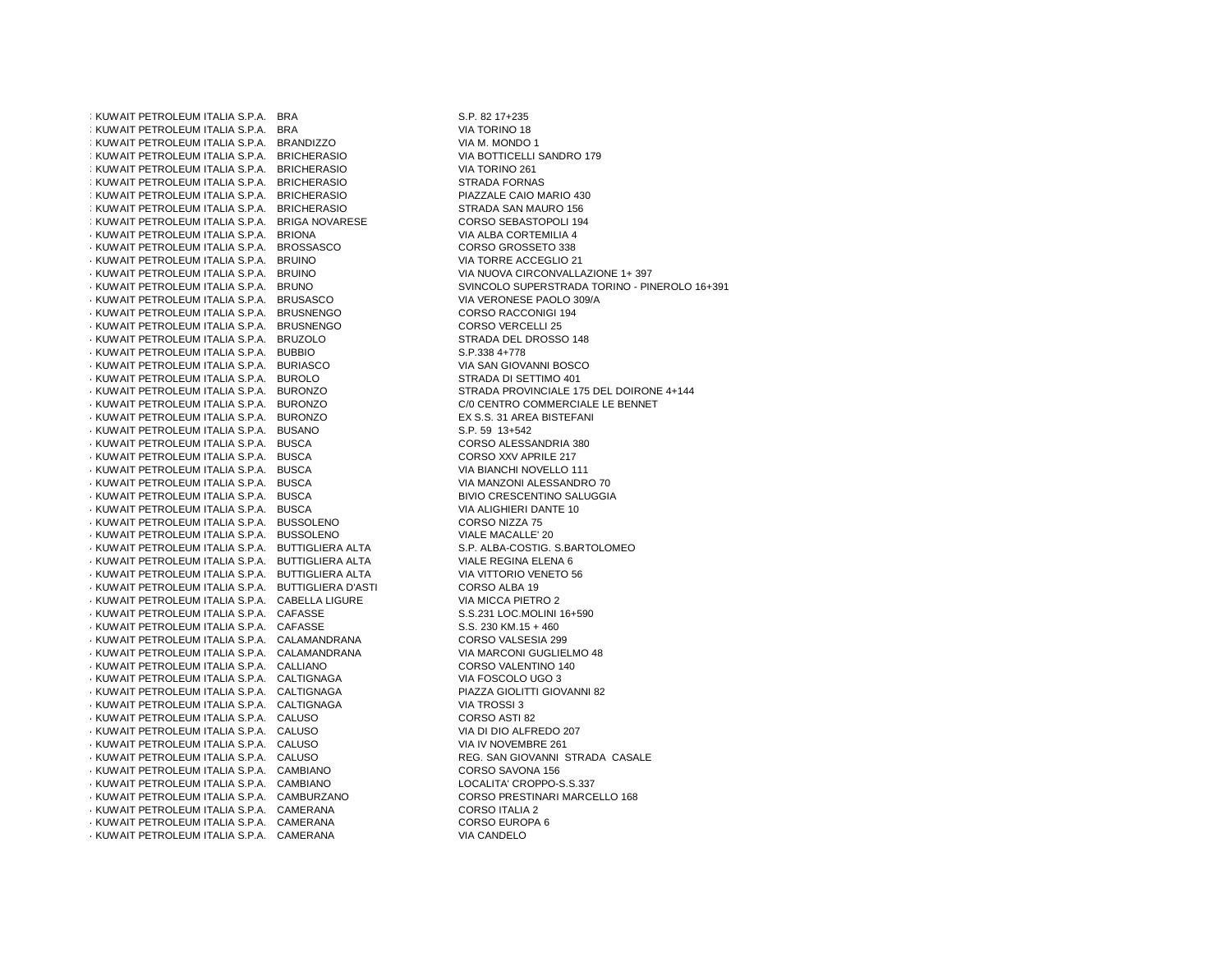447KUWAIT PETROLEUM ITALIA S.P.A. CAMERI S.P 32 VIA CASCINETTA 1448KUWAIT PETROLEUM ITALIA S.P.A. CAMERI CORSO SVIZZERA 26449KUWAIT PETROLEUM ITALIA S.P.A. CAMINO VIA SOMMARIVA $\cdot$  KUWAIT PETROLEUM ITALIA S.P.A. CAMPIGLIONE-FENILE 4 KUWAIT PETROLEUM ITALIA S.P.A. CAMPIGLIONE-FENILE VIA MARIA TERESA DI CAMPIGLIONE-FENILE VIA TORINO 8<br>4 KUWAIT PETROLEUM ITALIA S.P.A. CANALE  $\cdot$  KUWAIT PETROLEUM ITALIA S.P.A. CANALE  $\cdot$  KUWAIT PETROLEUM ITALIA S.P.A. CANALE  $\cdot$  KUWAIT PETROLEUM ITALIA S.P.A. CANALE 455KUWAIT PETROLEUM ITALIA S.P.A. CANDELO S.P. TORINO- SVIZZERA456KUWAIT PETROLEUM ITALIA S.P.A. CANDELO VIA TORINO 41 $\cdot$  KUWAIT PETROLEUM ITALIA S.P.A. CANDELO 458KUWAIT PETROLEUM ITALIA S.P.A. CANDELO S.S. 10 90+300 $\cdot$  KUWAIT PETROLEUM ITALIA S.P.A. CANDELO  $\cdot$  KUWAIT PETROLEUM ITALIA S.P.A. CANDIA CANAVESE 4 KUWAIT PETROLEUM ITALIA S.P.A. CANDIA CANAVESE<br>4 KUWAIT PETROLEUM ITALIA S.P.A. CANDIOLO 462KUWAIT PETROLEUM ITALIA S.P.A. CANDIOLO VIA DELL'AUTOMOBILE CLUB 2 FRAZ. MADONNA DELL'OLMO 2463KUWAIT PETROLEUM ITALIA S.P.A. CANDIOLO VIA STUPINIGI 32464KUWAIT PETROLEUM ITALIA S.P.A. CANDIOLO S.S.20 81+258 $\cdot$  KUWAIT PETROLEUM ITALIA S.P.A. CANDIOLO  $\cdot$  KUWAIT PETROLEUM ITALIA S.P.A. CANELLI  $4$  KUWAIT PETROLEUM ITALIA S.P.A. CANELLI 468KUWAIT PETROLEUM ITALIA S.P.A. CANELLI VIA CREA 104 KUWAIT PETROLEUM ITALIA S.P.A. CANELLI AND ANNO 1999 CORSO INDIPENDENT CORSO INDIPENDENT CORSO INDIPENDENT CORSO INDIPENDENT CORSO INDIPENDENT CORSO INDIPENDENT CORSO INDIPENDENT CORSO INDIPENDENT CORSO INDIPENDENT CORSO  $\cdot$  KUWAIT PETROLEUM ITALIA S.P.A. CANELLI 4 KUWAIT PETROLEUM ITALIA S.P.A. CANELLI 472KUWAIT PETROLEUM ITALIA S.P.A. CANELLI C/O BENNET $\cdot$  KUWAIT PETROLEUM ITALIA S.P.A. CANELLI  $\cdot$  KUWAIT PETROLEUM ITALIA S.P.A. CANNOBIO  $\cdot$  KUWAIT PETROLEUM ITALIA S.P.A. CANTALUPO LIGURE  $\cdot$  KUWAIT PETROLEUM ITALIA S.P.A. CANTOIRA 477KUWAIT PETROLEUM ITALIA S.P.A. CAPRIATA D'ORBA VIALE GIULIO CESARE 241478KUWAIT PETROLEUM ITALIA S.P.A. CAPRIE S.S. 393 3+300 $\cdot$  KUWAIT PETROLEUM ITALIA S.P.A. CARAGLIO 480KUWAIT PETROLEUM ITALIA S.P.A. CARAGLIO VIA NOVI 481KUWAIT PETROLEUM ITALIA S.P.A. CARAGLIO VIA BATTISTI CESARE 88482KUWAIT PETROLEUM ITALIA S.P.A. CARAGLIO CORSO CANALE 26483KUWAIT PETROLEUM ITALIA S.P.A. CARAMAGNA PIEMONTE VIALE ITALIA 124 KUWAIT PETROLEUM ITALIA S.P.A. CARAVINO 4 KUWAIT PETROLEUM ITALIA S.P.A. CARBONARA SCRIVIA 4 CORSO TRIESTE 9<br>4 KUWAIT PETROLEUM ITALIA S.P.A. CARBONARA SCRIVIA  $\cdot$  KUWAIT PETROLEUM ITALIA S.P.A. CARBONARA SCRIVIA  $\cdot$  KUWAIT PETROLEUM ITALIA S.P.A. CARDE'  $\cdot$  KUWAIT PETROLEUM ITALIA S.P.A. CARESANA 488KUWAIT PETROLEUM ITALIA S.P.A. CARESANABLOT VIA MILANO 2 $\cdot$  KUWAIT PETROLEUM ITALIA S.P.A. CARIGNANO 490KUWAIT PETROLEUM ITALIA S.P.A. CARIGNANO VIA MILANO 39 $\cdot$  KUWAIT PETROLEUM ITALIA S.P.A. CARIGNANO 492KUWAIT PETROLEUM ITALIA S.P.A. CARIGNANO LUNGO TANARO SOLFERINO 6493KUWAIT PETROLEUM ITALIA S.P.A. CARIGNANO STRADA CASALCERMELLI 494KUWAIT PETROLEUM ITALIA S.P.A. CARIGNANO DECADUTOKUWAIT PETROLEUM ITALIA S.P.A. CARIGNANO  $\cdot$  KUWAIT PETROLEUM ITALIA S.P.A. CARISIO 497KUWAIT PETROLEUM ITALIA S.P.A. CARISIO DECADUTO $\cdot$  KUWAIT PETROLEUM ITALIA S.P.A. CARISIO 4 KUWAIT PETROLEUM ITALIA S.P.A. CARMAGNOLA VIA COSSA PIETRO 195<br>4 KUWAIT PETROLEUM ITALIA S.P.A. CARMAGNOLA CORSO SIRACUSA 49  $\frac{1}{2}$  KUWAIT PETROLEUM ITALIA S.P.A. CARMAGNOLA 501KUWAIT PETROLEUM ITALIA S.P.A. CARMAGNOLA DECADUTO: KUWAIT PETROLEUM ITALIA S.P.A. CARMAGNOLA

VIA CESARE BATTISTI / C/O BENNET VIA MARIA TERESA DI CALCUTTA 63 CORSO ORBASSANO 380 STRADA PROVINCIALE 23 DEL SESTRIERE 46+750 VIA II GIUGNO 14 **SAN GIUSTINO VIA INDUSTRIA** VIALE KENNEDY JOHN FITZGERALD 2 **CORSO VERCELLI 24** CORSO MILANO 24/F CORSO VITTORIA 95 CORSO INDIPENDENZA 8 VIA TORINO 216 **VIA MOLINO** CORSO SUSA 299 VIA VENTIMIGLIA 37/B VIA CIRCONVALLAZIONE 57 VIALE GIULIO CESARE 241 VIA VOLTRI 27 **CORSO TRIESTE 93** VIA POLLONE LUNGO STURA LAZIO 150 CORSO ROMA 58 LUNGO TANARO SOLFERINO 6 CORSO VERCELLI 10 **VIALE MARCONI GUGLIELMO 16** CORSO GARIBALDI GIUSEPPE 99 CORSO GIULIO CESARE 239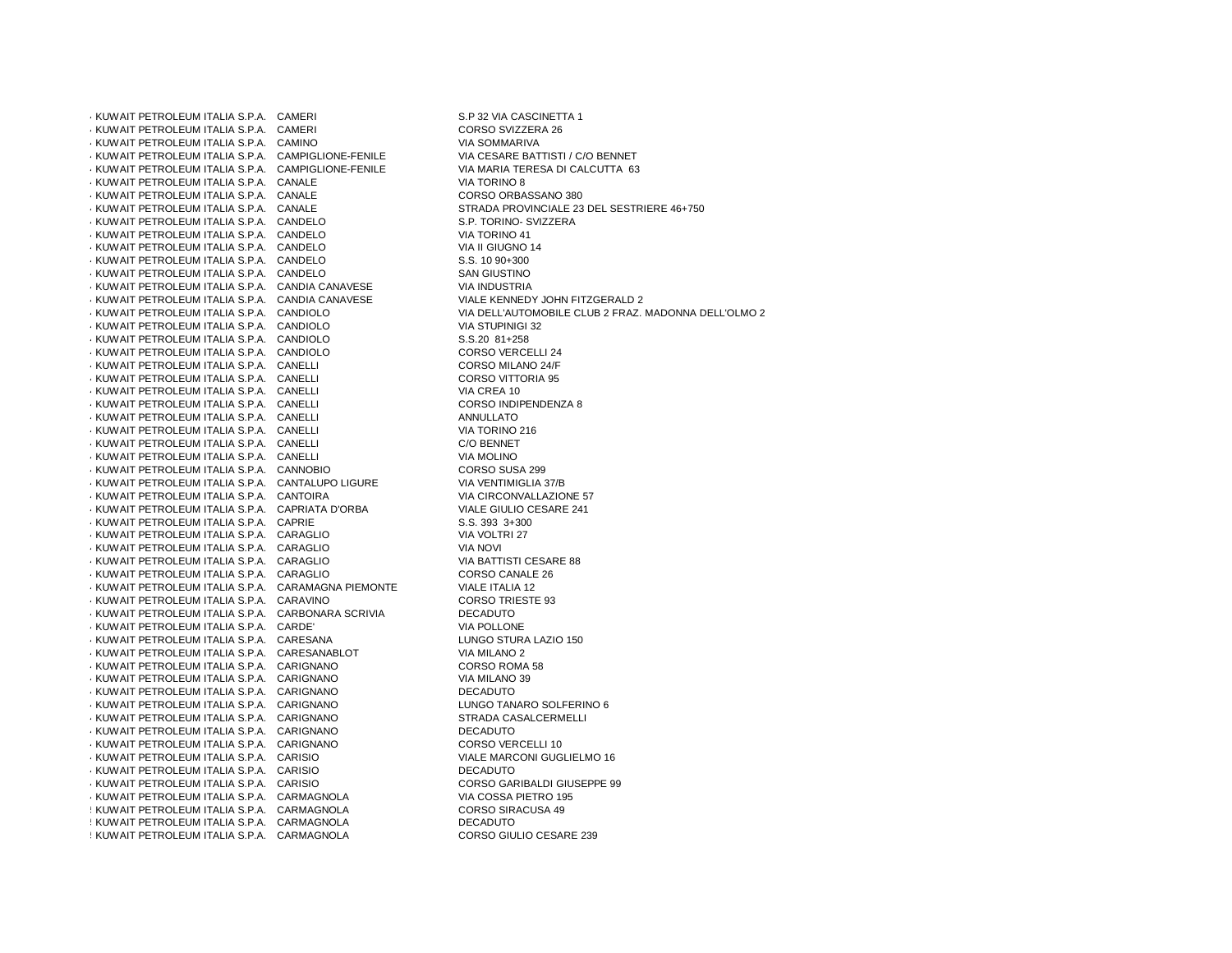503KUWAIT PETROLEUM ITALIA S.P.A. CARMAGNOLA CORSO MONCENISIO 6504KUWAIT PETROLEUM ITALIA S.P.A. CARMAGNOLA DECADUTO: KUWAIT PETROLEUM ITALIA S.P.A. CARMAGNOLA : KUWAIT PETROLEUM ITALIA S.P.A. CARMAGNOLA  $\frac{1}{2}$  KUWAIT PETROLEUM ITALIA S.P.A. CARMAGNOLA : KUWAIT PETROLEUM ITALIA S.P.A. CARMAGNOLA 509KUWAIT PETROLEUM ITALIA S.P.A. CARMAGNOLA DECADUTO: KUWAIT PETROLEUM ITALIA S.P.A. CARMAGNOLA 511KUWAIT PETROLEUM ITALIA S.P.A. CARPENETO DECADUTO512KUWAIT PETROLEUM ITALIA S.P.A. CARPIGNANO SESIA VIA XXIII MARZO 1849 188513KUWAIT PETROLEUM ITALIA S.P.A. CARPIGNANO SESIA DECADUTO: KUWAIT PETROLEUM ITALIA S.P.A. CARROSIO 515KUWAIT PETROLEUM ITALIA S.P.A. CARRU' CORSO CASALE 36516KUWAIT PETROLEUM ITALIA S.P.A. CARRU' VIA MILANO 32: KUWAIT PETROLEUM ITALIA S.P.A. CARRU' 518KUWAIT PETROLEUM ITALIA S.P.A. CARTOSIO VIA MONGINEVRO 179519KUWAIT PETROLEUM ITALIA S.P.A. CASALBORGONE DECADUTO520 KUWAIT PETROLEUM ITALIA S.P.A. CASALE MONFERRATO CORSO SIRACUSA 2:<br>520 KUWAIT PETROLEUM ITALIA S.P.A. CASALE MONFERRATO VIA PASTRENGO 25  $\pm$  KUWAIT PETROLEUM ITALIA S.P.A. CASALE MONFERRATO 522KUWAIT PETROLEUM ITALIA S.P.A. CASALE MONFERRATO CORSO DON ORIONE LUIGI 54: KUWAIT PETROLEUM ITALIA S.P.A. CASALE MONFERRATO 524KUWAIT PETROLEUM ITALIA S.P.A. CASALE MONFERRATO DECADUTO**: KUWAIT PETROLEUM ITALIA S.P.A. CASALE MONFERRATO**  $\pm$  KUWAIT PETROLEUM ITALIA S.P.A. CASALE MONFERRATO 527KUWAIT PETROLEUM ITALIA S.P.A. CASALE MONFERRATO VIA XXV APRILE 74 $\pm$  KUWAIT PETROLEUM ITALIA S.P.A. CASALE MONFERRATO  $14$  KUWAIT PETROLEUM ITALIA S.P.A. CASALE MONFERRATO 530KUWAIT PETROLEUM ITALIA S.P.A. CASALE MONFERRATO CIRCONVALLAZIONE OVEST 89531KUWAIT PETROLEUM ITALIA S.P.A. CASALE MONFERRATO DECADUTO53 KUWAIT PETROLEUM ITALIA S.P.A. CASALE MONFERRATO VIA ADAM M<br>532 KUWAIT PETROLEUM ITALIA S.P.A. CASALE MONFERRATO 400 DECADUTO : KUWAIT PETROLEUM ITALIA S.P.A. CASALE MONFERRATO  $\pm$  KUWAIT PETROLEUM ITALIA S.P.A. CASALE MONFERRATO  $\pm$  KUWAIT PETROLEUM ITALIA S.P.A. CASALE MONFERRATO 536KUWAIT PETROLEUM ITALIA S.P.A. CASALE MONFERRATO CORSO XXV APRILE 27537KUWAIT PETROLEUM ITALIA S.P.A. CASALE MONFERRATO CORSO VOLTA ALESSANDRO 28: KUWAIT PETROLEUM ITALIA S.P.A. CASALE MONFERRATO 539KUWAIT PETROLEUM ITALIA S.P.A. CASALE MONFERRATO VIA SEMPIONE 220540KUWAIT PETROLEUM ITALIA S.P.A. CASALE MONFERRATO DECADUTO $\frac{1}{2}$  KUWAIT PETROLEUM ITALIA S.P.A. CASALE MONFERRATO  $44$  KUWAIT PETROLEUM ITALIA S.P.A. CASALE MONFERRATO 543KUWAIT PETROLEUM ITALIA S.P.A. CASALE MONFERRATO CORSO TOSCANA 43544KUWAIT PETROLEUM ITALIA S.P.A. CASALE MONFERRATO VIA PIANEZZA 385545KUWAIT PETROLEUM ITALIA S.P.A. CASALE MONFERRATO VIA SANSOVINO ANDREA 153546KUWAIT PETROLEUM ITALIA S.P.A. CASALE MONFERRATO VIA VIGLIANI ONORATO 67 $\pm$ KUWAIT PETROLEUM ITALIA S.P.A. CASALE MONFERRATO : KUWAIT PETROLEUM ITALIA S.P.A. CASALE MONFERRATO  $\pm$  KUWAIT PETROLEUM ITALIA S.P.A. CASALE MONFERRATO 550 KUWAIT PETROLEUM ITALIA S.P.A. CASALGRASSO VIA XXV APRILE 19<br>5 KUWAIT PETROLEUM ITALIA S.P.A. CASALGRASSO VIANALE DECADUTO  $\frac{1}{2}$  KUWAIT PETROLEUM ITALIA S.P.A. CASALGRASSO 5 KUWAIT PETROLEUM ITALIA S.P.A. CASALINO 553KUWAIT PETROLEUM ITALIA S.P.A. CASALNOCETO DECADUTO $\pm$  KUWAIT PETROLEUM ITALIA S.P.A. CASCINETTE D'IVREA **KUWAIT PETROLEUM ITALIA S.P.A. CASELETTE** 556KUWAIT PETROLEUM ITALIA S.P.A. CASELETTE VIA BRIGATE GARIBALDI 655 KUWAIT PETROLEUM ITALIA S.P.A. CASELLE TORINESE VIA ROSSEL!<br>15 KUWAIT PETROLEUM ITALIA S.P.A. CASELLE TORINESE : KUWAIT PETROLEUM ITALIA S.P.A. CASELLE TORINESE

**DECADUTO** VIA TORINO 76 CORSO ROMA 43 VIA PIANEZZA 148 S.P. NOVI / OVADA 18+900 VIA XXIII MARZO 1849 188 CORSO PRESTINARI MARCELLO 191 S.P.VENARIA - FIANO 10+134 CORSO SIRACUSA 20 CORSO DON ORIONE LUIGI 54 CORSO CAVOUR CAMILLO BENSO 72 **DECADUTO** CORSO FERRUCCI FRANCESCO 34 S.P. ALMESE / COL DEL LYS 3+503 S.P.143 - VIA CIRCONVALLAZIONE 6+600 VIA ADAM MARCELLO 47 S.P. PER ALESSANDRIA 26+070 FRAZIONE SAN MARZANOTTO 285 CORSO VOLTA ALESSANDRO 28 VIA GENTINETTA GIOVANNI 130 **DECADUTO** CORSO PRINCIPE ODDONE 52 VIA SANSOVINO ANDREA 153 CORSO GIULIO CESARE 276 CORSO MATTEOTTI GIACOMO 29 INTERNO INTERPORTO S.I.T.O. **VIALE MARTIRI BENEDICTA 117 DECADUTO** DECADUTO VIA BRIGATE GARIBALDI 6 VIA ROSSELLI FRATELLI 12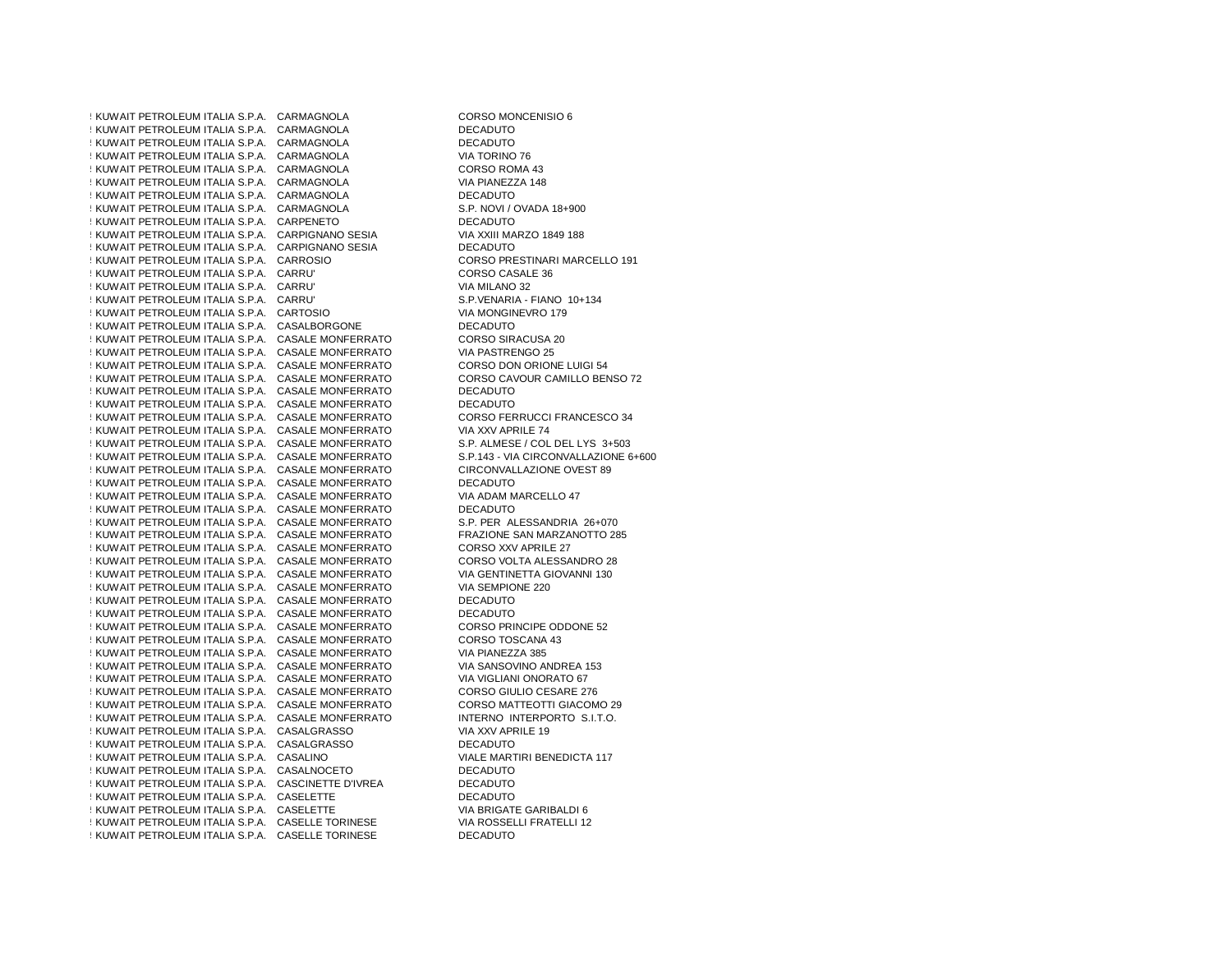559KUWAIT PETROLEUM ITALIA S.P.A. CASELLE TORINESE DECADUTO $\frac{1}{2}$  KUWAIT PETROLEUM ITALIA S.P.A. CASELLE TORINESE 561KUWAIT PETROLEUM ITALIA S.P.A. CASELLE TORINESE CORSO FERRARIS GALILEO 36552 KUWAIT PETROLEUM ITALIA S.P.A. CASELLE TORINESE CORSO UNIONE SOVIETI<br>26 KUWAIT PETROLEUM ITALIA S.P.A. CASSANO SPINOLA 2455 STRADA PIOSSASCO 72 555 KUWAIT PETROLEUM ITALIA S.P.A. CASSANO SPINOLA STRADA PIOS STRADA PIOS STRADA PIOS SERADA PIOS S.<br>STRADA TETROLEUM ITALIA S.P.A. CASSANO SPINOLA : KUWAIT PETROLEUM ITALIA S.P.A. CASSANO SPINOLA : KUWAIT PETROLEUM ITALIA S.P.A. CASSINE 566KUWAIT PETROLEUM ITALIA S.P.A. CASSINE STRADA PROVINCIALE 143 VERCELLESE 19+500567KUWAIT PETROLEUM ITALIA S.P.A. CASTAGNETO PO DECADUTO5 KUWAIT PETROLEUM ITALIA S.P.A. CASTAGNITO  $\pm$  KUWAIT PETROLEUM ITALIA S.P.A. CASTAGNITO 570KUWAIT PETROLEUM ITALIA S.P.A. CASTAGNOLE DELLE LANZE STRADA ASTI - MARE 14571KUWAIT PETROLEUM ITALIA S.P.A. CASTAGNOLE DELLE LANZE PIAZZA SARDEGNA572KUWAIT PETROLEUM ITALIA S.P.A. CASTAGNOLE PIEMONTE VIALE BATTISTI CESARE 98 $\frac{1}{2}$  KUWAIT PETROLEUM ITALIA S.P.A. CASTEL BOGLIONE : KUWAIT PETROLEUM ITALIA S.P.A. CASTELDELFINO 575KUWAIT PETROLEUM ITALIA S.P.A. CASTELL'ALFERO VIA TORINO 200576KUWAIT PETROLEUM ITALIA S.P.A. CASTELL'ALFERO VIA LANZO 18 $175$  KUWAIT PETROLEUM ITALIA S.P.A. CASTELLAMONTE **KUWAIT PETROLEUM ITALIA S.P.A. CASTELLAMONTE** : KUWAIT PETROLEUM ITALIA S.P.A. CASTELLAMONTE **: KUWAIT PETROLEUM ITALIA S.P.A. CASTELLAMONTE** 581KUWAIT PETROLEUM ITALIA S.P.A. CASTELLAMONTE VIA TORINO 12 $183.1$  KUWAIT PETROLEUM ITALIA S.P.A. CASTELLAMONTE 583KUWAIT PETROLEUM ITALIA S.P.A. CASTELLAMONTE VIA IV NOVEMBRE 24 $\frac{1}{2}$  KUWAIT PETROLEUM ITALIA S.P.A. CASTELLAMONTE 585KUWAIT PETROLEUM ITALIA S.P.A. CASTELLAZZO BORMIDA DECADUTO $\frac{1}{2}$  KUWAIT PETROLEUM ITALIA S.P.A. CASTELLAZZO BORMIDA 5 KUWAIT PETROLEUM ITALIA S.P.A. CASTELLAZZO BORMIDA 58 KUWAIT PETROLEUM ITALIA S.P.A. CASTELLETTO CERVO CORSO TRIESTE 56 CORSO TRIEST.<br>5 ALIMAIT PETROLEUM ITALIA S.P.A. CASTELLETTO D'ORBA 5889 KUWAIT PETROLEUM ITALIA S.P.A. CASTELLETTO D'ORBA  $\pm$  KUWAIT PETROLEUM ITALIA S.P.A. CASTELLETTO MONFERRATO  $\pm$  KUWAIT PETROLEUM ITALIA S.P.A. CASTELLETTO SOPRA TICINO 592KUWAIT PETROLEUM ITALIA S.P.A. CASTELLETTO SOPRA TICINO DECADUTO5 KUWAIT PETROLEUM ITALIA S.P.A. CASTELLETTO SOPRA TICINO 594KUWAIT PETROLEUM ITALIA S.P.A. CASTELLETTO SOPRA TICINO VIA LANZO 116 $\frac{1}{2}$  KUWAIT PETROLEUM ITALIA S.P.A. CASTELLETTO SOPRA TICINO 596KUWAIT PETROLEUM ITALIA S.P.A. CASTELLETTO SOPRA TICINO VIA EUROPA 100 $\frac{1}{2}$  KUWAIT PETROLEUM ITALIA S.P.A. CASTELLETTO SOPRA TICINO 598KUWAIT PETROLEUM ITALIA S.P.A. CASTELLETTO UZZONE ANNULLATO $\frac{1}{2}$  KUWAIT PETROLEUM ITALIA S.P.A. CASTELLINALDO 600KUWAIT PETROLEUM ITALIA S.P.A. CASTELLO DI ANNONE DECADUTO6 KUWAIT PETROLEUM ITALIA S.P.A. CASTELLO DI ANNONE 6 KUWAIT PETROLEUM ITALIA S.P.A. CASTELNUOVO CALCEA 6 KUWAIT PETROLEUM ITALIA S.P.A. CASTELNUOVO DON BOSCO VIA VITTORIO VENETO VENETO VENETO 1333 EUROPA 74 6 KUWAIT PETROLEUM ITALIA S.P.A. CASTELNUOVO DON BOSCO 605KUWAIT PETROLEUM ITALIA S.P.A. CASTELNUOVO NIGRA DECADUTO6 KUWAIT PETROLEUM ITALIA S.P.A. CASTELNUOVO SCRIVIA VIA BORGOMANERO VIA BORGOMANERO 4 KUWAIT PETROLEUM ITALIA S.P.A. CASTELNUOVO SCRIVIA VIA DECADUTO 6 KUWAIT PETROLEUM ITALIA S.P.A. CASTELNUOVO SCRIVIA 6 KUWAIT PETROLEUM ITALIA S.P.A. CASTELNUOVO SCRIVIA 6 KUWAIT PETROLEUM ITALIA S.P.A. CASTELNUOVO SCRIVIA 6 KUWAIT PETROLEUM ITALIA S.P.A. CASTELNUOVO SCRIVIA 611KUWAIT PETROLEUM ITALIA S.P.A. CASTIGLIONE TORINESE VIA RENI GUIDO 1896 KUWAIT PETROLEUM ITALIA S.P.A. CASTIGLIONE TORINESE 6 KUWAIT PETROLEUM ITALIA S.P.A. CASTIGLIONE TORINESE S.P. TORINO / LANGO 194400<br>6 KUWAIT PETROLEUM ITALIA S.P.A. CAVAGLIA' CARISTER S.S.10 12+400 6 KUWAIT PETROLEUM ITALIA S.P.A. CAVAGLIA'

CORSO TASSONI ALESSANDRO 2 CORSO UNIONE SOVIETICA 245 VIA FORNO 32 S.S. 211 10+166 CORSO DON MINZONI GIOVANNI 89 **VIALE BATTISTI CESARE 98 DECADUTO** VIA TORINO 200 **DECADUTO DECADUTO** VIA MARCONI GUGLIELMO 11 CORSO DIVISIONE ACQUI 110 STRADA STATALE 35 6+297 VIA ROMA 54 S.S. 31 52+300 **CORSO TRIESTE 56 DECADUTO** VIA COSSA PIETRO 4 S.S 25 FRAZ.BARACCONE 40+200 VIA GAIDANO PAOLO 76 S.P.TORINO / DRUENTO 10+400 CORSO TORINO 433 CORSO ALESSANDRIA 397 VIA CIRCONVALLAZIONE 22 VIA VITTORIO VENETO 133 VIA BORGOMANERO 47 **DECADUTO DECADUTO** CORSO TAZZOLI ENRICO 183 **CORSO MONCALIERI 278** S.P. TORINO / LANZO 15+984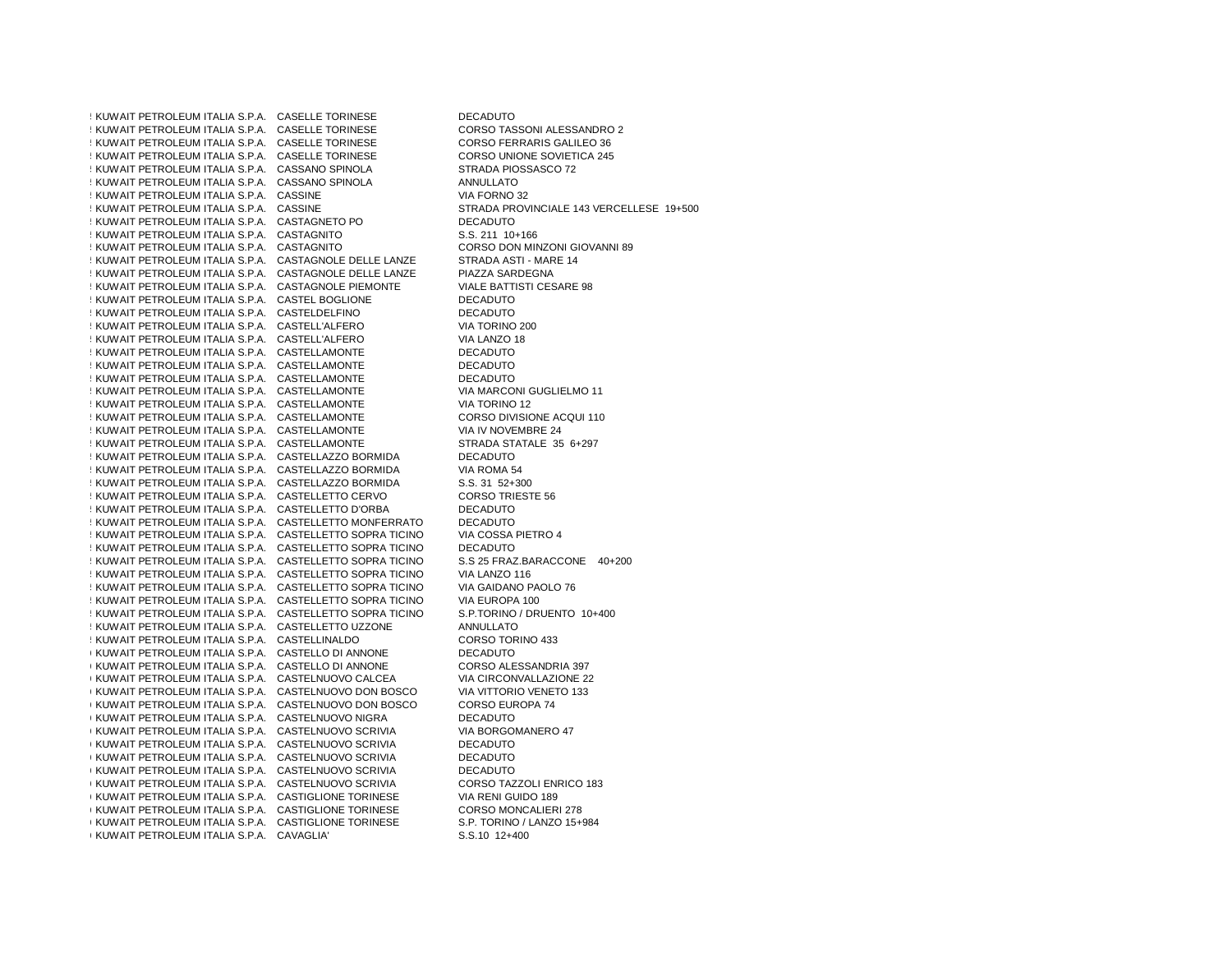| <b>(EREDI CAMPIDONICO - S.P.A.</b> | CAVAGLIA'                 | <b>DECADUTO</b>                                  |
|------------------------------------|---------------------------|--------------------------------------------------|
| <b>(EREDI CAMPIDONICO - S.P.A.</b> | CAVAGLIA'                 | VIA SANTENA 2                                    |
| <b>(EREDI CAMPIDONICO - S.P.A.</b> | CAVAGLIA'                 | S.S.35 52+214                                    |
| <b>(EREDI CAMPIDONICO - S.P.A.</b> | CAVAGLIO D'AGOGNA         | <b>DECADUTO</b>                                  |
| <b>(EREDI CAMPIDONICO - S.P.A.</b> | CAVAGNOLO                 | STRADA PROVINCIALE 142 BIELLESE 9+359            |
| <b>(EREDI CAMPIDONICO - S.P.A.</b> | CAVALLERLEONE             | VIA TORINO 28                                    |
| <b>(EREDI CAMPIDONICO - S.P.A.</b> | CAVALLERMAGGIORE          | S.P. 141 0+860                                   |
| <b>(EREDI CAMPIDONICO - S.P.A.</b> | CAVALLERMAGGIORE          | VIA ROMA 56                                      |
| <b>(EREDI CAMPIDONICO - S.P.A.</b> | <b>CAVOUR</b>             | STRADA PER BUTTIGLIERA 91                        |
| <b>(EREDI CAMPIDONICO - S.P.A.</b> | <b>CAVOUR</b>             | VIA TORINO 6                                     |
| <b>(EREDI CAMPIDONICO - S.P.A.</b> | <b>CAVOUR</b>             | <b>DECADUTO</b>                                  |
| <b>(EREDI CAMPIDONICO - S.P.A.</b> | CAVOUR                    | S.S. 592 3+860                                   |
| <b>(EREDI CAMPIDONICO - S.P.A.</b> | <b>CAVOUR</b>             | VIA POLLONE 76                                   |
| <b>(EREDI CAMPIDONICO - S.P.A.</b> | <b>CAVOUR</b>             | PROV.MONDOVI' KM 15+3                            |
| <b>(EREDI CAMPIDONICO - S.P.A.</b> | CENTALLO                  | VIA CUNEO 28                                     |
| (EREDI CAMPIDONICO - S.P.A.        | CENTALLO                  | CORSO SIRACUSA 112                               |
| <b>(EREDI CAMPIDONICO - S.P.A.</b> | CENTALLO                  | S.P. POIRINO / CHIERI 5+843                      |
| <b>(EREDI CAMPIDONICO - S.P.A.</b> | CENTALLO                  | S.P. CERES GERMAGNANO                            |
| <b>(EREDI CAMPIDONICO - S.P.A.</b> | CENTALLO                  | VIA FALCERO 16                                   |
| <b>(EREDI CAMPIDONICO - S.P.A.</b> | CERANO                    | VIA MARTIRI DELLA LIBERTA' 18                    |
| <b>(EREDI CAMPIDONICO - S.P.A.</b> | CERANO                    | <b>DECADUTO</b>                                  |
| (EREDI CAMPIDONICO - S.P.A.        | <b>CERANO</b>             | VIA TACCA MARIO 92                               |
| <b>(EREDI CAMPIDONICO - S.P.A.</b> | <b>CERES</b>              | VIALE VERZONE CARLO 2                            |
| <b>(EREDI CAMPIDONICO - S.P.A.</b> | <b>CERES</b>              | STRADA DEL PORTONE 147                           |
| <b>(EREDI CAMPIDONICO - S.P.A.</b> | <b>CERESETO</b>           | S.P. TORINO / LANZO 18+831                       |
| <b>(EREDI CAMPIDONICO - S.P.A.</b> | CERESOLE ALBA             | VIA GIAVENO 134                                  |
| I SIRPA & GRINZA S.R.L.            | CERESOLE ALBA             | <b>DECADUTO</b>                                  |
| I SIRPA & GRINZA S.R.L.            | <b>CERESOLE REALE</b>     | <b>DECADUTO</b>                                  |
| I SIRPA & GRINZA S.R.L.            | <b>CERESOLE REALE</b>     | <b>DECADUTO</b>                                  |
| I RETE - S.P.A.                    | <b>CERRETO D'ASTI</b>     | VIA VALDELLATORRE 210                            |
|                                    |                           | <b>CORSO ITALIA 70</b>                           |
| I RETE - S.P.A.                    | <b>CERRINA MONFERRATO</b> |                                                  |
| I RETE - S.P.A.                    | <b>CERRIONE</b>           | STRADA PROVINCIALE 54 DEL LAGO DI MERGOZZO 4+850 |
| I RETE - S.P.A.                    | <b>CERRIONE</b>           | S.S. 589 21+890                                  |
| I RETE - S.P.A.                    | CERVASCA                  | VIA CASELLE 74                                   |
| $(RETE - S.P.A.$                   | CERVERE                   | VIA PINEROLO 3                                   |
| $(RETE - S.P.A.$                   | <b>CERVERE</b>            | VIA ROMA 66                                      |
| I RETE - S.P.A.                    | <b>CESANA TORINESE</b>    | STRADA DI SETTIMO 210                            |
| $(RETE - S.P.A.$                   | <b>CESANA TORINESE</b>    | VIA SESTRIERE 72                                 |
| I RETE - S.P.A.                    | <b>CESANA TORINESE</b>    | <b>DECADUTO</b>                                  |
| I RETE - S.P.A.                    | <b>CESSOLE</b>            | STRADA PROVINCIALE 10 PADANA INFERIORE 11+540    |
| $R$ RETE - S.P.A.                  | <b>CEVA</b>               | S.S. 33 61+240                                   |
| I RETE - S.P.A.                    | <b>CEVA</b>               | <b>CORSO REGINA MARGHERITA 18</b>                |
| I RETE - S.P.A.                    | <b>CEVA</b>               | S.S.589 18+550                                   |
| I RETE - S.P.A.                    | <b>CEVA</b>               | S.S. 460 40+843                                  |
| I RETE - S.P.A.                    | <b>CEVA</b>               | VIA LEONARDO DA VINCI 10                         |
| I RETE - S.P.A.                    | <b>CEVA</b>               | VIA PIANEZZA / VIA BORSI                         |
| I RETE - S.P.A.                    | CHERASCO                  | VIA SAN PANCRAZIO 16                             |
| I RETE - S.P.A.                    | CHERASCO                  | VIA TORINO 131                                   |
| I RETE - S.P.A.                    | CHERASCO                  | VIA IVREA 38                                     |
| I RETE - S.P.A.                    | CHERASCO                  | PIAZZA CATTANEO 11                               |
| I RETE - S.P.A.                    | CHERASCO                  | CORSO UMBRIA 18                                  |
| I RETE - S.P.A.                    | CHERASCO                  | STRADALE PINEROLO 101                            |
| I RETE - S.P.A.                    | CHERASCO                  | S.R. 29 2+331                                    |
| $(RETE - S.P.A.$                   | CHERASCO                  | CORSO MACHIAVELLI NICOLO' 230                    |
| $(RETE - S.P.A.$                   | <b>CHERASCO</b>           | S.P.178 ALPIGNANO / RIVOLI 4+570                 |
| I RETE - S.P.A.                    | <b>CHIANOCCO</b>          | <b>DECADUTO</b>                                  |
|                                    |                           |                                                  |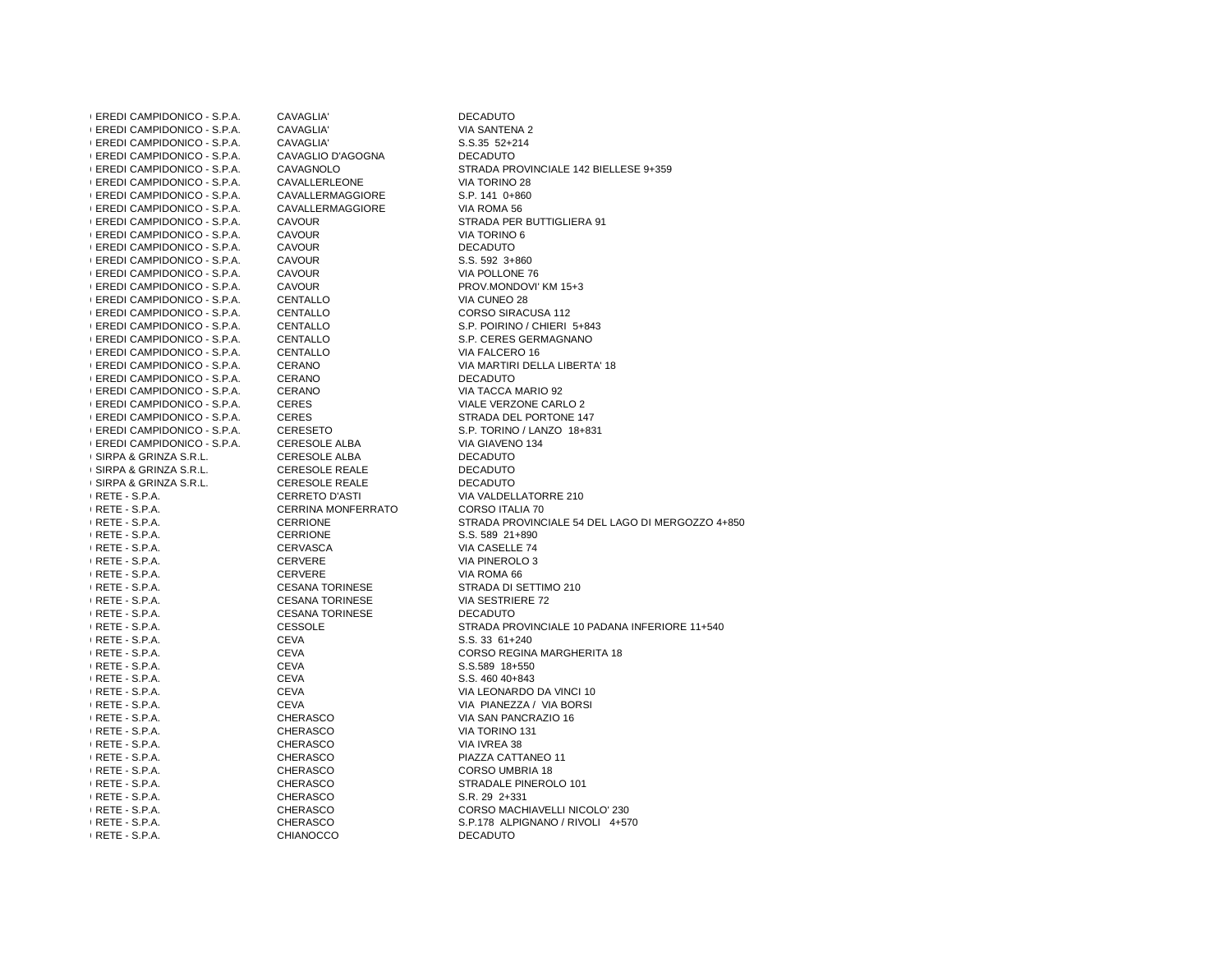| $R$ RETE - S.P.A.                                        | <b>CHIERI</b>         | <b>DECADUTO</b>                                    |
|----------------------------------------------------------|-----------------------|----------------------------------------------------|
| RETE - S.P.A.                                            | <b>CHIERI</b>         | VIA MARTIRI XXX APRILE 25                          |
| I RETE - S.P.A.                                          | <b>CHIERI</b>         | S.S. 20 16+329                                     |
| I RETE - S.P.A.                                          | <b>CHIERI</b>         | S.S. 460 28+362                                    |
| RETE - S.P.A.                                            | <b>CHIERI</b>         | CORSO GROSSETO 284                                 |
| I RETE - S.P.A.                                          | <b>CHIERI</b>         | S.R 23 84+350                                      |
| I RETE - S.P.A.                                          | <b>CHIERI</b>         | <b>DECADUTO</b>                                    |
| $R$ RETE - S.P.A.                                        | <b>CHIERI</b>         | STRADA DI SETTIMO 77                               |
| I RETE - S.P.A.                                          | <b>CHIERI</b>         | PIAZZA FILZI FABIO 2                               |
| I RETE - S.P.A.                                          | <b>CHIERI</b>         | <b>DECADUTO</b>                                    |
| I RETE - S.P.A.                                          | <b>CHIERI</b>         | S.P. 129 21+550                                    |
| I RETE - S.P.A.                                          | <b>CHIERI</b>         | VIA GIOVANOLA UGO PORZIO 15                        |
| I RETE - S.P.A.                                          | <b>CHIERI</b>         | S.S. 590 6+914                                     |
| I RETE - S.P.A.                                          | <b>CHIERI</b>         | STRADA PROVINCIALE 29 DEL COLLE DI CADIBONA 24+570 |
| I RETE - S.P.A.                                          | <b>CHIOMONTE</b>      | VIA CHIAVERANO 29                                  |
| I RETE - S.P.A.                                          | CHIUSA DI PESIO       | <b>DECADUTO</b>                                    |
| I RETE - S.P.A.                                          | CHIUSA DI PESIO       | <b>CORSO MONCALIERI 285</b>                        |
| I RETE - S.P.A.                                          | CHIUSA DI PESIO       | PIAZZA CRAVERI 2                                   |
| I RETE - S.P.A.                                          | CHIUSA DI SAN MICHELE | <b>DECADUTO</b>                                    |
| (DIS-CAR DI SARRA PAOLO & C. S.N. (CHIUSA DI SAN MICHELE |                       | VIA LESEGNO ANGOLO VIA ROCCA CIGLIE'               |
| (DIS-CAR DI SARRA PAOLO & C. S.N. (CHIUSA DI SAN MICHELE |                       | VIA MADRE TERESA DI CALCUTTA                       |
| (DIS-CAR DI SARRA PAOLO & C. S.N. (CHIVASSO)             |                       | PIAZZALE CAIO MARIO 430                            |
| (DIS-CAR DI SARRA PAOLO & C. S.N. (CHIVASSO              |                       | VIA DOMODOSSOLA 71                                 |
| (DIS-CAR DI SARRA PAOLO & C. S.N. (CHIVASSO              |                       | S.P. 460 67+750                                    |
| (DIS-CAR DI SARRA PAOLO & C. S.N. (CHIVASSO)             |                       | S.S. 393 7+377                                     |
| I DIS-CAR DI SARRA PAOLO & C. S.N. (CHIVASSO             |                       | S.S. 589 VIA SALUZZO 45+656                        |
| (DIS-CAR DI SARRA PAOLO & C. S.N. (CHIVASSO              |                       | VIA TORINO ANGOLO VIA VERNEA SN                    |
| (DIS-CAR DI SARRA PAOLO & C. S.N. (CHIVASSO)             |                       | STRADA PROVINCIALE 29 DEL COLLE DI CADIBONA        |
| I DIS-CAR DI SARRA PAOLO & C. S.N. (CHIVASSO             |                       | <b>ANNULLATO</b>                                   |
| : DIS-CAR DI SARRA PAOLO & C. S.N. (CHIVASSO             |                       | PIAZZA TORINO 1                                    |
| : DIS-CAR DI SARRA PAOLO & C. S.N.(CHIVASSO              |                       | <b>CORSO UNIONE SOVIETICA 91</b>                   |
| DIS-CAR DI SARRA PAOLO & C. S.N. (CHIVASSO               |                       | CORSO SIRACUSA / CORSO SEBASTOPOLI                 |
| DIS-CAR DI SARRA PAOLO & C. S.N. (CHIVASSO               |                       | CORSO GIULIO CESARE 78                             |
| : DIS-CAR DI SARRA PAOLO & C. S.N.(CHIVASSO              |                       | PIAZZA SAN PIO V 2                                 |
| DIS-CAR DI SARRA PAOLO & C. S.N. (CHIVASSO               |                       | <b>CORSO MARCONI GUGLIELMO 7</b>                   |
| DIS-CAR DI SARRA PAOLO & C. S.N. (CHIVASSO               |                       | VIA COL DI NAVA 22                                 |
| : DIS-CAR DI SARRA PAOLO & C. S.N.(CHIVASSO              |                       | CORSO TARANTO 101                                  |
| DIS-CAR DI SARRA PAOLO & C. S.N. (CHIVASSO               |                       | <b>ANNULLATO</b>                                   |
| DIS-CAR DI SARRA PAOLO & C. S.N. (CHIVASSO               |                       | FRAZ. MOSCHE - STATALE 135                         |
| : DIS-CAR DI SARRA PAOLO & C. S.N.(CIGLIANO              |                       | <b>CORSO MARONCELLI PIETRO 1</b>                   |
| DIS-CAR DI SARRA PAOLO & C. S.N. (CIGLIANO               |                       | PIAZZA SAVONA                                      |
| : DIS-CAR DI SARRA PAOLO & C. S.N.(CIGLIANO              |                       | CORSO ORBASSANO 460                                |
| : DIS-CAR DI SARRA PAOLO & C. S.N.(CIGLIANO              |                       | S.P. 222 18+907                                    |
| : DIS-CAR DI SARRA PAOLO & C. S.N.(CIGLIANO              |                       | <b>VIA BIBIANA 1</b>                               |
| : DIS-CAR DI SARRA PAOLO & C. S.N.(CIRIE'                |                       | PIAZZA BATTISTI CESARE 3                           |
| : DIS-CAR DI SARRA PAOLO & C. S.N.(CIRIE'                |                       | VIA LORIA ACHILLE 2                                |
| : KEROCARBO S.R.L.                                       | CIRIE'                | S.BERNARDINO 51                                    |
| : KEROCARBO S.R.L.                                       | CIRIE'                | <b>DECADUTO</b>                                    |
| : KEROCARBO S.R.L.                                       | CIRIE'                | <b>DECADUTO</b>                                    |
| : KEROCARBO S.R.L.                                       | CIRIE'                | <b>DECADUTO</b>                                    |
| KEROCARBO S.R.L.                                         | CIRIE'                | VIA DELLE LANGHE 16                                |
| : KEROCARBO S.R.L.                                       | CIRIE'                | S.P. 58 12+077                                     |
| : KEROCARBO S.R.L.                                       | CIRIE'                | VIA LANZO 92                                       |
| : KEROCARBO S.R.L.                                       | CIRIE'                | VIA TRINITA' 19                                    |
| : KEROCARBO S.R.L.                                       | CIRIE'                | VIA CARBONERI NINO 82                              |
| : KEROCARBO S.R.L.                                       | CIRIE'                | VIA CAVOUR 184                                     |
|                                                          |                       |                                                    |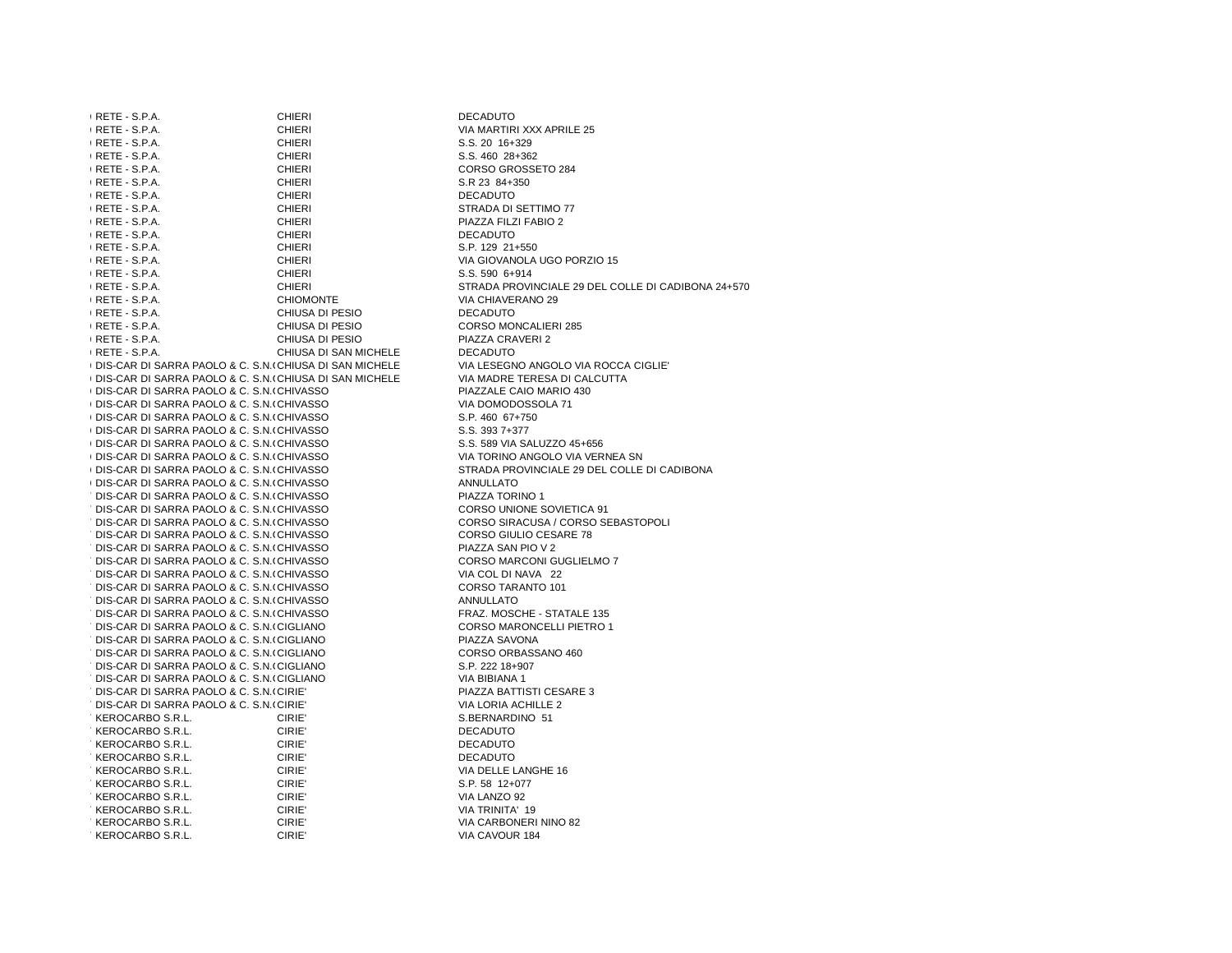727KEROCARBO S.R.L. CIRIE' CORSO TRAPANI / VIA LANCIA 106728KEROCARBO S.R.L. CIRIE' VIA TORINO 36+730729PETROL COMPANY NORD S.R.L. CLAVESANA DECADUTO 730SACOM - S.R.L. COAZZE CORSO LEPANTO 23/A 731SACOM - S.R.L. COAZZE CORSO VITTORIO 156732SACOM - S.R.L. COCCONATO DECADUTO 733SACOM - S.R.L. COLLEGNO STRADA DELLA REZZA 67734SACOM - S.R.L. COLLEGNO VIA TORINO 31735SACOM - S.R.L. COLLEGNO DECADUTO736 SACOM - S.R.L. COLLEGNO S.P.35 FRONT 5+232 737SACOM - S.R.L. COLLEGNO VIA FALCONE GIOVANNI The S.R.L. COLLEGNO DECADUTO 74236 SACOM - S.R.L. COLLEGNO S.P. 125 PECETTO-CHIERI 7+236 740SACOM - S.R.L. COLLEGNO LOCALITA' QUARDE741 SACOM - S.R.L.<br>741 SACOM - S.R.L. COLLEGNO DECADU TACOM - S.R.L. COLLEGNO COLLEGO CORSO FRANCIA 204  $\overline{C}$ SACOM - S.R.L. COLLEGNO COLLEGNO CORSO SAVONA 24 7546 - S.R.L. COLLEGNO - COLLEGO DECADUTO - COLLEGO DECADUTO - COLLERETTO GIACOSA A S.P. CAMBIA . SACOM - S.R.L. COLLERETTO GIACOSA S.P. CAMBIANO / CHIERI 16+073 7546 - S.R.L. COLLERETTO GIACOSA DECADUTO<br>7546 TERRENO D'HARCOURT S.R.L. CONDOVE TERRENO D'HARCOURT S.R.L. 748TERRENO D'HARCOURT S.R.L. CORIO CORSO LAZZARI FRANCESCO DETTO IL BRAMANTE 81749TERRENO D'HARCOURT S.R.L. CORIO CORSO GARIBALDI GIUSEPPE 153750BENSO ANTONIO ANTONIO EN CORNELIANO D'ALBA VIA STUPINIGI 50 CORNELIANO D'ALBA VIA SEMPIONE 72 CORTAZZONE 7 BRIXIA FINANZIARIA S.R.L. 752BRIXIA FINANZIARIA S.R.L. CORTEMILIA VIA CIRCONVALLAZIONE 20753BRIXIA FINANZIARIA S.R.L. CORTEMILIA DECADUTOTBRIXIA FINANZIARIA S.R.L. CORTEMILIA 755BRIXIA FINANZIARIA S.R.L. COSSANO BELBO LOCALITA' CHIAPPA 23 3+810 756BRIXIA FINANZIARIA S.R.L. COSSATO VIA VITTORIO EMANUELE II 69757BRIXIA FINANZIARIA S.R.L. COSSATO VIA ASTI 2 758BRIXIA FINANZIARIA S.R.L. COSSATO VIALE DELLA REPUBBLICA 124 759BRIXIA FINANZIARIA S.R.L. COSSATO STRADA ALESSANDRIA 25+896760BRIXIA FINANZIARIA S.R.L. COSSATO VIALE PARTIGIANI 13 761BRIXIA FINANZIARIA S.R.L. COSSATO STRADA PROVINCIALE 594 25+096762BRIXIA FINANZIARIA S.R.L. COSSATO S.S. 23 FRAZ. LA RUA 81+235 763BRIXIA FINANZIARIA S.R.L. COSSATO VIA FEDERICO ANSELMINO 39/41764BRIXIA FINANZIARIA S.R.L. COSSATO DECADUTO765 BRIXIA FINANZIARIA S.R.L. COSSATO S.P. PER CARRICA S.P. PER CARPITO 7 BRIXIA FINANZIARIA S.R.L. COSSOMBRATO<br>7 BRIXIA FINANZIARIA S.R.L. COSTIGLIOLE D'ASTI **BRIXIA FINANZIARIA S.R.L.** 768BRIXIA FINANZIARIA S.R.L. COSTIGLIOLE D'ASTI VIA ADAM MARCELLO 11 769BRIXIA FINANZIARIA S.R.L. COSTIGLIOLE D'ASTI FRAZIONE RONDO' / TORRE GAROFOLI 770BRIXIA FINANZIARIA S.R.L. COSTIGLIOLE D'ASTI DECADUTO771 BRIXIA FINANZIARIA S.R.L. COSTIGLIOLE D'ASTI CORSO VERCELLI ANNI 2007 EL COSTIGLIOLE D'ASTI FUROPETROL S.R.L. TEUROPETROL S.R.L. COSTIGLIOLE SALUZZO DECADUTO 774EUROPETROL S.R.L. CRAVANZANA VIA GAVI 46 SP.MORNESE OVADA775EUROPETROL S.R.L. CREMOLINO DECADUTO7 RIGAZIO PIETRO DI ELIO RIGAZIO & CREMOLINO 777RIGAZIO PIETRO DI ELIO RIGAZIO & C. - S.N.C. CRESCENTINO DECADUTO. RIGAZIO PIETRO DI ELIO RIGAZIO & CRESCENTINO DECADUTO CRESCENTINO VIA BEATO IGNAZIO 887 RIGAZIO PIETRO DI ELIO RIGAZIO & CRESCENTINO . RIGAZIO PIETRO DI ELIO RIGAZIO & CRESCENTINO DECADUTO 7 RIGAZIO PIETRO DI ELIO RIGAZIO & CRESCENTINO 782RIGAZIO PIETRO DI ELIO RIGAZIO & C. - S.N.C. CREVACUORE DECADUTO

STRADA SETTIMO 34 VIA SEMPIONE 72 S.S. 31 32+175 S.P. PER CARPIGNANO STRADA STUPINIGI 10+247 CORSO VERCELLI 212 CORSO SAVONA 132 CREMOLINO STRADA STATALE VALSESIA 2**DECADUTO** CRESCENTINO CANTON GARELLA DI FONDO 2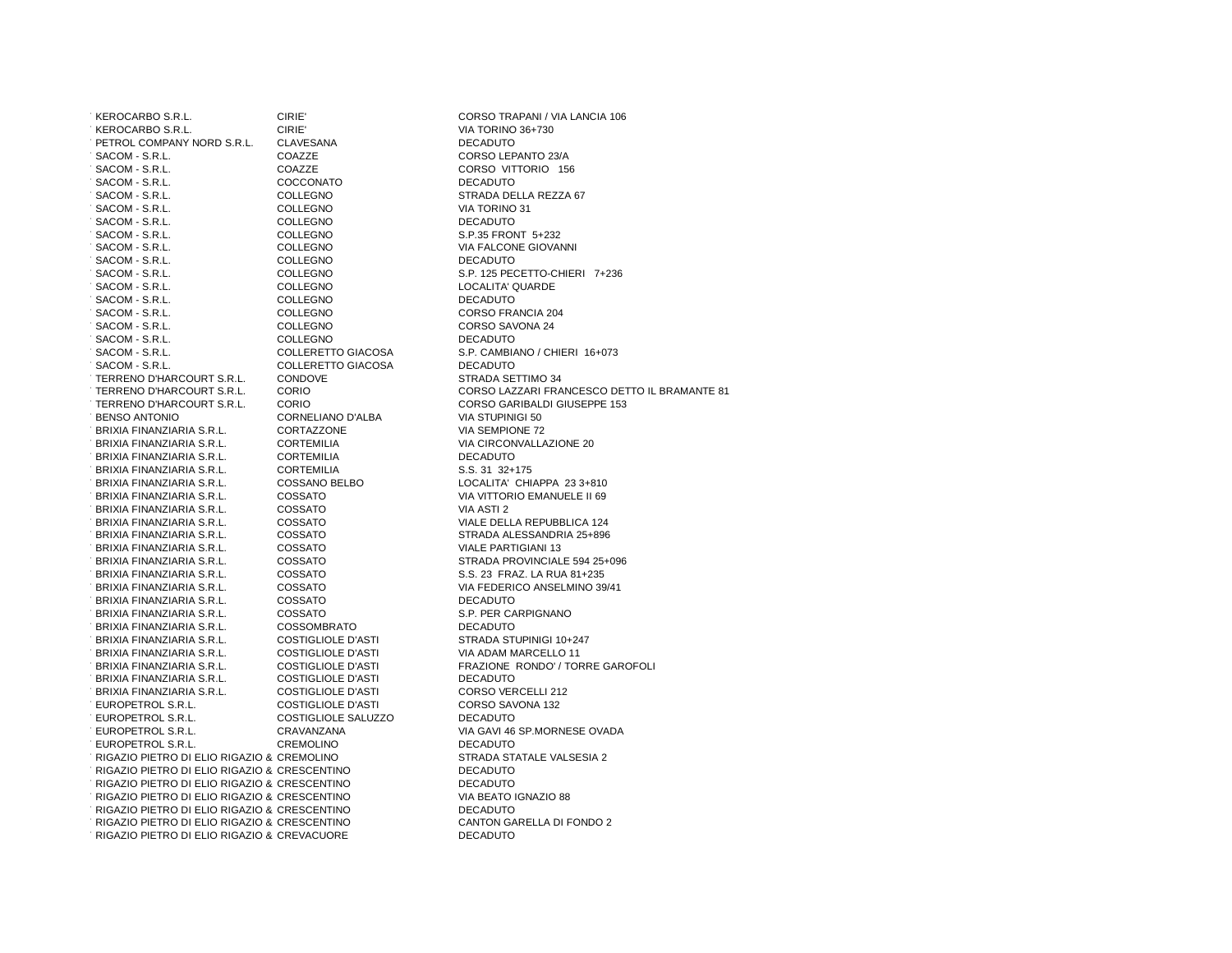| RIGAZIO PIETRO DI ELIO RIGAZIO & CREVACUORE                              |                | VIA TRONZANO 34                        |
|--------------------------------------------------------------------------|----------------|----------------------------------------|
| : RIGAZIO PIETRO DI ELIO RIGAZIO & CREVOLADOSSOLA                        |                | <b>DECADUTO</b>                        |
| : RIGAZIO PIETRO DI ELIO RIGAZIO & CREVOLADOSSOLA                        |                | VIA BACCONENGO                         |
| : RIGAZIO PIETRO DI ELIO RIGAZIO & CRODO                                 |                | VIA PIEMONTE 40                        |
| : PIES                                                                   | CRODO          | <b>DECADUTO</b>                        |
| : PIES                                                                   | <b>CUMIANA</b> | VIA PULAZZINI GIOACCHINO 27            |
| : PIES                                                                   | <b>CUMIANA</b> | <b>DECADUTO</b>                        |
| : PIES                                                                   | <b>CUMIANA</b> | S.S. 142 8+225                         |
| : PIES                                                                   | <b>CUNEO</b>   | S.R.11 107+195                         |
| : PIES                                                                   | <b>CUNEO</b>   | <b>REVOCATO</b>                        |
| : PIES                                                                   | <b>CUNEO</b>   | S.P.232 FRAZIONE CROCEMOSSO 24+030     |
| : PIES                                                                   | <b>CUNEO</b>   | VIA PAPA GIOVANNI XXIII 1              |
| : PIES                                                                   | <b>CUNEO</b>   | <b>DECADUTO</b>                        |
| : PIES                                                                   |                |                                        |
|                                                                          | <b>CUNEO</b>   | <b>DECADUTO</b>                        |
| : PIES                                                                   | <b>CUNEO</b>   | VIA VIANA ISIDE 35                     |
| : PIES                                                                   | <b>CUNEO</b>   | VIA CAVAGLIA' 28                       |
| : PIES                                                                   | <b>CUNEO</b>   | <b>DECADUTO</b>                        |
| <i>I</i> PIES                                                            | <b>CUNEO</b>   | S.S. 232 6+700                         |
| <i>I</i> PIES                                                            | <b>CUNEO</b>   | <b>REVOCATO</b>                        |
| <i>I</i> PIES                                                            | <b>CUNEO</b>   | <b>DECADUTO</b>                        |
| <i>I</i> PIES                                                            | <b>CUNEO</b>   | VIA UNITA' D'ITALIA 13                 |
| <i>I</i> PIES                                                            | <b>CUNEO</b>   | VIA MARTIRI DELLA LIBERTA'             |
| <i>I</i> PIES                                                            | <b>CUNEO</b>   | <b>DECADUTO</b>                        |
| <i>I</i> PIES                                                            | <b>CUNEO</b>   | <b>DECADUTO</b>                        |
| <b>BONINO ALDO SRL</b>                                                   | <b>CUNEO</b>   | VIA CRESCENTINO 31                     |
| <b>I COTTURA SERGIO</b>                                                  | <b>CUNEO</b>   | VIA MONTE FENERA 30                    |
| <b>AUTOMOBILE CLUB NOVARA</b>                                            | <b>CUNEO</b>   | VIALE GIULIO CESARE 217                |
| <b>I IMMOBILIARE MERCURIO S.R.L.</b>                                     | <b>CUNEO</b>   | VIA CENTALLO 19                        |
| I G.A.D. S.N.C. DI MARIELLA DARIA CI CUNEO                               |                | <b>ANNULLATO</b>                       |
| I G.A.D. S.N.C. DI MARIELLA DARIA CI CUNEO                               |                | S.S. 460 26+250                        |
| I G.A.D. S.N.C. DI MARIELLA DARIA CI CUNEO                               |                | S.S. 460 21+315                        |
| I G.A.D. S.N.C. DI MARIELLA DARIA CI CUNEO                               |                | VIALE DIAZ ARMANDO GENERALE 55         |
| I G.A.D. S.N.C. DI MARIELLA DARIA CI CUNEO                               |                | S.S. 527 2+688                         |
| I G.A.D. S.N.C. DI MARIELLA DARIA CI CUNEO                               |                | <b>DECADUTO</b>                        |
| <b>I RETITALIA SPA</b>                                                   | <b>CUNEO</b>   | S.P. 58 17+176                         |
| <b>I RETITALIA SPA</b>                                                   | <b>CUNEO</b>   | <b>ANNULLATO</b>                       |
| <b>I RETITALIA SPA</b>                                                   | <b>CUNEO</b>   | <b>DECADUTO</b>                        |
|                                                                          |                |                                        |
| <b>I FERREMI PUNTI VENDITA SRL</b><br><b>I FERREMI PUNTI VENDITA SRL</b> | <b>CUNEO</b>   | S.S. 229 KM. 12 + 850<br>S.S.143 9+595 |
|                                                                          | <b>CUNEO</b>   |                                        |
| <b>I FERREMI PUNTI VENDITA SRL</b>                                       | <b>CUNEO</b>   | VIA NOVARA 97                          |
| <i>I</i> C.P.P. COMPAGNIA PETROLIFERA PI CUNEO                           |                | S.P. 58 CASTELLAMONTE / PONT 0+800     |
| I C.P.P. COMPAGNIA PETROLIFERA PI CUNEO                                  |                | <b>DECADUTO</b>                        |
| <i>I</i> C.P.P. COMPAGNIA PETROLIFERA PI CUNEO                           |                | VIA ADAM MARCELLO 52                   |
| & C.P.P. COMPAGNIA PETROLIFERA PI CUNEO                                  |                | S.S.589 20+240                         |
| & C.P.P. COMPAGNIA PETROLIFERA PI CUNEO                                  |                | S.P. 662 2+244                         |
| <b>(C.P.P. COMPAGNIA PETROLIFERA PI CUNEO)</b>                           |                | S.P. 10 21+225                         |
| & C.P.P. COMPAGNIA PETROLIFERA PI CUNEO                                  |                | S.S. 593 2+706                         |
| & C.P.P. COMPAGNIA PETROLIFERA PI CUNEO                                  |                | S.R. N. 11 38+655                      |
| & C.P.P. COMPAGNIA PETROLIFERA PI CUNEO                                  |                | S.P. 141 VOLVERA-PIOSSASCO 5+310       |
| <i>I</i> C.P.P. COMPAGNIA PETROLIFERA PI CUNEO                           |                | CORSO TRAIANO 62                       |
| <i>I</i> C.P.P. COMPAGNIA PETROLIFERA PI CUNEO                           |                | S. P.3 VALTIGLIONE 9+995               |
| <b>(C.P.P. COMPAGNIA PETROLIFERA PI CUNEO)</b>                           |                | S.P. 166 3+785                         |
| <b>(C.P.P. COMPAGNIA PETROLIFERA PI CUNEO)</b>                           |                | CASALI CASTELLERO 29                   |
| & C.P.P. COMPAGNIA PETROLIFERA PI CUNEO                                  |                | S.P. 20 48+480                         |
| ¿C.P.P. COMPAGNIA PETROLIFERA PI CUORGNE'                                |                | S.S. 231 34+300                        |
| LC P.P. COMPAGNIA PETROLIFERA PLCUORGNE'                                 |                | STRADA PROVINCIALE 26 6+224            |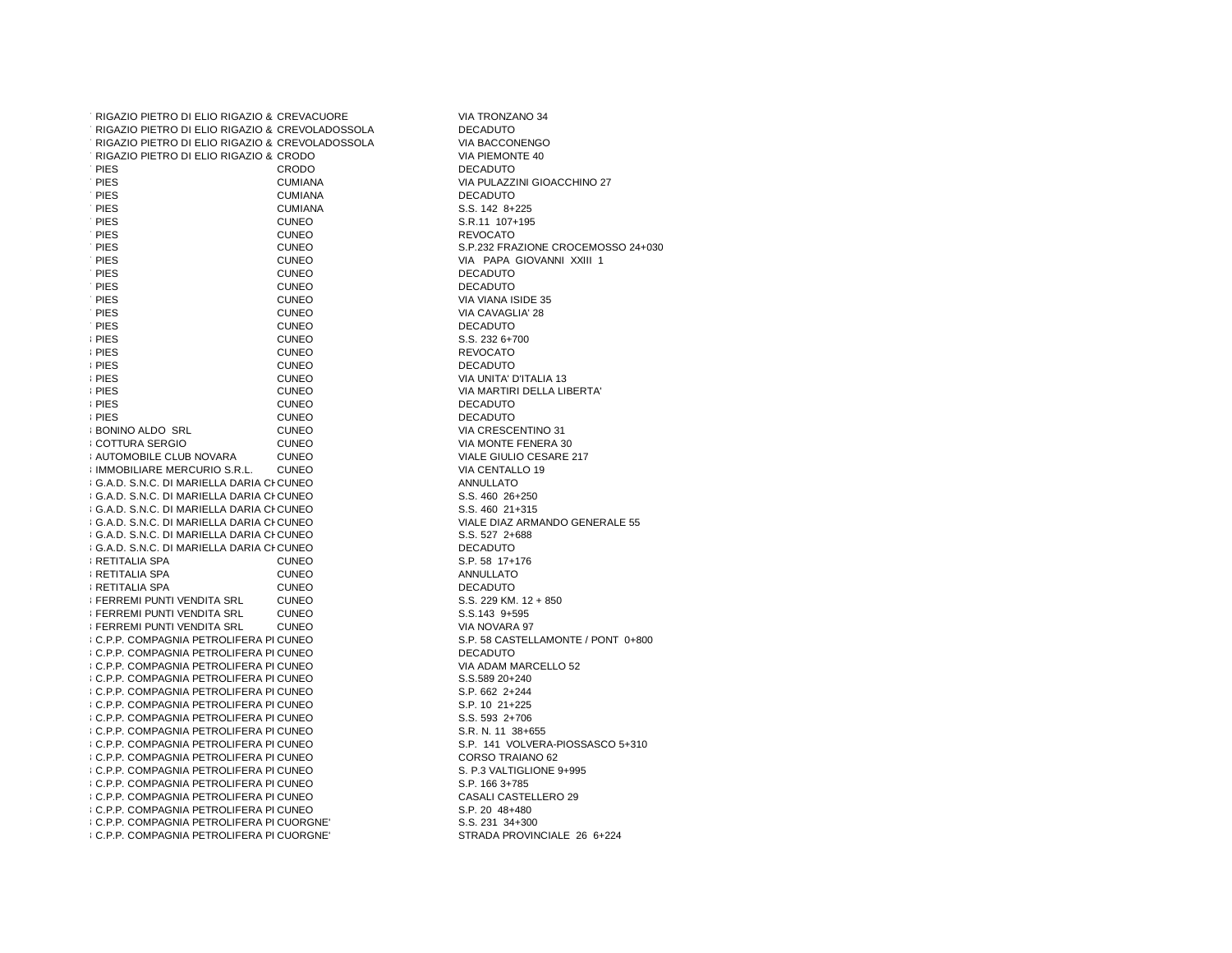8 C.P.P. COMPAGNIA PETROLIFERA PI CUORGNE **8 C.P.P. COMPAGNIA PETROLIFERA PI CUORGNE'**  CUORGNE' CORSO INDUSTRIA 26**8 C.P.P. COMPAGNIA PETROLIFERA PI CUORGNE 8 C.P.P. COMPAGNIA PETROLIFERA PI DEMONTE 8 C.P.P. COMPAGNIA PETROLIFERA PI DEMONTE 8 C.P.P. COMPAGNIA PETROLIFERA PI DESANA**  DESANA S.S.231 10+8508 C.P.P. COMPAGNIA PETROLIFERA PI DESANA  $86.$ P.P. COMPAGNIA PETROLIFERA PI DIANO D'ALBA  $\blacksquare$ DECADUTO DIANO D'ALBA S.S. 663 10+8108 C.P.P. COMPAGNIA PETROLIFERA PI DIANO D'ALBA 8 C.P.P. COMPAGNIA PETROLIFERA PI DIANO D'ALBA **8 C.P.P. COMPAGNIA PETROLIFERA PI DIANO D'ALBA** 8 C.P.P. COMPAGNIA PETROLIFERA PI DOGLIANI DOGLIANI VIA REPUBBLICA 2**8 C.P.P. COMPAGNIA PETROLIFERA PI DOGLIANI 8 C.P.P. COMPAGNIA PETROLIFERA PI DOGLIANI**  DOGLIANI DECADUTO**8 C.P.P. COMPAGNIA PETROLIFERA PI DOGLIANI** 8 C.P.P. COMPAGNIA PETROLIFERA PI DOGLIANI 8 C.P.P. COMPAGNIA PETROLIFERA PI DOMODOSSOLA t C.P.P. COMPAGNIA PETROLIFERA PI DOMODOSSOLA S.R. 20 6+035 8 C.P.P. COMPAGNIA PETROLIFERA PI DOMODOSSOLA DECADUTO l C.P.P. COMPAGNIA PETROLIFERA PI DOMODOSSOLA DECADUTO DOMODOSSOLA VIA RE UMBERTO I 1548 C.P.P. COMPAGNIA PETROLIFERA PI DOMODOSSOLA DOMODOSSOLA STRADA CARIGNANO 78 C.P.P. COMPAGNIA PETROLIFERA PI DOMODOSSOLA 8 C.P.P. COMPAGNIA PETROLIFERA PI DOMODOSSOLA t C.P.P. COMPAGNIA PETROLIFERA PI DOMODOSSOLA DECADUTO DONATO DECADUTO**8 C.P.P. COMPAGNIA PETROLIFERA PI DONATO** 8 C.P.P. COMPAGNIA PETROLIFERA PI DORMELLETTO 8 C.P.P. COMPAGNIA PETROLIFERA PI DORMELLETTO 86.P.P. COMPAGNIA PETROLIFERA PI DORMELLETTO S.R. 23 28+300 8 C.P.P. COMPAGNIA PETROLIFERA PI DORMELLETTO 8 C.P.P. COMPAGNIA PETROLIFERA PI DORMELLETTO 8 C.P.P. COMPAGNIA PETROLIFERA PI DORMELLETTO DORMELLETTO CORSO CASALE 48/A8 C.P.P. COMPAGNIA PETROLIFERA PI DORMELLETTO 8 C.P.P. COMPAGNIA PETROLIFERA PI DORMELLETTO DECADUTO DORZANO CORSO ROMITA 71**8 C.P.P. COMPAGNIA PETROLIFERA PI DORZANO** 8 C.P.P. COMPAGNIA PETROLIFERA PI DRONERO 8 C.P.P. COMPAGNIA PETROLIFERA PI DRONERO DRONERO DECADUTO**8 C.P.P. COMPAGNIA PETROLIFERA PI DRONERO**  DRONERO VIA TORINO 58**8 C.P.P. COMPAGNIA PETROLIFERA PI DRONERO 8 C.P.P. COMPAGNIA PETROLIFERA PI DRUENTO** 8 C.P.P. COMPAGNIA PETROLIFERA PI DRUENTO 8 C.P.P. COMPAGNIA PETROLIFERA PI DRUENTO - S.R.L. DECADUTO DECADUTO 8 C.P.P. COMPAGNIA PETROLIFERA PI DRUENTO 8 C.P.P. COMPAGNIA PETROLIFERA PI DRUENTO 8 C.P.P. COMPAGNIA PETROLIFERA PI DRUENTO 8 C.P.P. COMPAGNIA PETROLIFERA PI DRUOGNO - S.R.L. DECADUTO 8 C.P.P. COMPAGNIA PETROLIFERA PI DUSINO SAN MICHELE 8 C.P.P. COMPAGNIA PETROLIFERA PI ENTRACQUE - S.R.L. DECADUTO 8 C.P.P. COMPAGNIA PETROLIFERA PIENTRACQUE - S.R.L. DECADUTO ENVIE DECADUTO8 C.P.P. COMPAGNIA PETROLIFERA PI ENVIE l C.P.P. COMPAGNIA PETROLIFERA PI FABBRICA CURONE S.R. 589 0+245 FABBRICA CURONE S.P. 26 VIA VALLE PO8 C.P.P. COMPAGNIA PETROLIFERA PI FABBRICA CURONE 8 C.P.P. COMPAGNIA PETROLIFERA PI FARA NOVARESE DECADUTO 8 C.P.P. COMPAGNIA PETROLIFERA PI FARIGLIANO **8 C.P.P. COMPAGNIA PETROLIFERA PI FARIGLIANO 8 C.P.P. COMPAGNIA PETROLIFERA PI FAVRIA**  FAVRIA DECADUTO**8 SARACCO GUIDO** 

 $S.S. 231 KM. 38 + 146$ VIA STAZIONE 38 DEMONTE STRADA STATALE 20 95+922VIA GIORDANO **DECADUTO** CORSO ASTI 1 DIANO D'ALBA VIA CIGNA FRANCESCO 147/AS.S. 457 20+396 DECADUTO DOGLIANI S.P. N. 7, VIA D.D. CASTELLI 5+890VIA PINEROLO 66 **DECADUTO**  DOMODOSSOLA S.P. VILLANOVA / GOVONE 10+350 DORMELLETTO S.P. 429 SV-ALBA 72+715 DORMELLETTO VIALE MARCONI GUGLIELMO 8 DORMELLETTO VIA CIRCONVALLAZIONE EST 4/BISCORSO CADUTI IN GUERRA 23  $S.P. 141 12+700$  DRONERO PIAZZA RISORGIMENTO 9DECADUTO DRUENTO CORSO DE GASPERI ALCIDE 1 DRUENTO VIA G.SCOTTI FRAZ. MOTTA 111 DRUENTO CORSO DE NICOLA ENRICO 2 DRUENTO VIA MARCONI GUGLIELMO 21DECADUTO **DECADUTO**  DUSINO SAN MICHELE S.S. 564 FRAZIONE POGLIOLA 15+600DECADUTO S.R. 589 0+245 FARIGLIANO STRADA REGIONALE 10 48+405VIA CIRCONVALLAZIONE 8 CORSO ALBA 100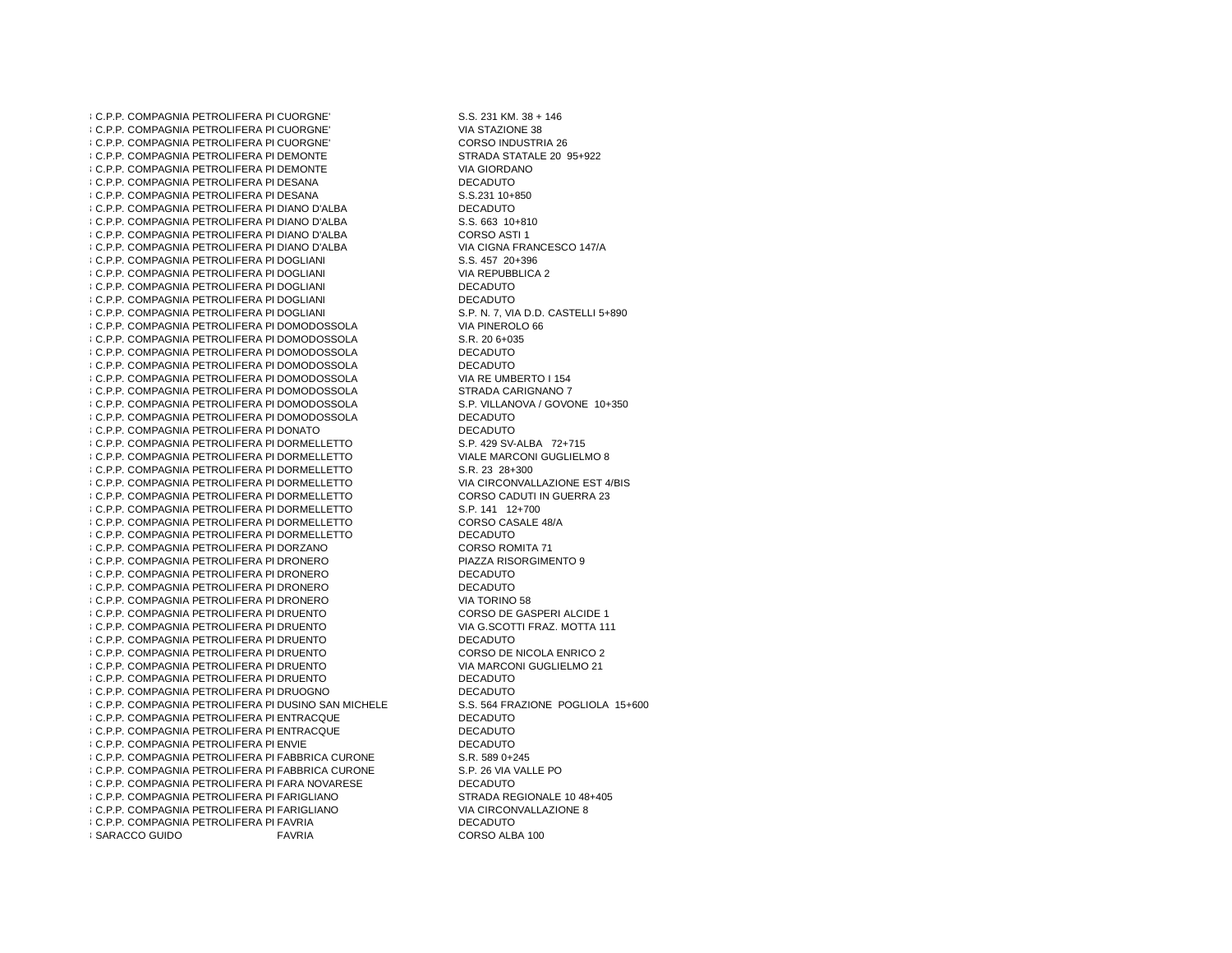8895 COMUNE DI BOSIA FEISOGLIO COMUNE DI BOSIA ESSE FEISOGLIO 896 OLICAR P.V. SRL FELETTO DECADUTO 897 UNICAR P.V. SRL FELIZZANO FELIZZANO DECARDENTE FENESTRELLE 8 OLICAR P.V. SRL FERRERE STRADA PROVINCIALE 21 **8 S.A.L.C.A. SOCIETA' AGRICOLA LUBFFERRERE** 9 S.A.L.C.A. SOCIETA' AGRICOLA LUBFFERRERE 9 S.A.L.C.A. SOCIETA' AGRICOLA LUBFFERRERE 9 S.A.L.C.A. SOCIETA' AGRICOLA LUBFFIANO 9 S.A.L.C.A. SOCIETA' AGRICOLA LUBFFIANO 9 S.A.L.C.A. SOCIETA' AGRICOLA LUBFFOGLIZZO 9 S.A.L.C.A. SOCIETA' AGRICOLA LUBFFONTANETO D'AGOGNA 9 S.A.L.C.A. SOCIETA' AGRICOLA LUBFFONTANETO D'AGOGNA 907 S.A.L.C.A. SOCIETA' AGRICOLA LUBRFONTANETO D'AGOGNA VIA CUNEO 30 D AFFINITI E FONTANETO D'AGOGNA VIA CUNEO 908.A.L.C.A. SOCIETA' AGRICOLA LUBFFONTANETTO PO VIA CARAGLIO 12 D AFFINI CARAGLIO 12 9 S.A.L.C.A. SOCIETA' AGRICOLA LUBFFORMAZZA 910 S.A.L.C.A. SOCIETA' AGRICOLA LUBREORMIGLIANA VIA CAVOUR 25 D AFFINI CARBURANTI E FORMIGLIANA VIA CAVOUR 25<br>D AFFINI E FORME I FORME I FORMIGLIANA VIA CARBURANTI E FORME I FORME I FORME I FORME I FORME I FORME I FORME 9.A.L.C.A. SOCIETA' AGRICOLA LUBFFORNO CANAVESE VIA BARALE 59/B 1 S.A.L.C.A. SOCIETA' AGRICOLA LUBFFORNO CANAVESE 1 S.A.L.C.A. SOCIETA' AGRICOLA LUBFFOSSANO 9 S.A.L.C.A. SOCIETA' AGRICOLA LUBFFOSSANO FOSSANO DECADUTO D AFFINI 9 S.A.L.C.A. SOCIETA' AGRICOLA LUBEFOSSANO FOSSANO DECADUTO<br>EQQQANQ 1 S.A.L.C.A. SOCIETA' AGRICOLA LUBFFOSSANO 1 S.A.L.C.A. SOCIETA' AGRICOLA LUBFFOSSANO FOSSANO DECADUTO<br>ESSANIC 9 S.A.L.C.A. SOCIETA' AGRICOLA LUBFFOSSANO FOSSANO DECADUTO D AFFINI 9919.A.L.C.A. SOCIETA' AGRICOLA LUBRFOSSANO DECADUTO 92.S.A.L.C.A. SOCIETA' AGRICOLA LUBFFOSSANO 92.S.A.L.C.A. SOCIETA' AGRICOLA LUBFFOSSANO FOSSANO DECADUTO D AFFINI 922 S.A.L.C.A. SOCIETA' AGRICOLA LUBEFOSSANO 923 S.A.L.C.A. SOCIETA' AGRICOLA LUBFFOSSANO 925.A.L.C.A. SOCIETA' AGRICOLA LUBFFOSSANO 9 S.A.L.C.A. SOCIETA' AGRICOLA LUBFFOSSANO 926.A.L.C.A. SOCIETA' AGRICOLA LUBFFOSSANO 927 S.A.L.C.A. SOCIETA' AGRICOLA LUBFFOSSANO 9 S.A.L.C.A. SOCIETA' AGRICOLA LUBFFOSSANO 9 S.A.L.C.A. SOCIETA' AGRICOLA LUBFFOSSANO 9 S.A.L.C.A. SOCIETA' AGRICOLA LUBFFOSSANO 93.A.L.C.A. SOCIETA' AGRICOLA LUBFFRABOSA SOTTANA 93.A.L.C.A. SOCIETA' AGRICOLA LUBFFRABOSA SOTTANA VIA EUROPA 22 D AFFINI CARBURANTI E FRABOSA SOTTANA VIA EUROPA 22 9 S.A.L.C.A. SOCIETA' AGRICOLA LUBFFRABOSA SOTTANA 93.A.L.C.A. SOCIETA' AGRICOLA LUBFFRABOSA SOTTANA VIA CUNEO 70 9 S.A.L.C.A. SOCIETA' AGRICOLA LUBFFRANCAVILLA BISIO 9 S.A.L.C.A. SOCIETA' AGRICOLA LUBFFRASSINETO PO 93.A.L.C.A. SOCIETA' AGRICOLA LUBFERINCO FRINCO DECADUTO 93.A.L.C.A. SOCIETA' AGRICOLA LUBFFRONT **93.A.L.C.A. SOCIETA' AGRICOLA LUBFFRONT** 9 S.A.L.C.A. SOCIETA' AGRICOLA LUBFFROSSASCO 95.A.L.C.A. SOCIETA' AGRICOLA LUBFFROSSASCO 9944.L.C.A. SOCIETA' AGRICOLA LUBFFROSSASCO DECADUTO 95.A.L.C.A. SOCIETA' AGRICOLA LUBFFRUGAROLO 95.A.L.C.A. SOCIETA' AGRICOLA LUBFFRUGAROLO 945BETA IMPORT S.P.A. FUBINE S.S. 231 LOCALITA' S. MARZANOTTO 6+112946BETA IMPORT S.P.A. GABIANO DECADUTO9 1997 S.P.A. GABIANO 1997 S.P.A. GABIANO 1997 S.P.A. GAGLIANICO 99991 BETA IMPORT S.P.A. GAGLIANICO :<br>1949 BETA IMPORT S.P.A. GAGLIANICO 99 BETA IMPORT S.P.A. GAGLIANICO :<br>1994 DECASTELLI GIANCARLO 1994 GAGLIANICO 950DECASTELLI GIANCARLO GAGLIANICO VIA CIRCONVALLAZIONE 1

**DECADUTO** CORSO NIZZA 74 VIA LAGHI DI AVIGLIANA 197  $S.S. 20 63+740$ PIAZZA VITTORIO EMANUELE II 38 CORSO TRIESTE 38 VIA REVELLO 32 VIA PROVINCIALE KM 17 509 VIA BORGO SAN DALMAZZO 21<br>VIA CUNEO 30 S.P. 20 FRAZ. MELLEA 57+361<br>VIA CAVOUR 25 STRADA REALE 130 VIA PROVINCIALE 4 VIA CUNEO 24 **DECADUTO** VIA CIRCONVALLAZIONE 5 FOSSANO STRADA PROVINCIALE 161 FRAZ. FALICETTO STRADA PROVINCIALE 161 FRAZ. FALICETTO VIA ROMA 12 VIA CUNEO 593 VIA BISALTA 34 34 VIA VALLE PO 42 VIA MARTIRI 48 VIA NAZIONALE 25 CORSO GIOVANNI XXIII PAPA 55 STRADA STATALE 2 CIRCONVALLAZIONE GIOLITTI GIOVANNI 13<br>VIA EUROPA 22 VIA CIRCONVALLAZIONE 3<br>VIA CUNEO 70 VIA FONDOVALLE 19 VIA AMBROSINO LORENZO 13 VIA IV NOVEMBRE 1 VIA SAVIGLIANO 18 VIA CUNEO 50 VIA DIVISIONE CUNEENSE 17 **DECADUTO** VIA NAZIONALE 9 FRUGAROLO VIA DIVISIONE CUNEENSE 8/A D AFFINI **DECADUTO DECADUTO** VIA XX SETTEMBRE 6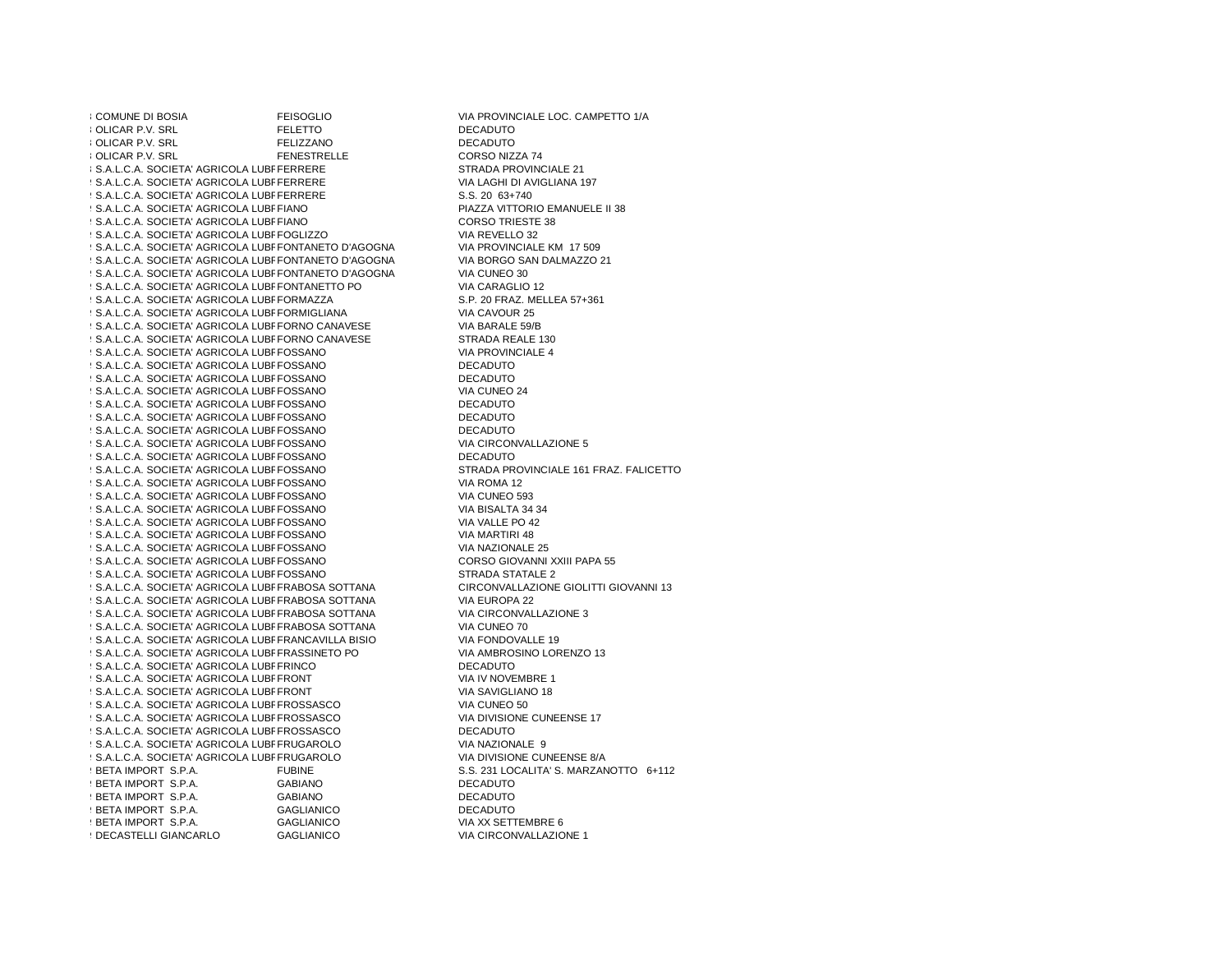951 | 9521 | 9521 | 9521 | 9521 | 9521 | 9521 | 952 | 952 | 952 | 952 | 952 | 952 | 952 | 952 | 952 | 952 | 95 GALLIATE VIA PROVINCIALE 9 ! TRAVERSA MARIO SNC DI TRAVERS GALLIATE 953RETE NORD SRL GALLIATE DECADUTO 954RETE NORD SRL GALLIATE CORSO TORINO 1195 BALLARIO GIOVANNI SAS DI BALLAR GALLIATE GALLIATE S.P.36 9+530 9 BALLARIO GIOVANNI SAS DI BALLAR GALLIATE 957 BALLARIO GIOVANNI SAS DI BALLAR GALLIATE 958 BALLARIO GIOVANNI SAS DI BALLAR GALLIATE GARESSIO VIA CONTE VERDE 719 BALLARIO GIOVANNI SAS DI BALLAR GARESSIO GARESSIO VIA GARIBALDI GIUSEPPE 35960 BALLARIO GIOVANNI SAS DI BALLAR GARESSIO 961BALLARIO GIOVANNI SAS DI BALLARIO BRUNO E C. GARESSIO DECADUTO962 BALLARIO GIOVANNI SAS DI BALLAR GASSINO TORINESE S.S. 457 33 + 217 963 BALLARIO GIOVANNI SAS DI BALLAR GASSINO TORINESE CORSO ASTI 700 964 BALLARIO GIOVANNI SAS DI BALLAR GATTICO-VERUNO E CONSENTINA DEL PIANO 21 I GATTICO-VERUNO STRADA STAZIONE 299 BALLARIO GIOVANNI SAS DI BALLAR GATTICO-VERUNO 966BALLARIO GIOVANNI SAS DI BALLARIO BRUNO E C. GATTICO-VERUNO S.S. 458 41+900 GATTINARA VIA CASALE 4+5709 BALLARIO GIOVANNI SAS DI BALLAR GATTINARA 9999 AUTOMOBILE CLUB ALESSANDRIA GATTINARA CORSO CAVALLOTS CORSO CAVALLOT ALESSANDRIA GATTINARA CORSO CAVALLOTO 9 AUTOMOBILE CLUB ALESSANDRIA 970 AUTOMOBILE CLUB ALESSANDRIA GATTINARA VIALE SANTI VIALE SANTI VIALE SANTI VIALE SANTI VIALE SANTI VIALE SANTI 971 FASCIOLO SIMONETTA MARIA GATTINARA<br>1971 BENZO MAURIZIO GATTINARA 972BENZO MAURIZIO GATTINARA VIA ALIGHIERI DANTE 5973I.C.A.D. IMMOBILIARE S.R.L. GAVI DECADUTO**974 ALFA CENTAURO IMMOBILIARE S.R.IGAVI** 975ALFA CENTAURO IMMOBILIARE S.R.L.GAVI CORSO PILOTTI SILVIO 2 976ALFA CENTAURO IMMOBILIARE S.R.L.GAVI S.P. 154 STRADA PER BOSCOMARENGO 20977ALFA CENTAURO IMMOBILIARE S.R.L.GENOLA S.S. 10 116 +096979999979789979787878979797878979797878979797878979797978789797979797979797979797<br>1978 PARUSSA TERESA GERMAGNANO 979 PARUSSA TERESA GERMAGNANO CORSO BAROL CORSO BAROL CORSO BAROL<br>1979 PARUSSA TERESA GERMAGNANO CORSO 1995 - S.S. 291 99 PARUSSA TERESA GERMAGI<br>1980 PARUSSA TERESA SHEMME 9 PARUSSA TERESA 982PARUSSA TERESA GHEMME VIA OGNISSANTI 52 983PARUSSA TERESA GHEMME VIA PIUMATI GIOVANNI 71984PARUSSA TERESA GHISLARENGO PIAZZA TORINO 985ERIDIS S.R.L. GIAVENO STRADA CANELLI 31 986ROCCHIETTA EDOARDO GIAVENO VIA CIRCONVALLAZIONE 6987CAMUSSO FRANCESCO GIAVENO DECADUTO 988EPINOT MARIO GIAVENO CORSO DALLA CHIESA CARLO ALBERTO GENERALE 75EILEA SPA GIAVENO SIAVENO S.P. 12-PARCO COMM. MONDOVICINO 202<br>GIAVENO STRADA STRAMENO PIVERONE 56 990 SRL GIAVENO STRADA STRAMBINO PIVERONE 56<br>1990 SRL SIGNETIO STRADA STRADA STRAMBINO PIVERONE 56 992GO SRL GIGNESE VIA CRISTOFORO COLOMBO 227993GO SRL GIVOLETTO VIA VERRUA SAVOIA 2 994GO SRL GOVONE FRAZIONE CASTELL' APERTOLE995 (SO SRL GOVONE SOVONE VIA TORINO 103<br>1995 - GO SRL GOVONE S.S. 26 15+325 GOVONE VIA FAMIGLIA IONA 14/A9979 AGRICOLA PERAZZO E BRESCIANI SGOVONE 998COMUNE PRUNETTO GOZZANO VIA SAN SEBASTIANO 57999MUSSO CARLO & C. S.N.C. GOZZANO VIALE ITALIA 361.000 MUSSO CARLO & C. S.N.C. GOZZANO VIA ARZANI VIRGINIO 3 1.001 MUSSO CARLO & C. S.N.C. GOZZANO VIALE MILITE IGNOTO 49 1.002 MUSSO CARLO & C. S.N.C. GOZZANO VIALE ITALIA 40 1.003 MUSSO CARLO & C. S.N.C. GRAGLIA FRAZIONE GIAMOLA 11 MUSSO CARLO & C. S.N.C. GRANOZZO CON MONTICELLO VIA TORINO 44<br>GRAVELLONA TOCE VIA FAVA GIUSEPPE 64 1.005 MUSSO CARLO & C. S.N.C. GRAVELLONA TOCE VIA FAVA GIUSEPPE 64 MUSSO CARLO & C. S.N.C. GRAVELLONA TOCE VIA ASTI 7

S.P. 27 2+750 GALLIATE VIA RICCADONNA OTTAVIO CAVALIERE 126DECADUTO  $S.S. 457 33 + 217$ CORSO ASTI 700 VIA DEL PIANO 21 CORSO CAVALLOTTI FELICE 19 **VIALE SANTUARIO 1** STRADA PROV. PER GARBAGNA CORSO BAROLO 1 **BIVIO S.PIETRO** LUNGO DORA NAPOLI 48 S.S. 26 15+325 VIA ARZANI VIRGINIO 3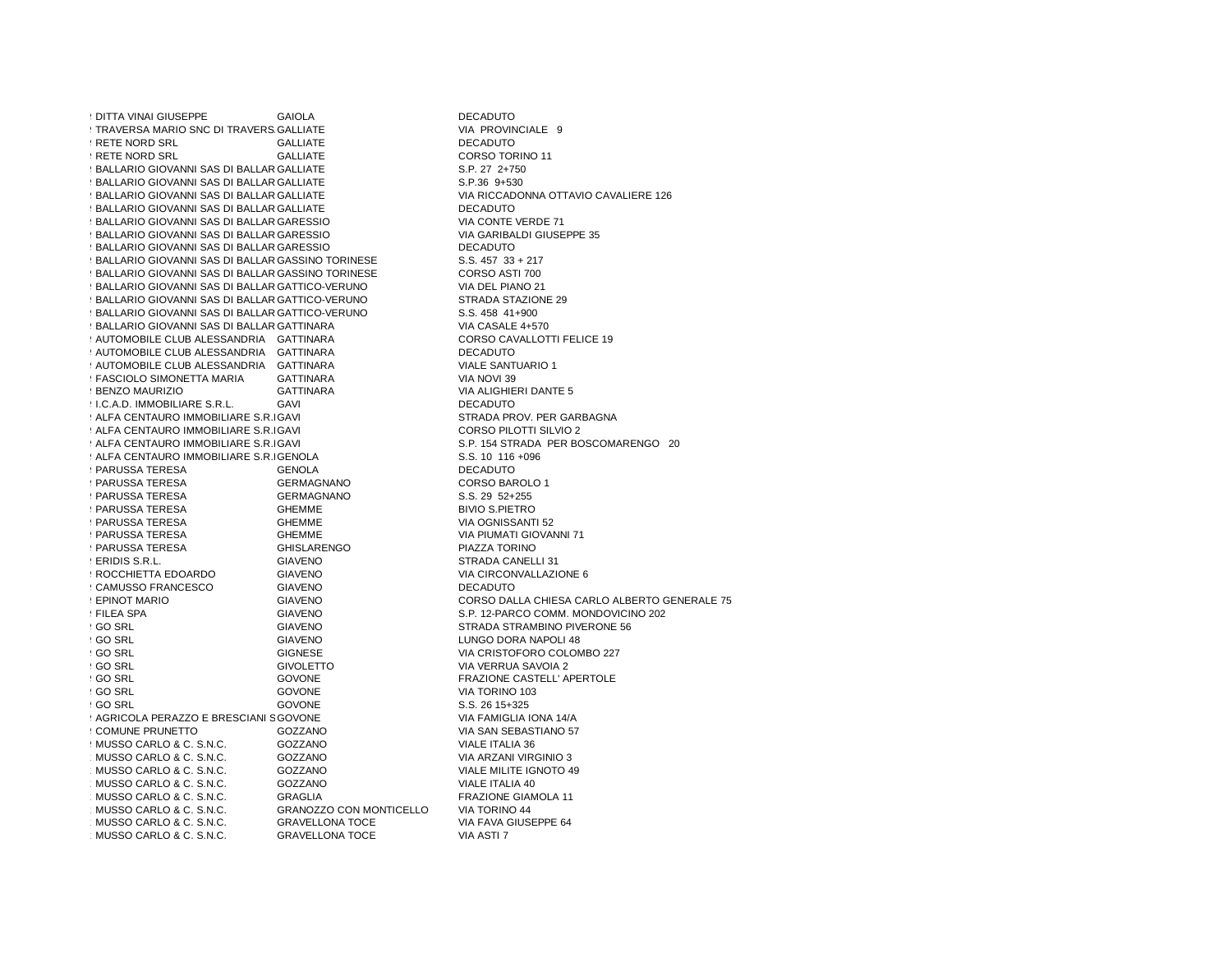1.007 MUSSO CARLO & C. S.N.C. GRAVERE S.P. 31 51+700 MUSSO CARLO & C. S.N.C. GREGGIO GREGGIO MUSSO CARLO & C. S.N.C. GRIGNASCO DECADUTO MUSSO CARLO & C. S.N.C. GRIGNASCO S.P. 25 KM. 15 MUSSO CARLO & C. S.N.C. MUSSO CARLO & C. S.N.C. GRIGNASCO GENERAL REGIONE LEISO 46 1.013 MUSSO CARLO & C. S.N.C. GROSCAVALLO VIA SALUZZO 134 MUSSO CARLO & C. S.N.C. GROSSO GARLO & C. S.N.C. 1.015 A E L. INVERNIZZI GRUGLIASCO DECADUTO1.0116 AUTORIPARAZIONI NIGRO S.A.S. DI IGRUGLIASCO DECADUTO DECADUTO  $\cdot$  SERVIZI PUBBLICI APPALTATI TORIN GRUGLIASCO 1.0018 NUOVA COM.A.C. S.A.S. DI BORGIALI GRUGLIASCO VILLEVIS 50-SS. 24 KM. 7+854 1.0119 GENERAL FLUID S.A.S. DI RIGAT STEGRUGLIASCO 2EPPEGNO C/O IMP.DISTR.CARBUR GRUGLIASCO VIA CADUTI PER LA LIBERTA' 26 MACHIERALDO MARIA GRAZIA NUOVA COMA S.R.L. 1.023 NUOVA COMA S.R.L. GRUGLIASCO VIA NOVARA 58 NUOVA COMA S.R.L. GRUGLIASCO VIALE CADORNA 4 NUOVA COMA S.R.L. GRUGLIASCO VIA SEMPIONE 8 BLACK OILS S.P.A. GRUGLIASCO VIA COSSA PIETRO 102<br>GRUGLIASCO DECADUTO 1.027 BLACK OILS S.P.A. GRUGLIASCO GRUGLIASCO **BLACK OILS S.P.A.** GRUGLIASCO GROUGLIASCO 1.029 BLACK OILS S.P.A. GRUGLIASCO GRUGLIASCO **BLACK OILS S.P.A.** GUARENE GUARENE DECADUTO BLACK OILS S.P.A. INCISA SCAPACCINO<br>INVORIO 1.032 BLACK OILS S.P.A. INVORIO FULLOIL SRL ISOLA D'ASTI STRADALE SAVONA 150 FULLOIL SRL FULLOIL SRL FULLA D'ASTI DE SOLA D'ASTINA EN 1992 EN 1992. EL SOLA D'ASTINATION DE L'ANNET DE L'ANNET DE L'ANNET DE L'ANNE<br>INSOLA D'ASTINATION DE L'ANNET DE L'ANNET DE L'ANNET DE L'ANNET DE L'ANNET DE L'ANNET DE L'ANNET DE L'ANNET DE FULLOIL SRL AUTOGAS NORD S.P.A. AUTOGAS NORD S.P.A. IVREA LOCALITA' AREA VEVERI 1.037 AUTOGAS NORD S.P.A. IVREA IVREA VIA NOVI 5 AUTOGAS NORD S.P.A. IVREA IVREA STRADA NOVI 53 AUTOGAS NORD S.P.A. AUTOGAS NORD S.P.A. IVREA STRADALE TORINO 21+545 AUTOGAS NORD S.P.A. AUTOGAS NORD S.P.A. IVREA IVREA CORSO TORINO 442 AUTOGAS NORD S.P.A. IVREA INDECADUTO  $1.40$ TOGAS NORD S.P.A. IVREA IVREA S.P. 185 KM. 32+300 AUTOGAS NORD S.P.A. IVREA IVREA S.S.10 19+311 1.045 AUTOGAS NORD S.P.A. IVREA IVREA DECADUTO AUTOGAS NORD S.P.A. IVREA VIA FATEBENEFRATELLI 15 AUTOGAS NORD S.P.A. AUTOGAS NORD S.P.A.  $-$ GI. BI. S.R.L. GI. BI. S.R.L. IVREA DECADUTO IVREA VIA FRA DOLCINO 83  $\pm$ EREDI NEDO FERRARIS DI FERRARI $\pm$ NREA **COMBA PIERINO**  COMBA PIERINO IVREA VIA BARGE 80 1.051 SOCIETA' PER AZIONI TRACTIONGASIVREA DISCESA BELLAVISTA 1 1.052 SOCIETA' PER AZIONI TRACTIONGASIVREA VIA ALBA 44 1.053 SOCIETA' PER AZIONI TRACTIONGASIVREA VIA RONCATA 108 1.054 SOCIETA' PER AZIONI TRACTIONGASIVREA VIA CUNEO 79 1.05 SOCIETA' PER AZIONI TRACTIONGASIVREA VIA DELLE LANGHE 7 1.056 SOCIETA' PER AZIONI TRACTIONGASLA LOGGIA VIA DELLA CONSOLATA 79 1.057 SOCIETA' PER AZIONI TRACTIONGASLA MORRA VIA CUNEO 20 1.058 SOCIETA' PER AZIONI TRACTIONGASLAGNASCO VIA VILLAFALLETTO 29 1.059 SOCIETA' PER AZIONI TRACTIONGASLANZO TORINESE VIA PROVINCIALE LANGHE 12 1.060 SOCIETA' PER AZIONI TRACTIONGASLANZO TORINESE VIA DON ORIONE LUIGI 118 ⊤EREDI SORLINO MARIO S.N.C. DI SOLANZO TORINESE FRAZ.MADONNA DELL'OLMO S.S.20 71+118 1.062 GONELLA & SOMA' S.R.L. LANZO TORINESE S.S. 28 72+540

**DECADUTO** S.P. 25 KM. 15 GRIGNASCO VIA CIRCONVALLAZIONE 31<br>GRIGNASCO REGIONE LEISO 46 **DECADUTO** LUNGO STURA LAZIO 101<br>V.LEVIS 50-SS. 24 KM. 7+854 VIA CADUTI PER LA LIBERTA' 26 GRUGLIASCO STRADA PROVINCIALE 143 VERCELLESE 14 +456<br>GRUGLIASCO STRADA BOLF PANORAMA 32 GRUGLIASCO VIALE GOLF PANORAMA 32<br>GRUGLIASCO VIA NOVARA 58 **DECADUTO DECADUTO DECADUTO** DECADUTO **DECADUTO** FULLO ISOLA D'ASTI EN ENSEGUEL DE LOCALITA' AREA VEVERICIA EN ENSO 2<br>IVREA AUTOGAS NORD S.P.A. IVREA LOCALITA' PONTE SCRIVIA 113+614 S.P. 185 KM. 32+300 AUTOGAS NORD S.P.A. IVREA STRADA PROVINCIALE 35 DEI GIOVI KM 57 664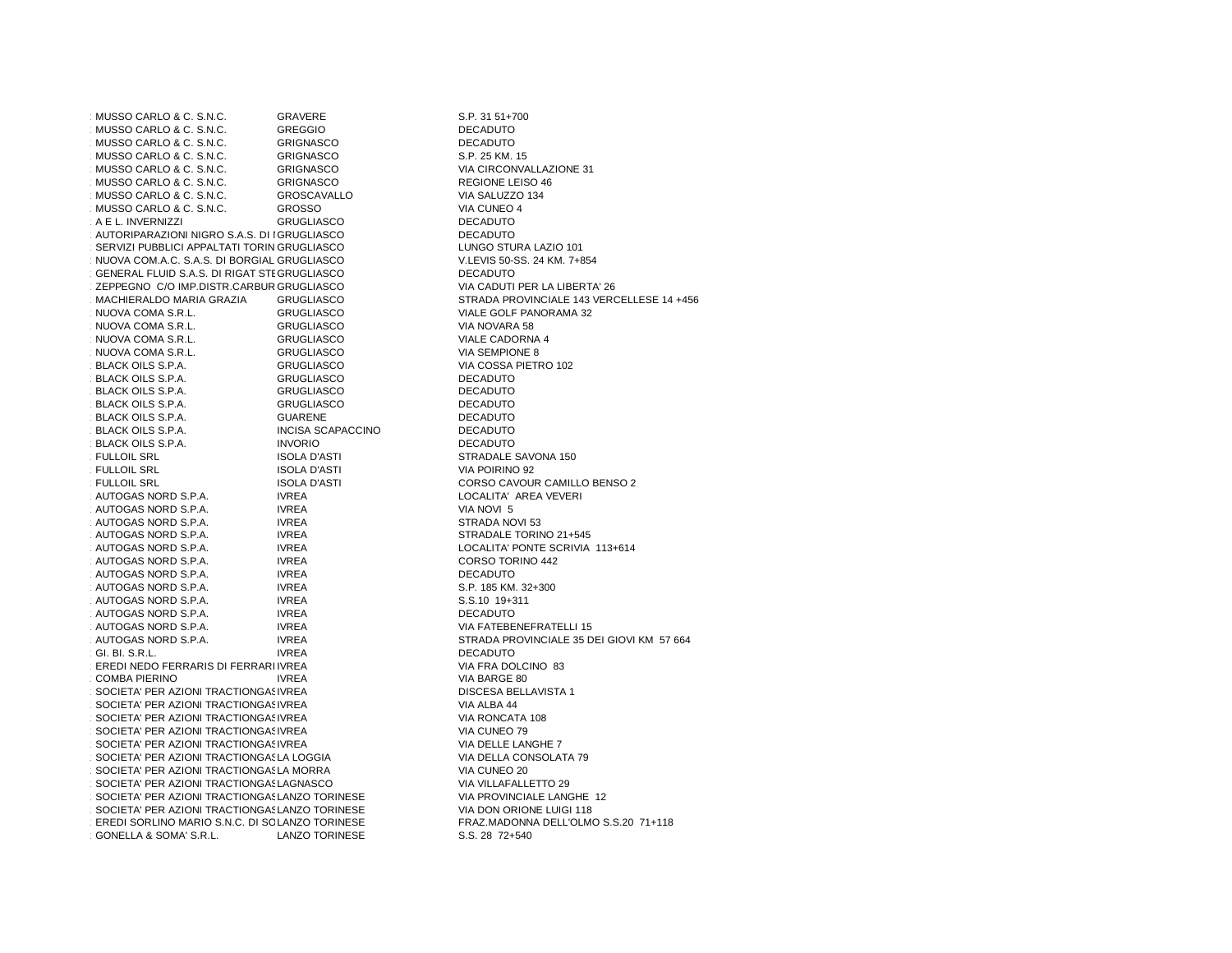| GONELLA & SOMA' S.R.L.                              | LAURIANO                | <b>DECADUTO</b>                           |
|-----------------------------------------------------|-------------------------|-------------------------------------------|
| GONELLA & SOMA' S.R.L.                              | LEINI'                  | VIA SAVIGLIANO 30                         |
| GONELLA & SOMA' S.R.L.                              | LEINI'                  | VIA CUNEO 107                             |
| GONELLA & SOMA' S.R.L.                              | LEINI'                  | VIA MONDOVI' 40/42                        |
| GONELLA & SOMA' S.R.L.                              | LEINI'                  | S.R. 589 69+015                           |
| GONELLA & SOMA' S.R.L.                              | LEINI'                  | S.P. 165 FOSSANO - MARENE FRAZ. SAN LOREN |
| NUOVA SICAD                                         | LEINI'                  | <b>DECADUTO</b>                           |
| BECCARIA S.R.L.                                     | LENTA                   | S.P. 439 23+518                           |
| BECCARIA S.R.L.                                     | <b>LEQUIO TANARO</b>    | S.S. 30 51+584                            |
| BECCARIA S.R.L.                                     | LERMA                   | <b>DECADUTO</b>                           |
| BECCARIA S.R.L.                                     | <b>LEVICE</b>           | <b>DECADUTO</b>                           |
| BECCARIA S.R.L.                                     | <b>LEVICE</b>           | S.P. 30 42+715                            |
| BECCARIA S.R.L.                                     | <b>LIMONE PIEMONTE</b>  | <b>DECADUTO</b>                           |
| BECCARIA S.R.L.                                     | <b>LIMONE PIEMONTE</b>  | <b>DECADUTO</b>                           |
| BECCARIA S.R.L.                                     | <b>LIMONE PIEMONTE</b>  | <b>DECADUTO</b>                           |
| BECCARIA S.R.L.                                     | LIVORNO FERRARIS        | S.S. 30 LOCALITA' MADONNA ALTA 86         |
| BECCARIA S.R.L.                                     | LIVORNO FERRARIS        | S.P. VALBOGLIONA 0+950                    |
| BECCARIA S.R.L.                                     | <b>LIVORNO FERRARIS</b> | VIA CIRCONVALLAZIONE BARBERO PAOLO 17     |
| F.LLI AMALBERTO S.N.C. DI AMALBE LIVORNO FERRARIS   |                         | CORSO ALESSANDRIA 269                     |
| F.LLI AMALBERTO S.N.C. DI AMALBE LIVORNO FERRARIS   |                         | CORSO SAVONA 256                          |
| F.LLI AMALBERTO S.N.C. DI AMALBE LOCANA             |                         | <b>DECADUTO</b>                           |
| F.LLI AMALBERTO S.N.C. DI AMALBE LOMBARDORE         |                         | <b>DECADUTO</b>                           |
| BEYFIN, S.P.A.                                      | LOMBARDORE              | STRADA PROVINCIALE 460 DI CERESOLE 14+663 |
| BEYFIN, S.P.A.                                      | LOMBRIASCO              | STRADA PROVINCIALE 143 VERCELLESE 20+580  |
| BEYFIN, S.P.A.                                      | LOMBRIASCO              | STRADA SPAZZACAMINO LOC. CASALE POPOLO    |
| BEYFIN, S.P.A.                                      | LOREGLIA                | CORSO CASALE 327                          |
| ROGGERO GIOVANNA - RAVA FRANCLU                     |                         | S.PROVINCIALE 30 17+300                   |
| BARBERO S.A.S. DI BARBERO GIAMILUSERNA SAN GIOVANNI |                         | VIA RE UMBERTO I 160                      |
| PETROLCOMET DI FABRIZIO MUSSOLUSERNA SAN GIOVANNI   |                         | VIA RAGGIO EDILIO 18                      |
| PETROLCOMET DI FABRIZIO MUSSOLUSERNA SAN GIOVANNI   |                         | <b>DECADUTO</b>                           |
| PETROLCOMET DI FABRIZIO MUSSO MACUGNAGA             |                         | PIAZZA CRISTO RE 15                       |
| PETROLCOMET DI FABRIZIO MUSSOMACUGNAGA              |                         | S.S. 457 3+804                            |
| ALFA GAS S.N.C. DI ALFANO WALTEIMAGGIORA            |                         | STRADA ALTESSANO 138/A                    |
| OIL ITALIA S.R.L.                                   | MAGLIANO ALFIERI        | CORSO GIULIO CESARE 435/A                 |
| OIL ITALIA S.R.L.                                   | <b>MAGLIANO ALPI</b>    | P.ZA MARTIRI 17                           |
| OIL ITALIA S.R.L.                                   | <b>MAGLIANO ALPI</b>    | FRAZIONE CASTEL DEL BOSCO 60+439          |
| OIL ITALIA S.R.L.                                   | <b>MAGLIANO ALPI</b>    | CORSO NOVARA 17                           |
| OIL ITALIA S.R.L.                                   | <b>MAGLIANO ALPI</b>    | VIA CIALDINI ENRICO 22                    |
| OIL ITALIA S.R.L.                                   | MALESCO                 | CORSO D'AZEGLIO MASSIMO 24                |
| OIL ITALIA S.R.L.                                   | <b>MANGO</b>            | VIA RE UMBERTO I 188                      |
| OIL ITALIA S.R.L.                                   | MANTA                   | CORSO RE UMBERTO I 104                    |
| OIL ITALIA S.R.L.                                   | <b>MAPPANO</b>          | LUNGO DORA FIRENZE 130                    |
| OIL ITALIA S.R.L.                                   | <b>MAPPANO</b>          | CORSO TELESIO BERNARDINO 15               |
| <b>RIGONI IVANO</b>                                 | <b>MAPPANO</b>          | <b>DECADUTO</b>                           |
| <b>RECON SRL</b>                                    | <b>MAPPANO</b>          | <b>DECADUTO</b>                           |
| GESTIONI AGRICOLE OVADESI DI CAMARANO TICINO        |                         | STRADA MOLARE 60                          |
| GESTIONI AGRICOLE OVADESI DI CAMARANO TICINO        |                         | <b>ANNULLATO</b>                          |
| SI SOCIETÀ IMMOBILIARE SPA                          | <b>MARANO TICINO</b>    | <b>DECADUTO</b>                           |
| SI SOCIETÀ IMMOBILIARE SPA                          | MARENE                  | S.P. 5 MONDOVI'-VILLANOVA 29+780          |
| CENTRO CALOR S.R.L.                                 | MARENE                  | VIALE MARCONI GUGLIELMO 4                 |
| CENTRO CALOR S.R.L.                                 | MARENE                  | S.P.11PADANIA SUP. 36+707                 |
| CENTRO CALOR S.R.L.                                 | MARENE                  | STRADALE MILANO EX S.P.11 25+550          |
| CENTRO CALOR S.R.L.                                 | <b>MARTINIANA PO</b>    | STRADA MORETTA 1                          |
| CENTRO CALOR S.R.L.                                 | <b>MASIO</b>            | S.P. 230 17+900                           |
| CENTRO CALOR S.R.L.                                 | <b>MASSERANO</b>        | S.P. 161 1+335                            |
|                                                     |                         |                                           |
| CENTRO CALOR S.R.L.                                 | <b>MASSERANO</b>        | EX STRADA STATALE 30 26                   |

**IGLIANO 30** i FOSSANO - MARENE FRAZ. SAN LORENZO<br>JTO  $23 + 518$ **OTL**  $42 + 715$ **DTL DTL** BOGLIONA 0+950 CONVALLAZIONE BARBERO PAOLO 17 ALESSANDRIA 269<br>SAVONA 256 **OTL** BEYORTHING BETTHERE STRANDALE 143 VERCELLESE 20+580 . SPAZZACAMINO LOC. CASALE POPOLO 20<br>CASALE 327 NCIALE 30 17+300<br>JMBERTO I 160 CRISTO RE 15 ALTESSANO 138/A NE CASTEL DEL BOSCO 60+439<br>NOVARA 17 D'AZEGLIO MASSIMO 24<br>JMBERTO I 188 RE UMBERTO I 104 DORA FIRENZE 130 TELESIO BERNARDINO 15<br>JTO **OTL** ARCONI GUGLIELMO 4 DANIA SUP. 36+707 LE MILANO EX S.P.11 25+550<br>MORETTA 1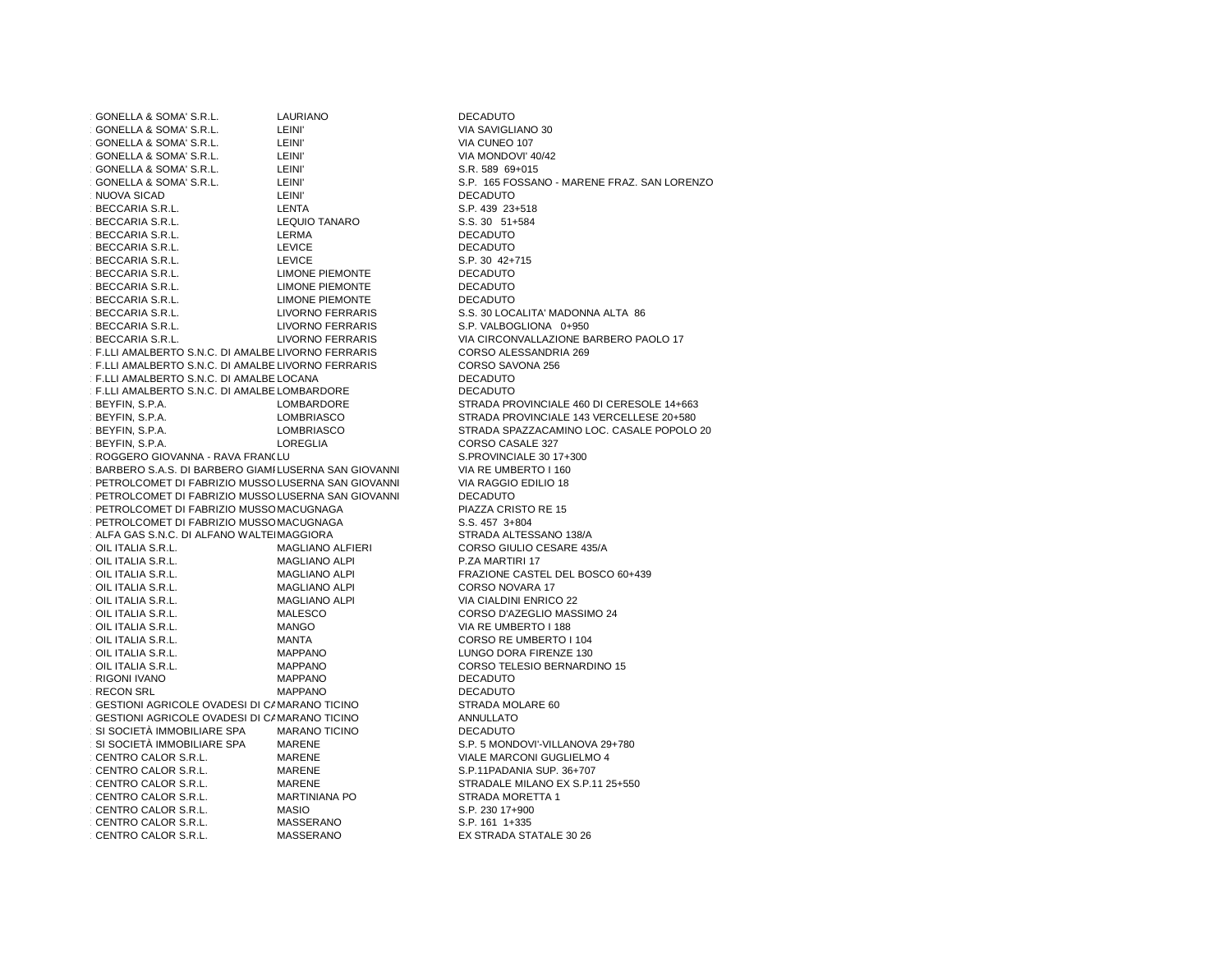CENTRO CALOR S.R.L. MASSERANO VIA BRUNO GIORDANO 65<br>MASSINO VISCONTI VIA CUNEO 44/A 1.120 CENTRO CALOR S.R.L. MASSINO VISCONTI VIA CUNEO 44/A CENTRO CALOR S.R.L. MATHI VIA LEQUIO TANARO 4 CENTRO CALOR S.R.L. CENTRO CALOR S.R.L. CENTRO CALOR S.R.L. MATHI VIA PADRE GIOVANNI SECCO 32 CENTRO CALOR S.R.L. MATTIE VIA FRATELLI CEIRANO LOC. RONCHI 100<br>MAZZE' VIALE KENNEDY 4 1.124 CENTRO CALOR S.R.L. MAZZE' VIALE KENNEDY 4 1.125 CENTRO CALOR S.R.L. MAZZE' VIA TORINO 77/BIS CENTRO CALOR S.R.L. MAZZE' STRADA PROVINCIALE 139 2+763 CENTRO CALOR S.R.L. 1.138 4+54 CENTRO CALOR S.R.L. MAZZE' S.P. N. 138 4+54 CENTRO CALOR S.R.L. MEINA CHENTRO CONTROL STRADA CASALCERMELLI 100<br>VIA AUTOSTRADA 48 1.129 CENTRO CALOR S.R.L. MELLE VIA AUTOSTRADA 48 1.130 CENTRO CALOR S.R.L. MELLE MELLE ANNULLATO CENTRO CALOR S.R.L. MERGOZZO S.P. N. 13 -DI FRONT LOC. ROLANDI  $C$ FNTRO CALOR S R L CENTRO CALOR S.R.L. MERGOZZO STRADA PROVINCIALE 161 DELLA VAL PELLICE 2+300<br>MIASINO SALOR VIA MONDOVI' 52 1.133 GAZZOLA DISTRIBUTORE SRL MIASINO VIA MONDOVI' 52 **GTT SPA** GTT SPA DECADUTO GIACHINO BITUMI MOLARE VIA AGUDIO TOMMASO 42 **GIACHINO BITUMI**  $\cdot$  S.I.C.L.A. S.I.C.L.A. MOLINO DEI TORTI DECADUTO BOVIO LUIGI MOMBARUZZO S.P. VALCHIUSELLA 11+776 **BOVIO LUIGI** 1.15.15. BI-GAS DI FRANCA UGAZIO & MOMBASIGLIO CORSO VERCELLI 293 1.139 S.A.S. BI-GAS DI FRANCA UGAZIO & MOMBELLO DI TORINO VIA GALILEO FERRARIS 2 1.140 S.A.S. BI-GAS DI FRANCA UGAZIO & MOMBELLO MONFERRATO CORSO TORINO 420 1.141 S.A.S. BI-GAS DI FRANCA UGAZIO & MOMBELLO MONFERRATO STRADA DEL GERBIDO 25 1.142 S.A.S. BI-GAS DI FRANCA UGAZIO & MOMBERCELLI DECADUTO VIA LANZO 19 1.143 S.A.S. BI-GAS DI FRANCA UGAZIO & MOMBERCELLI VIA LANZO 19 1.144 S.A.S. BI-GAS DI FRANCA UGAZIO & MOMO 1.145 BARBERO BARTOLOMEO E C. S.A.S. MOMO **DECADUTO** 1.146 PAUTASSO EUGENIO S.N.C. DI TRIVEMONALE **AUGUSTA ELISABETTA ELISABETTA ELISABETTA ELISABETTA ELISABETTA EL** S.S. 393 9+073 SOLDERA DARIO STEFANO SOLDERA DARIO STEFANO MONASTERO BORMIDA S.S. 393 9+073 1.148 IGAS DI DALLACQUA ROBERTO E DAVIDE SNC MONASTEROLO DI SAVIGLIANO VIA TORINO 12 PILOTTO BERNARDO MONASTEROLO DI SAVIGLIANO BORGO VILLA<br>17 VIA TORINO 17 CANE MARIO **MONCALIERI** MONCALIERI VIA TORINO 176 CANE MARIO PARTENOPEA PETROLI PARTENOPEA PETROLI MONCALIERI FRAZIONE RORETO 1+212 PARTENOPEA PETROLI MONCALIERI S.P. 59 STRADA PER CLAVESANA 3<br>MONCALIERI SANA SI VIA CASALE 12 1.153 PARTENOPEA PETROLI MONCALIERI VIA CASALE 12 PARTENOPEA PETROLI MONCALIERI S.S.10 35+111 OLIVIERI F.LLI MONCALIERI VIALE ACQUEDOTTO ROMANO 98<br>MONCALIERI VIA PER MEINA 19 AGHINA CARLA MONCALIERI VIA PER MEINA 19<br>MONCALIERI VIA CIRCONVALLA AGHINA NAZZARO MONCALIERI VIA CIRCONVALLAZIONE 9<br>MONCALIERI S P TORINO / ORBASSANO **UNIONE GAS AUTO** S.P.TORINO / ORBASSANO 20+381<br>FRAZIONE BUASCA 15 1.159 MAINELLI GIUSEPPE S.A.S. DI MAINEMONCALIERI ETA ELECTRI FRAZIONE BUASCA 15 **FERRERA ANTONIO** MONCALIERI FRAZIONE PONTE 83<br>MONCALIERI FRAZIONE DECADUTO TARICCO TERESIO **MONCALIERI** DECADUTO VIA FRIULI 3 1.16.S.C. SOCIETA' SVILUPPO COMMERMONCALIERI S.R.L. MONTANI VIA FRIULI 3 1.163 S.S.C. SOCIETA' SVILUPPO COMMERCIALE S.R.L. MONCALIERI LOCALITÀ CASCINA BEATRICE1.16.5.C. SOCIETA' SVILUPPO COMMERMONCALIERI S.R.L. MONTUMIA PIAZZALE S.GABRIELE DA GORIZIA 181 S.S.C. SOCIETA' SVILUPPO COMMERMONCALIERI PIAZZALE S.GABRIELE DA GORIZIA 181 1.166.S.C. SOCIETA' SVILUPPO COMMERMONCALIERI S.R.L. MONTANA SO LIGURIA GAS SRL MONCALIERI LOC SOTTARGINE CIRCONVALLAZIONE 30+113<br>MONCALIERI DECADUTO 1.168 FIAT GROUP AUTOMIBILES S.P.A. MONCALIERI DECADUTO E.C.A. S.R.L. MONCALIERI STRADA STATALE 33 DEL SEMPIONE 117+490  $E.C.A. S.R.L.$ REPSOL ITALIA SPA **MONCALIERI** MONCALIERI VIA TORINO 24 1.171 REPSOL ITALIA SPA MONCALIERI S.P. 400/A 2+950 REPSOL ITALIA SPA MONCALIERI STRADA STATALE 32 TICINESE 11+280<br>MONCALIERI STATALE STATA STATA STATA STANDA STATA STATA STATA STATA STATA STATA STATA STATA STATA STATA STATA REPSOL ITALIA SPA MONCALIERI CORSO RISORGIMENTO 18<br>MONCALIERI CORSO XXV APRILE 8 REPSOL ITALIA SPA CORSO XXV APRILE 8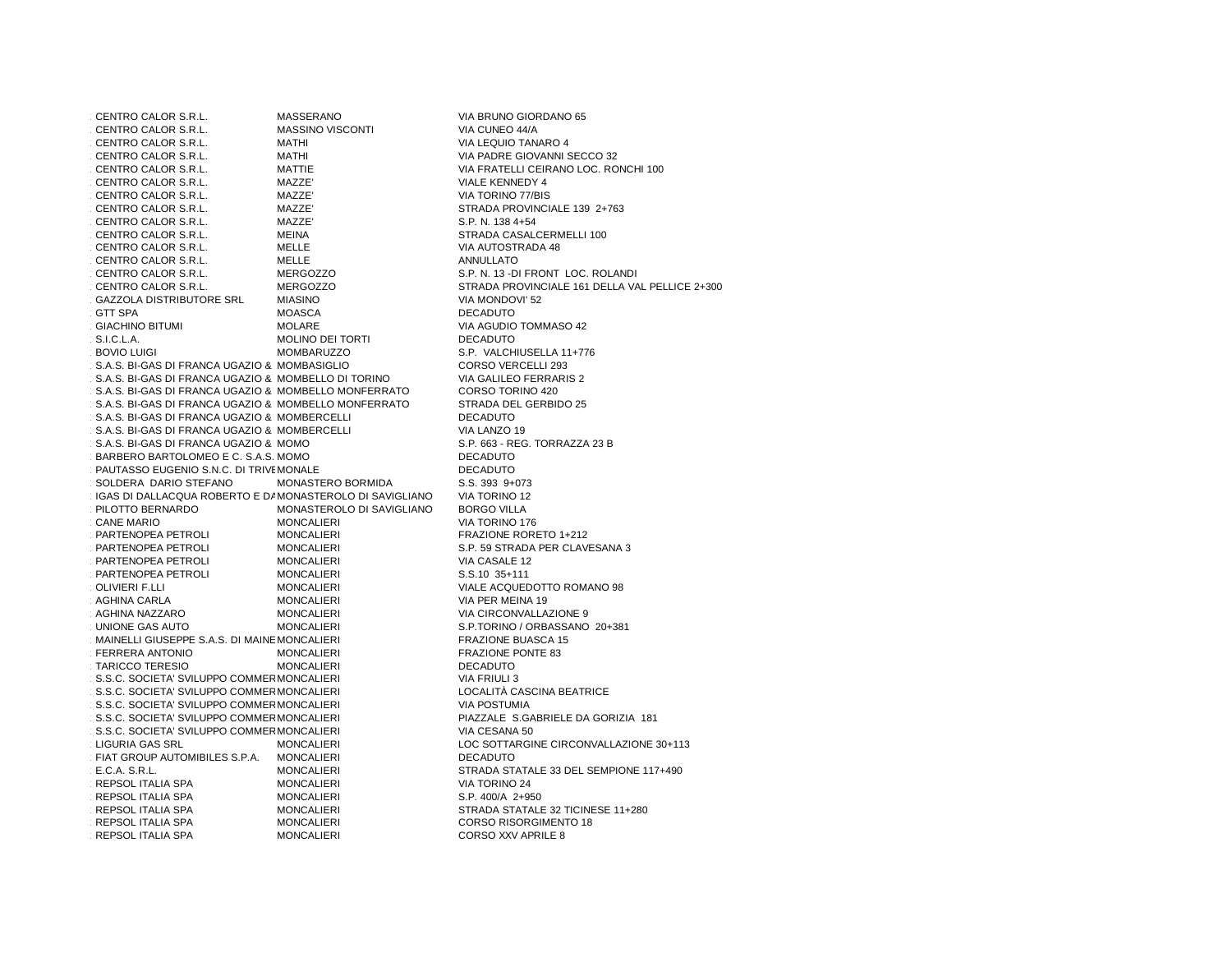1.175 REPSOL ITALIA SPA MONCALIERI KONCALIERI VIA NAZIONALE 28 REPSOL ITALIA SPA **MONCALIERI** CORSO TORINO 14 REPSOL ITALIA SPA MONCALIERI S.P. BAIRO / AGLIE 9+809<br>MONCALIERI S.S. 595 9+300 REPSOL ITALIA SPA MONCALIERI S.S. 595 9+300 REPSOL ITALIA SPA MONCALIERI VIA IV NOVEMBRE 29<br>MONCALIERI S.P.155 KM.2 STRADA **REPSOL ITALIA SPA** REPSOL ITALIA SPA REPSOL ITALIA SPA MONCALIERI S.P. 455 9+176 REPSOL ITALIA SPA REPSOLATION SPACE IN STRAIN SESS MONCALIERI STRADA STATALE 11 9+8 **GETOIL SRL** MONCALIERI STRADA STATALE 11 9+850<br>MONCALVO STRADA ASTI 19/A **GETOIL SRL**  MONCALVO STRADA BORGARETTO 48  $1.186$ BARALE NELLO, GIUSEPPE,ANNA E CMONC 1.187 VALIM DI SERGIO VALLE & C. - S.A.S.MONCALVO DECADUTO1.188 VALIM DI SERGIO VALLE & C. - S.A.S.MONCALVO PIAZZA COSTANTINO IL GRANDE 161 DISTRIBUTORI - S.R.L. DISTRIBUTORI - S.R.L. MONCHIERO VIA IV NOVEMBRE 6 AUTOMOBILE CLUB VERCELLI MONCRIVELLO DECADUTO 1.192 SOMMESE PETROLI S.P.A. MONDOVI' S.S. 32 13+900 1.193 SOMMESE PETROLI S.P.A. MONDOVI' CORSO LOMBARDIA 139 SOMMESE PETROLI S.P.A. MONDOVI' VIA NOVELLO BIANCHI 180<br>NONDOVI' DECADUTO 1.195 SOMMESE PETROLI S.P.A. MONDOVI' DECADUTO1.196 PETROLCAR DI BONGIOVANNI & C. MONDOVI' VIALE VITTORIO VENETO 70  $\cdot$  TEALDI PETROLI DI TEALDI RENZO  $8$  MOND( MONDOVI' VIA ROSSI DOMENICO 51<br>MONDOVI' VIA CIRCONVALI AZIONE DITTA RINAUDO PIERANGELO 1.199 DE MICHELIS FRANCO MONDOVI' S.S. 31 17+500  $\cdot$  ENI S.P.A. DIVISIONE REFINING & MAMONDOV  $\cdot$  ENI S.P.A. DIVISIONE REFINING & MAMONDOV  $\cdot$  ENI S.P.A. DIVISIONE REFINING & MAMONDOV  $\cdot$  ENI S.P.A. DIVISIONE REFINING & MAMONDOV  $\cdot$  ENI S.P.A. DIVISIONE REFINING & MAMONDOV  $\cdot$  ENI S.P.A. DIVISIONE REFINING & MAMONDOV  $\cdot$  ENI S.P.A. DIVISIONE REFINING & MAMONDOV  $\cdot$  ENI S.P.A. DIVISIONE REFINING & MAMONDOV  $\cdot$  ENI S.P.A. DIVISIONE REFINING & MAMONDOV  $\cdot$  ENI S.P.A. DIVISIONE REFINING & MAMONDOV  $\cdot$  ENI S.P.A. DIVISIONE REFINING & MAMONDOV  $\cdot$  ENI S.P.A. DIVISIONE REFINING & MAMONDOV  $\cdot$  ENI S.P.A. DIVISIONE REFINING & MAMONDOV  $\cdot$  ENI S.P.A. DIVISIONE REFINING & MAMONDOV 1.214 ENI S.P.A. DIVISIONE REFINING & MARKETING MONESIGLIO VIA ITALIA  $1.215$  ENI S.P.A. DIVISIONE REFINING & MAMONFORTE D'ALBA DECADUTO DECADUTO DE CADUTO ANNO MONTO A MONTO A MONTO A DECADUTO DE CADUTO DE CADUTO DE CADUTO DE CADUTO DE CADUTO DE CADUTO DE CADUTO DE CADUTO DE CADUTO DE CADU 1.216 ENI S.P.A. DIVISIONE REFINING & MAMONGARDINO DECADUTO DECADUTO 1.217 ENI S.P.A. DIVISIONE REFINING & MAMONGRANDO DECADUTO  $\cdot$  ENI S.P.A. DIVISIONE REFINING & MAMONGRA 1.219 ENI S.P.A. DIVISIONE REFINING & MARKETING MONGRANDO VIA TORINO 10  $\cdot$  ENI S.P.A. DIVISIONE REFINING & MAMONLEAI  $1$  ENI S.P.A. DIVISIONE REFINING & MAMONTA'  $\cdot$  ENI S.P.A. DIVISIONE REFINING & MAMONTA'  $1.2$  ENI S.P.A. DIVISIONE REFINING & MAMONTA  $2.2$  $1.2$  ENI S.P.A. DIVISIONE REFINING & MAMONTA  $1.2$  $\cdot$  ENI S.P.A. DIVISIONE REFINING & MAMONTA'  $\cdot$  ENI S.P.A. DIVISIONE REFINING & MAMONTAFI  $1$  ENI S.P.A. DIVISIONE REFINING & MAMONTALI 1.228 ENI S.P.A. DIVISIONE REFINING & MAMONTALENGHE DECADUTO DECADUTO DESCRIPTION DESCRIPTION DESCRIPTION DE L<br>DECADUR DE LA PILICIONE REFINING A MAMONTALEO ROBA  $1.2$ ENI S.P.A. DIVISIONE REFINING & MAMONTAL  $\cdot$  ENI S.P.A. DIVISIONE REFINING & MAMONTALTO DORA DECADUTO

MONCALIERI S.P.155 KM.2 STRADA TURCHINO<br>MONCALIERI S.P. 55 PER VALENZA 0+466 MONCALIERI S.P. 55 PER VALENZA 0+466<br>MONCALIERI S.P. 455 9+176 STRADA ASTI 19/A PIAZZA COSTANTINO IL GRANDE 161 MONCALVO CORSO BRUNO BLOTTO BALDO<br>MONCHIERO VIA IV NOVEMBRE 6 S.S. 32 13+900 VIALE VITTORIO VENETO 70 DITTA RINAUDO PIERANGELO MONDOVI' VIA CIRCONVALLAZIONE EST 18/AVIALE REGINA ELENA 63 VIA MAZZINI GIUSEPPE 1 VIA MONCENISIO 162 S.P. TORINO / PIOSSASCO 14+600 VIA JERVIS 84 VIA CIGNA FRANCESCO 177 **DECADUTO** S.P.229 DELLA VALSESIA KM.14 S.S.229 LAGO D'ORTA 22 VIA BOROLI ADOLFO 14 VIA NOVI 31 S.P. 29 0+787 **DECADUTO** SP 12 6+150<br>VIA ITALIA CORSO UNITA' D'ITALIA 233<br>VIA TORINO 10 STRADA CHIVASSO 22 DECADUTO S.S. 211 13+350 VIA MAZZINI GIUSEPPE 56 CORSO PORRO ALDO 46 CORSO EINAUDI LUIGI S.S. 564 VIA CUNEO 78/G VIA LEPETIT ROBERTO 132<br>DECADUTO VIA TRENTO E TRIESTE 6<br>DECADUTO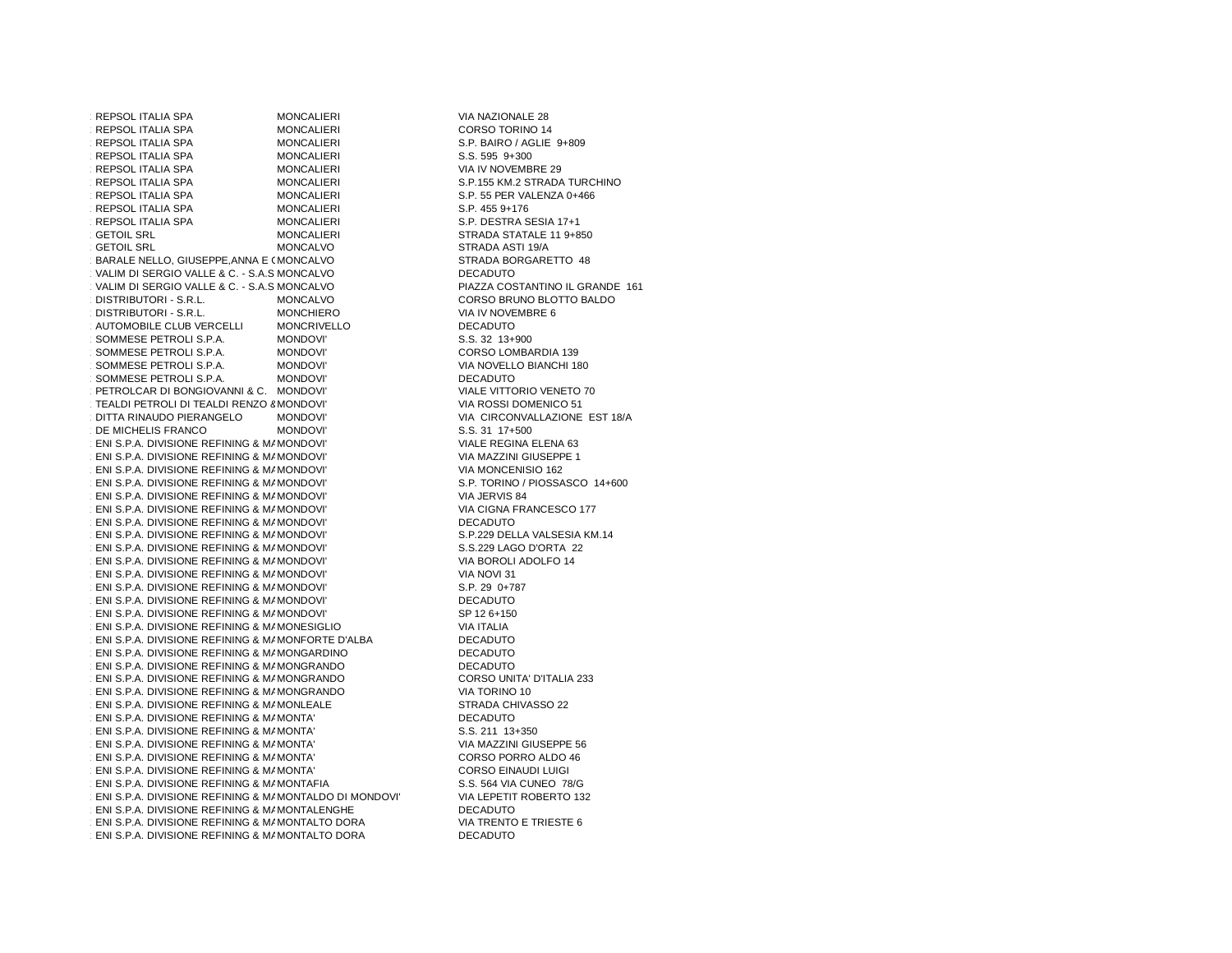1.231 ENI S.P.A. DIVISIONE REFINING & MAMONTALTO DORA VIA NOVARA 102<br>A ENILO DIALENTING DE EN INCLUSIONE DO PODIA 1.232 ENI S.P.A. DIVISIONE REFINING & MARKETING MONTALTO DORA VIA NOVARA 42  $\cdot$  ENI S.P.A. DIVISIONE REFINING & MAMONTAN.  $\cdot$  ENI S.P.A. DIVISIONE REFINING & MAMONTAN.  $\cdot$  ENI S.P.A. DIVISIONE REFINING & MAMONTAN MONTANERA VIA NOVARA 202 1.236 ENI S.P.A. DIVISIONE REFINING & MARKETING1.237 ENI S.P.A. DIVISIONE REFINING & MAMONTECHIARO D'ASTI VIA CAVOUR 230<br>LENI O DIA DIVISIONE REFINING & L'ULOUTE CIOQUE 1.238 ENI S.P.A. DIVISIONE REFINING & MAMONTEGIOCO DECADUTO DECADUTO  $\cdot$  ENI S.P.A. DIVISIONE REFINING & MAMONTEG  $\cdot$  ENI S.P.A. DIVISIONE REFINING & MAMONTEG  $1$  ENI S.P.A. DIVISIONE REFINING & MAMONTEM  $\cdot$  ENI S.P.A. DIVISIONE REFINING & MAMONTEM  $\cdot$  ENI S.P.A. DIVISIONE REFINING & MAMONTEU  $\pm$  ENI S.P.A. DIVISIONE REFINING & MAMONTEU  $1.241$  S.P.A. DIVISIONE REFINING & MAMONTEU ROERO VIA ROMA 158 1.25 ENI S.P.A. DIVISIONE REFINING & MAMONTEZEMOLO AND MONTEVERSION OF MONTHS MONEY AND MONEY AND MONEY WAS COMM<br>A 200 AND MONTE REFINING A MAMONTICELLO RIALDA  $1.24$  ENI S.P.A. DIVISIONE REFINING & MAMONTICELLO D'ALBA S.S. 26 35+324<br>ENI O DA DIVISIONE REFINING & MAMONTICUO MONEERDATO  $1.248$  ENI S.P.A. DIVISIONE REFINING & MAMONTIGLIO MONFERRATO DECADUTO  $1.24$  ENI S.P.A. DIVISIONE REFINING & MAMORANO SUL PO DECADUTO DECADUTO DECADUTO ANNO SUL PO  $1.25$ ni S.P.A. DIVISIONE REFINING & MAMORANO SUL PO DECADUTO DECADUTO DECADUTO ANNO SUL PO DE CADADO SETTING ANNO SUL PO  $1.25$  ENI S.P.A. DIVISIONE REFINING & MAMORETT  $1.25$  ENI S.P.A. DIVISIONE REFINING & MAMORETT  $1.25$  ENI S.P.A. DIVISIONE REFINING & MAMORETT  $1.25$  ENI S.P.A. DIVISIONE REFINING & MAMORETT MORETTA DECADUTO 1.255 ENI S.P.A. DIVISIONE REFINING & MARKETING MORIONDO TORINESE CORSO ACQUI 361  $\cdot$  ENI S.P.A. DIVISIONE REFINING & MAMOROZZ 1.257 ENI S.P.A. DIVISIONE REFINING & MARKETING MOROZZO DECADUTO  $\cdot$  ENI S.P.A. DIVISIONE REFINING & MAMOROZZ  $\cdot$  ENI S.P.A. DIVISIONE REFINING & MAMORSAS  $\cdot$  ENI S.P.A. DIVISIONE REFINING & MAMOTTALG  $1$  ENI S.P.A. DIVISIONE REFINING & MAMURAZZ  $\cdot$  ENI S.P.A. DIVISIONE REFINING & MAMURISEN  $\cdot$  ENI S.P.A. DIVISIONE REFINING & MAMURISEN  $1.26$  ENI S.P.A. DIVISIONE REFINING & MANARZOLE  $\cdot$  ENI S.P.A. DIVISIONE REFINING & MANARZOLE  $1.26$  ENI S.P.A. DIVISIONE REFINING & MANARZOLE  $\cdot$  ENI S.P.A. DIVISIONE REFINING & MANEBBIUN  $\cdot$  ENI S.P.A. DIVISIONE REFINING & MANEIVE  $1.26$  ENI S.P.A. DIVISIONE REFINING & MANETRO  $\cdot$  ENI S.P.A. DIVISIONE REFINING & MANICHELIN  $1.27$  ENI S.P.A. DIVISIONE REFINING & MANICHELING  $\cdot$  ENI S.P.A. DIVISIONE REFINING & MANICHELIN  $1.27$  ENI S.P.A. DIVISIONE REFINING & MANICHELING  $\cdot$  ENI S.P.A. DIVISIONE REFINING & MANICHELIN 1.275 ENI S.P.A. DIVISIONE REFINING & MARKETING NICHELINO DECADUTO  $1.27$  ENI S.P.A. DIVISIONE REFINING & MANICHELING  $\cdot$  ENI S.P.A. DIVISIONE REFINING & MANICHELIN  $1.27$  ENI S.P.A. DIVISIONE REFINING & MANICHELING  $\cdot$  ENI S.P.A. DIVISIONE REFINING & MANICHELIN  $\cdot$  ENI S.P.A. DIVISIONE REFINING & MANICHELIN  $1.28$  ENI S.P.A. DIVISIONE REFINING & MANICHELING  $\cdot$  ENI S.P.A. DIVISIONE REFINING & MANICHELIN  $\cdot$  ENI S.P.A. DIVISIONE REFINING & MANIELLA B  $\cdot$  ENI S.P.A. DIVISIONE REFINING & MANIELLA T.  $\cdot$  ENI S.P.A. DIVISIONE REFINING & MANIELLA T.  $\cdot$  ENI S.P.A. DIVISIONE REFINING & MANIELLA T.

CORSO TRIESTE 54 VIALE GIULIO CESARE 149<br>VIA NOVARA 202 S.S. 455 V. VERCELLI, 16+151<br>VIA CAVOUR 230 CORSO D'AZEGLIO MASSIMO 40 CORSO GIULIO CESARE 216 VIA PIANEZZA 5 S.P.TORINO / LANZO 16+960 S.P.TO/LANZO 20+049 STRADALE CARMAGNOLA<br>VIA ROMA 158 CORSO FERRARIS GALILEO 64 VIA PIAVE 160 DECADUTO<br>DECADUTO SS.31/BIS 3+870<br>DECADUTO VIA CORRADINO CORRADO 4 DECADUTO **VIA STAZIONE** ROTONDA AUTOSTRADA  $S.S. 35 KM. 11 + 877$ V.ROMA 15-S.S. 456 TURCHINO VIA SERRAVALLE 10/R LOCALITA' BISTEFANI S.P. CASALE-VERCELLI 22+235 CORSO DIVISIONE ACQUI 26 DECADUTO VIA DELLE LANGHE 46 VIA DELLA CORNICE 3 CORSO FRANCIA 20 PIAZZA TORINO 1 VIA TORINO 135 VIA CUNEO 136 CORSO BARALE GIOVANNI E SPARTACO 32<br>DECADUTO VIA PERETTI 11 REGIONE ALLE NOSERE 2 VIA LIBERTA' 29 CORSO II GIUGNO S.S. 23 46+091 SS 24 27+435 DECADUTO CORSO LECCE 27 VIA VIGLIANI ONORATO 176 CORSO MATTEOTTI GIACOMO 17/U CORSO ORBASSANO 271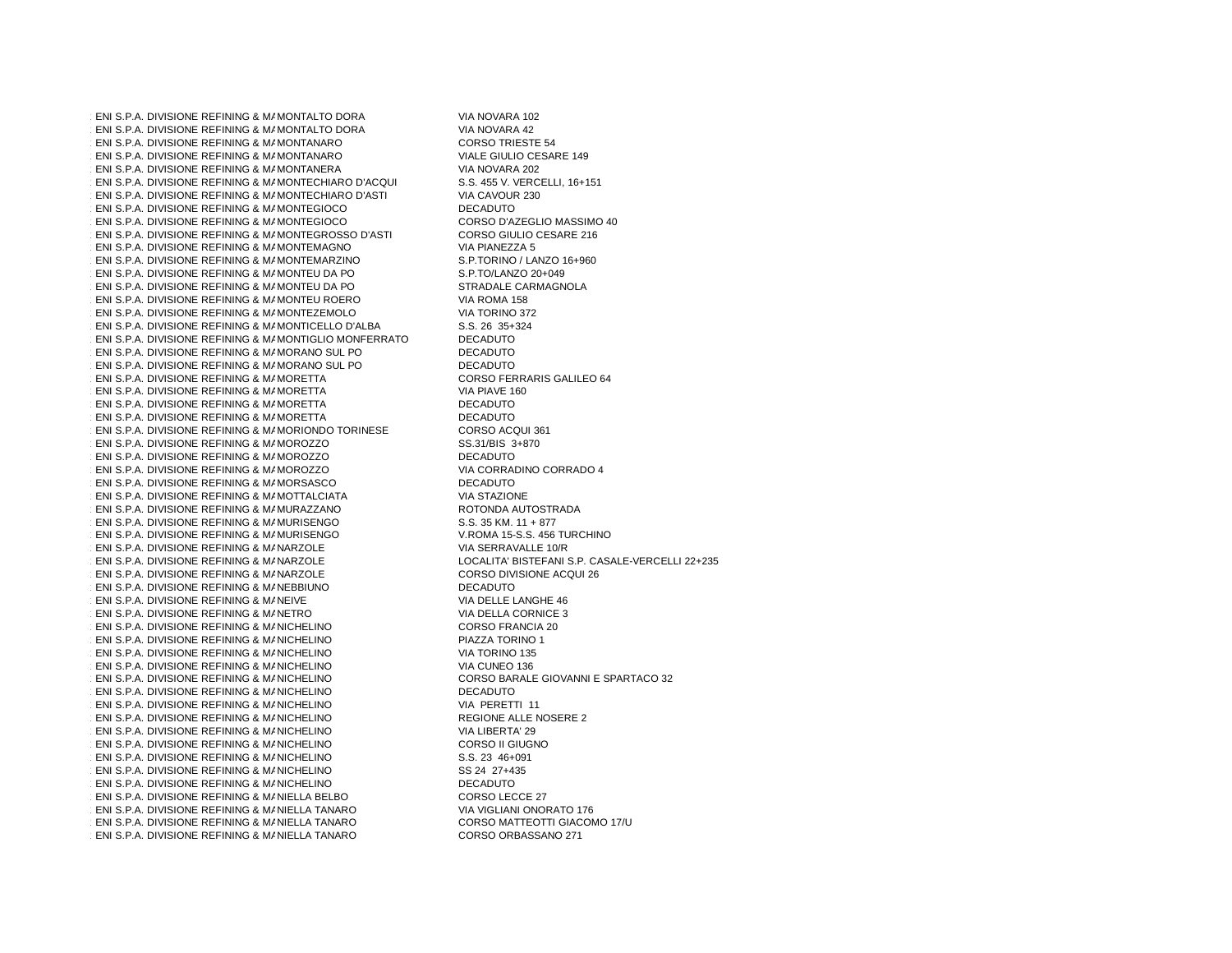$1.287$  ENI S.P.A. DIVISIONE REFINING & MANIZZA MONFERRATO DECADUTO DECADUTO  $\cdot$  ENI S.P.A. DIVISIONE REFINING & MANIZZA MO  $1.28$  ENI S.P.A. DIVISIONE REFINING & MANIZZA MO 1.290 ENI S.P.A. DIVISIONE REFINING & MANIZZA MONFERRATO DECADUTO DECADUTO DE SERVICIO DE SERVICIO DE SERVICIO<br>DECADUTO  $1.291$  ENI S.P.A. DIVISIONE REFINING & MANIZZA MONFERRATO DECADUTO  $1.29$  ENI S.P.A. DIVISIONE REFINING & MANIZZA MONFERRATO DECADUTO DECADUTO 1.293 ENI S.P.A. DIVISIONE REFINING & MANIZZA MONFERRATO DECADUTO  $1$  ENI S.P.A. DIVISIONE REFINING & MANIZZA MO  $1.291$  S.P.A. DIVISIONE REFINING & MANIZZA MONFERRATO DECADUTO DECADUTO  $1.298$  ENI S.P.A. DIVISIONE REFINING & MANIZZA MONFERRATO DECADUTO  $1.297$  ENI S.P.A. DIVISIONE REFINING & MANIZZA MONFERRATO DECADUTO DECADUTO  $1.29$  ENI S.P.A. DIVISIONE REFINING & MANOLE  $1$  ENI S.P.A. DIVISIONE REFINING & MANOLE  $1$  ENI S.P.A. DIVISIONE REFINING & MANOLE . ENI S.P.A. DIVISIONE REFINING & MANONE  $\cdot$  ENI S.P.A. DIVISIONE REFINING & MANONE  $1.5$  ENI S.P.A. DIVISIONE REFINING & MANOVARA  $\pm$  ENI S.P.A. DIVISIONE REFINING & MANOVARA  $\pm$  ENI S.P.A. DIVISIONE REFINING & MANOVARA  $\pm$  ENI S.P.A. DIVISIONE REFINING & MANOVARA  $\cdot$  ENI S.P.A. DIVISIONE REFINING & MANOVARA  $\pm$  ENI S.P.A. DIVISIONE REFINING & MANOVARA  $\cdot$  ENI S.P.A. DIVISIONE REFINING & MANOVARA  $1$  ENI S.P.A. DIVISIONE REFINING & MANOVARA  $1$  ENI S.P.A. DIVISIONE REFINING & MANOVARA  $\pm$  ENI S.P.A. DIVISIONE REFINING & MANOVARA  $1$  ENI S.P.A. DIVISIONE REFINING & MANOVARA  $\pm$  ENI S.P.A. DIVISIONE REFINING & MANOVARA  $1.5$  ENI S.P.A. DIVISIONE REFINING & MANOVARA  $1.5$  ENI S.P.A. DIVISIONE REFINING & MANOVARA  $\cdot$  ENI S.P.A. DIVISIONE REFINING & MANOVARA  $1.5$  ENI S.P.A. DIVISIONE REFINING & MANOVARA  $\cdot$  ENI S.P.A. DIVISIONE REFINING & MANOVARA  $1.5$ ENI S.P.A. DIVISIONE REFINING & MANOVARA  $1.5$ ENI S.P.A. DIVISIONE REFINING & MANOVARA  $\pm$  ENI S.P.A. DIVISIONE REFINING & MANOVARA  $1.5$ ENI S.P.A. DIVISIONE REFINING & MANOVARA  $\pm$  ENI S.P.A. DIVISIONE REFINING & MANOVARA  $\pm$  ENI S.P.A. DIVISIONE REFINING & MANOVARA  $\pm$  ENI S.P.A. DIVISIONE REFINING & MANOVARA  $\cdot$  ENI S.P.A. DIVISIONE REFINING & MANOVARA  $1.5$ ENI S.P.A. DIVISIONE REFINING & MANOVARA  $\pm$  ENI S.P.A. DIVISIONE REFINING & MANOVARA  $\pm$  ENI S.P.A. DIVISIONE REFINING & MANOVARA  $1.5$  ENI S.P.A. DIVISIONE REFINING & MANOVARA  $\pm$  ENI S.P.A. DIVISIONE REFINING & MANOVARA  $\pm$  ENI S.P.A. DIVISIONE REFINING & MANOVARA  $\pm$  ENI S.P.A. DIVISIONE REFINING & MANOVARA  $\pm$  ENI S.P.A. DIVISIONE REFINING & MANOVARA  $\pm$  ENI S.P.A. DIVISIONE REFINING & MANOVARA  $\cdot$  ENI S.P.A. DIVISIONE REFINING & MANOVARA  $1.5$  ENI S.P.A. DIVISIONE REFINING & MANOVARA  $\cdot$  ENI S.P.A. DIVISIONE REFINING & MANOVARA  $1.54$  ENI S.P.A. DIVISIONE REFINING & MANOVARA  $1.5$  ENI S.P.A. DIVISIONE REFINING & MANOVARA  $\pm$  ENI S.P.A. DIVISIONE REFINING & MANOVARA

VIA MONGINEVRO 243 CORSO TRAIANO 119<br>DECADUTO VIA MARTIRI DEL XXI<br>DECADUTO DECADUTO S.P. PINEROLO / TORRE PELLICE 4+595 VIA TORINO 264 **DECADUTO** CORSO TORINO 155 VIA MILANO 447 S.S. 589 41+765 STRADA DEL PORTONE 123 VIADOTTO SOLERI MARCELLO 1 VIA CANTONO GIORGIO 22 DECADUTO DECADUTO DECADUTO DECADUTO DECADUTO CORSO COPPINO MICHELE 54 VIA BELVEDERE 33 VIA BRUNO GIORDANO 1 VIA MARENGO 115 VIA MARENGO 150 CORSO XXV APRILE 134 CORSO SAVONA 527 DECADUTO S.S. 231 37+338 VIA TORINO 1 CORSO MANZONI ALESSANDRO 26 DECADUTO CORSO ROMA 148 VIA XXV APRILE 44 VIA MONTE ROSA 6 CORSO VERCELLI 138 VIA VALSESIA 50 S.P. VALSESIA / NOVARA DECADUTO VIA TORINO 6 DECADUTO DECADUTO VIA AMENDOLA GIOVANNI VIA MILANO 40 CORSO TRAIANO 140 DECADUTO PIAZZA BERNINI LORENZO 2 STRADA DI ALTESSANO 158 VIA LESSONA MICHELE 36 **DECADUTO**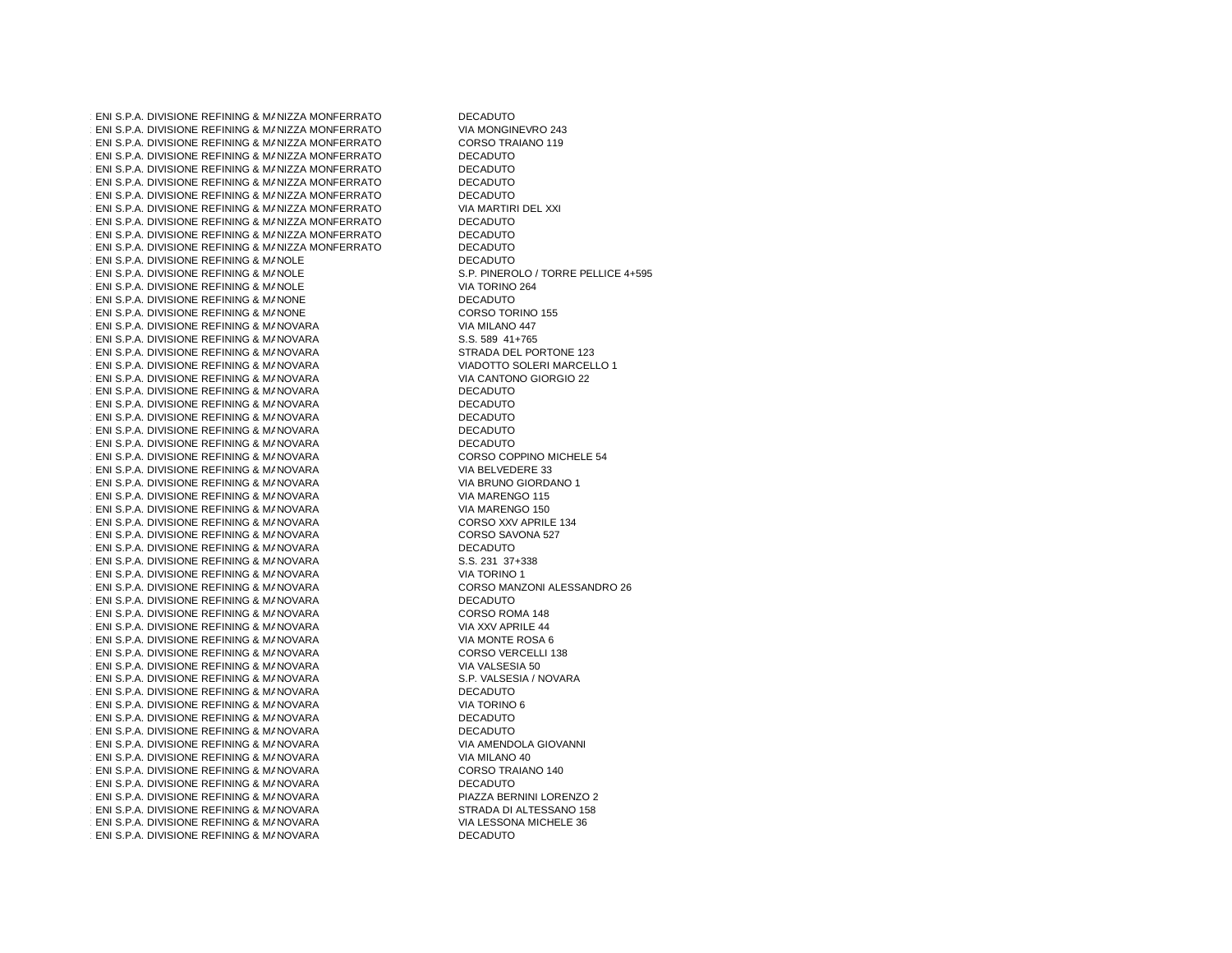$\pm$  ENI S.P.A. DIVISIONE REFINING & MANOVARA  $1.54$  ENI S.P.A. DIVISIONE REFINING & MANOVARA  $\pm$  ENI S.P.A. DIVISIONE REFINING & MANOVARA  $1.54$  ENI S.P.A. DIVISIONE REFINING & MANOVARA  $1.57$  ENI S.P.A. DIVISIONE REFINING & MANOVARA  $\pm$  ENI S.P.A. DIVISIONE REFINING & MANOVARA  $1.54$  ENI S.P.A. DIVISIONE REFINING & MANOVARA  $\cdot$  ENI S.P.A. DIVISIONE REFINING & MANOVARA  $1.5$  ENI S.P.A. DIVISIONE REFINING & MANOVARA  $\pm$  ENI S.P.A. DIVISIONE REFINING & MANOVARA  $\cdot$  ENI S.P.A. DIVISIONE REFINING & MANOVARA  $\pm$  ENI S.P.A. DIVISIONE REFINING & MANOVARA  $\pm$  ENI S.P.A. DIVISIONE REFINING & MANOVARA  $\pm$  ENI S.P.A. DIVISIONE REFINING & MANOVARA  $\pm$  ENI S.P.A. DIVISIONE REFINING & MANOVARA  $\cdot$  ENI S.P.A. DIVISIONE REFINING & MANOVELLO  $\cdot$  ENI S.P.A. DIVISIONE REFINING & MANOVI LIG  $\cdot$  ENI S.P.A. DIVISIONE REFINING & MANOVI LIG  $1.361$  ENI S.P.A. DIVISIONE REFINING & MANOVI LIGURE S.P. 7 8+260<br>- ENI O.D.A. DIVISIONE REFINING & MANOVI LIGURE  $\cdot$  ENI S.P.A. DIVISIONE REFINING & MANOVI LIG  $\cdot$  ENI S.P.A. DIVISIONE REFINING & MANOVI LIG  $\pm$  ENI S.P.A. DIVISIONE REFINING & MANOVI LIG  $\cdot$  ENI S.P.A. DIVISIONE REFINING & MANOVI LIG  $\cdot$  ENI S.P.A. DIVISIONE REFINING & MANOVI LIG 1.3.167 ENI S.P.A. DIVISIONE REFINING & MANOVI LIGURE DECADUTO<br>Thu a b a busique refunito a manovi ligure  $\cdot$  ENI S.P.A. DIVISIONE REFINING & MANOVI LIG  $\cdot$  ENI S.P.A. DIVISIONE REFINING & MANOVI LIG  $1.370$  ENI S.P.A. DIVISIONE REFINING & MANOVI LIGURE DECADUTO  $1.571$  ENI S.P.A. DIVISIONE REFINING & MANOVI LIG 1.372 ENI S.P.A. DIVISIONE REFINING & MANOVI LIGURE DECADUTO<br>Thu a b a bulgued for filming a manovi ligure  $1.373$  ENI S.P.A. DIVISIONE REFINING & MANOVI LIGURE DECADUTO DECADUTO  $\cdot$  ENI S.P.A. DIVISIONE REFINING & MANOVI LIG  $\cdot$  ENI S.P.A. DIVISIONE REFINING & MANOVI LIG  $\cdot$  ENI S.P.A. DIVISIONE REFINING & MANOVI LIG  $\cdot$  ENI S.P.A. DIVISIONE REFINING & MANOVI LIG  $1.378 \pm 0.0000$  ENI SIONE REFINING & MANOVI LIGURE DECADUTO DECADUTO  $\cdot$  ENI S.P.A. DIVISIONE REFINING & MANOVI LIG  $\cdot$  ENI S.P.A. DIVISIONE REFINING & MANUCETTO 1.581 ENI S.P.A. DIVISIONE REFINING & MAOCCHIEPPO INFERIORE CORSO MILANO 114 − CORSO MILANO 114<br>CORSO AL DIVISIONE REFINING A MAQQOUERRO INFERIORE 1.582 ENI S.P.A. DIVISIONE REFINING & MAOCCHIEPPO INFERIORE DECADUTO 1.583 ENI S.P.A. DIVISIONE REFINING & MAOCCHIEPPO SUPERIORE VIA TICINO 14<br>DECADLER OCCHIERETINING A MARCOLINANO  $\pm$  ENI S.P.A. DIVISIONE REFINING & MAQCCIMIA  $\cdot$  ENI S.P.A. DIVISIONE REFINING & MAOCCIMIA  $\cdot$  ENI S.P.A. DIVISIONE REFINING & MAQLDENIC  $1.587$  ENI S.P.A. DIVISIONE REFINING & MAQLEGGIO  $1.58$  ENI S.P.A. DIVISIONE REFINING & MAOLEGGIC  $1.58$  ENI S.P.A. DIVISIONE REFINING & MAQLEGGIO  $1.5$  ENI S.P.A. DIVISIONE REFINING & MAOLEGGIC  $1.591$  ENI S.P.A. DIVISIONE REFINING & MAQLEGGIO  $1.5$  ENI S.P.A. DIVISIONE REFINING & MAQLEGGIO  $1.5$  ENI S.P.A. DIVISIONE REFINING & MAOLEGGIC  $\pm$  ENI S.P.A. DIVISIONE REFINING & MAOMEGNA  $\cdot$  ENI S.P.A. DIVISIONE REFINING & MAOMEGNA  $\cdot$  ENI S.P.A. DIVISIONE REFINING & MAOMEGNA  $\cdot$  ENI S.P.A. DIVISIONE REFINING & MAOMEGNA  $\cdot$  ENI S.P.A. DIVISIONE REFINING & MAOMEGNA

DECADUTO S.S. 460 28+970 S.P.ORBASSANO/BRUINO 17+964 S.P. CHIVASSO / OZEGNA 22+440 DECADUTO REVOCATO DECADUTO INTERNO AEROPORTO DECADUTO S.S. 24 12+251 VIA DELLA TOLLEGNA S.S. 28 35+805 CORSO ALESSANDRIA 494 DECADUTO DECADUTO DECADUTO CORSO GIULIO CESARE 318 CORSO ROMANIA 460<br>S.P. 7 8+260 S.S.10 43+726 VIA GENOVA 26 CORSO VITTORIA 14 CENTRO DOGANALE RIVALTA SCRIVIA V.REG.ELENA 36<br>DECADUTO S.P.10 78+322 PIAZZA ITALIA<br>DECADUTO VIA GALVANI LUIGI 4<br>DECADUTO PIAZZA I MAGGIO 28 S.S. 28 COLLE DI NAVA 61+177 VIA POLLANO 6 S.S. 22 LOCALITA' TETTO GARETTO 82<br>DECADUTO VIA DON ORIONE 18 VIA ROMENTINO 68<br>CORSO MILANO 114 DECADUTO PIAZZA SOLFERINO VIA ROMA 153 VIA GRAMSCI ANTONIO 10 VIA VITTORIO VENETO 104 **DECADUTO** CASE SPARSE OROPA VIA PETTINENGO 38 **DECADUTO DECADUTO** STRADA SAN MAURO 135 CORSO GIAMBONE EUSEBIO 75 **DECADUTO** CORSO ORBASSANO 150 VIA SANTA MARIA MAZZARELLO 15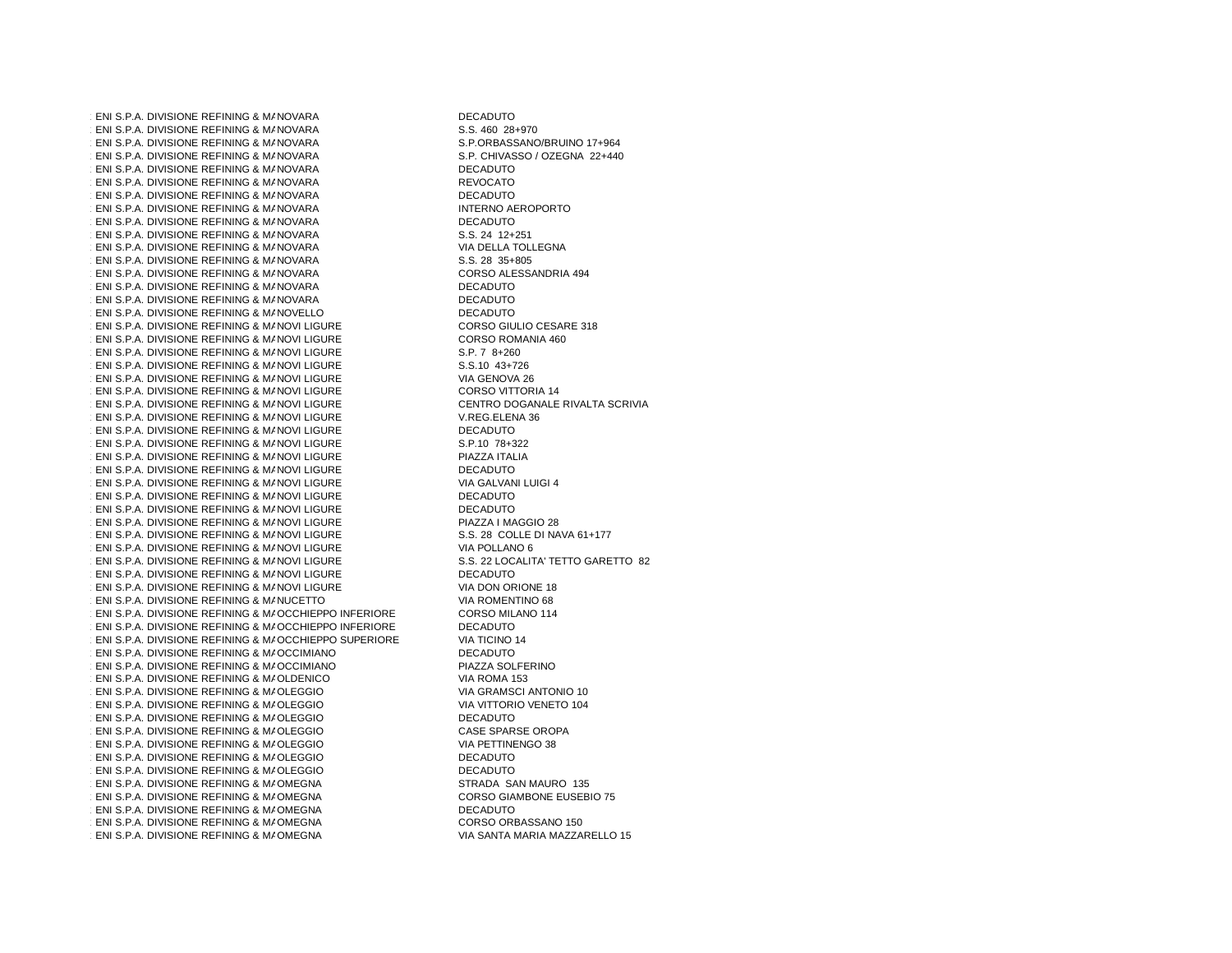$\cdot$  ENI S.P.A. DIVISIONE REFINING & MAOMEGNA  $\cdot$  ENI S.P.A. DIVISIONE REFINING & MAOMEGNA  $\cdot$  ENI S.P.A. DIVISIONE REFINING & MAOMEGNA  $1.4$  ENI S.P.A. DIVISIONE REFINING & MAORBASS  $1.5$  ENI S.P.A. DIVISIONE REFINING & MAORBASS  $1.4$  ENI S.P.A. DIVISIONE REFINING & MAORBASS  $1.5$  ENI S.P.A. DIVISIONE REFINING & MAORBASS 1.406 ENI S.P.A. DIVISIONE REFINING & MAORBASSANO DECADUTO  $1.4$  ENI S.P.A. DIVISIONE REFINING & MAORBASS  $1.4$  ENI S.P.A. DIVISIONE REFINING & MAORBASS  $1.4$  ENI S.P.A. DIVISIONE REFINING & MAORBASS 1.410 ENI S.P.A. DIVISIONE REFINING & MARKETING ORBASSANO DECADUTO 1.411 ENI S.P.A. DIVISIONE REFINING & MAORBASSANO DECADUTO  $1.4$  ENI S.P.A. DIVISIONE REFINING & MAORBASS  $1.5$  ENI S.P.A. DIVISIONE REFINING & MAORBASS 1.414 ENI S.P.A. DIVISIONE REFINING & MAORBASSANO DECADUTO DECADUTO  $1.5$  ENI S.P.A. DIVISIONE REFINING & MAORBASS  $1.4$  ENI S.P.A. DIVISIONE REFINING & MAORBASS  $1$  ENI S.P.A. DIVISIONE REFINING & MAORBASS. 1.41 ENI S.P.A. DIVISIONE REFINING & MAORBASSANO DECADUTO DECADUTO  $\cdot$  ENI S.P.A. DIVISIONE REFINING & MAORMEA  $1.4$  ENI S.P.A. DIVISIONE REFINING & MAORNAVAS 1.421 ENI S.P.A. DIVISIONE REFINING & MARKETING ORNAVASSO DECADUTO 1.42 ENI S.P.A. DIVISIONE REFINING & MAORTA SAN GIULIO DECADUTO DECADUTO DE L'ANNO DE L'ANNO DE L'ANNO DE L'A<br>DECADO DE LA PILICIONE REFINING A MAORTA CAN QUILIO 1.423 ENI S.P.A. DIVISIONE REFINING & MARKETA SAN GIULIO VIA SALUZZO 71<br>Alian dia amin'ny faritr'i North American  $\pm$  ENI S.P.A. DIVISIONE REFINING & MAOSASCO OSASCO VIA BRA 24  $\pm$  ENI S.P.A. DIVISIONE REFINING & MAOSASCO  $\cdot$  ENI S.P.A. DIVISIONE REFINING & MAOSASIO  $1.4$  ENI S.P.A. DIVISIONE REFINING & MAOULX  $1.4$  ENI S.P.A. DIVISIONE REFINING & MAOULX  $\cdot$  ENI S.P.A. DIVISIONE REFINING & MAOULX . ENI S.P.A. DIVISIONE REFINING & MAOVADA  $\cdot$  ENI S.P.A. DIVISIONE REFINING & MAOVADA . ENI S.P.A. DIVISIONE REFINING & MAOVADA . ENI S.P.A. DIVISIONE REFINING & MAOVADA  $\cdot$  ENI S.P.A. DIVISIONE REFINING & MAOVADA . ENI S.P.A. DIVISIONE REFINING & MAOVADA  $\cdot$  ENI S.P.A. DIVISIONE REFINING & MAOVADA . ENI S.P.A. DIVISIONE REFINING & MAOVADA . ENI S.P.A. DIVISIONE REFINING & MAOVADA  $\cdot$  ENI S.P.A. DIVISIONE REFINING & MAOVADA . ENI S.P.A. DIVISIONE REFINING & MAOVADA  $1$  ENI S.P.A. DIVISIONE REFINING & MAOVADA . ENI S.P.A. DIVISIONE REFINING & MAOVADA  $1.4$  ENI S.P.A. DIVISIONE REFINING & MAQVIGLIO  $\pm$  ENI S.P.A. DIVISIONE REFINING & MAOZEGNA  $1.4$  ENI S.P.A. DIVISIONE REFINING & MAQZEGNA 1.44 ENI S.P.A. DIVISIONE REFINING & MAOZEGNA DONFERRATO DECADUTO<br>1.446 ENI S.P.A. DIVISIONE REFINING & MAOZZANO MONFERRATO DECADUTO<br>2.446 ENI S.P.A. DIVISIONE REFINING & MAOZZANO 1.  $1.4$  ENI S.P.A. DIVISIONE REFINING & MAPAESANA  $1.4$  ENI S.P.A. DIVISIONE REFINING & MAPAESANA  $1.4$  ENI S.P.A. DIVISIONE REFINING & MAPAESANA  $\cdot$  ENI S.P.A. DIVISIONE REFINING & MAPAESANA 1.451 ENI S.P.A. DIVISIONE REFINING & MAPALAZZO CANAVESE CORSO EUROPA 48 1.452 ENI S.P.A. DIVISIONE REFINING & MAPALAZZOLO VERCELLESE S.P. GIAVENO / TORINO → S.P. GIAVENO / TORINO ،<br>PALACE AL DIVISIONE REFINING & MARANGALIERI  $\pm$  ENI S.P.A. DIVISIONE REFINING & MAPANCALII  $\cdot$  ENI S.P.A. DIVISIONE REFINING & MAPARETO

LARGO PALERMO 69 VIA TORINO 71 **DECADUTO** STRADA ORBASSANO 22 CORSO TORINO 15 STRADA PROVINCIALE 494 VIGEVANESE 78 CORSO TORINO 475<br>DECADUTO CORSO DUCA DEGLI ABRUZZI 74  $S.S.10$   $30+113$ VIA CASELETTE 136<br>DECADUTO S.S.<sub>10</sub> 116+987 PIAZZA MILANO 42<br>DECADUTO VIA EINAUDI LUIGI 18 STRADA DEL VAPORE 2 VIA BRUNO GIORDANO 71<br>DECADUTO **DECADUTO** CORSO CASALE 237<br>DECADUTO CORSO GIOVANNI XXIII PAPA 80 DECADUTO **DECADUTO** CORSO MAMELI GOFFREDO 215 VIA BORGOMANERO 10 CORSO RISORGIMENTO 174 VIA NOVARA 98 STRADA PROVINCIALE 338 6+785 VIA DI BONDONE GIOTTO 32 DECADUTO DECADUTO DECADUTO DECADUTO DECADUTO VIA SERVAIS GIOVANNI 32 VIA VALLERO FRATELLI 52 DECADUTO DECADUTO DECADUTO 105 S.S.10 18+100<br>DECADUTO VIA CIRCONVALLAZIONE 82 **DECADUTO** S.S. 589 27+770 VIA VALLE D'AOSTA 3<br>CORSO EUROPA 48 CORSO ROMA 52 **DECADUTO**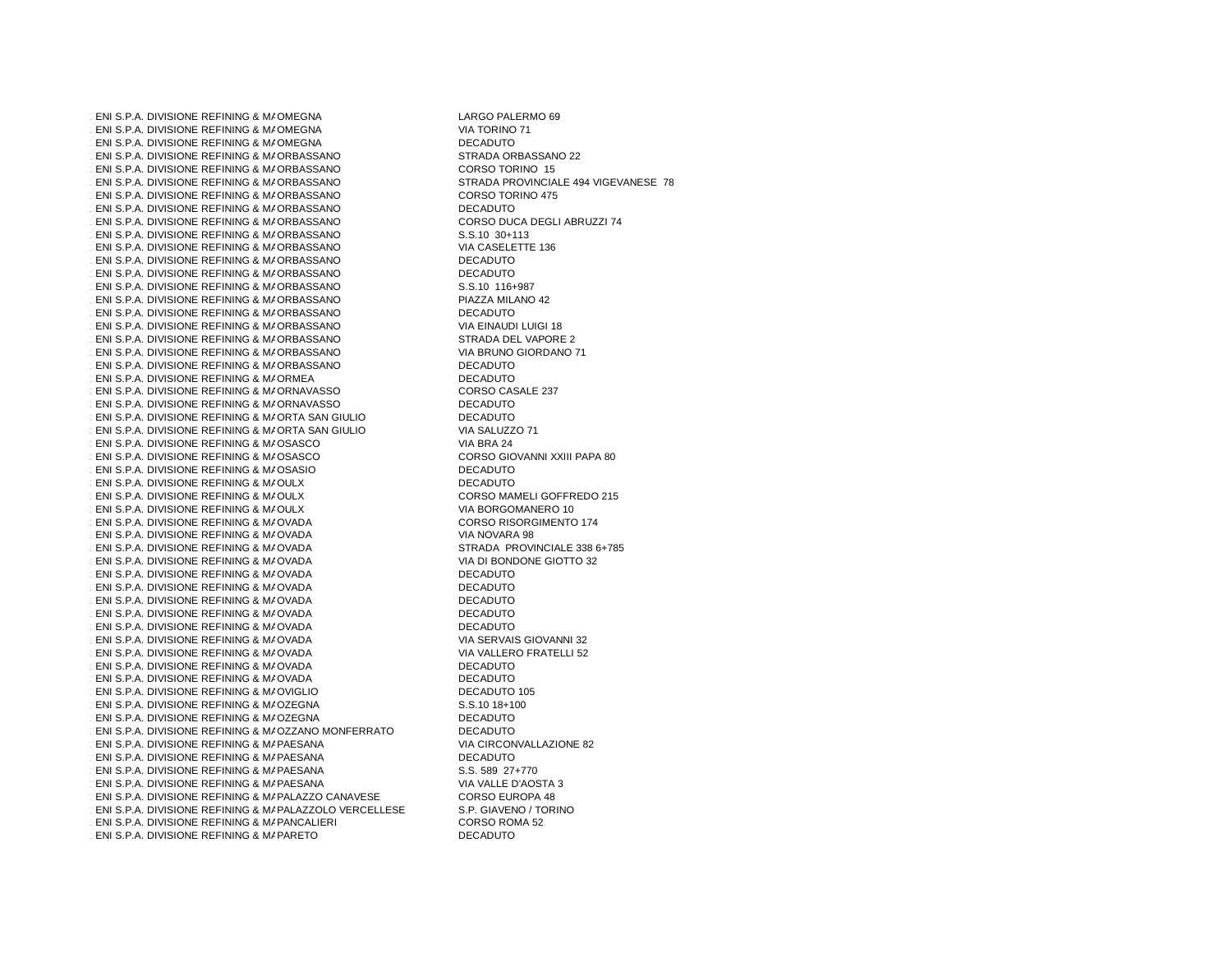$1$  ENI S.P.A. DIVISIONE REFINING & MAPARUZZA  $\cdot$  ENI S.P.A. DIVISIONE REFINING & MAPARUZZA  $1.457$  ENI S.P.A. DIVISIONE REFINING & MAPAVONE CANAVESE S.S. 31 27+280 1.458 ENI S.P.A. DIVISIONE REFINING & MAPECETTO DI VALENZA DECADUTO PECADUTO PECADUTO PECADUTO PECADUTO PECADU<br>DECADO PECADULA DE CENTRALE A MARECETTO TODINESE  $\cdot$  ENI S.P.A. DIVISIONE REFINING & MAPECETTO  $\cdot$  ENI S.P.A. DIVISIONE REFINING & MAPEROSA 1.461 ENI S.P.A. DIVISIONE REFINING & MAPEROSA ARGENTINA VIA NIZZA 152<br>PERSONAL PERODIS PERUMIA A MARGONIETTO  $\sim$  ENI S.P.A. DIVISIONE REFINING & MAPESSINETTO DECADUTO DECADUTO  $\cdot$  ENI S.P.A. DIVISIONE REFINING & MAPESSINE  $\cdot$  ENI S.P.A. DIVISIONE REFINING & MAPETTENA  $\cdot$  ENI S.P.A. DIVISIONE REFINING & MAPEVERAC 1.466 ENI S.P.A. DIVISIONE REFINING & MAPEVERAGNO DECADUTO DECADUTO  $1.4$  ENI S.P.A. DIVISIONE REFINING & MAPIANEZZ  $1.4$  ENI S.P.A. DIVISIONE REFINING & MAPIANEZZ  $1.4$  ENI S.P.A. DIVISIONE REFINING & MAPIANEZZ  $1$  ENI S.P.A. DIVISIONE REFINING & MAPIANEZZ  $1.47$  ENI S.P.A. DIVISIONE REFINING & MAPIANEZZ  $1.47$  ENI S.P.A. DIVISIONE REFINING & MAPIANEZZ  $1.47$  ENI S.P.A. DIVISIONE REFINING & MAPIANEZZ . ENI S.P.A. DIVISIONE REFINING & MAPIANFEI  $\cdot$  ENI S.P.A. DIVISIONE REFINING & MAPIANFEI  $1.47$  ENI S.P.A. DIVISIONE REFINING & MAPIASCO PIASCO DECADUTO  $\cdot$  ENI S.P.A. DIVISIONE REFINING & MAPIASCO 1.478 ENI S.P.A. DIVISIONE REFINING & MAPIEDIMULERA DECADUTO<br>DECADUTO PIAL PINGNONE REFINING & MARIEVE MERCONTE  $\cdot$  ENI S.P.A. DIVISIONE REFINING & MAPIEVE VE  $\cdot$  ENI S.P.A. DIVISIONE REFINING & MAPINASCA  $1.4$  ENI S.P.A. DIVISIONE REFINING & MAPINEROL  $\cdot$  ENI S.P.A. DIVISIONE REFINING & MAPINEROL  $1.4$  ENI S.P.A. DIVISIONE REFINING & MAPINEROL  $\pm$  ENI S.P.A. DIVISIONE REFINING & MAPINEROL  $\cdot$  ENI S.P.A. DIVISIONE REFINING & MAPINEROL  $\pm$  ENI S.P.A. DIVISIONE REFINING & MAPINEROL  $\cdot$  ENI S.P.A. DIVISIONE REFINING & MAPINEROL  $\pm$  ENI S.P.A. DIVISIONE REFINING & MAPINEROL  $\cdot$  ENI S.P.A. DIVISIONE REFINING & MAPINEROL  $\cdot$  ENI S.P.A. DIVISIONE REFINING & MAPINEROL  $1.4$  ENI S.P.A. DIVISIONE REFINING & MAPINEROL  $\cdot$  ENI S.P.A. DIVISIONE REFINING & MAPINEROL  $\cdot$  ENI S.P.A. DIVISIONE REFINING & MAPINEROL  $\pm$  ENI S.P.A. DIVISIONE REFINING & MAPINEROL  $\cdot$  ENI S.P.A. DIVISIONE REFINING & MAPINEROL 1.496 ENI S.P.A. DIVISIONE REFINING & MARKETING PINEROLO DECADUTO  $\cdot$  ENI S.P.A. DIVISIONE REFINING & MAPINEROL  $\cdot$  ENI S.P.A. DIVISIONE REFINING & MAPINEROL  $\cdot$  ENI S.P.A. DIVISIONE REFINING & MAPINEROL  $\cdot$  ENI S.P.A. DIVISIONE REFINING & MAPINEROL  $1.501$  S.P.A. DIVISIONE REFINING & MAPINEROL  $\cdot$  ENI S.P.A. DIVISIONE REFINING & MAPINEROL  $\cdot$  ENI S.P.A. DIVISIONE REFINING & MAPINEROL 1.504 ENI S.P.A. DIVISIONE REFINING & MAPINO TORINESE VIA ROMA 25 1.505 ENI S.P.A. DIVISIONE REFINING & MAPINO TORINESE A MARKETING PINCE VIA NIZZA 20<br>DI ABO ALDINGIONE REFINING A MARINO TORINESE  $\cdot$  ENI S.P.A. DIVISIONE REFINING & MAPINO TOP  $\cdot$  ENI S.P.A. DIVISIONE REFINING & MAPIOBESI $\cdot$  $\cdot$  ENI S.P.A. DIVISIONE REFINING & MAPIOSSAS  $\cdot$  ENI S.P.A. DIVISIONE REFINING & MAPIOSSAS  $\cdot$  ENI S.P.A. DIVISIONE REFINING & MAPIOSSAS

VIA MONCENISIO 38+426 VIA BERTELLI 9 9<br>S.S. 31 27+280 SPALTO GAMONDIO 1/B REVOCA AUTORIZZAZIONE<br>VIA NIZZA 152 S.P. 9 VIA CIRCONVALLAZION 7+940 VIA IV NOVEMBRE 222 VIA XXIII MARZO 1849 364<br>DECADUTO DECADUTO VIA MARCONI GUGLIELMO VIA SEMPIONE 2 DECADUTO VIA ROSSI MARIO TANCREDI 17 VIALE MARCONI GUGLIELMO 24 DECADUTO CORSO GARIBALDI GIUSEPPE 56 LARGO TIRRENO 123/E<br>DECADUTO VIA CRAVERO GIOVANNI<br>DECADUTO CORSO MONCALIERI 302 DECADUTO VIA RENI GUIDO 167 CORSO CASALE 292 VIA LEINI' 100 DECADUTO S.P.TORINO/LANZO 20+033 STRADA PROVINCIALE PER TORINO 9 S.S. 20 18+520 S.P. 13 31+710 S.S. 26 1+549 S.P.78 1+100 DECADUTO LARGO GIACHINO ERRICO 110 VIA SACCO E VANZETTI 9 VIA RAGGIO EDILIO 89 VIA TORINO 155<br>DECADUTO CASE SPARSE CARCIANO 33 DECADUTO CORSO XXV APRILE 90 GROSSETO/ANG. VIA BIBIANA CORSO FRANCIA 6 CORSO ASTI 156 CORSO DON MINZONI GIOVANNI 54<br>VIA ROMA 25 LARGO EUROPA 70 S.S.10 KM. 123+015 S.S. 456 70+600 DECADUTO STRADA MARENGO 159 159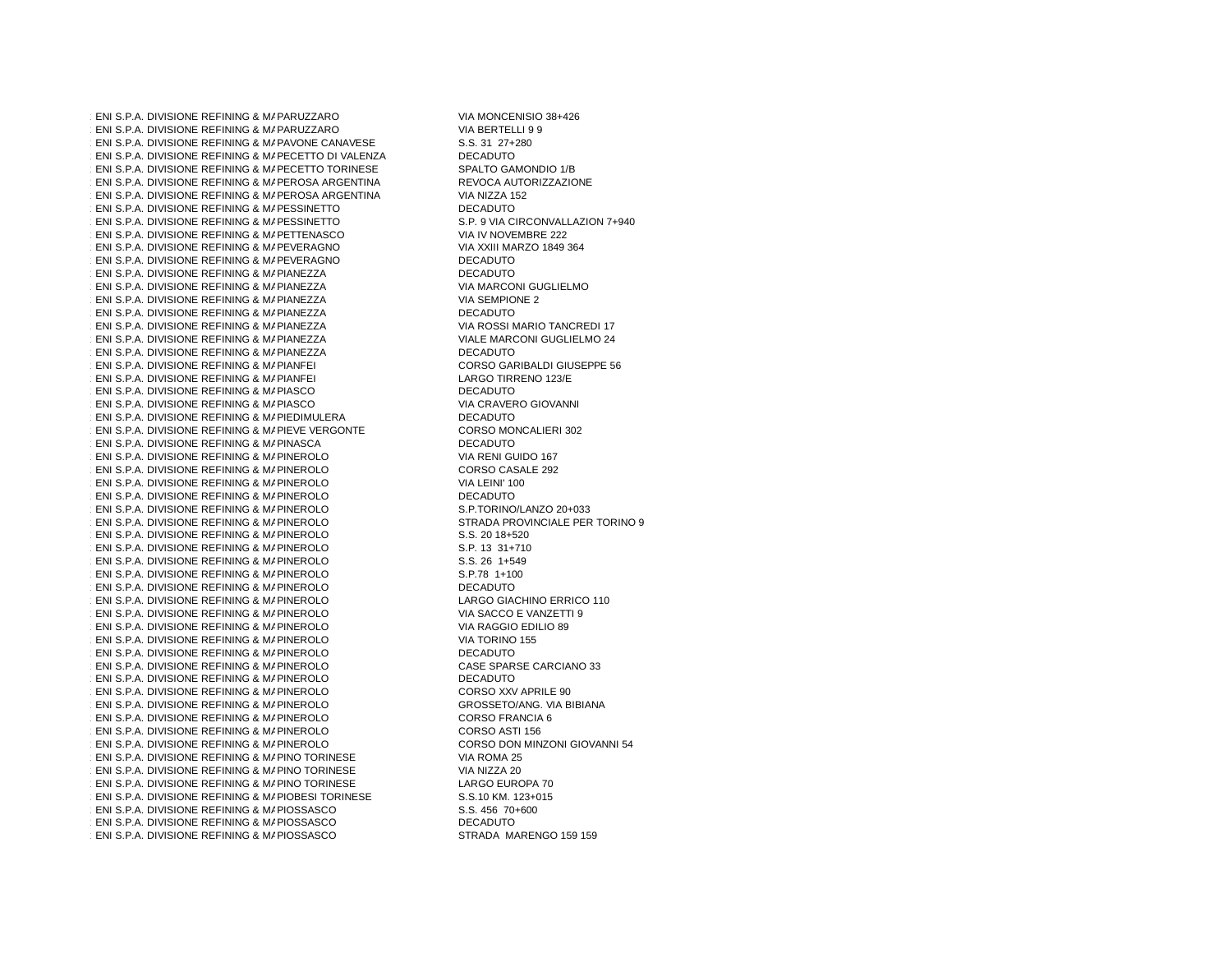$\cdot$  ENI S.P.A. DIVISIONE REFINING & MAPIOSSAS  $\cdot$  ENI S.P.A. DIVISIONE REFINING & MAPIOSSAS  $\cdot$  ENI S.P.A. DIVISIONE REFINING & MAPIOSSAS  $\cdot$  ENI S.P.A. DIVISIONE REFINING & MAPIOSSAS  $\cdot$  ENI S.P.A. DIVISIONE REFINING & MAPIOSSAS  $\cdot$  ENI S.P.A. DIVISIONE REFINING & MAPIOSSAS  $\cdot$  ENI S.P.A. DIVISIONE REFINING & MAPIOSSAS  $\cdot$  ENI S.P.A. DIVISIONE REFINING & MAPIOSSAS  $1$  ENI S.P.A. DIVISIONE REFINING & MAPIOVA' M.  $1.5$ ENI S.P.A. DIVISIONE REFINING & MAPIOZZO  $\cdot$  ENI S.P.A. DIVISIONE REFINING & MAPISANO  $\pm$  ENI S.P.A. DIVISIONE REFINING & MAPISCINA  $1.5$ ENI S.P.A. DIVISIONE REFINING & MAPOCAPA $\alpha$  $1.5$ ENI S.P.A. DIVISIONE REFINING & MAPOIRINO POIRINO DECADUTO 74<br>DECADUTO DE 271.0 0.12P  $1.5$ ENI S.P.A. DIVISIONE REFINING & MAPOIRINO  $\cdot$  ENI S.P.A. DIVISIONE REFINING & MAPOIRINO  $1.527$  ENI S.P.A. DIVISIONE REFINING & MAPOIRINO  $\cdot$  ENI S.P.A. DIVISIONE REFINING & MAPOIRINO  $1.5$ ENI S.P.A. DIVISIONE REFINING & MAPOIRINO  $\cdot$  ENI S.P.A. DIVISIONE REFINING & MAPOLLONE  $1.5$  ENI S.P.A. DIVISIONE REFINING & MAPOLONGI POLONGHERA S.S. 26 24+460 1.532 ENI S.P.A. DIVISIONE REFINING & MARKETING POMARO MONFERRATO VIA TORINO 116  $1.5$  ENI S.P.A. DIVISIONE REFINING & MAPOMARO 1.534 ENI S.P.A. DIVISIONE REFINING & MARKETING POMARO MONFERRATO DECADUTO  $1.5$  ENI S.P.A. DIVISIONE REFINING & MAPOMBIA  $1.5$  ENI S.P.A. DIVISIONE REFINING & MAPONDER  $1.537 \pm 0.557$  ENI S.P.A. DIVISIONE REFINING & MAPONDER 1.538 ENI S.P.A. DIVISIONE REFINING & MAPONDERANO DECADUTO DECADUTO  $1.5$ ni S.P.A. DIVISIONE REFINING & MAPONT-CANAVESE  $1.5$ s. 10 14+400 s.S. 10 14+400 s.S. 10 14+400 s.  $\pm$  ENI S.P.A. DIVISIONE REFINING & MAPONT-CA  $1.5$  ENI S.P.A. DIVISIONE REFINING & MAPONTECH  $1.542$  ENI S.P.A. DIVISIONE REFINING & MAPONTECURONE VIA ROMA 157 1.543 ENI S.P.A. DIVISIONE REFINING & MAPONTECURONE DECADUTO  $1.5431$  ENI S.P.A. DIVISIONE REFINING & MAPONTECURONE  $1.54300$  S.S.11 25+300  $1.54$  ENI S.P.A. DIVISIONE REFINING & MAPONTEST  $1.5$  ENI S.P.A. DIVISIONE REFINING & MAPORTACO  $1.54$  ENI S.P.A. DIVISIONE REFINING & MAPORTE PORTE DECADUTO 1.548 ENI S.P.A. DIVISIONE REFINING & MARKETING POZZOLO FORMIGARO DECADUTO 1.549 ENI S.P.A. DIVISIONE REFINING & MARKETING POZZOLO FORMIGARO DECADUTO **ENI S.P.A. DIVISIONE REFINING & MAPOZZOLO**  $1.5$  ENI S.P.A. DIVISIONE REFINING & MAPOZZOLO 1.552 ENI S.P.A. DIVISIONE REFINING & MARKETING POZZOLO FORMIGARO VIA GAMINELLA 17  $1.5$  ENI S.P.A. DIVISIONE REFINING & MAPOZZOLO  $\pm$  ENI S.P.A. DIVISIONE REFINING & MAPRAGELA  $1.55$  ENI S.P.A. DIVISIONE REFINING & MAPRALORI  $1.55$  ENI S.P.A. DIVISIONE REFINING & MAPRAROLO  $\cdot$  ENI S.P.A. DIVISIONE REFINING & MAPRATO S  $\cdot$  ENI S.P.A. DIVISIONE REFINING & MAPRATO S  $\cdot$  ENI S.P.A. DIVISIONE REFINING & MAPRATO S . ENI S.P.A. DIVISIONE REFINING & MAPRAY  $\cdot$  ENI S.P.A. DIVISIONE REFINING & MAPRAY  $\pm$  ENI S.P.A. DIVISIONE REFINING & MAPRAZZO  $1.5$  ENI S.P.A. DIVISIONE REFINING & MAPREDOS  $1.54$  ENI S.P.A. DIVISIONE REFINING & MAPREMEN  $\cdot$  ENI S.P.A. DIVISIONE REFINING & MAPREMEN  $\cdot$  ENI S.P.A. DIVISIONE REFINING & MAPRIOLA

CORSO DIVISIONE ACQUI S.S. ASTI / CHIERI 0+130  $S.S.10$  KM.  $60 + 240$ VIALE NOVARO ANGELO SILVIO 1 DECADUTO CORSO BRUNET CARLO 13 **CORSO FRANCIA 236** CORSO GARIBALDI GIUSEPPE 6 VIA BATTISTI CESARE 52 DECADUTO **DECADUTO** CORSO VERCELLI 12 **S.S. 31 6+052**<br>DECADUTO 74 POIRINO P.ZZA S.GABRIELE DA GORIZIA 202/A CORSO FRANCIA 401 DECADUTO PIAZZA ZARA 2 DECADUTO DECADUTO<br>S.S. 26 24+460 VIA CIRCONVALLAZIONE 198<br>DECADUTO **DECADUTO** CORSO ROMA 21 VIA TORINO 52<br>DECADUTO CORSO TORINO 52 VIA SAN FRANCESCO DI SALES 14<br>VIA ROMA 157 VIA RENCO 71 CORSO XXV APRILE 20<br>DECADUTO VIA GRAMSCI ANTONIO 9 STRADA DEL TURCHINO 6<br>VIA GAMINELLA 17 STRADA VALENZA 1+360 VIALE EINAUDI LUIGI 1 VIA SAN GIOVANNI 16 CORSO TORINO VIA LIGURIA 20 VIA TORINO 37 VIA CUNEO 25 VIA CUNEO 22 VIA CUNEO 4 VIA PIERA CILLARIO 1 CORSO GARIBALDI GIUSEPPE 46 DECADUTO S.S. 230 1+115 **DECADUTO**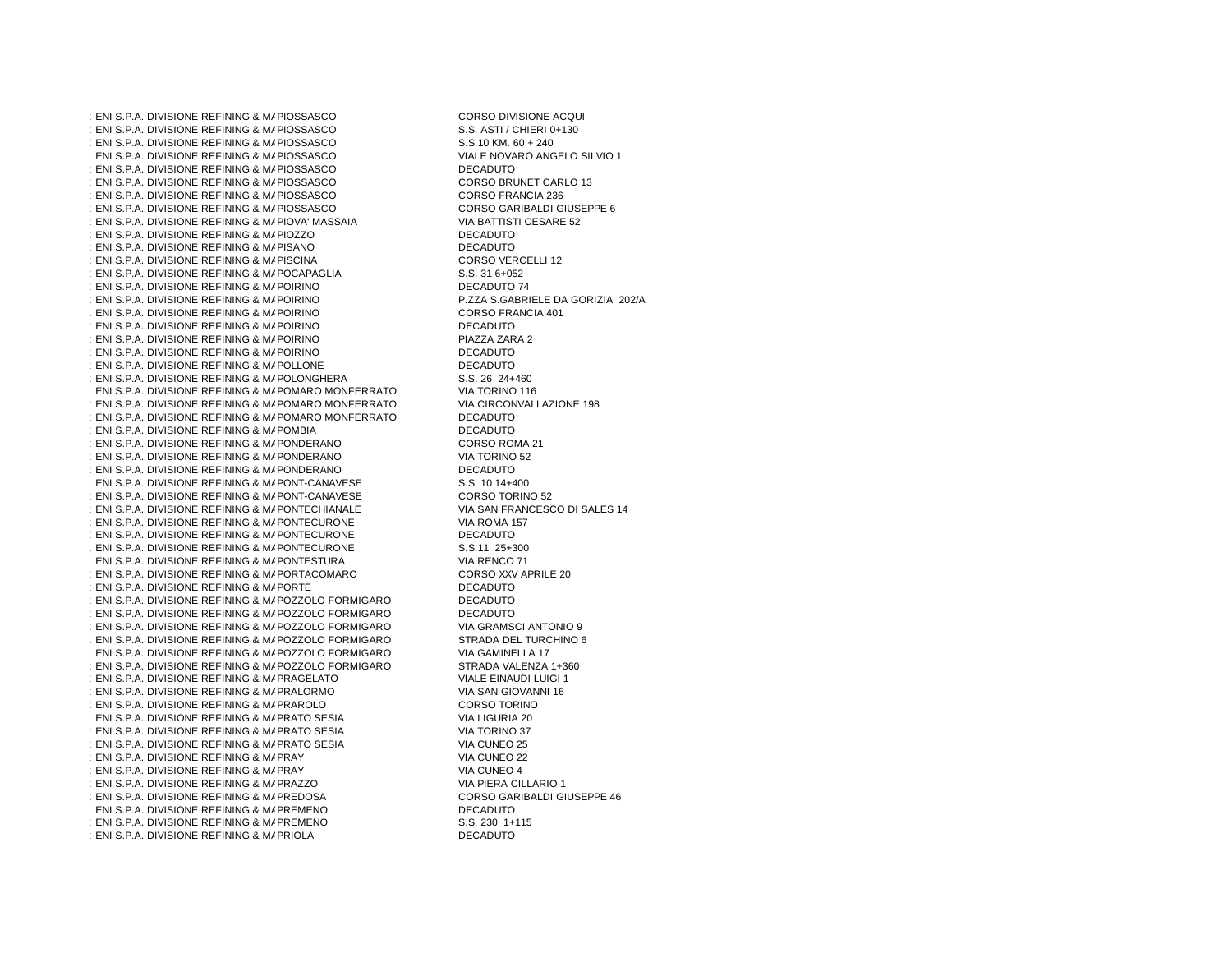$\cdot$  ENI S.P.A. DIVISIONE REFINING & MAPRUNETT  $\cdot$  ENI S.P.A. DIVISIONE REFINING & MAPRUNETT  $\cdot$  ENI S.P.A. DIVISIONE REFINING & MAQUAREG  $1.575$  ENI S.P.A. DIVISIONE REFINING & MAQUAREG  $1.571$  ENI S.P.A. DIVISIONE REFINING & MAQUARGN  $\cdot$  ENI S.P.A. DIVISIONE REFINING & MAQUARON  $1.57$  ENI S.P.A. DIVISIONE REFINING & MAQUARON  $\cdot$  ENI S.P.A. DIVISIONE REFINING & MAQUARON  $1.575$  ENI S.P.A. DIVISIONE REFINING & MAQUARON  $\cdot$  ENI S.P.A. DIVISIONE REFINING & MAQUINCINI  $\cdot$  ENI S.P.A. DIVISIONE REFINING & MAQUINTO  $\sqrt{ }$  $\cdot$  ENI S.P.A. DIVISIONE REFINING & MARACCON  $\cdot$  ENI S.P.A. DIVISIONE REFINING & MARACCON  $\cdot$  ENI S.P.A. DIVISIONE REFINING & MARACCON  $\cdot$  ENI S.P.A. DIVISIONE REFINING & MARACCON  $\cdot$  ENI S.P.A. DIVISIONE REFINING & MARACCON  $\cdot$  ENI S.P.A. DIVISIONE REFINING & MARACCON PACCONIGI VIA SALUZZO 110<br>REANO REANO REVOCATO METAUTO METAUTO REANO REANO REVOCATO  $\cdot$  GI.LA SRL REFRANCORE<br>REVELLO ALBEZANO GIACINTO ALBEZANO GIACINTO ANNO REVELLO DECADUTO<br>1.587 F.LLI ALBEZANO S.A.S. DI LUIGI ALBIREVELLO CORSO POTENZA/VIA VALDELLATORRE 1.588 F.LLI ALBEZANO S.A.S. DI LUIGI ALBIREVELLO  $\pm$  EREDI ANSELMO MARIO DI ANSELM $\overline{\phantom{a}}$  REVELLO LAMPOGAS CERUTTI CESARE RIVA PRESSO CHIERI<br>RIVA PRESSO CHIERI 1.592 DITTA LORENZATO CLARA RIVA PRESSO CHIERI DECADUTO1.593 EREDI MASSOLO SNC DI MASSOLO IRIVA PRESSO CHIERI AND REGIONE PRATA REGIONE PRATA  $\pm$ EREDI MASSOLO SNC DI MASSOLO IRIVA VALDOBBIA  $1.595 - 5.05$ . DI SQUINTONE GIUSEIVALTA BORMIDA DECADUTO RIVALTA BORMIDA DECADUTO ANTONIO E CADUTO ANTONIO E C. **VARGAS SRL** RIVALTA BORMIDA VIA IV NOVEMBRE 24<br>RIVALTA DI TORINO S.S. 26 34+304 VARGAS SRL RIVALTA DI TORINO  $\cdot$ MANNINO E SIMONETTI S.A.S. DI MA $\overline{R}$ IVALTA DI TOP 1.599 MANNINO E SIMONETTI S.A.S. DI MANNINO DANIELE RIVALTA DI TORINO DECADUTO1.600 CRESTO FRANCA O FRANCESCA RIVALTA DI TORINO DECADUTO1.601 S.C.A.P.C/O IMPIANTO DISTR.CARBURIVALTA DI TORINO DECADUTO MAFFEO BARBARA RIVALTA DI TORINO<br>RIVALTA DI TORINO 1.603 SUCCA GIUSEPPE E FIGLI SNC RIVALTA DI TORINO VIA XXV LUGLIO 54 **GIODA AGOSTINO S.R.L. GIODA AGOSTINO S.R.L.** 1.606 FRATELLI ASINARDI S.N.C. DI ASINARDI CARLO, NICOLA, ANT RIVALTA DI TORINO DECADUTO $\cdot$  FRATELLI ASINARDI S.N.C. DI ASINAIRIVARA RIVARA DECADUTO<br>DIVARQUE O ANIMERE ITALIANA PETROLI S.P.A. **ITALIANA PETROLI S.P.A.** ITALIANA PETROLI S.P.A. 1.611 ITALIANA PETROLI S.P.A. RIVAROLO CANAVESE S.P. 565 1+273 **ITALIANA PETROLI S.P.A.** 1.613 ITALIANA PETROLI S.P.A. RIVAROLO CANAVESE VIA CAPUA 7 **ITALIANA PETROLI S.P.A. ITALIANA PETROLI S.P.A.** 1.117 ITALIANA PETROLI S.P.A. RIVOLI RIVOLI PROGRAMA DECADUTO ITALIANA PETROLI S.P.A. RIVOLI PIAZZA CUGNOLIO MODESTOITALIANA PETROLI S.P.A. 1.618 ITALIANA PETROLI S.P.A. RIVOLI CORSO FRANCIA 31 1.619 ITALIANA PETROLI S.P.A. RIVOLI VIA TORINO 127 1.620 ITALIANA PETROLI S.P.A. RIVOLI SPALTO GAMONDIO ITALIANA PETROLI S.P.A. RIVOLI S.S.24 CIRCONVALLAZIONE PIANEZZA / ALPIGNANO LATO OVEST**ITALIANA PETROLI S.P.A. ITALIANA PETROLI S.P.A.** 

VIALE DEI MUGHETTI CORSO VERCELLI 272 CORSO UNIONE SOVIETICA 614 VIA BOTTICELLI SANDRO 60 STRADA DI SETTIMO 368 CORSO MONCALIERI 26 DECADUTO VIA FERRARIS GALILEO 35 CORSO LEVI PRIMO 160 VIA TORINO 9 VIA CIRCONVALLAZIONE 60 VIA TORINO 24 DECADUTO STRADA TORINO 48 STRADALE SALUZZO 1 DECADUTO DECADUTO **DECADUTO** CORSO POTENZA/VIA VALDELLATORRE REVELLO<br>NA VITTORIO VENETO 44 RIFREDDO S.S.11 PER TORINO 70+507<br>RIVA PRESSO CHIERI DECADUTO **DECADUTO REGIONE PRATA** REGIONE CASENUOVE 2BIS<br>DECADUTO VIA VENTIMIGLIA 214<br>DECADUTO **DECADUTO DECADUTO DECADUTO** VIA XXV LUGLIO 54 RIVALTA DI TORINO VIA MARESCIALLO BRISAC 26<br>RIVALTA DI TORINO CORSO GARIBALDI GIUSEPPE 16 CORSO GARIBALDI GIUSEPPE 164 DECADUTO RIVAROLO CANAVESE LUNGO TANARO SOLFERINO 9<br>RIVAROLO CANAVESE STRADA GENOVA 299 BIS S.S. RIVAROLO CANAVESE STRADA GENOVA 299 BIS S.S. 29<br>RIVAROLO CANAVESE CORSO ALLAMANO GIUSEPPE CA RIVAROLO CANAVESE CORSO ALLAMANO GIUSEPPE CANONICO 195<br>RIVAROLO CANAVESE S.P. 565 1+273 RIVAROLO CANAVESE STRADA STATALE 32 TICINESE 22+362<br>RIVAROLO CANAVESE VIA CAPUA 7 RIVAROLO CANAVESE EX S.S.592 ANG. STRADA CANELLI S.N.<br>RIVOLI S.S.24 CIRCONVALLAZIONE PIANEZZA/ ITALIANA PETROLI S.P.A. RIVOLI S.S.24 CIRCONVALLAZIONE PIANEZZA/ALPIGNANO LATO ESTRIVOLI STRADA STATALE 33 DEL SEMPIONE 94+362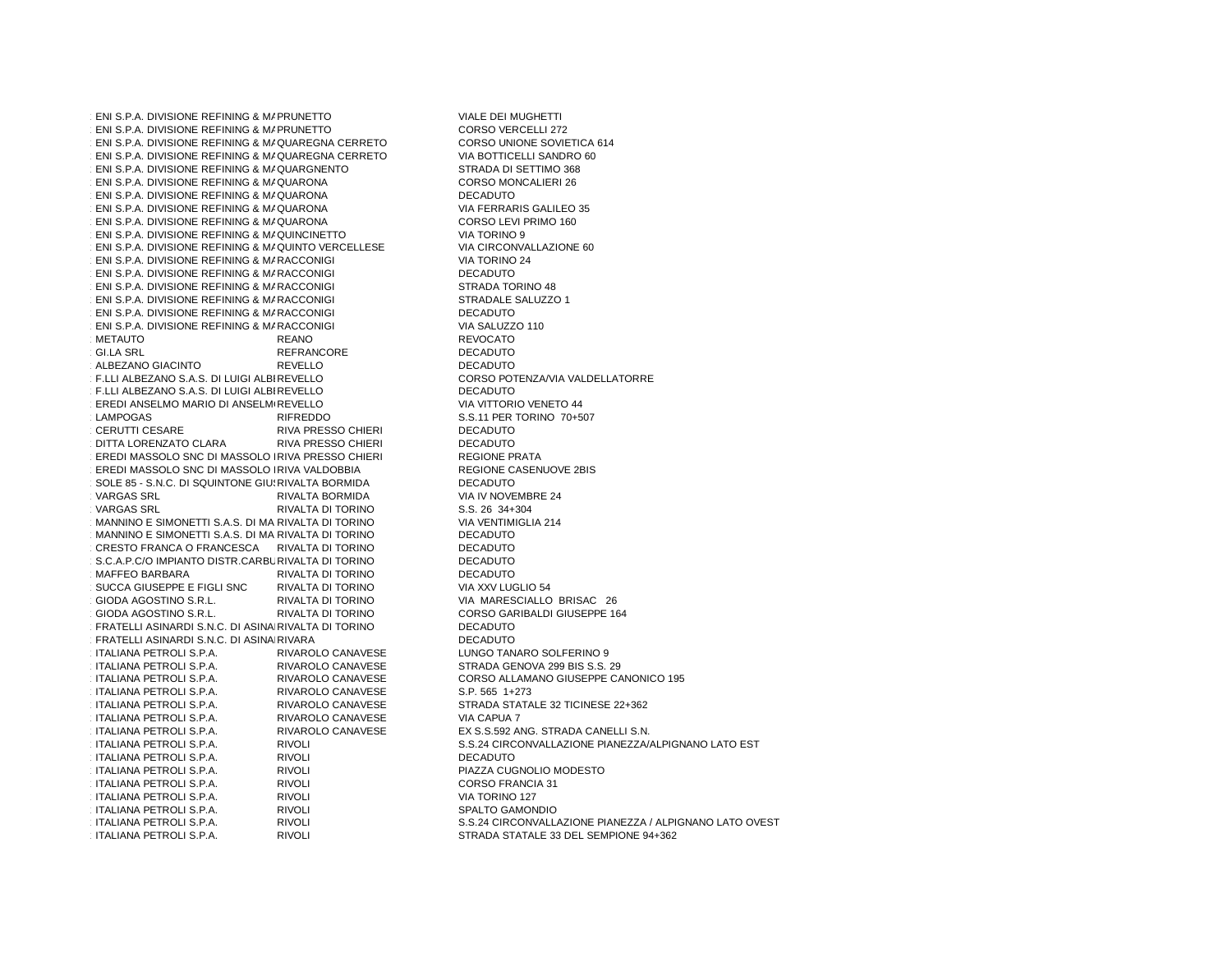ITALIANA PETROLI S.P.A. 1.624 ITALIANA PETROLI S.P.A. RIVOLI CORSO LAGHI 72 ITALIANA PETROLI S.P.A. RIVOLI CORSO MONVISO 31 1.17ALIANA PETROLI S.P.A. RIVOLI RIVOLI DECADUTO ITALIANA PETROLI S.P.A. RIVOLI LUNGO TANARO SOLFERINO 7 **ITALIANA PETROLI S.P.A.** 1.628 ITALIANA PETROLI S.P.A. RIVOLI DECADUTO1.17ALIANA PETROLI S.P.A. RIVOLI RIVOLI DECADUTO ITALIANA PETROLI S.P.A. RIVOLI CORSO CASALE 412/A 1.631 ITALIANA PETROLI S.P.A. RIVOLI CORSO UMBRIA 5 1.17ALIANA PETROLI S.P.A. RIVOLI RIVOLI DECADUTO ITALIANA PETROLI S.P.A. RIVOLI SARA RIVOLI VIA SOMMARIVA 120 1.634 ITALIANA PETROLI S.P.A. RIVOLI CORSO VITTORIA 44 1.635 ITALIANA PETROLI S.P.A. ROASIO DECADUTO1.636 ITALIANA PETROLI S.P.A. ROBASSOMERO DECADUTO1.637 ITALIANA PETROLI S.P.A. ROBASSOMERO VIA BIBIANA 6 1.638 ITALIANA PETROLI S.P.A. ROBASSOMERO VIA CAVOUR 58 1.639 ITALIANA PETROLI S.P.A. ROBASSOMERO DECADUTOITALIANA PETROLI S.P.A. 1.641 ITALIANA PETROLI S.P.A. ROBELLA SS.25 35+861 1.17ALIANA PETROLI S.P.A. ROBILANTE NECADUTO ITALIANA PETROLI S.P.A. ROBILANTE CORSO TRAPANI 79 1.644 ITALIANA PETROLI S.P.A. ROBURENT CORSO TORTONA 61 1.17ALIANA PETROLI S.P.A. ROCCA CANAVESE DECADUTO 1.646 ITALIANA PETROLI S.P.A. ROCCA D'ARAZZO CORSO PESCHIERA 58 1.17 ITALIANA PETROLI S.P.A. ROCCA GRIMALDA PETROLI S.P.A. ITALIANA PETROLI S.P.A. ITALIANA PETROLI S.P.A. **ITALIANA PETROLI S.P.A.** 1.651 ITALIANA PETROLI S.P.A. ROCCHETTA TANARO DECADUTO**ITALIANA PETROLI S.P.A.** ITALIANA PETROLI S.P.A. RODELLO VIA DEBOUCHE' 31 ITALIANA PETROLI S.P.A. 1.655 ITALIANA PETROLI S.P.A. ROMAGNANO SESIA CORSO SIRACUSA 25 1.656 ITALIANA PETROLI S.P.A. ROMAGNANO SESIA VIA CHIERI 15 **ITALIANA PETROLI S.P.A. ITALIANA PETROLI S.P.A.** 1.1TALIANA PETROLI S.P.A. ROMANO CANAVESE DECADUTO ITALIANA PETROLI S.P.A. ROMANO CANAVESE DECADUTO 1.1TALIANA PETROLI S.P.A. ROMANO CANAVESE CORSO SAVONA 80 BIS 1.662 ITALIANA PETROLI S.P.A. ROMANO CANAVESE CORSO VERCELLI 303 ITALIANA PETROLI S.P.A. ROMANO CANAVESE STRADA CUORGNE' 59 ITALIANA PETROLI S.P.A. 1.665 ITALIANA PETROLI S.P.A. ROMENTINO VIA BAGNI 4 1.17ALIANA PETROLI S.P.A. RONCO BIELLESE DECADUTO 1.17 ITALIANA PETROLI S.P.A. RONCO CANAVESE DECADUTO ITALIANA PETROLI S.P.A. RONDISSONE VIA II GIUGNO 18 ITALIANA PETROLI S.P.A. ITALIANA PETROLI S.P.A. 1.671 ITALIANA PETROLI S.P.A. ROSTA CORSO RACCONIGI 1.17ALIANA PETROLI S.P.A. ROSTA ROSTA DECADUTO 1.673 ITALIANA PETROLI S.P.A. ROSTA DECADUTOITALIANA PETROLI S.P.A. ROURE S.S. 23 52+120 1.675 ITALIANA PETROLI S.P.A. RUBIANA DECADUTO1.676 ITALIANA PETROLI S.P.A. SAGLIANO MICCA VIA TORINO 6 **ITALIANA PETROLI S.P.A.** 

 ITALIANA PETROLI S.P.A. RIVOLI VIA XXIII MARZO 1849 482 ROCCAFORTE MONDOVI'<br>ROCCAFORTE MONDOVI' ROCCAVERANO S.P. VALCHIUSELLA 6+995<br>
ROCCHETTA TANARO DECADUTO ROLETTO VIA CIRIO FRANCESCO 4<br>ROMAGNANO SESIA CORSO SIRACUSA 25 ROMAGNANO SESIA STRADA CARIGNANO 62<br>ROMANO CANAVESE DECADUTO ROMENTINO PIAZZA DELLA VITTORIA<br>ITALIANA POMENTINO PIAZZA DELLA VITTORIA ROSIGNANO MONFERRATO CORSO ORBASSANO 414<br>PIAZZA BOTTESINI GIOVA ITALIANA PETRADA SANA SALASSA SALASSA SALASSA SALASSA SECADUTO 1.678 ITALIANA PETROLI S.P.A. SALASSA DECADUTO

**DECADUTO** CORSO CASALE 412/A VIA SOMMARIVA 120 DECADUTO VIA BIBIANA 6 ITALIANA PETROLI S.P.A. ROBELLA VIA SAN GIUSEPPE COTTOLENGO 43 CORSO TRAPANI 79 **CORSO PESCHIERA 58** VIA COSSA PIETRO 150 ROCCAFORTE MONDOVI' S.S. 25 FRAZIONE SAN GIULIANO 49+541<br>ROCCAVERANO S.P. VALCHIUSELLA 6+995 ITALIANA PETROLI S.P.A. RODDI STRADA DELL' AEROPORTO 325 ROMAGNANO SESIA CORSO MATTEOTTI GIACOMO 2<br>ROMAGNANO SESIA CARIGNANO 62 **DECADUTO** CORSO SAVONA 80 BIS CORSO VERCELLI 303 **DECADUTO** VIA II GIUGNO 18 ROSSANA PIAZZA BOTTESINI GIOVANNI 10<br>ROSTA POSTA POSTA PORSO RACCONIGI **DECADUTO** S.S. 23 52+120 VIA TORINO 6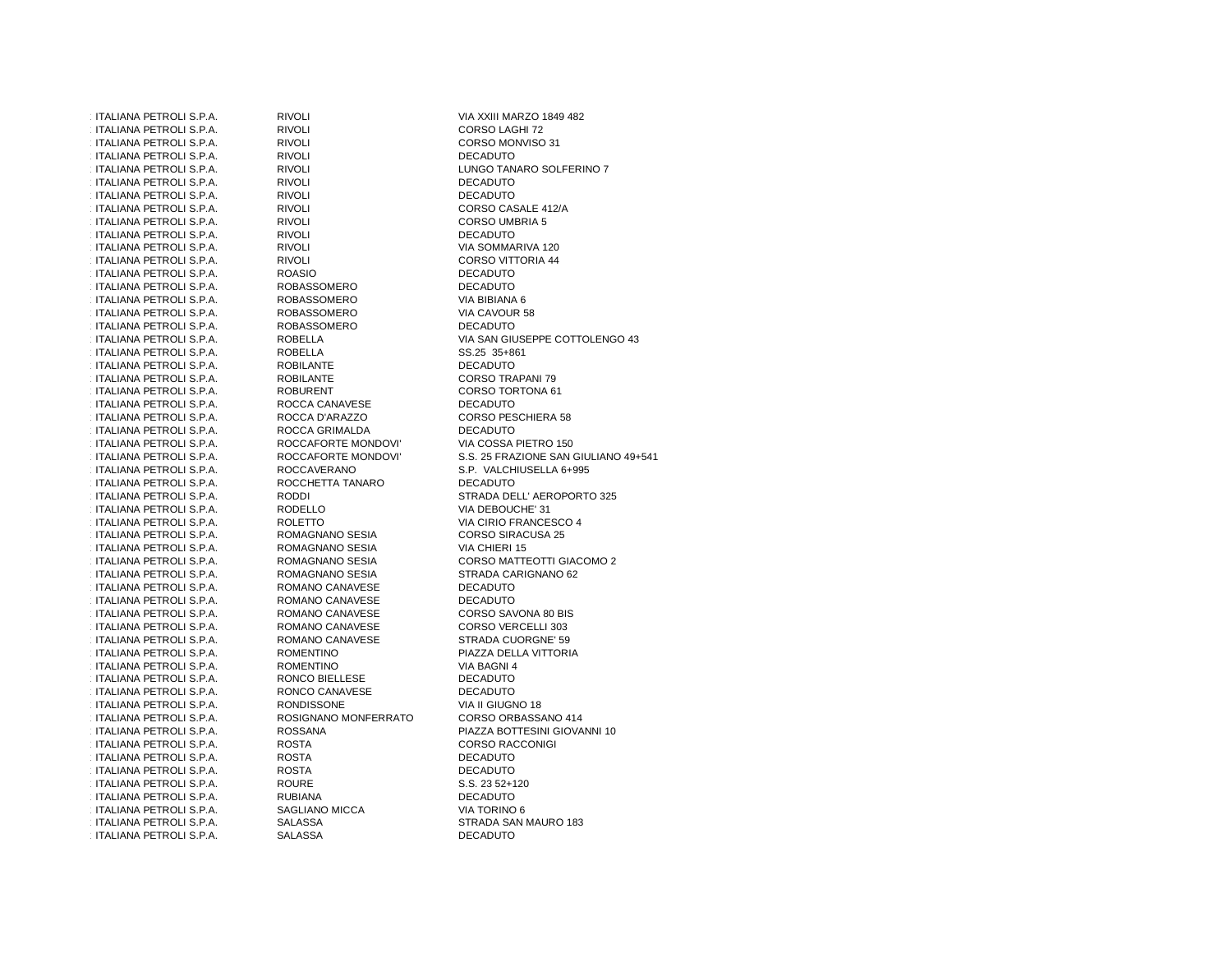| ITALIANA PETROLI S.P.A. | <b>SALE</b>                | CORSO ROMA 46                                  |
|-------------------------|----------------------------|------------------------------------------------|
| ITALIANA PETROLI S.P.A. | SALE                       | VIA SAN ROCCO 75                               |
|                         |                            |                                                |
| ITALIANA PETROLI S.P.A. | <b>SALE</b>                | <b>DECADUTO</b>                                |
| ITALIANA PETROLI S.P.A. | <b>SALE</b>                | <b>DECADUTO</b>                                |
| ITALIANA PETROLI S.P.A. | <b>SALE</b>                | VIA CIRCONVALLAZIONE 38                        |
| ITALIANA PETROLI S.P.A. | <b>SALE</b>                | VIA COSSA PIETRO 107                           |
| ITALIANA PETROLI S.P.A. | SALE DELLE LANGHE          | VIA PONTE CHIUSELLA 55                         |
| ITALIANA PETROLI S.P.A. | SALE DELLE LANGHE          | S.S.10 24+330                                  |
| ITALIANA PETROLI S.P.A. | SALE SAN GIOVANNI          | VIA TORINO 54                                  |
| ITALIANA PETROLI S.P.A. | <b>SALICETO</b>            | <b>DECADUTO</b>                                |
| ITALIANA PETROLI S.P.A. | <b>SALMOUR</b>             | S.S. 231 28+120                                |
| ITALIANA PETROLI S.P.A. | <b>SALUGGIA</b>            | VIA SAN PIO V 17                               |
| ITALIANA PETROLI S.P.A. | <b>SALUSSOLA</b>           | PIAZZA BOZZOLO CAMILLO 12/P                    |
| ITALIANA PETROLI S.P.A. | SALUZZO                    | STRADA TORINO 31                               |
| ITALIANA PETROLI S.P.A. | SALUZZO                    | CORSO MANACORDA LUIGI 10                       |
| ITALIANA PETROLI S.P.A. | SALUZZO                    | <b>DECADUTO</b>                                |
| ITALIANA PETROLI S.P.A. | SALUZZO                    | CORSO ROMA 61                                  |
| ITALIANA PETROLI S.P.A. | SALUZZO                    | <b>CORSO EUROPA 29</b>                         |
| ITALIANA PETROLI S.P.A. | SALUZZO                    | <b>DECADUTO</b>                                |
| ITALIANA PETROLI S.P.A. | SALUZZO                    | STRADA PROVINCIALE EX SS 31 DEL MONFERRATO 326 |
| ITALIANA PETROLI S.P.A. | SALUZZO                    | VIA DON CAUSTICO MARIO 31                      |
| ITALIANA PETROLI S.P.A. | SALUZZO                    | S.R. 142 6+625                                 |
| ITALIANA PETROLI S.P.A. | SALUZZO                    | CORSO ALLAMANO GIUSEPPE CANONICO 195           |
| ITALIANA PETROLI S.P.A. | SALUZZO                    | VIA ROMA 27                                    |
| ITALIANA PETROLI S.P.A. | SALUZZO                    | STRADALE CIRCONVALLAZIONE 46                   |
| ITALIANA PETROLI S.P.A. | SALUZZO                    | <b>VIA TORINO 1</b>                            |
| ITALIANA PETROLI S.P.A. | SALUZZO                    | PIAZZA MATTEOTTI GIACOMO 54                    |
| ITALIANA PETROLI S.P.A. | SALUZZO                    | VIA PRINCIPESSA JOLANDA 10                     |
| ITALIANA PETROLI S.P.A. | <b>SAMONE</b>              | <b>DECADUTO</b>                                |
|                         |                            | VIA SELLA QUINTINO 27                          |
| ITALIANA PETROLI S.P.A. | SAMPEYRE                   |                                                |
| ITALIANA PETROLI S.P.A. | SAMPEYRE                   | S.S. 23 47+677                                 |
| ITALIANA PETROLI S.P.A. | SAN BENIGNO CANAVESE       | VIA VIGLIANI ONORATO 74                        |
| ITALIANA PETROLI S.P.A. | SAN CARLO CANAVESE         | VIA POIRINO 2                                  |
| ITALIANA PETROLI S.P.A. | SAN CARLO CANAVESE         | S.S. 24 7+879                                  |
| ITALIANA PETROLI S.P.A. | SAN COLOMBANO BELMONTE     | VIA IVREA 15                                   |
| ITALIANA PETROLI S.P.A. | SAN DAMIANO D'ASTI         | <b>VIA TORINO 31</b>                           |
| ITALIANA PETROLI S.P.A. | SAN DAMIANO D'ASTI         | STRADA CASALE 42                               |
| ITALIANA PETROLI S.P.A. | SAN DAMIANO D'ASTI         | S.S. 231 28+320                                |
| ITALIANA PETROLI S.P.A. | SAN DAMIANO D'ASTI         | <b>DECADUTO</b>                                |
| ITALIANA PETROLI S.P.A. | SAN DAMIANO D'ASTI         | S.P.GERMAGNANO/VIU' 47+001                     |
| ITALIANA PETROLI S.P.A. | SAN DAMIANO D'ASTI         | STRADA PROVINCIALE 155 NOVI - OVADA 12+940     |
| ITALIANA PETROLI S.P.A. | SAN DAMIANO D'ASTI         | CORSO PRINCIPE DI PIEMONTE 110                 |
| ITALIANA PETROLI S.P.A. | SAN DAMIANO MACRA          | <b>DECADUTO</b>                                |
| ITALIANA PETROLI S.P.A. | SAN DIDERO                 | VIA SAN FRANCESCO D'ASSISI 6                   |
| ITALIANA PETROLI S.P.A. | SAN FRANCESCO AL CAMPO     | <b>CORSO TURATI FILIPPO 29</b>                 |
| ITALIANA PETROLI S.P.A. | SAN GERMANO CHISONE        | CORSO LAGHI 16                                 |
| ITALIANA PETROLI S.P.A. | SAN GERMANO VERCELLESE     | <b>DECADUTO</b>                                |
| ITALIANA PETROLI S.P.A. | SAN GERMANO VERCELLESE     | VIA IV NOVEMBRE 130                            |
| ITALIANA PETROLI S.P.A. | <b>SAN GILLIO</b>          | CORSO LEVI PRIMO 20                            |
| ITALIANA PETROLI S.P.A. | <b>SAN GILLIO</b>          | VIA S.LUIGI / STRADA DEL BOTTONE 3             |
| ITALIANA PETROLI S.P.A. | SAN GIORGIO CANAVESE       | CORSO UNITA' D'ITALIA 67                       |
| ITALIANA PETROLI S.P.A. | SAN GIORGIO MONFERRATO     | CORSO CORTEMILIA S.S.29 63+187                 |
| ITALIANA PETROLI S.P.A. | SAN GIUSTO CANAVESE        | PIAZZA VITTORIO EMANUELE II                    |
| ITALIANA PETROLI S.P.A. | SAN GIUSTO CANAVESE        | <b>ANNULLATO</b>                               |
| ITALIANA PETROLI S.P.A. | <b>SAN GIUSTO CANAVESE</b> | CORSO VERCELLI 110                             |
| ITALIANA PETROLI S.P.A. | SAN MARZANO OLIVETO        | <b>ANNULLATO</b>                               |
|                         |                            |                                                |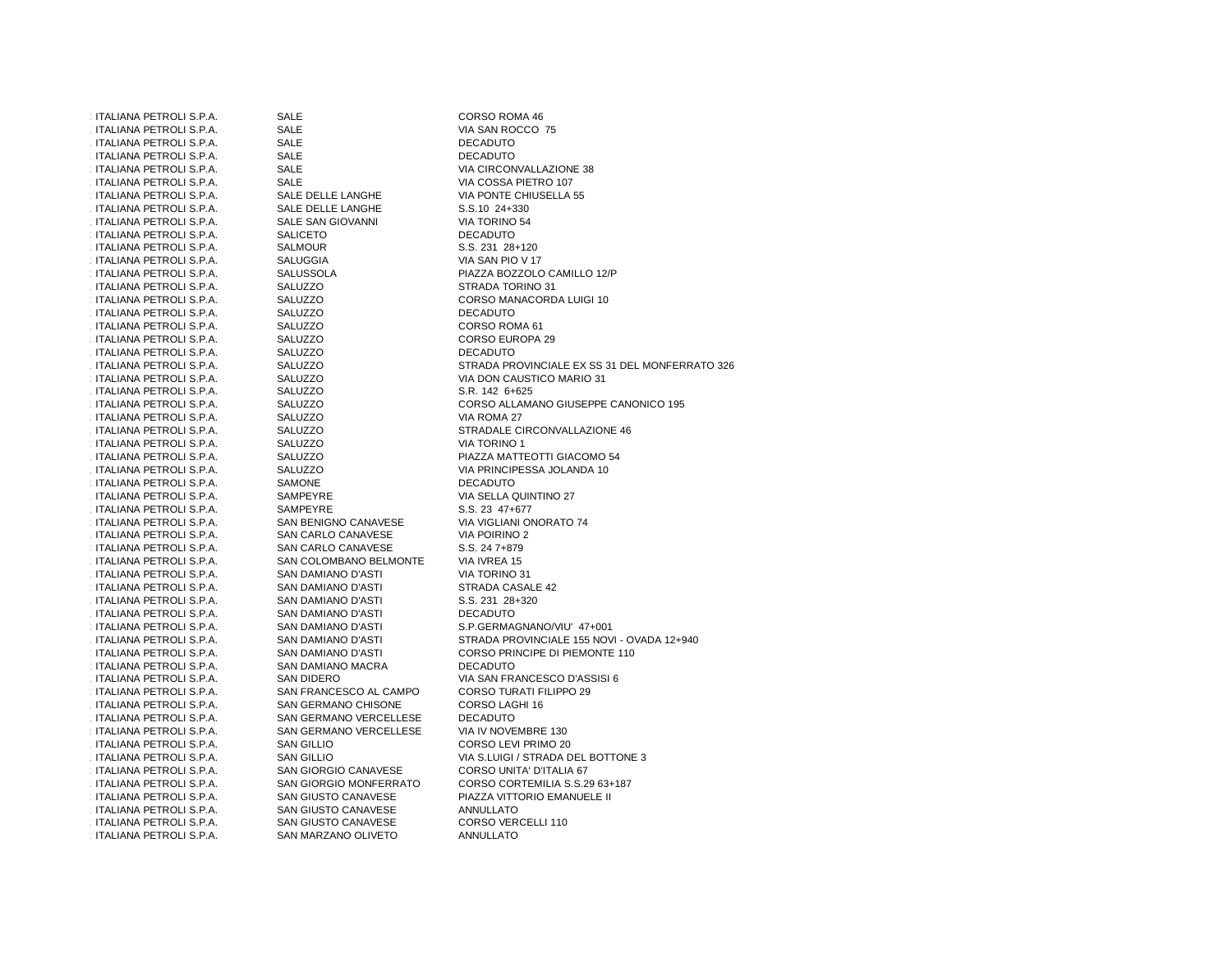ITALIANA PETROLI S.P.A. SAN MAURIZIO CANAVESE DECADUTO **DECADUTO** ITALIANA PETROLI S.P.A. SAN MAURIZIO CANAVESE<br>SAN MAURIZIO CANAVESE ITALIANA PETROLI S.P.A. SAN MAURIZIO CANAVESE STRADA ANTICA DI GRUGLIASCO 70 **ITALIANA PETROLI S.P.A. ITALIANA PETROLI S.P.A.** SAN MAURIZIO CANAVESE S.P. 24 CIRCONVALLAZIONE -COLLEGNO-PIANEZZA-ALPIGNANO<br>SAN MAURIZIO D'OPAGLIO CORSO ASTI 114 **ITALIANA PETROLI S.P.A.** ITALIANA PETROLIANA PERTROLIANA PERTROLIANA PERTANA PERTANA PERTANA PERTANA PERTROLIO ET<br>ITALIANA PERTROLIANA PERTROLIO CONTROLIO ETA SAN MAURIZIO 57 **ITALIANA PETROLI S.P.A.** SAN MAURIZIO D'OPAGLIO<br>SAN MAURO TORINESE ITALIANA PETROLI S.P.A. SAN MAURO TORINESE STRADA PROVINCIALE 267 DI LOMBARDORE 10+400<br>SAN MAURO TORINESE S.S.142 DEL BIELLESE 37+820 **ITALIANA PETROLI S.P.A.** SAN MAURO TORINESE S.S.142 DEL BIELLESE 37+820<br>SAN MAURO TORINESE DECADUTO 1.743 ITALIANA PETROLI S.P.A. SAN MAURO TORINESE DECADUTOVIA DOMODOSSOLA 21 1.744 ITALIANA PETROLI S.P.A. SAN MAURO TORINESE VIA DOMODOSSOLA 21 1.745 ITALIANA PETROLI S.P.A. SAN MAURO TORINESE PIAZZA MUZIO SCEVOLAITALIANA PETROLI S.P.A. SAN MICHELE MONDOVI' VIA TRINO S.P.455<br>
SAN MICHELE MONDOVI' DECADUTO **ITALIANA PETROLI S.P.A.** SAN MICHELE MONDOVI'<br>SAN PAOLO SOLBRITO SS.N 35 KM 61+330 1.748 ITALIANA PETROLI S.P.A. SAN PAOLO SOLBRITO SS.N 35 KM 61+330 1.749 ITALIANA PETROLI S.P.A. SAN PIETRO MOSEZZO DECADUTO**DECADUTO** 1.750 ITALIANA PETROLI S.P.A. SAN PIETRO MOSEZZO DECADUTO**DECADUTO** ITALIANA PETROLI S.P.A. SAN PIETRO VAL LEMINA **DECADUTO** ITALIANA PETROLI S.P.A. SAN RAFFAELE CIMENA DECADUTO ITALIANA PETROLI S.P.A. SAN SALVATORE MONFERRATO S.S.35 KM 60+167 **ITALIANA PETROLI S.P.A.** SAN SALVATORE MONFERRATO S.S.35 KM 60<br>SAN SEBASTIANO CURONE ANNULLATO **ITALIANA PETROLI S.P.A.** SAN SEBASTIANO CURONE **DECADUTO** ITALIANA PETROLI S.P.A. SAN SEBASTIANO CURONE S.R. 20 35+410 **ITALIANA PETROLI S.P.A.**  ITALIANA PETROLI S.P.A. SAN SEBASTIANO DA PO S.R. 20 35+410 **ITALIANA PETROLI S.P.A.** ITALIANA SECONDO DI PINEROLO VIA UCCELLI SAN SECONDO DI PINEROLO VIA UCCELLI ITALIANA PETROLI S.P.A. SAN SECONDO DI PINEROLO<br>SANDIGLIANO VIA MONTRIGONE 78 1.760 ITALIANA PETROLI S.P.A. SANDIGLIANO VIA MONTRIGONE 78 ITALIANA PETROLI S.P.A. SANDIGLIANO STRADA DELL' AEROPORTO 6<br>SANDIGLIANO STRADA STATALE 10 114+115 **ITALIANA PETROLI S.P.A.** SANDIGLIANO STRADA STATALE 10 114+115<br>
SANDIGLIANO SANDIGLIANO DECADUTO 1.763 ITALIANA PETROLI S.P.A. SANDIGLIANO DECADUTO**DECADUTO** 1.764 ITALIANA PETROLI S.P.A. SANFRE' DECADUTO**DECADUTO** 1.765 ITALIANA PETROLI S.P.A. SANFRE' DECADUTO ITALIANA PETROLI S.P.A. SANFRONT CORSO VOLTA ALESSANDRO 113 ITALIANA PETROLI S.P.A. 1.767 ITALIANA PETROLI S.P.A. SANGANO DECADUTO ITALIANA PETROLI S.P.A. SANTA MARIA MAGGIORE VIA CIRCONVALLAZIONE 31 **ITALIANA PETROLI S.P.A. ITALIANA PETROLI S.P.A.** SANTA VITTORIA D'ALBA DECADUTO **DECADUTO ITALIANA PETROLI S.P.A.** SANTA VITTORIA D'ALBA<br>SANTA VITTORIA D'ALBA ITALIANA PETROLI S.P.A. SANTA VITTORIA D'ALBA VIA MARCONI GUGLIELMO 17 ITALIANA PETROLI S.P.A. **ITALIANA PETROLI S.P.A.** SANT'ALBANO STURA PIAZZA MONTANARI CARLO<br>SANT'AMBROGIO DI TORINO CORSO GROSSETO 215 **ITALIANA PETROLI S.P.A.** SANT'AMBROGIO DI TORINO CORSO GROSSETO DI SANT'ANTONINO DI SUSA DE CORSO GROSSETTO 21 1.774 ITALIANA PETROLI S.P.A. SANT'ANTONINO DI SUSA DECADUTOVIA CASALE 43 1.775 ITALIANA PETROLI S.P.A. SANT'ANTONINO DI SUSA VIA CASALE 43 1.776 ITALIANA PETROLI S.P.A. SANTENA DECADUTO**DECADUTO** 1.777 ITALIANA PETROLI S.P.A. SANTENA DECADUTO ITALIANA PETROLI S.P.A. SANTENA STRADA PROVINCIALE 13 26+515 ITALIANA PETROLI S.P.A. 1.779 ITALIANA PETROLI S.P.A. SANTENA S.P. 3 3+926 1.780 ITALIANA PETROLI S.P.A. SANTHIA' S.S. 24 87+327 1.781 ITALIANA PETROLI S.P.A. SANTHIA' DECADUTO**DECADUTO** 1.782 ITALIANA PETROLI S.P.A. SANTHIA' DECADUTO ITALIANA PETROLI S.P.A. SANTHIA' STRADA ORBASSANO 108 **ITALIANA PETROLI S.P.A.** 1.784 ITALIANA PETROLI S.P.A. SANTHIA' CORSO PASTRENGO 21 ITALIANA PETROLI S.P.A. ITALIANA PETROLI S.P.A. SANTHIA' SUPERSTRADA TORINO - CASELLE 11+325 ITALIANA PETROLI S.P.A. ITALIANA PETROLI S.P.A. SANTHIA' VIA MAZZINI GIUSEPPE 58 1.787 ITALIANA PETROLI S.P.A. SANTHIA' DECADUTOCORSO ACQUI 327 1.788 ITALIANA PETROLI S.P.A. SANTHIA' CORSO ACQUI 327 **ITALIANA PETROLI S.P.A.** SANTO STEFANO BELBO VIA VALLE MAIRA 72<br>SANTO STEFANO BELBO VICADUTO **ITALIANA PETROLI S.P.A.** SANTO STEFANO BELBO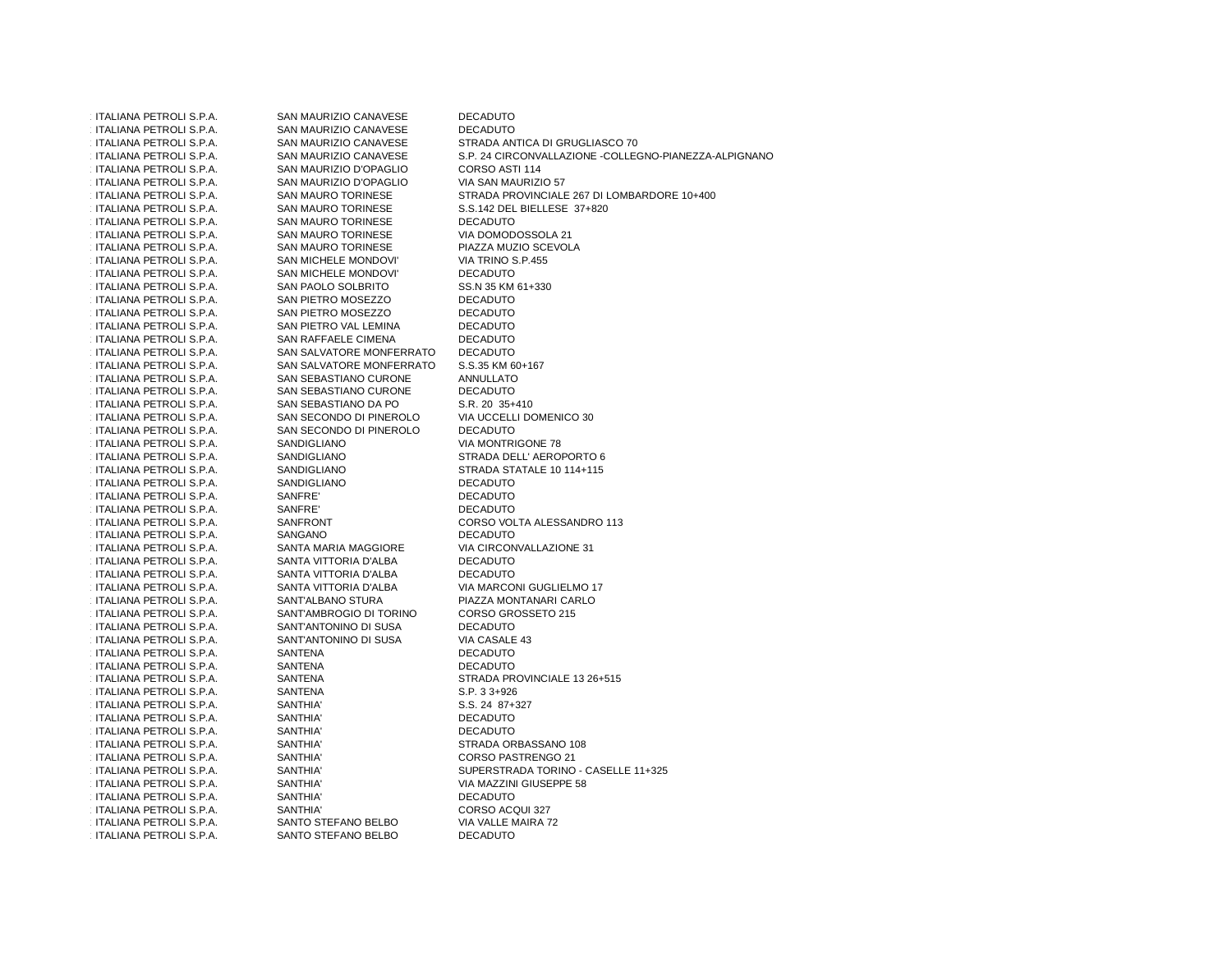ITALIANA PETROLI S.P.A. 1.792 ITALIANA PETROLI S.P.A. SAVIGLIANO VIA VALSESIA 42 ITALIANA PETROLI S.P.A. SAVIGLIANO SAVIGLIANO DECADUTO ITALIANA PETROLI S.P.A. SAVIGLIANO CORSO ROMA 70 1.174LIANA PETROLI S.P.A. SAVIGLIANO CORSO XXV APRILE 8 ITALIANA PETROLI S.P.A. SAVIGLIANO SAVIGLIANO DECADUTO 1.1797 ITALIANA PETROLI S.P.A. SAVIGLIANO SAVIGLIANO ITALIANA PETROLI S.P.A. SAVIGLIANO SAVIGLIANO DECADUTO **ITALIANA PETROLI S.P.A.** 1.1TALIANA PETROLI S.P.A. SAVIGLIANO SALI SARA DECADUTO ITALIANA PETROLI S.P.A. SAVIGLIANO SALISTA SARI VIA XXV APRILE 56 1.802 ITALIANA PETROLI S.P.A. SAVIGLIANO VIA ALPIGNANO 130 ITALIANA PETROLI S.P.A. SAVIGLIANO SAVIGLIANO VIA COSSA PIETRO 80 **ITALIANA PETROLI S.P.A.** 1.1TALIANA PETROLI S.P.A. SAVIGLIANO SALIS ESPONDITO ITALIANA PETROLI S.P.A. ITALIANA PETROLI S.P.A. ITALIANA PETROLI S.P.A. SCALENGHE VIA TORINO 19 ITALIANA PETROLI S.P.A. SCALENGHE S.S. 23 26+093 **ITALIANA PETROLI S.P.A.** ITALIANA PETROLI S.P.A. SCARNAFIGI SCARNA I MAGGIO 256 1.812 ITALIANA PETROLI S.P.A. SCARNAFIGI S.P.A. SCARNAFIGI VIA OGNISSANTI 13 ITALIANA PETROLI S.P.A. SCOPA DECADUTO 1.814 ITALIANA PETROLI S.P.A. SERRAVALLE LANGHE VIA TORINO1.815 ITALIANA PETROLI S.P.A. SERRAVALLE SCRIVIA DECADUTO ITALIANA PETROLI S.P.A. SERRAVALLE SCRIVIA VIA PROVINCIALE S.P.146 97 ITALIANA PETROLI S.P.A. ITALIANA PETROLI S.P.A. ITALIANA PETROLI S.P.A. SERRAVALLE SCRIVIA DECADUTO 1.1TALIANA PETROLI S.P.A. SERRAVALLE SCRIVIA DECADUTO ITALIANA PETROLI S.P.A. SERRAVALLE SCRIVIA VIA ADAM MARCELLO 25 **ITALIANA PETROLI S.P.A. ITALIANA PETROLI S.P.A.** 1.17ALIANA PETROLI S.P.A. SERRAVALLE SESIA DECADUTO 1.823 ITALIANA PETROLI S.P.A. SERRAVALLE SESIA DECADUTO**ITALIANA PETROLI S.P.A.** 1.17ALIANA PETROLI S.P.A. SESTRIERE SESTRIERE DECADUTO ITALIANA PETROLI S.P.A. SETTIMO TORINESE SERE DECADUTO ITALIANA PETROLI S.P.A. SETTIMO TORINESE VIA GRAMSCI ANTONIO 133 ITALIANA PETROLI S.P.A. ITALIANA PETROLI S.P.A. SETTIMO TORINESE SERE DECADUTO 1.829 ITALIANA PETROLI S.P.A. SETTIMO TORINESE SETTIMO TORINESE VIA VEROLENGO 172 ITALIANA PETROLI S.P.A. SETTIMO TORINESE SERE DECADUTO ITALIANA PETROLI S.P.A. SETTIMO TORINESE SERITORINESE DECADUTO 1.832 ITALIANA PETROLI S.P.A. SETTIMO TORINESE CORSO SVIZZERA 4 ITALIANA PETROLI S.P.A. SETTIMO TORINESE CORSO SUSA 200 ITALIANA PETROLI S.P.A. SETTIMO TORINESE S.S.10 20+270 1.835 ITALIANA PETROLI S.P.A. SETTIMO TORINESE VIA LOMBARDORE 77 **ITALIANA PETROLI S.P.A.** ITALIANA PETROLI S.P.A. SETTIMO TORINESE CORSO TORINO 36 ITALIANA PETROLI S.P.A. SETTIMO VITTONE DECADUTO 1.17ALIANA PETROLI S.P.A. SETTIMO VITTONE SERES DECADUTO ITALIANA PETROLI S.P.A. SEZZADIO S.P. 174 VIA S.LUIGI 1+300 **ITALIANA PETROLI S.P.A.** ITALIANA PETROLI S.P.A. 1.17ALIANA PETROLI S.P.A. SOLERO SOLERO DECADUTO **ITALIANA PETROLI S.P.A. ITALIANA PETROLI S.P.A. ITALIANA PETROLI S.P.A. ITALIANA PETROLI S.P.A.** 

ITALIANA SERRAVALLE SCRIVIA VIA PISACANE CARLO 11<br>ITALIANA VIA PISACANO VIA PISACANO DECADUTO SOMMARIVA DEL BOSCO VIA MARTIRI 70<br>SOMMARIVA DEL BOSCO DECADUTO SOMMARIVA DEL BOSCO SOMMARIVA DEL BOSCO

SAUZE D'OULX<br>
SAVIGLIANO<br>
VIA VALSESIA 42 CORSO ROMA 70 **DECADUTO DECADUTO** ITALIANA PETROLI S.P.A. SAVIGLIANO CORSO MATTEOTTI GIACOMO 9 VIA XXV APRILE 56 ITALIANA PETRADA DI ALTESSANO 106<br>INGLIANO SAVIGLIANO DECADUTO ITALIANA PETROLI S.P.A. SAVIGLIANO PIAZZA CRISPI FRANCESCO 55 SAVIGLIANO CORSO INDIPENDENZA 140<br>ITALIANA PERTANA PERTANA SCALENGHE ITALIANA PETROLIANA S.S. 29 LOCALITA' SAN MICHELE 48+200<br>ITALIANA PERROLI SCARNAFIGI **VIA TORINO DECADUTO** SERRAVALLE SCRIVIA S.P. NOVARA / BIANDRATE 3+165<br>SERRAVALLE SCRIVIA DECADUTO **DECADUTO DECADUTO**  ITALIANA PETROLI S.P.A. SERRAVALLE SESIA S.S.34 LOCALITA' FONDOTOCE 2+354 **DECADUTO** VIA VEROLENGO 172 **DECADUTO** CORSO SVIZZERA 4 SETTIMO TORINESE CORSO TOGLIATTI PALMIRO 12<br>SETTIMO TORINESE CORSO TORINO 36 **DECADUTO** SILVANO D'ORBA S.P. 143 VIA CIRCONVALLAZIONE ESTERNA 5+581<br>SOLERO DECADUTO ITALIANA PETROLI S.P.A. SOMMARIVA DEL BOSCO VIA POSTIGLIONE FORTUNATO 27 ITALIANA PETROLI S.P.A. SOMMARIVA DEL BOSCO VIA REISS ROMOLI GUGLIELMO 236/A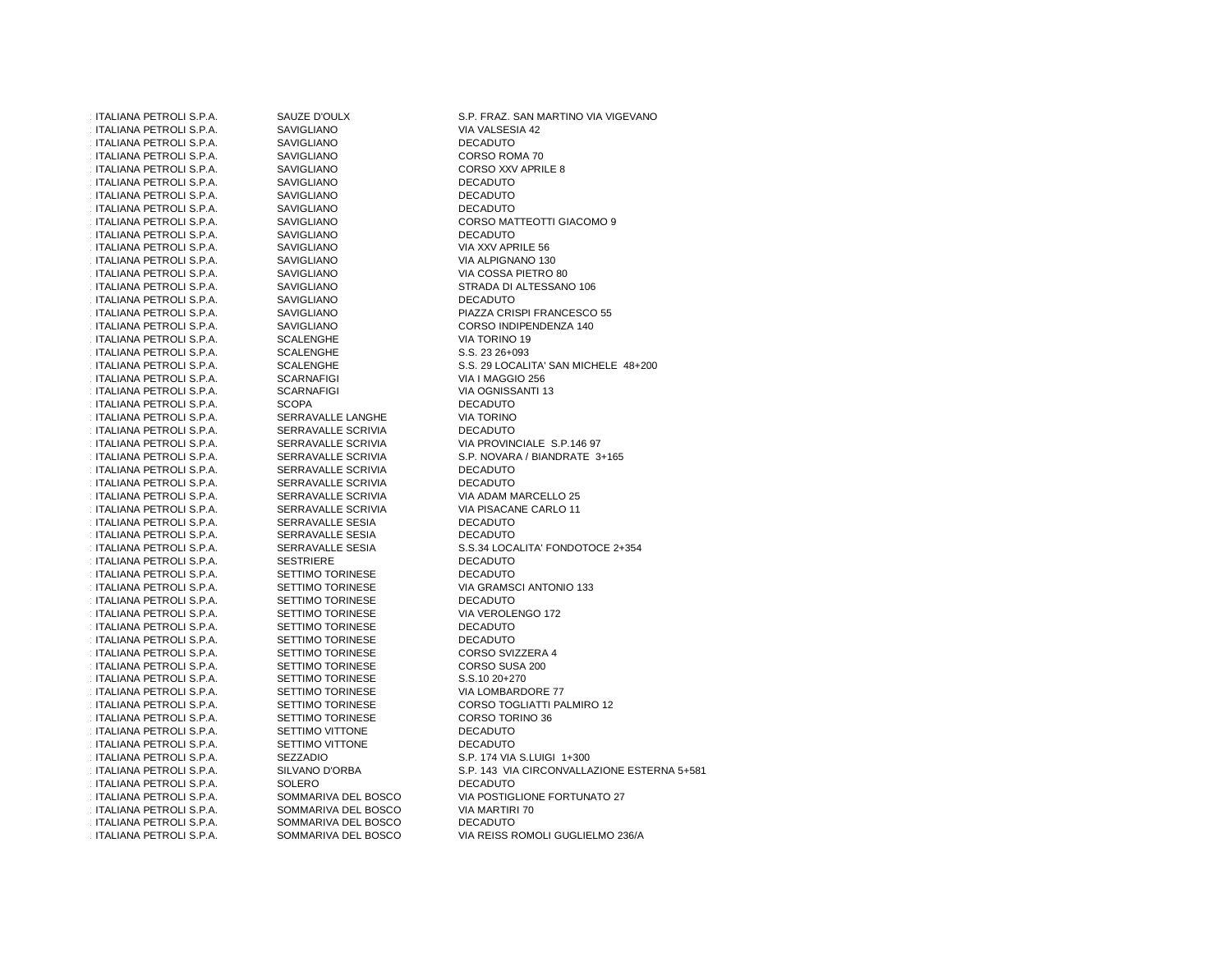| ITALIANA PETROLI S.P.A.        | SOMMARIVA PERNO            | <b>DECADUTO</b>               |
|--------------------------------|----------------------------|-------------------------------|
| ITALIANA PETROLI S.P.A.        | SOMMARIVA PERNO            | VIA ALFIERI VITTORIO 23       |
| ITALIANA PETROLI S.P.A.        | SORDEVOLO                  | <b>DECADUTO</b>               |
| ITALIANA PETROLI S.P.A.        | SPARONE                    | <b>DECADUTO</b>               |
| ITALIANA PETROLI S.P.A.        | SPIGNO MONFERRATO          | VIA XX SETTEMBRE 6            |
| ITALIANA PETROLI S.P.A.        | <b>STAZZANO</b>            | VIA BRUNO GIORDANO 69         |
| ITALIANA PETROLI S.P.A.        | <b>STRAMBINO</b>           | <b>DECADUTO</b>               |
| ITALIANA PETROLI S.P.A.        | <b>STRAMBINO</b>           | <b>DECADUTO</b>               |
| ITALIANA PETROLI S.P.A.        | <b>STRAMBINO</b>           | S.S. 33 LOCALITA' CANTONACCIO |
| ITALIANA PETROLI S.P.A.        | <b>STRAMBINO</b>           | VIA MANZONE WALTER            |
| ITALIANA PETROLI S.P.A.        | <b>STRESA</b>              | <b>DECADUTO</b>               |
|                                |                            |                               |
| ITALIANA PETROLI S.P.A.        | <b>STRESA</b>              | CORSO DE REGE AMEDEO 115      |
| <b>ITALIANA PETROLI S.P.A.</b> | <b>STREVI</b>              | FRAZIONE PONZONE 172          |
| ITALIANA PETROLI S.P.A.        | <b>STREVI</b>              | S.S. 230 36+360               |
| ITALIANA PETROLI S.P.A.        | <b>STROPPIANA</b>          | VIA PIOBESI 40                |
| ITALIANA PETROLI S.P.A.        | <b>SUNO</b>                | PIAZZA ZARA 50                |
| ITALIANA PETROLI S.P.A.        | <b>SUNO</b>                | VIA ARTOM EMANUELE 2          |
| ITALIANA PETROLI S.P.A.        | <b>SUNO</b>                | <b>DECADUTO</b>               |
| ITALIANA PETROLI S.P.A.        | <b>SUSA</b>                | S.P.TORINO / LANZO 26+140     |
| ITALIANA PETROLI S.P.A.        | <b>SUSA</b>                | <b>DECADUTO</b>               |
| ITALIANA PETROLI S.P.A.        | <b>SUSA</b>                | <b>DECADUTO</b>               |
| ITALIANA PETROLI S.P.A.        | <b>SUSA</b>                | S.P. 29 21+999                |
| ITALIANA PETROLI S.P.A.        | <b>SUSA</b>                | STRADA STATALE 31 BIS 12+035  |
| ITALIANA PETROLI S.P.A.        | <b>SUSA</b>                | <b>DECADUTO</b>               |
| ITALIANA PETROLI S.P.A.        | <b>SUSA</b>                | <b>DECADUTO</b>               |
| ITALIANA PETROLI S.P.A.        | <b>SUSA</b>                | <b>DECADUTO</b>               |
| ITALIANA PETROLI S.P.A.        | <b>TAGLIOLO MONFERRATO</b> | <b>DECADUTO</b>               |
| ITALIANA PETROLI S.P.A.        | TARANTASCA                 | <b>DECADUTO</b>               |
| ITALIANA PETROLI S.P.A.        | <b>TERZO</b>               | STRADA PROVINCIALE 3 4+950    |
| ITALIANA PETROLI S.P.A.        | <b>TERZO</b>               | S.S. 35 68+350                |
|                                |                            |                               |
| ITALIANA PETROLI S.P.A.        | <b>TICINETO</b>            | <b>DECADUTO</b>               |
| ITALIANA PETROLI S.P.A.        | <b>TORINO</b>              | <b>DECADUTO</b>               |
| ITALIANA PETROLI S.P.A.        | <b>TORINO</b>              | <b>DECADUTO</b>               |
| ITALIANA PETROLI S.P.A.        | <b>TORINO</b>              | VIA NEGRI FRANCESCO           |
| ITALIANA PETROLI S.P.A.        | <b>TORINO</b>              | PIAZZA VITTORIO EMANUELE 4    |
| ITALIANA PETROLI S.P.A.        | <b>TORINO</b>              | VIA TORINO 148                |
| ITALIANA PETROLI S.P.A.        | <b>TORINO</b>              | <b>DECADUTO</b>               |
| ITALIANA PETROLI S.P.A.        | <b>TORINO</b>              | <b>DECADUTO</b>               |
| ITALIANA PETROLI S.P.A.        | <b>TORINO</b>              | <b>DECADUTO</b>               |
| ITALIANA PETROLI S.P.A.        | <b>TORINO</b>              | STRADA STATALE 142 48+910     |
| ITALIANA PETROLI S.P.A.        | <b>TORINO</b>              | S.S. 33 62+575                |
| ITALIANA PETROLI S.P.A.        | <b>TORINO</b>              | <b>DECADUTO</b>               |
| ITALIANA PETROLI S.P.A.        | <b>TORINO</b>              | VIA VALSESIA 35               |
| ITALIANA PETROLI S.P.A.        | <b>TORINO</b>              | DECADUTO 270                  |
| ITALIANA PETROLI S.P.A.        | <b>TORINO</b>              | VIA MILANO 24                 |
| ITALIANA PETROLI S.P.A.        | <b>TORINO</b>              | <b>DECADUTO</b>               |
| ITALIANA PETROLI S.P.A.        | <b>TORINO</b>              | VIA JUVARRA FILIPPO 28        |
| ITALIANA PETROLI S.P.A.        | <b>TORINO</b>              | <b>DECADUTO</b>               |
| ITALIANA PETROLI S.P.A.        | <b>TORINO</b>              | <b>DECADUTO</b>               |
| ITALIANA PETROLI S.P.A.        | <b>TORINO</b>              | CORSO CIRIE' 33               |
| ITALIANA PETROLI S.P.A.        | <b>TORINO</b>              | VIA PIO VII PAPA 131          |
|                                |                            |                               |
| ITALIANA PETROLI S.P.A.        | <b>TORINO</b>              | CORSO AGNELLI GIOVANNI 109    |
| ITALIANA PETROLI S.P.A.        | <b>TORINO</b>              | STRADA TORINO 51              |
| ITALIANA PETROLI S.P.A.        | <b>TORINO</b>              | STRADA GENOVA 58              |
| ITALIANA PETROLI S.P.A.        | <b>TORINO</b>              | <b>DECADUTO</b>               |
| ITALIANA PETROLI S.P.A.        | <b>TORINO</b>              | <b>DECADUTO</b>               |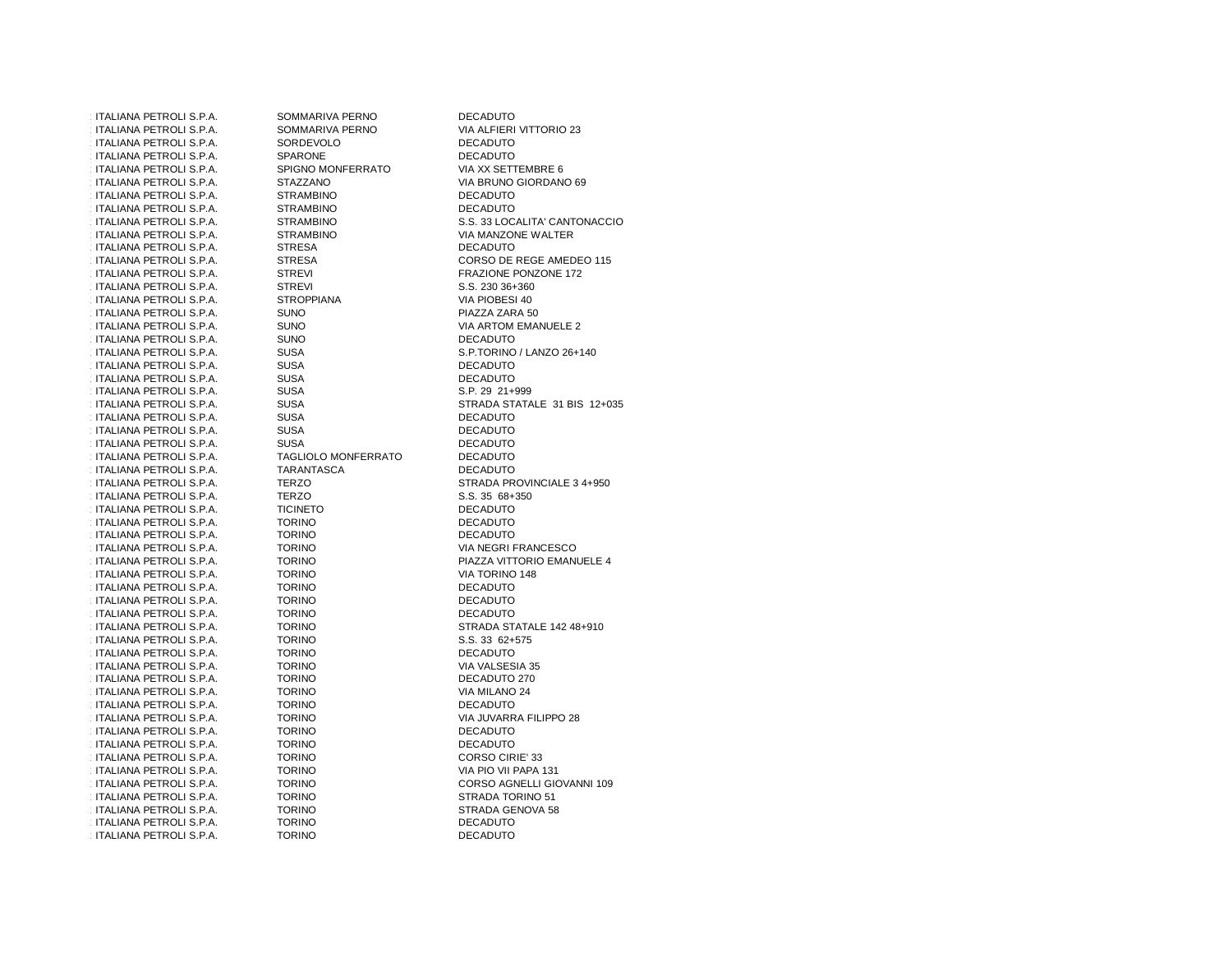| ITALIANA PETROLI S.P.A. | <b>TORINO</b> | VIA VENARIA 8                       |
|-------------------------|---------------|-------------------------------------|
| ITALIANA PETROLI S.P.A. | <b>TORINO</b> | S.S. 231 6+080                      |
| ITALIANA PETROLI S.P.A. | <b>TORINO</b> | S.S. 30 KM. 3 + 320 3+320           |
| ITALIANA PETROLI S.P.A. | <b>TORINO</b> | VIA VALSESIA 2+480                  |
| ITALIANA PETROLI S.P.A. | <b>TORINO</b> | <b>CORSO CHIARLE MICHELE 73</b>     |
| ITALIANA PETROLI S.P.A. | <b>TORINO</b> | VIA RACCONIGI 232                   |
| ITALIANA PETROLI S.P.A. | <b>TORINO</b> | <b>DECADUTO</b>                     |
| ITALIANA PETROLI S.P.A. | <b>TORINO</b> | <b>DECADUTO</b>                     |
| ITALIANA PETROLI S.P.A. | <b>TORINO</b> | VIA CAVALIERI DI VITTORIO VENETO 23 |
| ITALIANA PETROLI S.P.A. | <b>TORINO</b> | <b>DECADUTO</b>                     |
| ITALIANA PETROLI S.P.A. | <b>TORINO</b> | STRADA STUPINIGI 26                 |
| ITALIANA PETROLI S.P.A. | <b>TORINO</b> | STRADA NOVI 47                      |
| ITALIANA PETROLI S.P.A. | <b>TORINO</b> | S.P. 140 0+835                      |
| ITALIANA PETROLI S.P.A. | <b>TORINO</b> | S.S. 28 41+175                      |
| ITALIANA PETROLI S.P.A. | <b>TORINO</b> | VIA DON ORIONE LUIGI 138            |
| ITALIANA PETROLI S.P.A. | <b>TORINO</b> | <b>DECADUTO</b>                     |
| ITALIANA PETROLI S.P.A. | <b>TORINO</b> | <b>DECADUTO</b>                     |
| ITALIANA PETROLI S.P.A. | <b>TORINO</b> | CORSO TORINO 12                     |
| ITALIANA PETROLI S.P.A. | <b>TORINO</b> | VIA IV NOVEMBRE 92                  |
| ITALIANA PETROLI S.P.A. | <b>TORINO</b> | VIA IVREA 15                        |
| ITALIANA PETROLI S.P.A. | <b>TORINO</b> | <b>DECADUTO</b>                     |
| ITALIANA PETROLI S.P.A. | <b>TORINO</b> | <b>DECADUTO</b>                     |
| ITALIANA PETROLI S.P.A. | <b>TORINO</b> | <b>DECADUTO</b>                     |
| ITALIANA PETROLI S.P.A. | <b>TORINO</b> | <b>DECADUTO</b>                     |
| ITALIANA PETROLI S.P.A. | <b>TORINO</b> | CORSO TORINO 170                    |
| ITALIANA PETROLI S.P.A. | <b>TORINO</b> | <b>DECADUTO</b>                     |
| ITALIANA PETROLI S.P.A. | <b>TORINO</b> | VIA VALSESIA                        |
| ITALIANA PETROLI S.P.A. | <b>TORINO</b> | VIA SANTA MARIA 88                  |
| ITALIANA PETROLI S.P.A. | <b>TORINO</b> | <b>DECADUTO</b>                     |
| ITALIANA PETROLI S.P.A. | <b>TORINO</b> | VIA MAZZINI GIUSEPPE                |
| ITALIANA PETROLI S.P.A. | <b>TORINO</b> | <b>DECADUTO</b>                     |
| ITALIANA PETROLI S.P.A. | <b>TORINO</b> | <b>DECADUTO</b>                     |
| ITALIANA PETROLI S.P.A. | <b>TORINO</b> | S.S. 457 CIRCONVALLAZIONE SUD       |
| ITALIANA PETROLI S.P.A. | <b>TORINO</b> | DECADUTO 2                          |
| ITALIANA PETROLI S.P.A. | <b>TORINO</b> | <b>DECADUTO</b>                     |
| ITALIANA PETROLI S.P.A. | <b>TORINO</b> | S.S.29. CORSO L. EINAUDI 89+950     |
| ITALIANA PETROLI S.P.A. | <b>TORINO</b> | <b>DECADUTO</b>                     |
| ITALIANA PETROLI S.P.A. | <b>TORINO</b> | LOC.BARACCONE                       |
| ITALIANA PETROLI S.P.A. | <b>TORINO</b> | VIA 42 MARTIRI 142 A                |
| ITALIANA PETROLI S.P.A. | <b>TORINO</b> | <b>DECADUTO</b>                     |
| ITALIANA PETROLI S.P.A. | <b>TORINO</b> | <b>DECADUTO</b>                     |
| ITALIANA PETROLI S.P.A. | <b>TORINO</b> | VIA SEMPIONE 147                    |
| ITALIANA PETROLI S.P.A. | <b>TORINO</b> | <b>DECADUTO</b>                     |
| ITALIANA PETROLI S.P.A. | <b>TORINO</b> | <b>DECADUTO</b>                     |
| ITALIANA PETROLI S.P.A. | <b>TORINO</b> | <b>DECADUTO</b>                     |
| ITALIANA PETROLI S.P.A. | <b>TORINO</b> | <b>DECADUTO</b>                     |
| ITALIANA PETROLI S.P.A. | <b>TORINO</b> | <b>DECADUTO</b>                     |
| ITALIANA PETROLI S.P.A. | <b>TORINO</b> | <b>DECADUTO</b>                     |
| ITALIANA PETROLI S.P.A. | <b>TORINO</b> | CORSO GARIBALDI GIUSEPPE 82         |
| ITALIANA PETROLI S.P.A. | <b>TORINO</b> | CORSO MONCALIERI 393                |
| ITALIANA PETROLI S.P.A. | <b>TORINO</b> | VIA SANSOVINO ANDREA 266            |
| ITALIANA PETROLI S.P.A. | <b>TORINO</b> | CORSO POTENZA 96                    |
| ITALIANA PETROLI S.P.A. | <b>TORINO</b> | CORSO FERRARIS GALILEO 106          |
| ITALIANA PETROLI S.P.A. | <b>TORINO</b> | CORSO D'AZEGLIO MASSIMO 2           |
| ITALIANA PETROLI S.P.A. | <b>TORINO</b> | S.S. 23 41+570                      |
| ITALIANA PETROLI S.P.A. | <b>TORINO</b> | VIA DEBOUCHE' 50                    |
|                         |               |                                     |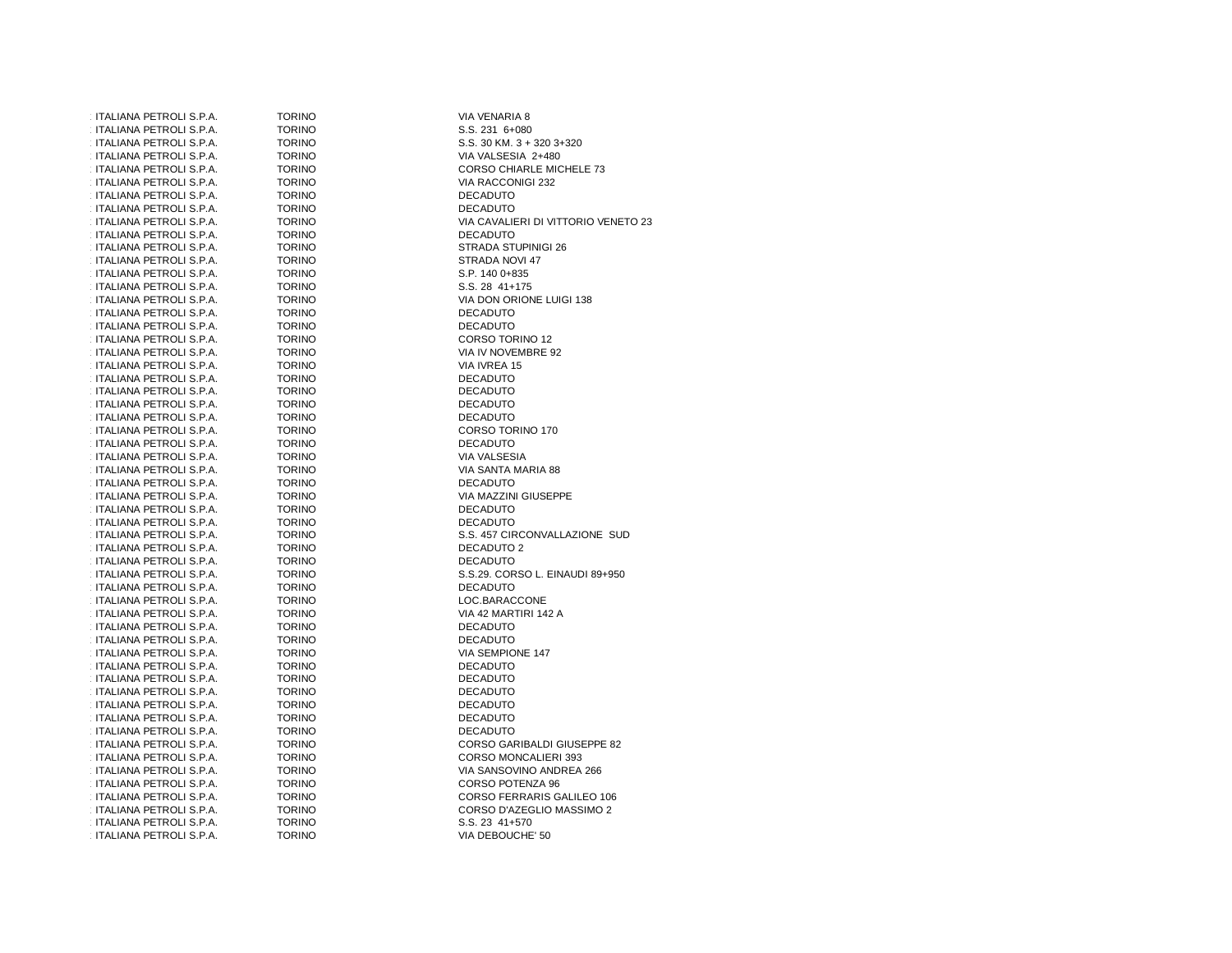| ITALIANA PETROLI S.P.A.                    | TORINO        | <b>DECADUTO</b>                     |
|--------------------------------------------|---------------|-------------------------------------|
| ITALIANA PETROLI S.P.A.                    | <b>TORINO</b> | <b>DECADUTO</b>                     |
| ITALIANA PETROLI S.P.A.                    | <b>TORINO</b> | <b>DECADUTO</b>                     |
| ITALIANA PETROLI S.P.A.                    | <b>TORINO</b> | <b>DECADUTO</b>                     |
| ITALIANA PETROLI S.P.A.                    | <b>TORINO</b> | <b>DECADUTO</b>                     |
| ITALIANA PETROLI S.P.A.                    | <b>TORINO</b> | S.S. 662 7+715                      |
| ITALIANA PETROLI S.P.A.                    | <b>TORINO</b> | S.P. 2/4 KM. 7 LOCALITA' S.CASSIANO |
| ITALIANA PETROLI S.P.A.                    | <b>TORINO</b> | S.S. 10 45+500                      |
| ITALIANA PETROLI S.P.A.                    | <b>TORINO</b> | VIA TORINO 70                       |
| ITALIANA PETROLI S.P.A.                    | <b>TORINO</b> | <b>DECADUTO</b>                     |
| ITALIANA PETROLI S.P.A.                    | <b>TORINO</b> | CORSO GROSSETO 120                  |
| ITALIANA PETROLI S.P.A.                    | <b>TORINO</b> | VIA EINAUDI LUIGI 96                |
|                                            |               |                                     |
| ITALIANA PETROLI S.P.A.                    | <b>TORINO</b> | CORSO LANGHE 33                     |
| ITALIANA PETROLI S.P.A.                    | <b>TORINO</b> | VIA I MAGGIO 1/3                    |
| ITALIANA PETROLI S.P.A.                    | <b>TORINO</b> | VIA CAVALLI 41                      |
| ITALIANA PETROLI S.P.A.                    | <b>TORINO</b> | <b>DECADUTO</b>                     |
| ITALIANA PETROLI S.P.A.                    | <b>TORINO</b> | FRAZ. VALLE S.BARTOLOMEO VIA PROV   |
| ITALIANA PETROLI S.P.A.                    | <b>TORINO</b> | <b>DECADUTO</b>                     |
| ITALIANA PETROLI S.P.A.                    | <b>TORINO</b> | S.S. 231 23+200                     |
| ITALIANA PETROLI S.P.A.                    | <b>TORINO</b> | <b>DECADUTO</b>                     |
| ITALIANA PETROLI S.P.A.                    | <b>TORINO</b> | VIA SFORZESCA 3                     |
| ITALIANA PETROLI S.P.A.                    | <b>TORINO</b> | <b>DECADUTO</b>                     |
| ITALIANA PETROLI S.P.A.                    | <b>TORINO</b> | <b>VIA TROSSI 7</b>                 |
| ITALIANA PETROLI S.P.A.                    | <b>TORINO</b> | <b>DECADUTO</b>                     |
| ITALIANA PETROLI S.P.A.                    | <b>TORINO</b> | <b>DECADUTO</b>                     |
| ITALIANA PETROLI S.P.A.                    | <b>TORINO</b> | STRADA SAN MAURO 235                |
| ITALIANA PETROLI S.P.A.                    | <b>TORINO</b> | <b>DECADUTO</b>                     |
| ITALIANA PETROLI S.P.A.                    | <b>TORINO</b> | VIA CIGNA FRANCESCO 18              |
| ITALIANA PETROLI S.P.A.                    | <b>TORINO</b> | CORSO CASALE 306                    |
| ITALIANA PETROLI S.P.A.                    | <b>TORINO</b> | <b>DECADUTO</b>                     |
|                                            |               |                                     |
| ITALIANA PETROLI S.P.A.                    | <b>TORINO</b> | <b>DECADUTO</b>                     |
| ITALIANA PETROLI S.P.A.                    | <b>TORINO</b> | VIA CIRCONVALLAZIONE 123            |
| ITALIANA PETROLI S.P.A.                    | <b>TORINO</b> | VIA CELSO MIGLIETTI 36              |
| ITALIANA PETROLI S.P.A.                    | <b>TORINO</b> | <b>DECADUTO</b>                     |
| ITALIANA PETROLI S.P.A.                    | <b>TORINO</b> | <b>DECADUTO</b>                     |
| ITALIANA PETROLI S.P.A.                    | <b>TORINO</b> | CORSO ASTI 18                       |
| PASTORE CESARE                             | <b>TORINO</b> | <b>DECADUTO</b>                     |
| DITTA PERRONE MADDALENA                    | <b>TORINO</b> | S.P. 27 PAESANA / BARGE 8+039       |
| BRICOLA CARBURANTI - S.R.L.                | <b>TORINO</b> | VIA BIXIO NINO 14                   |
| <b>LENTI FRANCESCO</b>                     | <b>TORINO</b> | STRADALE PONTE CURONE VIA PROVIN    |
| FRATELLI CINI - S.A.S. DI CINI GIANCTORINO |               | VIA LIBERTA' 2                      |
| CIBIGAS DI BONGIOANNINI GIUSEPP TORINO     |               | STRADA TORINO / CASELLE 11+500      |
| <b>DESTEFANIS ANNIBALE</b>                 | <b>TORINO</b> | VIA ORBASSANO 79                    |
| SCHIAVETTI PETROLI                         | <b>TORINO</b> | <b>DECADUTO</b>                     |
| SO.GE.DI DI RATTI FRANCESCO                | <b>TORINO</b> | S.P.TORTONA-CASTELLANIA 3           |
| SO GE DI DI RATTI FRANCESCO                | <b>TORINO</b> | <b>VIA PIEMONTE 11</b>              |
| IMMOBILIARE DOCKS PETROLI S.R.LTORINO      |               | S.S. 29 16+630                      |
| : SAVIDIS S.R.L.                           | <b>TORINO</b> | VIA SALUZZO 65                      |
| : MARGHERITA S.P.A.                        | <b>TORINO</b> | VIA FRANCESCA E GIOVANNI FALCONE    |
| : MARGHERITA S.P.A.                        | <b>TORINO</b> | CORSO VERCELLI 131                  |
|                                            | <b>TORINO</b> |                                     |
| : MARGHERITA S.P.A.                        |               | S.P.VIA PIEMONTE/ANGOLO VIA SALUGO  |
| : PETROLNAFTA DI CONTI & C. S.N.C TORINO   |               | VIA VALLE PO 15                     |
| <b>VOLAGERA MARCO</b>                      | <b>TORINO</b> | <b>DECADUTO</b>                     |
| : MOLINAR MIN ERNESTO                      | <b>TORINO</b> | VIA TORINO 8                        |
| MORETTI - S.A.S. DI MORETTI G. & CTORINO   |               | <b>DECADUTO</b>                     |
| PETROLTERMICA - COMAC - O.L.C.E TORINO     |               | <b>CORSO FLEMING ALEXANDER 35</b>   |

**DECADUTO DECADUTO DECADUTO DECADUTO** S.S. 662 7+715 S.P. 2/4 KM. 7 LOCALITA' S.CASSIANO S.S. 10 45+500 VIA TORINO 70<br>DECADUTO VIA EINAUDI LUIGI 96 CORSO LANGHE 33 VIA I MAGGIO 1/3 VIA CAVALLI 41<br>DECADUTO DECADUTO DECADUTO DECADUTO CORSO CASALE 306<br>DECADUTO **DECADUTO** VIA CELSO MIGLIETTI 36<br>DECADUTO DECADUTO VIA BIXIO NINO 14 STRADALE PONTE CURONE VIA PROVINCIALE 3+750<br>VIA LIBERTA' 2 STRADA TORINO / CASELLE 11+500 VIA ORBASSANO 79<br>DECADUTO VIA PIEMONTE 11 S.S. 29 16+630 VIA SALUZZO 65 VIA FRANCESCA E GIOVANNI FALCONE 10 CORSO VERCELLI 131 S.P.VIA PIEMONTE/ANGOLO VIA SALUGGIA VIA VALLE PO 15<br>DECADUTO VIA TORINO 8 TORINO **CORSO FLEMING ALEXANDER** 35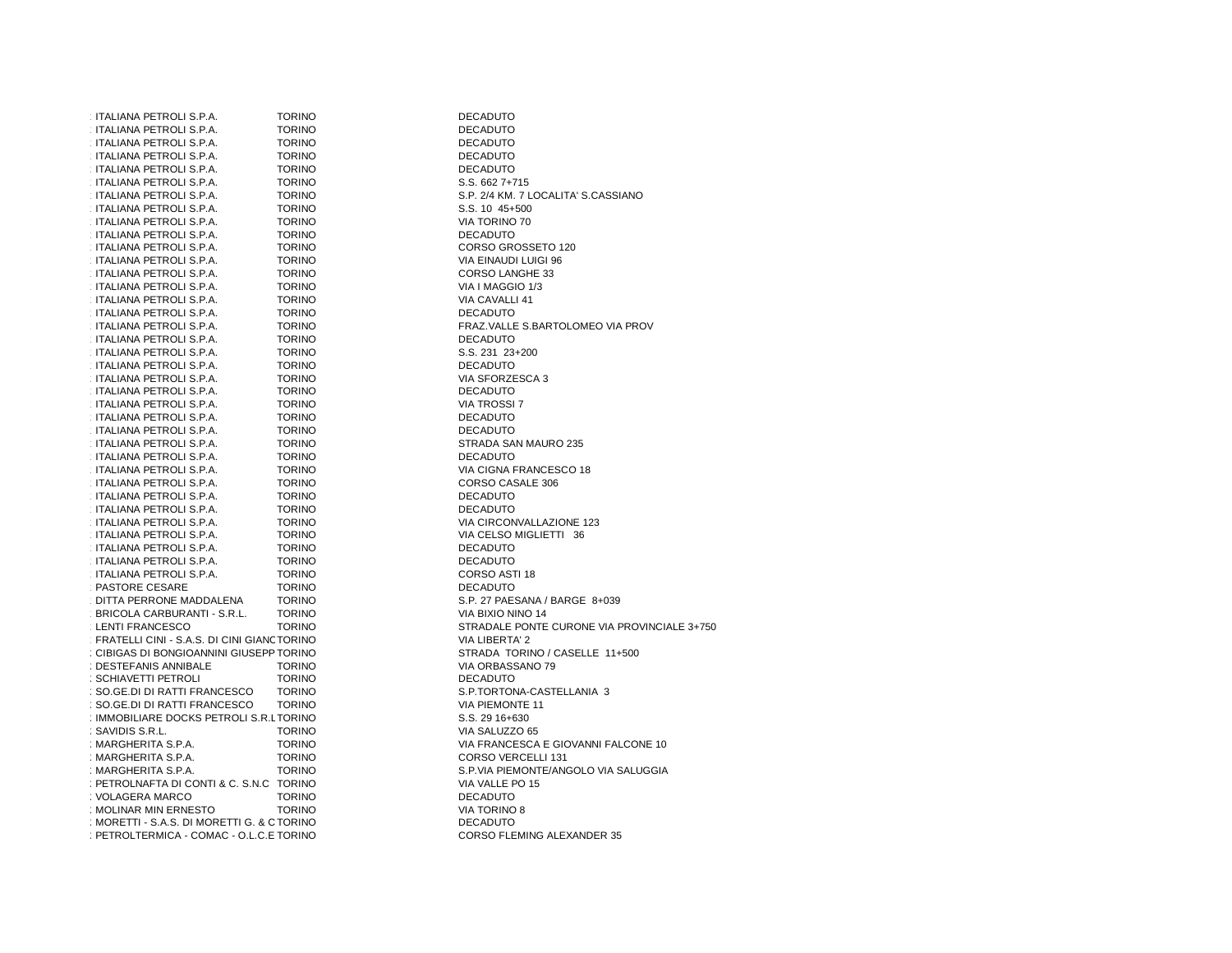| : PETROLTERMICA - COMAC - O.L.C.E TORINO    |               | S.S.565 2+993                         |
|---------------------------------------------|---------------|---------------------------------------|
| : PETROLTERMICA - COMAC - O.L.C.E TORINO    |               | EX SS 460 26+291                      |
| : S.A.C.L.A. - S.R.L. SOCIETA'APPROV\TORINO |               | VIA CANDELO 50                        |
| : BORSOTTI FLAVIANA                         | <b>TORINO</b> | S.S. 229 14+700                       |
| : GRAGLIA S.A.S. DI GRAGLIA FRANCITORINO    |               | <b>DECADUTO</b>                       |
| : PATRIA ANTONIO                            | <b>TORINO</b> | <b>DECADUTO</b>                       |
| : LUGANO DANIELE                            | <b>TORINO</b> | VIA TORTONA                           |
| : DITTA GIORDANO CLAUDIO                    | <b>TORINO</b> | LOCALITA' PERTINACE                   |
| : CORNAREDO CARBURANTI SRL                  | <b>TORINO</b> | TANGENZIALE OVEST                     |
| : SIRTAM SRL                                | <b>TORINO</b> | S.P.EX S.S.11. FRAZIONE CASABIANCA    |
| : SIRTAM SRL                                | <b>TORINO</b> | S.S.457 PER MONCALVO 28+544           |
| : SIRTAM SRL                                | <b>TORINO</b> | S.P. 222 DI CASTELLAMONTE 18+045      |
| : SIRTAM SRL                                | <b>TORINO</b> | S.S.460 LOCALITA' CIOCHETTI           |
| : SIRTAM SRL                                | <b>TORINO</b> | S.P. 457 DI MONCALVO 30+637           |
|                                             |               | STRADA PROVINCIALE 211 DELLA LOMELLIN |
| : SIRTAM SRL                                | <b>TORINO</b> |                                       |
| : SIRTAM SRL                                | <b>TORINO</b> | STRADA PER POIRINO 44                 |
| : SIRTAM SRL                                | <b>TORINO</b> | VIALE GENEVRIS 9                      |
| : SIRTAM SRL                                | <b>TORINO</b> | STRADA PROVINCIALE 139 DI VILLAFRANCA |
| : RESTIANI S.P.A.                           | <b>TORINO</b> | VIA SAN NAZARIO, REG. CORNETTI 202    |
| : OTTAVIS IVANA E OTTAVIS GIAN ALF TORINO   |               | S.S.590 32+865                        |
| : DITTA LACROCE ERCOLE                      | <b>TORINO</b> | <b>DECADUTO</b>                       |
| : SAND                                      | <b>TORINO</b> | <b>DECADUTO</b>                       |
| : UFFREDI CHIARA                            | <b>TORINO</b> | <b>FRAZIONE VILLA 18</b>              |
| : BINI S.N.C. DI ALESSANDRO BINI & CTORINO  |               | <b>DECADUTO</b>                       |
| : FARELLO SERENO                            | <b>TORINO</b> | STRADA STATALE 33 DEL SEMPIONE 136+33 |
| : MORELLO ANNA MARIA                        | <b>TORINO</b> | VIA PROVINCIALE DI BUSCA 14           |
| : IGAS DI CENEDESE BRUNELLA                 | <b>TORINO</b> | <b>DECADUTO</b>                       |
| : ABBA EMILIO                               | <b>TORINO</b> | VIA SAN ROCCO                         |
| : BECOJL S.R.L.                             | <b>TORINO</b> | S.S. 10 EMILIA SUD 17/19              |
| : EUROBUS S.R.L.                            | <b>TORINO</b> | <b>DECADUTO</b>                       |
| : PEDONA PETROLI S.A.S.                     | <b>TORINO</b> | VIA ROCCHIUSE 4                       |
| : MAGGIORA                                  | <b>TORINO</b> | S.S. 456 KM. $2 + 065$                |
| : KEROTRIS S.P.A.                           | <b>TORINO</b> | VIA CIRCONVALLAZIONE. 9+240           |
| : KEROTRIS S.P.A.                           | <b>TORINO</b> | S.P. 565 DI CASTELLAMONTE 14+047      |
| : KEROTRIS S.P.A.                           | <b>TORINO</b> | VIA PRIARONA                          |
| : KEROTRIS S.P.A.                           | <b>TORINO</b> | <b>DECADUTO</b>                       |
| : KEROTRIS S.P.A.                           | <b>TORINO</b> | STRADA REGIONALE DEL SESTRIERE 1+460  |
| : KEROTRIS S.P.A.                           | <b>TORINO</b> | VIA ROMA 6                            |
| : KEROTRIS S.P.A.                           | <b>TORINO</b> | VIA CASALE 40                         |
| : DISTRIBUZIONE OLI - CARBURANTI STORINO    |               | S.P. 175 DEL DOIRONE 50/A             |
| : DISTRIBUZIONE OLI - CARBURANTI STORINO    |               | STRADA PROVINCIALE 10 18+734          |
| : DISTRIBUZIONE OLI - CARBURANTI STORINO    |               |                                       |
|                                             |               | STRADA PROVINCIALE 229 6+967          |
| : DISTRIBUZIONE OLI - CARBURANTI STORINO    |               | STRADA PROVINCIALE 11 PADANA SUPERIOR |
| : MARANO SRL                                | <b>TORINO</b> | <b>DECADUTO</b>                       |
| : COMUNE DI SALICETO                        | <b>TORINO</b> | STRADA VALLE BORMIDA 31+300           |
| : COMUNE CASTELNUOVO NIGRA                  | <b>TORINO</b> | P.ZZA MARTIRI-S.P.CASTELLAMONTE       |
| : VINPE RETE S.P.A.                         | <b>TORINO</b> | VIA RIVA S.P. 32 CINZANO - RIVA 32    |
| : SACED S.R.L.                              | <b>TORINO</b> | PIAZZA BRIGATA CESARE BATTISTI        |
| : SACED S.R.L.                              | <b>TORINO</b> | VIA MONDOVI' 88                       |
| : SACED S.R.L.                              | <b>TORINO</b> | VIA BRA 77                            |
| : SACED S.R.L.                              | <b>TORINO</b> | S.P. 439 LOC.S. BERNARDO 9+714        |
| SACED S.R.L.                                | <b>TORINO</b> | VIA ROMA 661                          |
| : SACED S.R.L.                              | <b>TORINO</b> | VIA FIRENZE 31                        |
| : SACED S.R.L.                              | <b>TORINO</b> | CASE GAMELLONA 10                     |
| : SACED S.R.L.                              | <b>TORINO</b> | VIA SANTUARIO 18/C                    |
| : CENTRO PETROLI FOSSANO S.R.L. TORINO      |               | VIA CERESOLIA 1                       |

S.S.565 2+993 EX SS 460 26+291 VIA CANDELO 50 S.S. 229 14+700<br>DECADUTO **DECADUTO** S.S.457 PER MONCALVO 28+544 S.P. 222 DI CASTELLAMONTE 18+045 S.S.460 LOCALITA' CIOCHETTI S.P. 457 DI MONCALVO 30+637 STRADA PROVINCIALE 211 DELLA LOMELLINA 69+850 STRADA PER POIRINO 44 VIALE GENEVRIS 9 STRADA PROVINCIALE 139 DI VILLAFRANCA 18+100 VIA SAN NAZARIO, REG. CORNETTI 202 S.S.590 32+865<br>DECADUTO VIA PROVINCIALE DI BUSCA 14<br>DECADUTO  $S.S. 456 KM. 2 + 065$ VIA CIRCONVALLAZIONE. 9+240 S.P. 565 DI CASTELLAMONTE 14+047<br>VIA PRIARONA VIA CASALE 40 S.P. 175 DEL DOIRONE 50/A STRADA PROVINCIALE 229 6+967 STRADA PROVINCIALE 11 PADANA SUPERIORE 37+730<br>DECADUTO P.ZZA MARTIRI-S.P.CASTELLAMONTE VIA RIVA S.P. 32 CINZANO - RIVA 32 PIAZZA BRIGATA CESARE BATTISTI VIA MONDOVI' 88<br>VIA BRA 77 S.P. 439 LOC.S. BERNARDO 9+714 VIA ROMA 661 VIA FIRENZE 31 CASE GAMELLONA 10 VIA SANTUARIO 18/C VIA CERESOLIA 1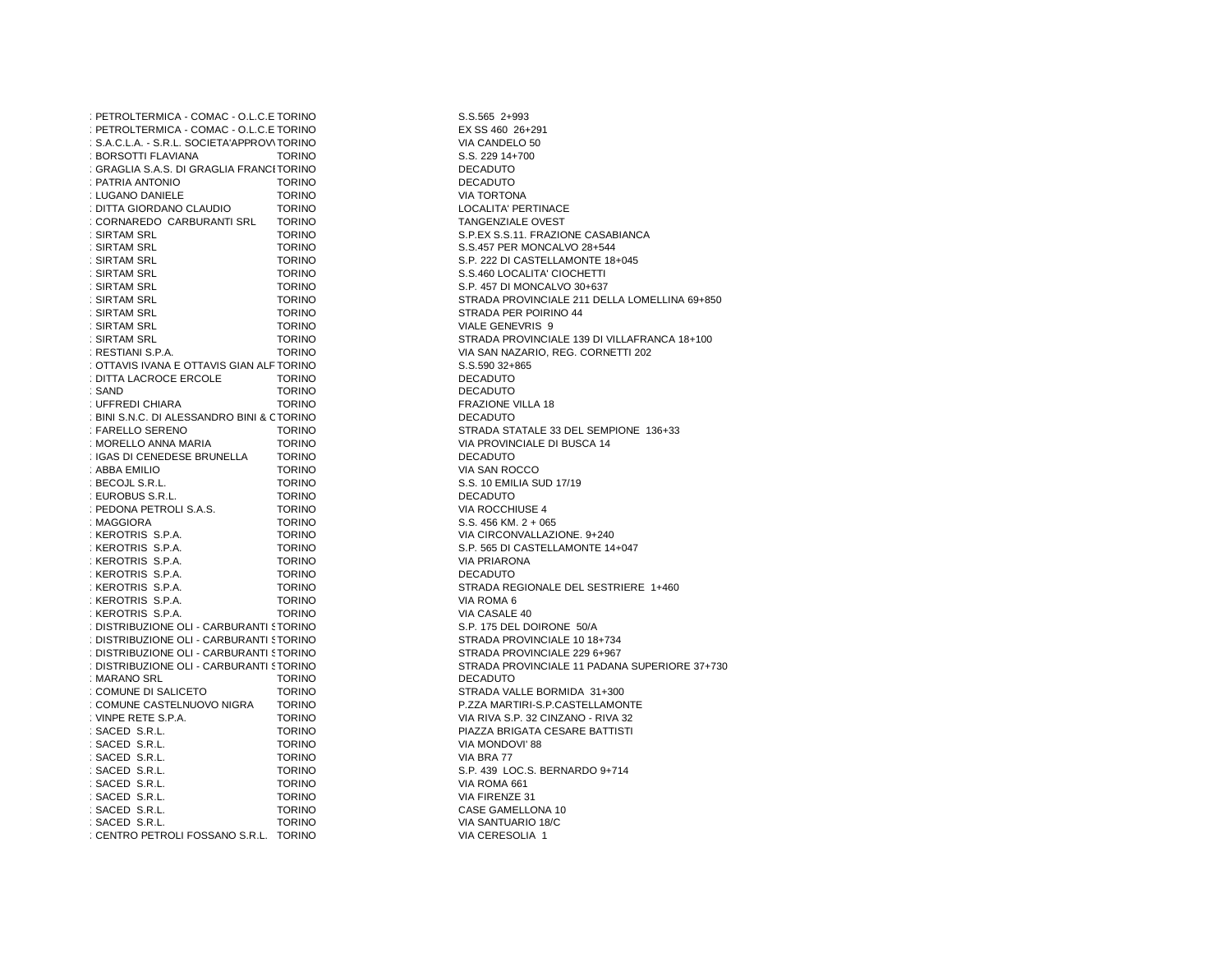| : SO.GE.DI. DI RATTI FRANCESCO & CTORINO |               | PIAZZA DEL POPOLO 5                    |
|------------------------------------------|---------------|----------------------------------------|
| : LUDOIL RE SPA                          | <b>TORINO</b> | S.S. 32 LATO OVEST 22+462              |
| : LUDOIL RE SPA                          | <b>TORINO</b> | <b>DECADUTO</b>                        |
| : LUDOIL RE SPA                          | <b>TORINO</b> | S.P.32 LOC.GOSI DI PIANVIGNALE 8+337   |
| : LUDOIL RE SPA                          | <b>TORINO</b> | VIA CIRCONVALLAZIONE 13                |
| : LUDOIL RE SPA                          | <b>TORINO</b> | <b>DECADUTO</b>                        |
| : LUDOIL RE SPA                          | <b>TORINO</b> | S.S. 231 74+559                        |
| : LUDOIL RE SPA                          | <b>TORINO</b> | VIA ASTI 13                            |
| : LUDOIL RE SPA                          | <b>TORINO</b> | VIA CUNEO 75                           |
| : LUDOIL RE SPA                          | <b>TORINO</b> | VIA SAN GIOVANNI 1                     |
| : LUDOIL RE SPA                          | <b>TORINO</b> | BORGO SAN GIOVANNI 1                   |
| : LUDOIL RE SPA                          | <b>TORINO</b> | PIAZZA LEONARDO DA VINCI 40            |
| : LUDOIL RE SPA                          | <b>TORINO</b> | VIA LANZO 134                          |
| : LUDOIL RE SPA                          | <b>TORINO</b> | S.P.22 FRAZIONE MOLINASSO 3+900        |
| : LUDOIL RE SPA                          | <b>TORINO</b> | VIA CAVOUR 58                          |
| : LUDOIL RE SPA                          |               | NUOVA VARIANTE TORTONA-VOGHERA         |
|                                          | <b>TORINO</b> |                                        |
| : LUDOIL RE SPA                          | <b>TORINO</b> | PIAZZA VILLARI PASQUALE 7              |
| : LUDOIL RE SPA                          | <b>TORINO</b> | VIA PROVINCIALE 6 1+400                |
| : LUDOIL RE SPA                          | <b>TORINO</b> | GALLO GRINZANE 6                       |
| : COMUNE DI RIVA VALDOBBIA               | <b>TORINO</b> | <b>LOCALITA' MINIERE</b>               |
| : COMUNE DI BANNIO ANZINO                | <b>TORINO</b> | LOCALITA' PONTEGRANDE                  |
| : CORIO LIVIA                            | <b>TORINO</b> | S.P. PER RISTAGNO VIA ROMA 98          |
| : BRA GAS SRL                            | <b>TORINO</b> | CORSO EUROPA 87                        |
| : SI SOCIETA' INTERNAZIONALE SPA TORINO  |               | CORSO AOSTA 1                          |
| : SI SOCIETA' INTERNAZIONALE SPA TORINO  |               | S.S. 26 25+800                         |
| : SI SOCIETA' INTERNAZIONALE SPA TORINO  |               | STRADALE IVREA CIGLIANO 5+108          |
| : SI SOCIETA' INTERNAZIONALE SPA TORINO  |               | PIAZZA VITTORIO VENETO 18              |
| : SI SOCIETA' INTERNAZIONALE SPA TORINO  |               | VIA TORRE 10                           |
| : SI SOCIETA' INTERNAZIONALE SPA TORINO  |               | VIA DEL COMUNALE FRAZ.PASSATORE 222    |
| : SI SOCIETA' INTERNAZIONALE SPA TORINO  |               | <b>DECADUTO</b>                        |
| : SI SOCIETA' INTERNAZIONALE SPA TORINO  |               | VIA CASTELL. STURA 44                  |
| : SI SOCIETA' INTERNAZIONALE SPA TORINO  |               | S.S. 28 52+121                         |
| : SI SOCIETA' INTERNAZIONALE SPA TORINO  |               | VIA SAVONA 50                          |
| : SI SOCIETA' INTERNAZIONALE SPA TORINO  |               | ANNULLATO                              |
| : COMUNE DI RONCO CANAVESE               | <b>TORINO</b> | VIA VALPRATO 14+140                    |
| : AR.IT.CO. S.R.L.                       | <b>TORINO</b> | STRADA PRIVATA CUNEO 8                 |
| : ACLA P.V. S.R.L.                       | <b>TORINO</b> | <b>DECADUTO</b>                        |
| : ACLA P.V. S.R.L.                       | <b>TORINO</b> | S.P.6 DI COLLEGAMENTO ORBASSANO 1+212  |
| : ERRETRE SRL                            | <b>TORINO</b> | NUOVA STRADA ANAS 29 3+598             |
| : ERRETRE SRL                            | <b>TORINO</b> | VIA FONDOVALLE 122                     |
| : ERRETRE SRL                            | <b>TORINO</b> | VIA BERGOGLIO 25                       |
| : DIK FUEL S.R.L.                        | <b>TORINO</b> | ANNULLATO                              |
| : DIK FUEL S.R.L.                        | <b>TORINO</b> | S.P. 456 DEL TURCHINO 18+163           |
| : M.C. PETROLI S.R.L.                    | <b>TORINO</b> | <b>CORSO TRIESTE 9</b>                 |
| : M.C. PETROLI S.R.L.                    | <b>TORINO</b> | VIA REGIONE SELLO                      |
| : 3 D S.R.L.                             | <b>TORINO</b> | S.S. 31 27+598                         |
| $:3D$ S.R.L.                             | <b>TORINO</b> | VIA TORINO 156                         |
| $:3D$ S.R.L.                             | <b>TORINO</b> | <b>DECADUTO</b>                        |
| $:$ I.D.C. S.R.L.                        | <b>TORINO</b> | STRADA PROVINCIALE 123 LIVORNO FERRARI |
| : NOVA COOP S.C.                         | <b>TORINO</b> | VIA NELSON MANDELA 4                   |
| : NOVA COOP S.C.                         | <b>TORINO</b> | VIA CASCINA COLOMBARO 28/B             |
| : NOVA COOP S.C.                         | <b>TORINO</b> | VIALE CLAUDIO VILLA 2                  |
| : NOVA COOP S.C.                         | <b>TORINO</b> | CORSO DELLA COSTITUZIONE 9             |
| : PETROLIFERA SEMPIONE SRL               | <b>TORINO</b> | S.S. 230 7+040                         |
| : PETROLIFERA SEMPIONE SRL               | <b>TORINO</b> | VIA TOLLEGNO 11                        |
|                                          | <b>TORINO</b> |                                        |
| : PETROLIFERA SEMPIONE SRL               |               | VIA GALIMBERTI TANCREDI DUCCIO 36      |

S.S. 32 LATO OVEST 22+462<br>DECADUTO VIA CIRCONVALLAZIONE 13<br>DECADUTO VIA SAN GIOVANNI 1 BORGO SAN GIOVANNI 1 PIAZZA LEONARDO DA VINCI 40 VIA LANZO 134 S.P.22 FRAZIONE MOLINASSO 3+900 VIA CAVOUR 58 NUOVA VARIANTE TORTONA-VOGHERA PIAZZA VILLARI PASQUALE 7 VIA PROVINCIALE 6 1+400 GALLO GRINZANE 6 LOCALITA' MINIERE CORSO EUROPA 87 CORSO AOSTA 1 S.S. 26 25+800 STRADALE IVREA CIGLIANO 5+108 PIAZZA VITTORIO VENETO 18 VIA TORRE 10 VIA DEL COMUNALE FRAZ.PASSATORE 222<br>DECADUTO S.S. 28 52+121 VIA SAVONA 50<br>ANNULLATO STRADA PRIVATA CUNEO 8<br>DECADUTO NUOVA STRADA ANAS 29 3+598 VIA FONDOVALLE 122 VIA BERGOGLIO 25<br>ANNULLATO CORSO TRIESTE 9 VIA REGIONE SELLO S.S. 31 27+598 VIA TORINO 156<br>DECADUTO I.D.C. S.R.L. TORINO STRADA PROVINCIALE 123 LIVORNO FERRARIS - CIGLIANO 2+546 VIA NELSON MANDELA 4 VIA CASCINA COLOMBARO 28/B VIALE CLAUDIO VILLA 2 CORSO DELLA COSTITUZIONE 9 S.S. 230 7+040 VIA TOLLEGNO 11 VIA GALIMBERTI TANCREDI DUCCIO 36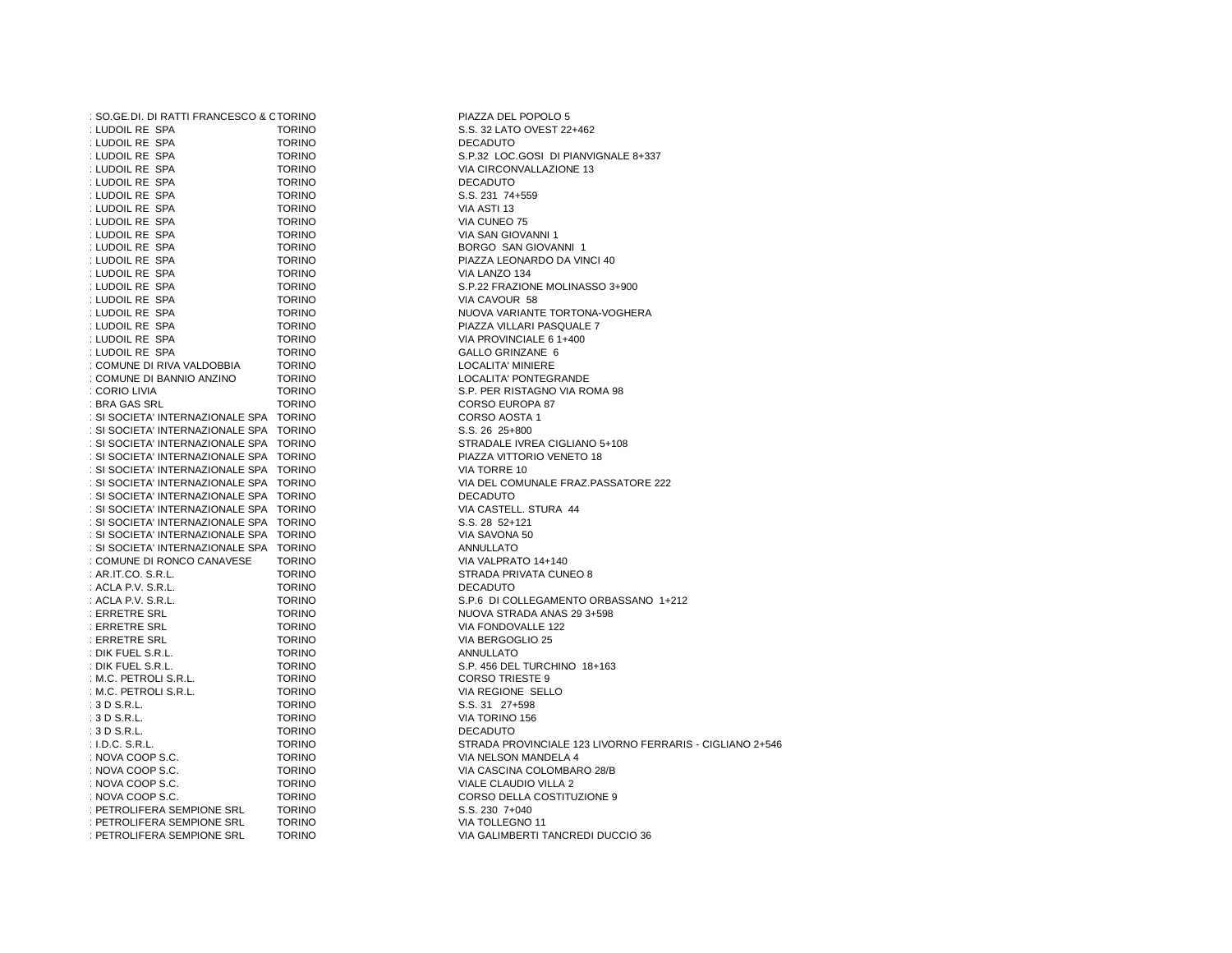| : PETROLIFERA SEMPIONE SRL                | <b>TORINO</b> | <b>DECADUTO</b>                 |
|-------------------------------------------|---------------|---------------------------------|
| : PETROLIFERA SEMPIONE SRL                | <b>TORINO</b> | <b>ANNULLATO</b>                |
| : PETROLIFERA SEMPIONE SRL                | <b>TORINO</b> | VIALE BARACCA FRANCESCO 40      |
| : KRUG SRL                                | <b>TORINO</b> | <b>DECADUTO</b>                 |
| : COLLINO & C S.P.A.                      | <b>TORINO</b> | CORSO DIVISIONE ALPINE 91+385   |
| : COLLINO & C S.P.A.                      | <b>TORINO</b> | VIA CASSAROGNA 30               |
| : SUN S.P.A.                              | <b>TORINO</b> | VIA PIETRO GENERALI 25          |
| : D.S.E. SAS DI SALVATO GIULIANO & TORINO |               | <b>DECADUTO</b>                 |
| : GESTIONE IMPIANTI DI BESSO CARLTORINO   |               | CORSO ALESSANDRIA 562           |
| : GIERRE SRL                              | <b>TORINO</b> | STRADA STATALE 33 DEL SEMPIC    |
| : LAIOLO LUCA                             | <b>TORINO</b> | BORGATA COSTA CAIRUSSA 18+1     |
| : FRONESI S.R.L.                          | <b>TORINO</b> | CORSO TORINO 143                |
| : FRONESI S.R.L.                          | <b>TORINO</b> | CORSO DIVISIONE ACQUI 47        |
| : AUTOSERVIZI CHIERESI DI MAZZON TORINO   |               | STRADA PROVINCIALE 119 DI MOI   |
| : RIALTO S.R.L.                           | <b>TORINO</b> | <b>CORSO ITALIA</b>             |
| : FERRARI NICOLETTA                       | <b>TORINO</b> | <b>DECADUTO</b>                 |
| : NEW TRUCK S.R.L.                        | <b>TORINO</b> | S.S.10 88+273                   |
|                                           |               |                                 |
| : NEW TRUCK S.R.L.                        | <b>TORINO</b> | S.S. 10 88+273                  |
| : NEW TRUCK S.R.L.                        | <b>TORINO</b> | S.S. 31 41+148                  |
| : VEGA CARBURANTI SPA                     | <b>TORINO</b> | STRADA PROVINCIALE 229 DEL LA   |
| : VEGA CARBURANTI SPA                     | <b>TORINO</b> | VIA DELLE AMERICHE              |
| : VEGA CARBURANTI SPA                     | <b>TORINO</b> | <b>DECADUTO</b>                 |
| : VEGA CARBURANTI SPA                     | <b>TORINO</b> | VIA MATTEOTTI GIACOMO 183       |
| : VEGA CARBURANTI SPA                     | <b>TORINO</b> | VIA BORGOMANERO 9/A             |
| : HUHA KOSTYANTYN                         | <b>TORINO</b> | PIAZZA CHIRONI GIAMPIETRO 12    |
| : G.D. SRL                                | <b>TORINO</b> | <b>CORSO ASTI</b>               |
| : PETROLGAS RETE S.R.L.                   | <b>TORINO</b> | S.P. 195 CASTELLAZZO BORMIDA    |
| : PETROLGAS RETE S.R.L.                   | <b>TORINO</b> | S.P. 422 7+938                  |
| : PETROLGAS RETE S.R.L.                   | <b>TORINO</b> | VIA CIRCONVALLAZIONE 44         |
| : COM.PET.VALENZA S.R.L.                  | <b>TORINO</b> | S.P. CASALE - VALENZA 13+456    |
| : ENERGAS S.P.A.                          | <b>TORINO</b> | STRADA PROVINCIALE DEI GIOVI    |
| : A.B.C. ENERGY S.R.L.                    | <b>TORINO</b> | VIA VALLE GRANA 16              |
| : BORGODIS SRL                            | <b>TORINO</b> | VIA CUNEO 84                    |
| : TERMOCEVA SRL                           | <b>TORINO</b> | STRADA PROVINCIALE 430 DI CE\   |
| : CO.FI.IM.RAVARO SRL                     | <b>TORINO</b> | STRADA PER VESPOLATE 6          |
| : DALLE SAS DI DALLE ALBERTO % C. TORINO  |               | STRADA PROVINCIALE 456 ASTI M   |
| : DALLE SAS DI DALLE ALBERTO % C. TORINO  |               | S.P. 26 12+100                  |
| : DALLE SAS DI DALLE ALBERTO % C. TORINO  |               | STRADA STATALE 26 DELLA VALL    |
| : 'L BENSINE' DI CHIOVATERO RENAT/TORINO  |               | VIA ROMA 13                     |
| : D.S.E. SAS DI SOLA MARIA SEVERIN.TORINO |               | CORSO VALSESIA 7                |
| : CUCCO MARIA PIERA                       | <b>TORINO</b> | CORSO TRAIANO 136               |
| : BECCARIA RICCARDO                       | <b>TORINO</b> | VIA BORELLO MAGGIORE 36         |
| : DONATI ELISABETTA                       | <b>TORINO</b> | CORSO ROLANDI 15                |
| : PROPRIETA' IMMOBILIARE E ALBER(TORINO   |               | PIAZZA BALDISSERA ANTONIO GE    |
| : NEW GREEN FUEL S.R.L.                   | <b>TORINO</b> | STRADALE SAVONA 152             |
| : NEW GREEN FUEL S.R.L.                   | <b>TORINO</b> | S.P.10 DI CASELLE-LEINI' 7      |
| : NEW GREEN FUEL S.R.L.                   | <b>TORINO</b> | CORSO VITTORIA 60               |
| : UNION PETROLI S.R.L.                    | <b>TORINO</b> | STRADA .STATALE 30 3+295        |
| : DUMEIVILLE GIOVANNI LORENZO             | <b>TORINO</b> | STRADALE MATHI 2                |
| : AUCHAN S.P.A.                           | <b>TORINO</b> | CORSO GARIBALDI GIUSEPPE 235    |
| : KIPER S.R.L.                            | <b>TORINO</b> | VIA SCARRONE / VIA DEBOUCHE'    |
| : GAMMA PETROLI S.R.L.                    | <b>TORINO</b> | CORSO ROMA 91                   |
| : TACCHINO BRUNO & MARCELLO SN(TORINO     |               | VIA MADONNINA 38                |
| : KEROPETROL S.P.A.                       | <b>TORINO</b> | S.P.15 / ANGOLO VI A DELLA CAST |
| : KEROPETROL S.P.A.                       | <b>TORINO</b> | VIA MADONNINA DEI CENTAURI      |
| : KEROPETROL S.P.A.                       | <b>TORINO</b> | STRADA NOVI 25                  |
|                                           |               |                                 |

ANNULLATO VIA CASSAROGNA 30 VIA PIETRO GENERALI 25<br>DECADUTO TORINO CORSO ALESSANDRIA 562 STRADA STATALE 33 DEL SEMPIONE 9 BORGATA COSTA CAIRUSSA 18+114 CORSO TORINO 143 CORSO DIVISIONE ACQUI 47 STRADA PROVINCIALE 119 DI MORIONDO 5+900 CORSO ITALIA<br>DECADUTO S.S. 10 88+273 S.S. 31 41+148 STRADA PROVINCIALE 229 DEL LAGO D'ORTA 34 VIA DELLE AMERICHE<br>DECADUTO VIA BORGOMANERO 9/A S.P. 195 CASTELLAZZO BORMIDA- STREVI 18+228 S.P. 422 7+938 VIA CIRCONVALLAZIONE 44 S.P. CASALE - VALENZA 13+456 STRADA PROVINCIALE DEI GIOVI VIA VALLE GRANA 16 VIA CUNEO 84 STRADA PROVINCIALE 430 DI CEVA 1+976 STRADA PER VESPOLATE 6 STRADA PROVINCIALE 456 ASTI MARE 13+581 S.P. 26 12+100 STRADA STATALE 26 DELLA VALLE D'AOSTA 40+931<br>VIA ROMA 13 CORSO VALSESIA 7 CORSO TRAIANO 136 VIA BORELLO MAGGIORE 36 CORSO ROLANDI 15 PIAZZA BALDISSERA ANTONIO GENERALE 3 STRADALE SAVONA 152 S.P.10 DI CASELLE-LEINI' 7 CORSO VITTORIA 60 STRADA .STATALE 30 3+295 STRADALE MATHI 2 CORSO GARIBALDI GIUSEPPE 235 VIA SCARRONE / VIA DEBOUCHE' CORSO ROMA 91 VIA MADONNINA 38 S.P.15 / ANGOLO VI A DELLA CASTAGNA 0+800 VIA MADONNINA DEI CENTAURI 10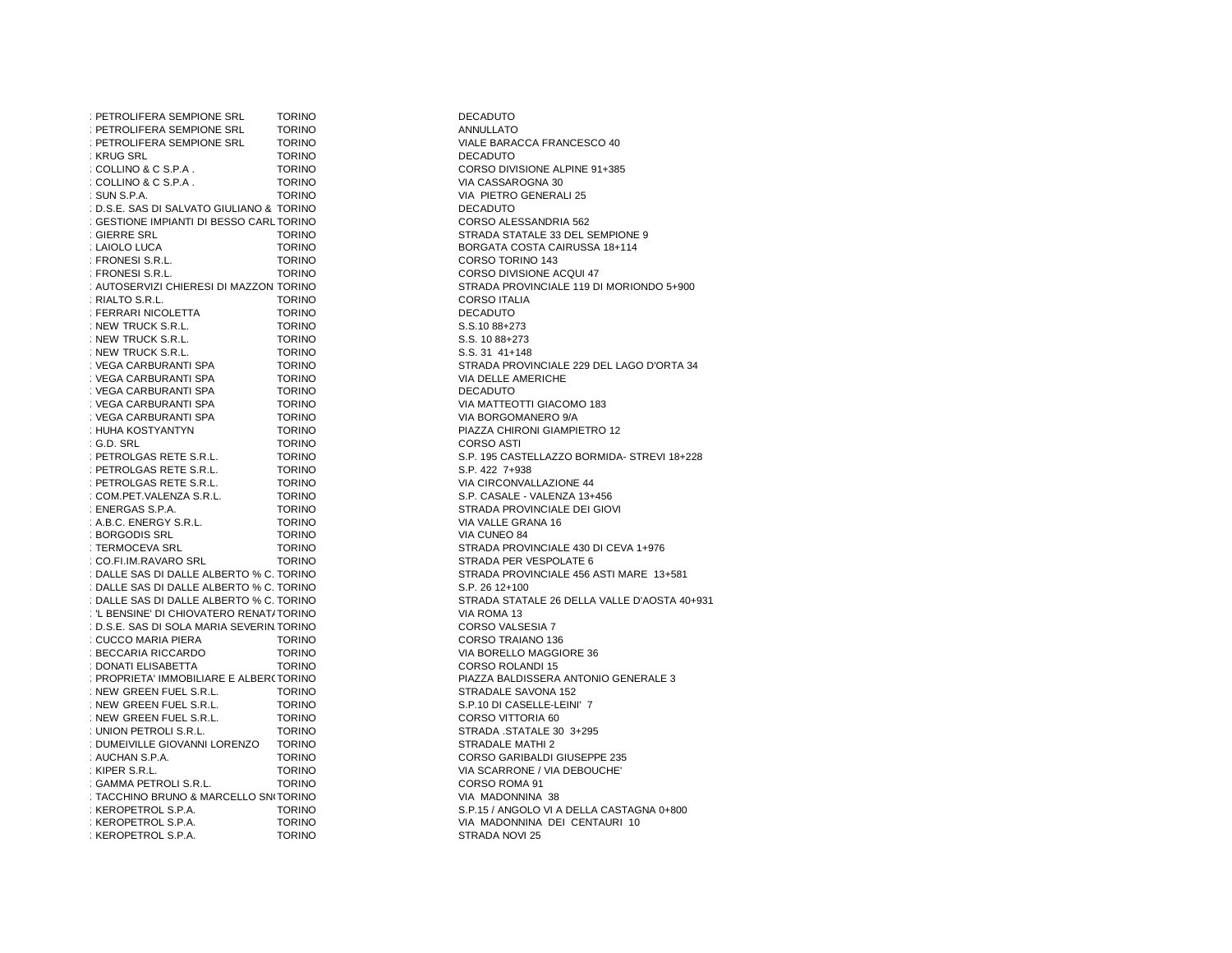| : KEROPETROL S.P.A.   | <b>TORINO</b>            | S.S. 35 DEI GIOVI 3+801                  |
|-----------------------|--------------------------|------------------------------------------|
| : KEROPETROL S.P.A.   | <b>TORINO</b>            | V.SPINETTA M.GO - S.S.10 100+526         |
| : KEROPETROL S.P.A.   | <b>TORINO</b>            | VIA CIRCONVALLAZIONE 7                   |
| : ESSE S.R.L.         | <b>TORINO</b>            | VIA PER SANTINO 15                       |
| : FRATELLI GREMMO SNC | <b>TORINO</b>            | VIA MAZZINI GIUSEPPE 3                   |
| : TARDITI ORNELLA     | <b>TORINO</b>            | VIA PROVINCIALE 2                        |
| : BENZOIL S.R.L.S     | <b>TORINO</b>            | PIAZZA DELLA VITTORIA                    |
| : BENZOIL S.R.L.S     | <b>TORINO</b>            | VIA CIRCONVALLAZIONE 1                   |
| : EG ITALIA S.P.A.    | <b>TORINO</b>            | VIA SANSOVINO ANDREA 88/A                |
| : EG ITALIA S.P.A.    | <b>TORINO</b>            | PIAZZA CUGNOLIO MODESTO                  |
| : EG ITALIA S.P.A.    | <b>TORINO</b>            | S.P. 21 1+260                            |
| : EG ITALIA S.P.A.    | <b>TORINO</b>            | S.S. 143 FRAZ.MAGNONEVOLO 21+712         |
| : EG ITALIA S.P.A.    | <b>TORINO</b>            | CORSO CASALE 317                         |
| : EG ITALIA S.P.A.    | <b>TORINO</b>            | <b>STRADA TROSSI</b>                     |
| : EG ITALIA S.P.A.    | <b>TORRAZZA PIEMONTE</b> | CORSO ORBASSANO/PIAZZA OMERO             |
| : EG ITALIA S.P.A.    | <b>TORRAZZA PIEMONTE</b> | S.S.494 79+400                           |
| : EG ITALIA S.P.A.    | <b>TORRE CANAVESE</b>    | <b>DECADUTO</b>                          |
| : EG ITALIA S.P.A.    | <b>TORRE MONDOVI'</b>    | CORSO ALIGHIERI DANTE 26                 |
| : EG ITALIA S.P.A.    | <b>TORRE PELLICE</b>     | <b>CORSO MARENCO 1</b>                   |
| : EG ITALIA S.P.A.    | <b>TORRE PELLICE</b>     | S.S. 10 KM. 97 + 090 97+090              |
| : EG ITALIA S.P.A.    | <b>TORRE SAN GIORGIO</b> | <b>DECADUTO</b>                          |
| : EG ITALIA S.P.A.    | <b>TORTONA</b>           | <b>DECADUTO</b>                          |
| : EG ITALIA S.P.A.    | <b>TORTONA</b>           | <b>DECADUTO</b>                          |
| : EG ITALIA S.P.A.    | <b>TORTONA</b>           | CORSO ALBA 46                            |
| : EG ITALIA S.P.A.    | <b>TORTONA</b>           | CORSO MILANO 56                          |
| : EG ITALIA S.P.A.    | <b>TORTONA</b>           | <b>DECADUTO</b>                          |
| : EG ITALIA S.P.A.    | <b>TORTONA</b>           | VIA IVREA 12                             |
| : EG ITALIA S.P.A.    | <b>TORTONA</b>           | <b>DECADUTO</b>                          |
| : EG ITALIA S.P.A.    | <b>TORTONA</b>           | <b>DECADUTO</b>                          |
| : EG ITALIA S.P.A.    | <b>TORTONA</b>           | <b>DECADUTO</b>                          |
| : EG ITALIA S.P.A.    | <b>TORTONA</b>           | VIA TORINO 24                            |
| : EG ITALIA S.P.A.    | <b>TORTONA</b>           | STRADA TORINO 51                         |
| : EG ITALIA S.P.A.    | <b>TORTONA</b>           | STRADA PROVINCIALE 143 VERCELLESE 29+942 |
| : EG ITALIA S.P.A.    | <b>TORTONA</b>           | <b>DECADUTO</b>                          |
| : EG ITALIA S.P.A.    | <b>TORTONA</b>           | <b>DECADUTO</b>                          |
| : EG ITALIA S.P.A.    | <b>TORTONA</b>           | VIA MARENGO 163                          |
| : EG ITALIA S.P.A.    | <b>TORTONA</b>           | <b>DECADUTO</b>                          |
| : EG ITALIA S.P.A.    | <b>TORTONA</b>           | <b>DECADUTO</b>                          |
| : EG ITALIA S.P.A.    | <b>TORTONA</b>           | <b>DECADUTO</b>                          |
| : EG ITALIA S.P.A.    | <b>TORTONA</b>           | <b>DECADUTO</b>                          |
| : EG ITALIA S.P.A.    | <b>TORTONA</b>           | <b>DECADUTO</b>                          |
| : EG ITALIA S.P.A.    | <b>TORTONA</b>           | <b>DECADUTO</b>                          |
| : EG ITALIA S.P.A.    | <b>TORTONA</b>           | VIA SANSOVINO/C.SO TOSCANA               |
| : EG ITALIA S.P.A.    | <b>TORTONA</b>           | <b>DECADUTO</b>                          |
| : EG ITALIA S.P.A.    | <b>TRANA</b>             | <b>DECADUTO</b>                          |
| : EG ITALIA S.P.A.    | <b>TRECATE</b>           | <b>DECADUTO</b>                          |
| : EG ITALIA S.P.A.    | <b>TRECATE</b>           | <b>DECADUTO</b>                          |
| : EG ITALIA S.P.A.    | <b>TRECATE</b>           | <b>DECADUTO</b>                          |
| : EG ITALIA S.P.A.    | <b>TRECATE</b>           | <b>DECADUTO</b>                          |
| : EG ITALIA S.P.A.    | <b>TRECATE</b>           | VIALE MACALLE' 50                        |
| : EG ITALIA S.P.A.    | <b>TRECATE</b>           | <b>DECADUTO</b>                          |
| : EG ITALIA S.P.A.    | <b>TRECATE</b>           | <b>DECADUTO</b>                          |
| : EG ITALIA S.P.A.    | <b>TRECATE</b>           | S.S. 31 KM. 21 + 210                     |
| : EG ITALIA S.P.A.    | <b>TRECATE</b>           | PIAZZA PESO PUBBLICO                     |
| : EG ITALIA S.P.A.    | <b>TRECATE</b>           | <b>DECADUTO</b>                          |
| : EG ITALIA S.P.A.    | <b>TRINITA'</b>          | <b>DECADUTO</b>                          |
|                       |                          |                                          |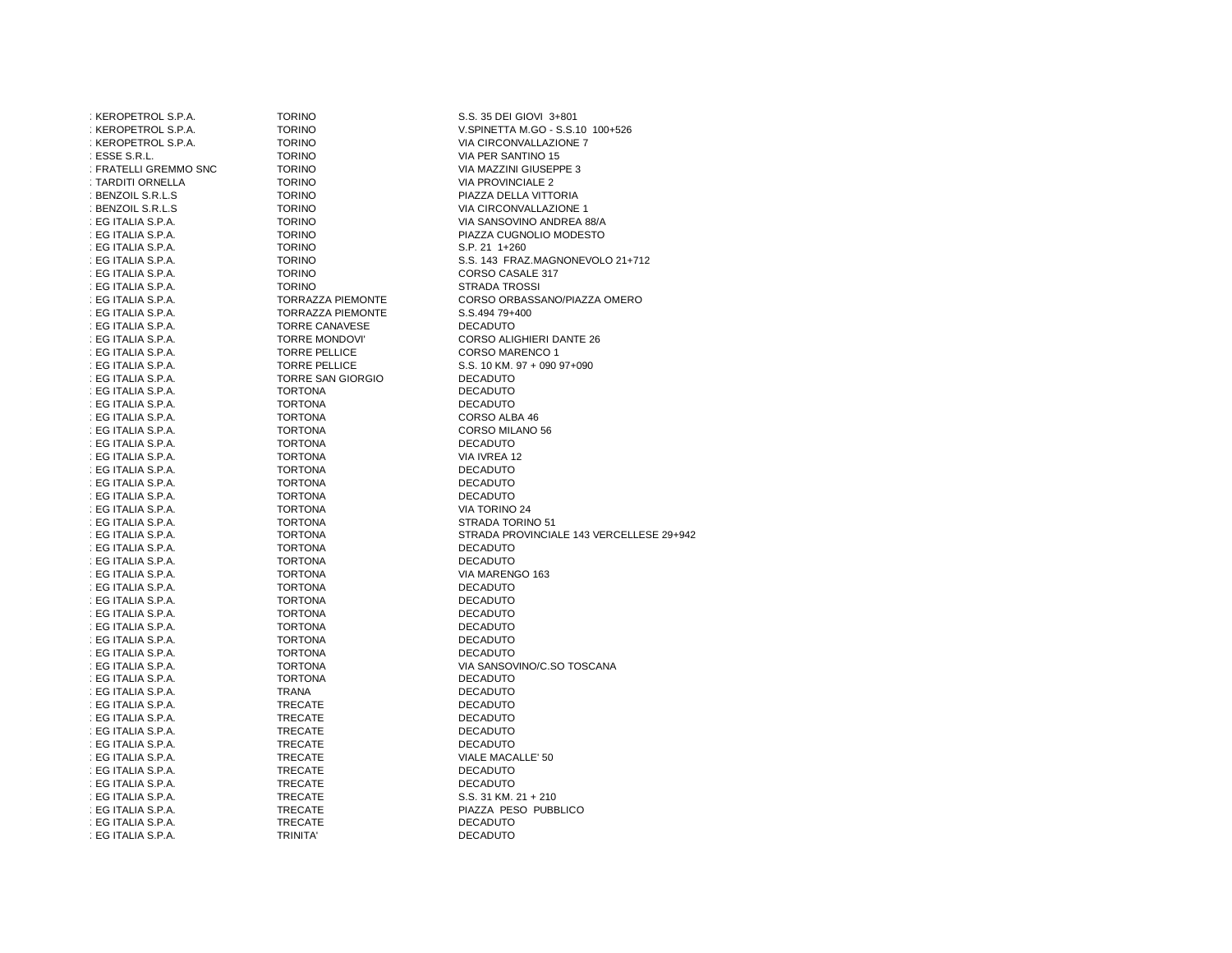| : EG ITALIA S.P.A. | <b>TRINITA'</b>            | <b>DECADUTO</b>                             |
|--------------------|----------------------------|---------------------------------------------|
| : EG ITALIA S.P.A. | <b>TRINO</b>               | <b>DECADUTO</b>                             |
| : EG ITALIA S.P.A. | <b>TRINO</b>               | <b>CORSO FRANCIA 48</b>                     |
| : EG ITALIA S.P.A. | <b>TRINO</b>               | CORSO MILANO 31                             |
| : EG ITALIA S.P.A. | <b>TRINO</b>               | <b>DECADUTO</b>                             |
| : EG ITALIA S.P.A. | <b>TRINO</b>               | <b>DECADUTO</b>                             |
| : EG ITALIA S.P.A. | <b>TRINO</b>               | <b>DECADUTO</b>                             |
| : EG ITALIA S.P.A. | <b>TRINO</b>               | <b>DECADUTO</b>                             |
| : EG ITALIA S.P.A. | <b>TRIVERO</b>             | <b>DECADUTO</b>                             |
| : EG ITALIA S.P.A. | <b>TRIVERO</b>             | <b>DECADUTO</b>                             |
| : EG ITALIA S.P.A. | <b>TRIVERO</b>             | VIA BRUNO GIORDANO 67                       |
| : EG ITALIA S.P.A. | <b>TRIVERO</b>             | <b>DECADUTO</b>                             |
| : EG ITALIA S.P.A. | TROFARELLO                 | CORSO DIVISIONE ACQUI                       |
| : EG ITALIA S.P.A. | TROFARELLO                 | <b>DECADUTO</b>                             |
| : EG ITALIA S.P.A. | TROFARELLO                 | S.S. 11 103+409                             |
| : EG ITALIA S.P.A. | TROFARELLO                 | VIA GRAGLIA 71                              |
| : EG ITALIA S.P.A. | TROFARELLO                 | <b>DECADUTO</b>                             |
|                    |                            |                                             |
| : EG ITALIA S.P.A. | <b>TRONTANO</b>            | <b>DECADUTO</b>                             |
| : EG ITALIA S.P.A. | <b>TRONZANO VERCELLESE</b> | VIA BOGINO GIOVANNI BATTISTA CONTE 1        |
| : EG ITALIA S.P.A. | VAL DELLA TORRE            | <b>DECADUTO</b>                             |
| : EG ITALIA S.P.A. | VAL DI CHY                 | VIA TORINO 94                               |
| : EG ITALIA S.P.A. | VALCHIUSA                  | STRADA DEL TURCHINO 42                      |
| : EG ITALIA S.P.A. | VALDENGO                   | CORSO ALESSANDRIA 285                       |
| : EG ITALIA S.P.A. | VALDENGO                   | VIA DELLA CRECE 43                          |
| : EG ITALIA S.P.A. | VALDENGO                   | <b>DECADUTO</b>                             |
| : EG ITALIA S.P.A. | VALDIERI                   | <b>DECADUTO</b>                             |
| : EG ITALIA S.P.A. | VALDILANA                  | <b>DECADUTO</b>                             |
| : EG ITALIA S.P.A. | VALDILANA                  | <b>DECADUTO</b>                             |
| : EG ITALIA S.P.A. | VALDILANA                  | <b>DECADUTO</b>                             |
| : EG ITALIA S.P.A. | VALDILANA                  | CORSO DALLA CHIESA CARLO ALBERTO GENERALE 9 |
| : EG ITALIA S.P.A. | VALDUGGIA                  | VIA CREVACUORE 1                            |
| : EG ITALIA S.P.A. | VALDUGGIA                  | <b>DECADUTO</b>                             |
| : EG ITALIA S.P.A. | VALENZA                    | <b>DECADUTO</b>                             |
| : EG ITALIA S.P.A. | VALENZA                    | <b>DECADUTO</b>                             |
| : EG ITALIA S.P.A. | VALENZA                    | VIA TORINO 91                               |
| : EG ITALIA S.P.A. | VALENZA                    | STRADA STATALE 33 DEL SEMPIONE 118+52       |
| : EG ITALIA S.P.A. | VALENZA                    | <b>DECADUTO</b>                             |
| : EG ITALIA S.P.A. | VALENZA                    | VIA DALLA CHIESA CARLO ALBERTO GENERALE 1   |
| : EG ITALIA S.P.A. | VALENZA                    | CORSO AVOGADRO DI QUAREGNA                  |
| : EG ITALIA S.P.A. | VALENZA                    | <b>DECADUTO</b>                             |
| : EG ITALIA S.P.A. | VALENZA                    | <b>DECADUTO</b>                             |
| : EG ITALIA S.P.A. | VALENZA                    | <b>DECADUTO</b>                             |
| : EG ITALIA S.P.A. | VALENZA                    | <b>DECADUTO</b>                             |
| : EG ITALIA S.P.A. | VALFENERA                  | <b>DECADUTO</b>                             |
| : EG ITALIA S.P.A. | VALGRANA                   | <b>DECADUTO</b>                             |
| : EG ITALIA S.P.A. | <b>VALLE MOSSO</b>         | <b>DECADUTO</b>                             |
| : EG ITALIA S.P.A. | <b>VALLE MOSSO</b>         | <b>DECADUTO</b>                             |
| : EG ITALIA S.P.A. | <b>VALLE MOSSO</b>         | S.S. 23 22+400                              |
| : EG ITALIA S.P.A. | VALPERGA                   | <b>DECADUTO</b>                             |
| : EG ITALIA S.P.A. | VALPERGA                   | VIA SERVAIS GIOVANNI 210                    |
| : EG ITALIA S.P.A. | VALPERGA                   | <b>DECADUTO</b>                             |
| : EG ITALIA S.P.A. | VALPERGA                   | CORSO BORSALINO TERESIO                     |
| : EG ITALIA S.P.A. | VARALLO                    | CORSO TORINO 10                             |
| : EG ITALIA S.P.A. | VARALLO                    | VIA CUNEO 23                                |
| : EG ITALIA S.P.A. | VARALLO                    | S.S. 20 VIA MATTEOTTI 83+102                |
| : EG ITALIA S.P.A. | VARALLO                    | VIA IV NOVEMBRE 50                          |
|                    |                            |                                             |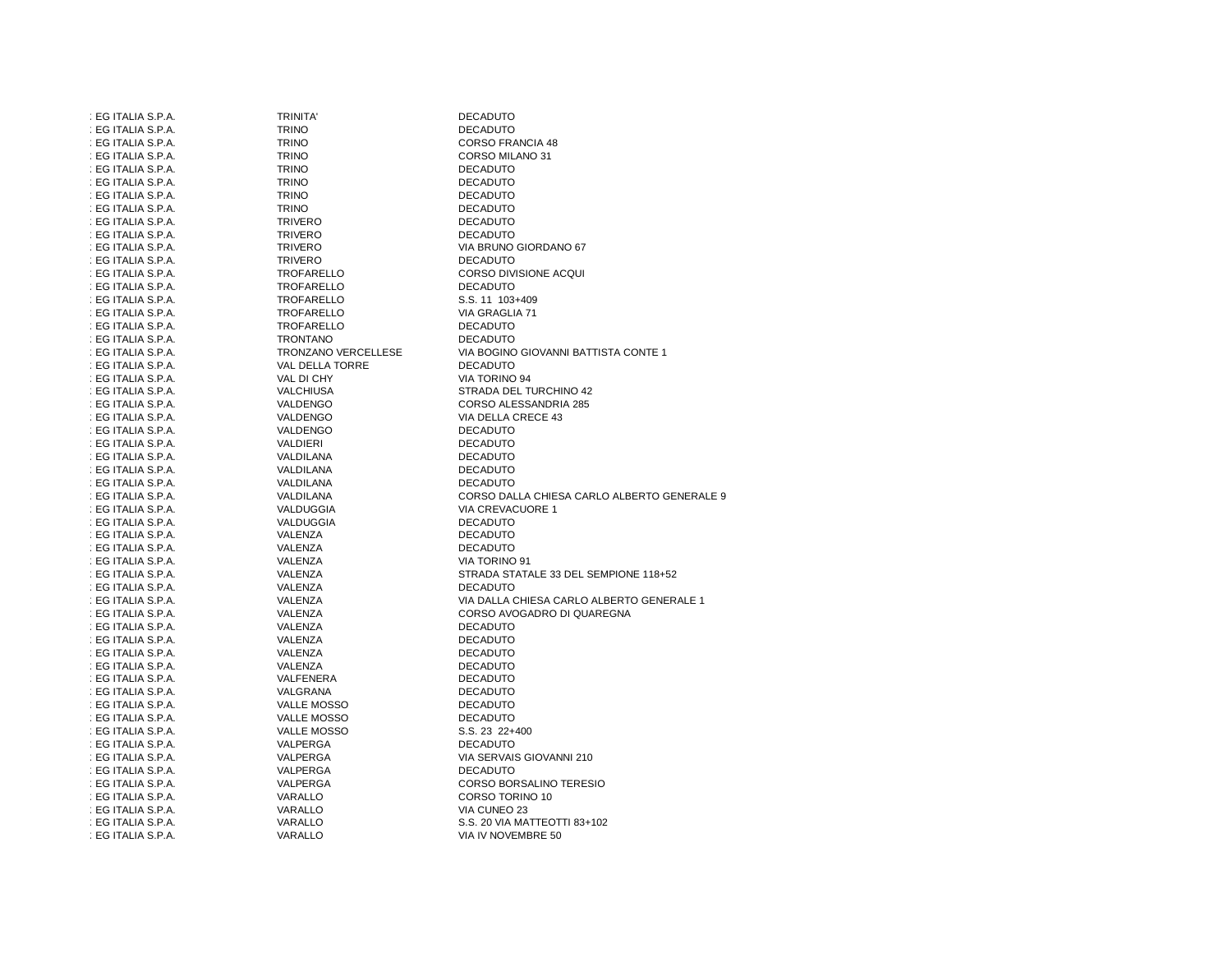| : EG ITALIA S.P.A. | VARALLO              | CENTRO ABITATO PESTARENA 351 |
|--------------------|----------------------|------------------------------|
| : EG ITALIA S.P.A. | VARALLO              | VIA IV NOVEMBRE 22           |
| : EG ITALIA S.P.A. | VARALLO POMBIA       | <b>DECADUTO</b>              |
| : EG ITALIA S.P.A. | VARALLO POMBIA       | <b>DECADUTO</b>              |
| : EG ITALIA S.P.A. | VARZO                | <b>DECADUTO</b>              |
| : EG ITALIA S.P.A. | VARZO                | <b>DECADUTO</b>              |
| : EG ITALIA S.P.A. | VENARIA REALE        | <b>DECADUTO</b>              |
| : EG ITALIA S.P.A. | <b>VENARIA REALE</b> | <b>DECADUTO</b>              |
| : EG ITALIA S.P.A. | VENARIA REALE        | <b>DECADUTO</b>              |
| : EG ITALIA S.P.A. | VENARIA REALE        | <b>DECADUTO</b>              |
| : EG ITALIA S.P.A. | VENARIA REALE        | STRADA CUORGNE'              |
| : EG ITALIA S.P.A. | VENARIA REALE        | S.S. 25 44+220               |
| : EG ITALIA S.P.A. | VENARIA REALE        | <b>DECADUTO</b>              |
| : EG ITALIA S.P.A. | VENARIA REALE        | <b>DECADUTO</b>              |
| : EG ITALIA S.P.A. | VENARIA REALE        | <b>DECADUTO</b>              |
| : EG ITALIA S.P.A. | VENARIA REALE        | <b>DECADUTO</b>              |
| : EG ITALIA S.P.A. | <b>VENARIA REALE</b> | <b>DECADUTO</b>              |
|                    |                      |                              |
| : EG ITALIA S.P.A. | VENASCA              | PIAZZA GARIBALDI GIUSEPPE    |
| : EG ITALIA S.P.A. | VENASCA              | <b>DECADUTO</b>              |
| : EG ITALIA S.P.A. | VERBANIA             | CORSO EUROPA 32              |
| : EG ITALIA S.P.A. | VERBANIA             | <b>DECADUTO</b>              |
| : EG ITALIA S.P.A. | VERBANIA             | VIA DI BONDONE GIOTTO 45     |
| : EG ITALIA S.P.A. | VERBANIA             | DECADUTO KM 12 641           |
| : EG ITALIA S.P.A. | VERBANIA             | <b>DECADUTO</b>              |
| : EG ITALIA S.P.A. | VERBANIA             | <b>DECADUTO</b>              |
| : EG ITALIA S.P.A. | VERBANIA             | <b>DECADUTO</b>              |
| : EG ITALIA S.P.A. | VERBANIA             | <b>DECADUTO</b>              |
| : EG ITALIA S.P.A. | VERBANIA             | <b>DECADUTO</b>              |
| : EG ITALIA S.P.A. | VERBANIA             | S.S. 25 42+188               |
| : EG ITALIA S.P.A. | VERBANIA             | <b>DECADUTO</b>              |
| : EG ITALIA S.P.A. | VERBANIA             | VIA SELLA QUINTINO 63        |
| : EG ITALIA S.P.A. | VERBANIA             | VIA SELLA BARTOLOMEO 19      |
| : EG ITALIA S.P.A. | VERCELLI             | S.S. 457 1+780               |
| : EG ITALIA S.P.A. | VERCELLI             | S.S. 31 BIS 41+096           |
| : EG ITALIA S.P.A. | VERCELLI             | VIA LESSONA MICHELE 84       |
| : EG ITALIA S.P.A. | VERCELLI             | STRADA DI SETTIMO 110        |
| : EG ITALIA S.P.A. | VERCELLI             | STRADA SAN MAURO 104         |
| : EG ITALIA S.P.A. | VERCELLI             | CORSO STATI UNITI 16         |
| : EG ITALIA S.P.A. | VERCELLI             | STRADA STATALE 25 33+520     |
| : EG ITALIA S.P.A. | VERCELLI             | VIA ROMA 114                 |
| : EG ITALIA S.P.A. | VERCELLI             | VIA CORIO 78                 |
| : EG ITALIA S.P.A. | VERCELLI             | <b>CORSO MONCENISIO 57</b>   |
| : EG ITALIA S.P.A. | VERCELLI             | CORSO FRANCIA 191            |
| : EG ITALIA S.P.A. | VERCELLI             | S.S.10 21+673                |
| : EG ITALIA S.P.A. | VERCELLI             | CORSO CASALE 209             |
| : EG ITALIA S.P.A. | VERCELLI             | VIA COSSA PIETRO 179         |
| : EG ITALIA S.P.A. | VERCELLI             | VIA STRADELLA 50             |
| : EG ITALIA S.P.A. | VERCELLI             | CORSO GIULIO CESARE 264      |
| : EG ITALIA S.P.A. | VERCELLI             | CORSO ORBASSANO 178          |
| : EG ITALIA S.P.A. | VERCELLI             | VIA STAMPINI ETTORE 34       |
| : EG ITALIA S.P.A. | VERCELLI             | STRADA DI ALTESSANO 138      |
| : EG ITALIA S.P.A. | VERCELLI             | VIA CIGNA FRANCESCO 40       |
| : EG ITALIA S.P.A. | VERCELLI             | VIA BOLOGNA 134              |
| : EG ITALIA S.P.A. | <b>VERCELLI</b>      | VIA LANZO 76                 |
| : EG ITALIA S.P.A. | <b>VERCELLI</b>      | <b>CORSO PIEMONTE 85</b>     |
| : EG ITALIA S.P.A. | <b>VERCELLI</b>      | VIA REGIO PARCO 34           |
|                    |                      |                              |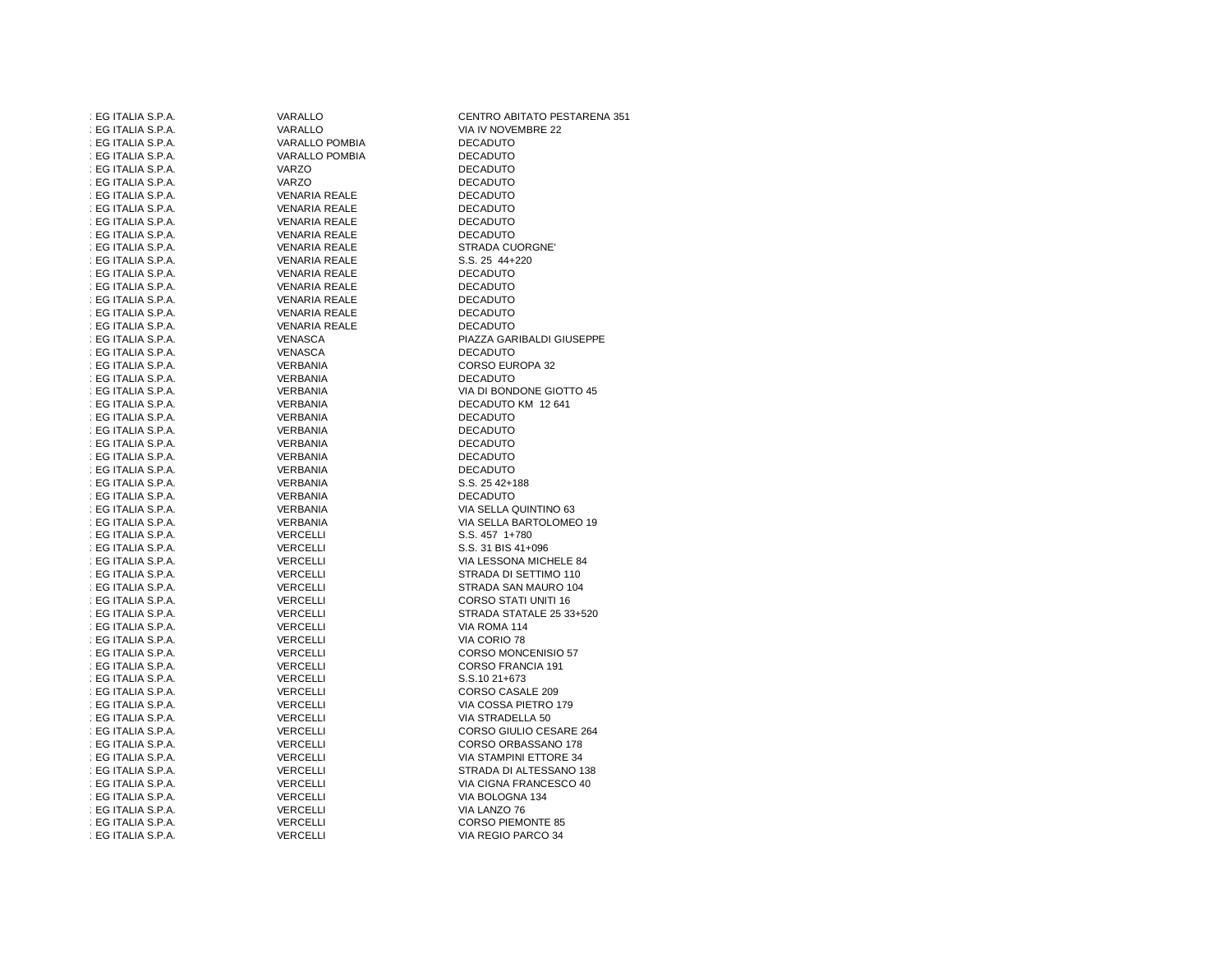| : EG ITALIA S.P.A.                                    | <b>VERCELLI</b>          | VIA TORINO 114                           |
|-------------------------------------------------------|--------------------------|------------------------------------------|
| : EG ITALIA S.P.A.                                    | VERCELLI                 | $S.S. 11$ $9+936$                        |
| : EG ITALIA S.P.A.                                    | VERCELLI                 | <b>CORSO FRANCIA 462</b>                 |
| : EG ITALIA S.P.A.                                    | VERCELLI                 | CORSO MARONCELLI 50                      |
| : EG ITALIA S.P.A.                                    | VERCELLI                 | CORSO ALLAMANO GIUSEPPE CANONICO 95      |
| : EG ITALIA S.P.A.                                    | VERCELLI                 | CORSO GRAMSCI ANTONIO 10                 |
| : EG ITALIA S.P.A.                                    | VERCELLI                 | VIA I MAGGIO 29                          |
| : EG ITALIA S.P.A.                                    | VERCELLI                 | VIA PINEROLO 11                          |
| : EG ITALIA S.P.A.                                    | VERCELLI                 | <b>VIA TRAFORO 2</b>                     |
| : EG ITALIA S.P.A.                                    | VERNANTE                 | CORSO TORINO 18                          |
|                                                       |                          |                                          |
| : EG ITALIA S.P.A.                                    | <b>VEROLENGO</b>         | VIA BELLISOMI 74                         |
| : EG ITALIA S.P.A.                                    | <b>VEROLENGO</b>         | VIA CIRCONVALLAZIONE ESTERNA 15+790      |
| : EG ITALIA S.P.A.                                    | VEROLENGO                | VIA TORINO 18                            |
| : EG ITALIA S.P.A.                                    | <b>VERRONE</b>           | VIA XXV APRILE 126                       |
| : EG ITALIA S.P.A.                                    | VERZUOLO                 | VIA ROMA 88                              |
| : EG ITALIA S.P.A.                                    | VERZUOLO                 | VIA NOVARA 326                           |
| : EG ITALIA S.P.A.                                    | VERZUOLO                 | VIA SANTA CRISTINETTA 1                  |
| : EG ITALIA S.P.A.                                    | VERZUOLO                 | CORSO VERCELLI 220                       |
| : EG ITALIA S.P.A.                                    | VERZUOLO                 | VIA LUPO GIOVANNI 98                     |
| : EG ITALIA S.P.A.                                    | <b>VESIME</b>            | CORSO ALLAMANO GIUSEPPE CANONICO 95      |
| : EG ITALIA S.P.A.                                    | <b>VESPOLATE</b>         | VIA CIRCONVALLAZIONE 10                  |
| : EG ITALIA S.P.A.                                    | VESPOLATE                | S.S. 589 25+319                          |
| : EG ITALIA S.P.A.                                    | <b>VESTIGNE'</b>         | STRADA TORINO-PIANEZZA 90                |
| : EG ITALIA S.P.A.                                    | VEZZA D'ALBA             | PIAZZA VITTORIO VENETO 1                 |
| : EG ITALIA S.P.A.                                    | VEZZA D'ALBA             | VIA NOVI 4                               |
| : EG ITALIA S.P.A.                                    | <b>VICOFORTE</b>         | STRADA CANELLI 83                        |
| : EG ITALIA S.P.A.                                    | <b>VICOFORTE</b>         | $S.S.3568+500$                           |
| : EG ITALIA S.P.A.                                    | <b>VICOFORTE</b>         | S.S.10 113+700                           |
| : EG ITALIA S.P.A.                                    | <b>VICOLUNGO</b>         | S.S. 20 31+562                           |
| : EG ITALIA S.P.A.                                    | <b>VICOLUNGO</b>         | S.R. 589 76+883                          |
| : EG ITALIA S.P.A.                                    | VIGLIANO BIELLESE        | VIA PIAVE 40                             |
| : EG ITALIA S.P.A.                                    | VIGLIANO BIELLESE        | VIA TICINO 97                            |
| : EG ITALIA S.P.A.                                    | <b>VIGLIANO BIELLESE</b> | <b>CORSO TRIESTE 91</b>                  |
| : EG ITALIA S.P.A.                                    | VIGLIANO BIELLESE        | CORSO SAVONA 46                          |
| : EG ITALIA S.P.A.                                    | <b>VIGLIANO BIELLESE</b> | VIA CAVOUR CAMILLO BENSO 37              |
| : EG ITALIA S.P.A.                                    | <b>VIGLIANO D'ASTI</b>   | STRADA CARIGNANO 74                      |
| : EG ITALIA S.P.A.                                    | VIGNALE MONFERRATO       | VIALE VOLTA ALESSANDRO 79                |
| : EG ITALIA S.P.A.                                    | VIGNOLE BORBERA          | <b>CORSO RISORGIMENTO 26</b>             |
| : EG ITALIA S.P.A.                                    | <b>VIGNOLO</b>           | VIA XXIII MARZO 1849 206                 |
| : EG ITALIA S.P.A.                                    | <b>VIGNOLO</b>           | <b>CORSO VERCELLI 75</b>                 |
| : EG ITALIA S.P.A.                                    | <b>VIGONE</b>            | CORSO GARIBALDI GIUSEPPE 15              |
|                                                       |                          |                                          |
| : EG ITALIA S.P.A.                                    | <b>VIGONE</b>            | VIA NOVARA 78                            |
| : EG ITALIA S.P.A.                                    | <b>VIGONE</b>            | PIAZZA BORROMINI FRANCESCO 78            |
| : EG ITALIA S.P.A.                                    | <b>VIGONE</b>            | PIAZZA COSTANTINO IL GRANDE 159          |
| : EG ITALIA S.P.A.                                    | VIGUZZOLO                | VIA SALUZZO 92                           |
| : EG ITALIA S.P.A.                                    | <b>VIGUZZOLO</b>         | STRADA PROVINCIALE 494 VIGEVANESE 79+370 |
| : CENTRO DISTRIBUZIONE IDROCAREVILLADOSSOLA           |                          | VIA SAN MAURIZIO 96                      |
| : IMPIANTI SENZA TITOLARITA' DECALVILLADOSSOLA        |                          | <b>DECADUTO</b>                          |
| : IMPIANTI SENZA TITOLARITA' DECALVILLADOSSOLA        |                          | <b>DECADUTO</b>                          |
| : IMPIANTI SENZA TITOLARITA' DECALVILLADOSSOLA        |                          | <b>DECADUTO</b>                          |
| : IMPIANTI SENZA TITOLARITA' DECALVILLADOSSOLA        |                          | <b>DECADUTO</b>                          |
| : IMPIANTI SENZA TITOLARITA' DECALVILLADOSSOLA        |                          | <b>DECADUTO</b>                          |
| : IMPIANTI SENZA TITOLARITA' DECALVILLAFALLETTO       |                          | <b>DECADUTO</b>                          |
| : IMPIANTI SENZA TITOLARITA' DECALVILLAFALLETTO       |                          | <b>DECADUTO</b>                          |
| : IMPIANTI SENZA TITOLARITA' DECALVILLAFALLETTO       |                          | <b>DECADUTO</b>                          |
| : IMPIANTI SENZA TITOLARITA' DECAL VILLAFRANCA D'ASTI |                          | S.P.ASTI-ALBA V. TORINO 1                |
|                                                       |                          |                                          |